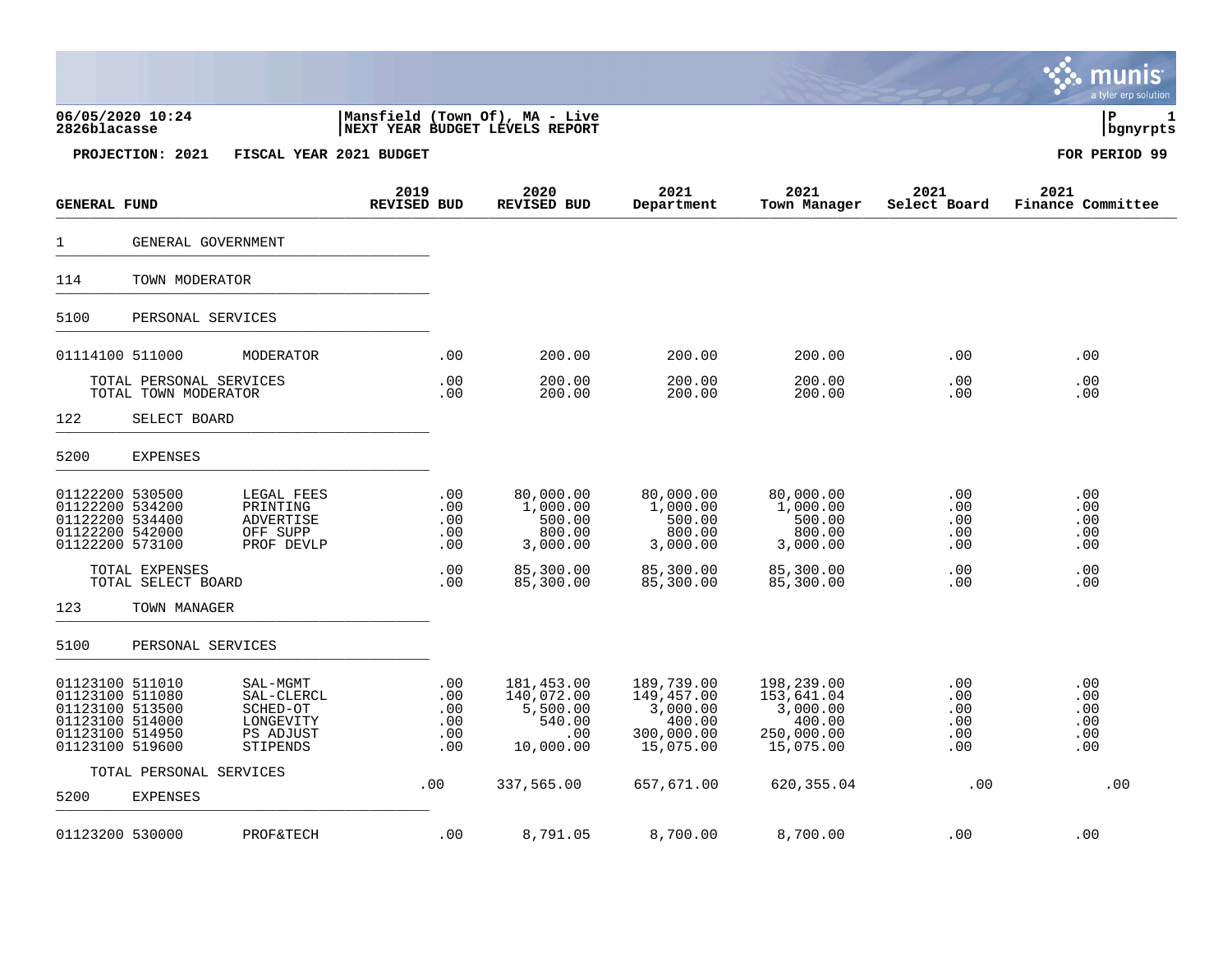

# **06/05/2020 10:24 |Mansfield (Town Of), MA - Live |P 2 2826blacasse |NEXT YEAR BUDGET LEVELS REPORT |bgnyrpts**

| <b>GENERAL FUND</b>                                                                                                                                                     |                                                  | 2019<br>REVISED BUD                                                                                                | 2020<br>REVISED BUD                                         | 2021<br>Department                                                                                  | 2021<br>Town Manager                                                                   | 2021<br>Select Board                                                                   | 2021<br>Finance Committee                                   |                                                             |
|-------------------------------------------------------------------------------------------------------------------------------------------------------------------------|--------------------------------------------------|--------------------------------------------------------------------------------------------------------------------|-------------------------------------------------------------|-----------------------------------------------------------------------------------------------------|----------------------------------------------------------------------------------------|----------------------------------------------------------------------------------------|-------------------------------------------------------------|-------------------------------------------------------------|
| 01123200 530500<br>01123200 534010<br>01123200 534200<br>01123200 542000<br>01123200 549000<br>01123200 551000<br>01123200 571000<br>01123200 572000<br>01123200 573100 |                                                  | LEGAL FEES<br>TELEPHONE<br>PRINTING<br>OFF SUPP<br>FOOD SUPP<br>BOOKS/REF<br>TRAVEL IN<br>TRAVEL OUT<br>PROF DEVLP | .00<br>.00<br>.00<br>.00<br>.00<br>.00<br>.00<br>.00<br>.00 | 81,992.19<br>900.00<br>8,000.00<br>700.00<br>292.40<br>1,050.00<br>4,228.74<br>1,895.18<br>3,876.08 | 96,100.00<br>900.00<br>8,000.00<br>700.00<br>.00<br>1,000.00<br>.00<br>.00<br>3,800.00 | 96,100.00<br>900.00<br>8,000.00<br>700.00<br>.00<br>1,000.00<br>.00<br>.00<br>3,800.00 | .00<br>.00<br>.00<br>.00<br>.00<br>.00<br>.00<br>.00<br>.00 | .00<br>.00<br>.00<br>.00<br>.00<br>.00<br>.00<br>.00<br>.00 |
|                                                                                                                                                                         | TOTAL EXPENSES                                   |                                                                                                                    |                                                             |                                                                                                     |                                                                                        |                                                                                        |                                                             |                                                             |
| 5518                                                                                                                                                                    |                                                  | FY2018 SPECIAL ARTICLES                                                                                            | .00                                                         | 111,725.64                                                                                          | 119,200.00                                                                             | 119,200.00                                                                             | .00                                                         | .00                                                         |
| 01123518 530800                                                                                                                                                         |                                                  | WEBSITE                                                                                                            | .00                                                         | 7,972.00                                                                                            | .00                                                                                    | .00                                                                                    | .00                                                         | .00                                                         |
|                                                                                                                                                                         | TOTAL TOWN MANAGER                               | TOTAL FY2018 SPECIAL ARTICLE                                                                                       | .00<br>.00                                                  | 7,972.00<br>457,262.64                                                                              | .00<br>776,871.00                                                                      | .00<br>739,555.04                                                                      | .00<br>.00                                                  | .00<br>.00                                                  |
| 131                                                                                                                                                                     | FINANCE COMMITTEE                                |                                                                                                                    |                                                             |                                                                                                     |                                                                                        |                                                                                        |                                                             |                                                             |
| 5200                                                                                                                                                                    | <b>EXPENSES</b>                                  |                                                                                                                    |                                                             |                                                                                                     |                                                                                        |                                                                                        |                                                             |                                                             |
| 01131200 573100                                                                                                                                                         |                                                  | PROF DEVLP                                                                                                         | .00                                                         | 2,000.00                                                                                            | 2,000.00                                                                               | 2,000.00                                                                               | .00                                                         | .00                                                         |
|                                                                                                                                                                         | TOTAL EXPENSES                                   |                                                                                                                    | .00                                                         |                                                                                                     |                                                                                        |                                                                                        |                                                             | .00                                                         |
| 5700                                                                                                                                                                    | SPECIAL PURPOSE                                  |                                                                                                                    |                                                             | 2,000.00                                                                                            | 2,000.00                                                                               | 2,000.00                                                                               | .00                                                         |                                                             |
| 01131700 579000                                                                                                                                                         |                                                  | RESERVE FD                                                                                                         | .00                                                         | 345,000.00                                                                                          | 425,500.00                                                                             | 300,000.00                                                                             | .00                                                         | .00                                                         |
|                                                                                                                                                                         | TOTAL SPECIAL PURPOSE<br>TOTAL FINANCE COMMITTEE |                                                                                                                    | .00<br>.00                                                  | 345,000.00<br>347,000.00                                                                            | 425,500.00<br>427,500.00                                                               | 300,000.00<br>302,000.00                                                               | .00<br>.00                                                  | .00<br>.00                                                  |
| 135                                                                                                                                                                     | TOWN ACCOUNTANT                                  |                                                                                                                    |                                                             |                                                                                                     |                                                                                        |                                                                                        |                                                             |                                                             |
| 5100                                                                                                                                                                    | PERSONAL SERVICES                                |                                                                                                                    |                                                             |                                                                                                     |                                                                                        |                                                                                        |                                                             |                                                             |
| 01135100 511010                                                                                                                                                         |                                                  | SAL-MGMT                                                                                                           | .00                                                         | 140,674.00                                                                                          | 139,087.00                                                                             | 147,587.00                                                                             | .00                                                         | .00                                                         |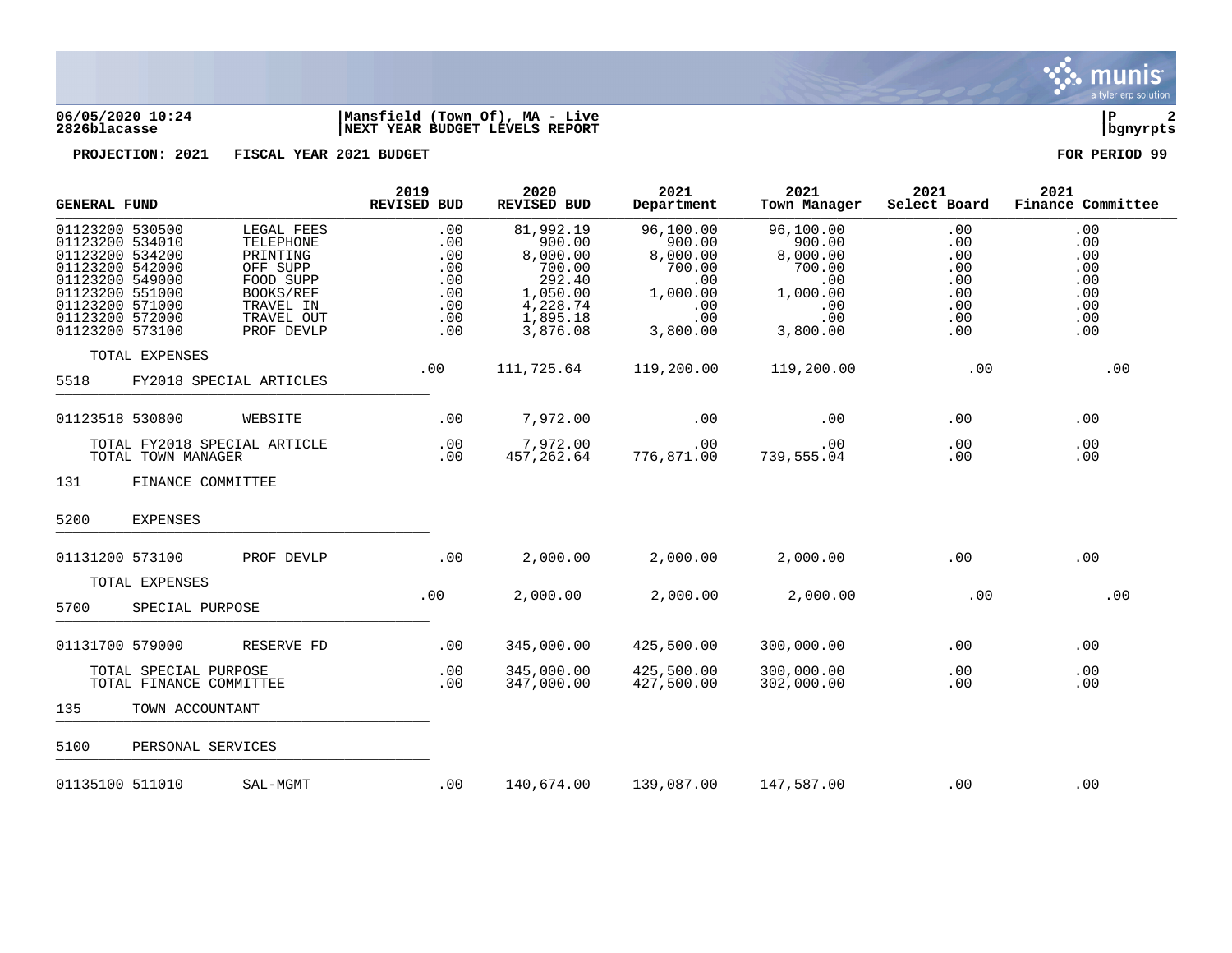

## **06/05/2020 10:24 |Mansfield (Town Of), MA - Live |P 3 2826blacasse |NEXT YEAR BUDGET LEVELS REPORT |bgnyrpts**

| <b>GENERAL FUND</b>                                                                         |                                             |                                                                 | 2019<br><b>REVISED BUD</b>      | 2020<br><b>REVISED BUD</b>                                 | 2021<br>Department                                         | 2021<br>Town Manager                                     | 2021<br>Select Board                      | 2021<br>Finance Committee       |
|---------------------------------------------------------------------------------------------|---------------------------------------------|-----------------------------------------------------------------|---------------------------------|------------------------------------------------------------|------------------------------------------------------------|----------------------------------------------------------|-------------------------------------------|---------------------------------|
| 01135100 511030<br>01135100 511080<br>01135100 513000<br>01135100 514000<br>01135100 514100 |                                             | SAL-TECH<br>SAL-CLERCL<br>UNSCHED-OT<br>LONGEVITY<br>SICKLV INC | .00<br>.00<br>.00<br>.00<br>.00 | 63,155.00<br>52,266.00<br>4,000.00<br>1,040.00<br>1,506.00 | 63,035.00<br>53,192.00<br>4,000.00<br>900.00<br>1,017.00   | 63,035.00<br>53,192.00<br>3,000.00<br>900.00<br>1,017.00 | .00<br>$.00 \,$<br>.00<br>.00<br>$.00 \,$ | .00<br>.00<br>.00<br>.00<br>.00 |
|                                                                                             | TOTAL PERSONAL SERVICES                     |                                                                 |                                 |                                                            |                                                            |                                                          |                                           |                                 |
| 5200                                                                                        | <b>EXPENSES</b>                             |                                                                 | .00                             | 262,641.00                                                 | 261, 231.00                                                | 268,731.00                                               | .00                                       | .00                             |
| 01135200 530000<br>01135200 530100<br>01135200 531500<br>01135200 542000<br>01135200 573100 |                                             | PROF&TECH<br>EXT AUDIT<br>SEMINAR<br>OFF SUPP<br>PROF DEVLP     | .00<br>.00<br>.00<br>.00<br>.00 | 11,000.00<br>32,500.00<br>1,885.00<br>1,300.00<br>3,760.00 | 11,000.00<br>32,500.00<br>1,885.00<br>1,300.00<br>3,850.00 | 11,000.00<br>32,500.00<br>1,000.00<br>800.00<br>2,800.00 | $.00 \,$<br>.00<br>.00<br>$.00 \,$<br>.00 | .00<br>.00<br>.00<br>.00<br>.00 |
|                                                                                             | TOTAL EXPENSES                              |                                                                 |                                 |                                                            |                                                            |                                                          |                                           |                                 |
| 5518                                                                                        |                                             | FY2018 SPECIAL ARTICLES                                         | .00                             | 50,445.00                                                  | 50,535.00                                                  | 48,100.00                                                | .00                                       | .00                             |
| 01135518 588000                                                                             |                                             | MUNIS CONV                                                      | .00                             | 299,000.00                                                 | .00                                                        | .00                                                      | .00                                       | .00                             |
|                                                                                             |                                             | TOTAL FY2018 SPECIAL ARTICLE                                    |                                 |                                                            |                                                            |                                                          |                                           |                                 |
| 5800                                                                                        | <b>ENCUMBRANCES</b>                         |                                                                 | .00                             | 299,000.00                                                 | .00                                                        | .00                                                      | .00                                       | .00                             |
| 01135800 599999                                                                             |                                             | ACC ENCUMB                                                      | .00                             | 11,869.77                                                  | .00                                                        | .00                                                      | .00                                       | .00                             |
|                                                                                             | TOTAL ENCUMBRANCES<br>TOTAL TOWN ACCOUNTANT |                                                                 | .00<br>.00                      | 11,869.77<br>623,955.77                                    | .00<br>311,766.00                                          | .00<br>316,831.00                                        | .00<br>.00                                | .00<br>.00                      |
| 141                                                                                         | BOARD OF ASSESSORS                          |                                                                 |                                 |                                                            |                                                            |                                                          |                                           |                                 |
| 5100                                                                                        | PERSONAL SERVICES                           |                                                                 |                                 |                                                            |                                                            |                                                          |                                           |                                 |
| 01141100 511010<br>01141100 511080<br>01141100 514000                                       |                                             | SAL-MGMT<br>SAL-CLERCL<br>LONGEVITY                             | .00<br>.00<br>.00               | 97,936.00<br>49,289.00<br>1,000.00                         | 84,833.00<br>72,380.00<br>425.00                           | 84,833.00<br>49,289.00<br>425.00                         | $.00 \,$<br>$.00 \,$<br>$.00 \,$          | .00<br>.00<br>.00               |
|                                                                                             | TOTAL PERSONAL SERVICES                     |                                                                 |                                 |                                                            |                                                            |                                                          |                                           |                                 |
| 5200                                                                                        | <b>EXPENSES</b>                             |                                                                 | .00                             | 148,225.00                                                 | 157,638.00                                                 | 134,547.00                                               | .00                                       | .00                             |
| 01141200 524100                                                                             |                                             | EQP REPAIR                                                      | .00                             | 150.00                                                     | 150.00                                                     | 150.00                                                   | .00                                       | .00                             |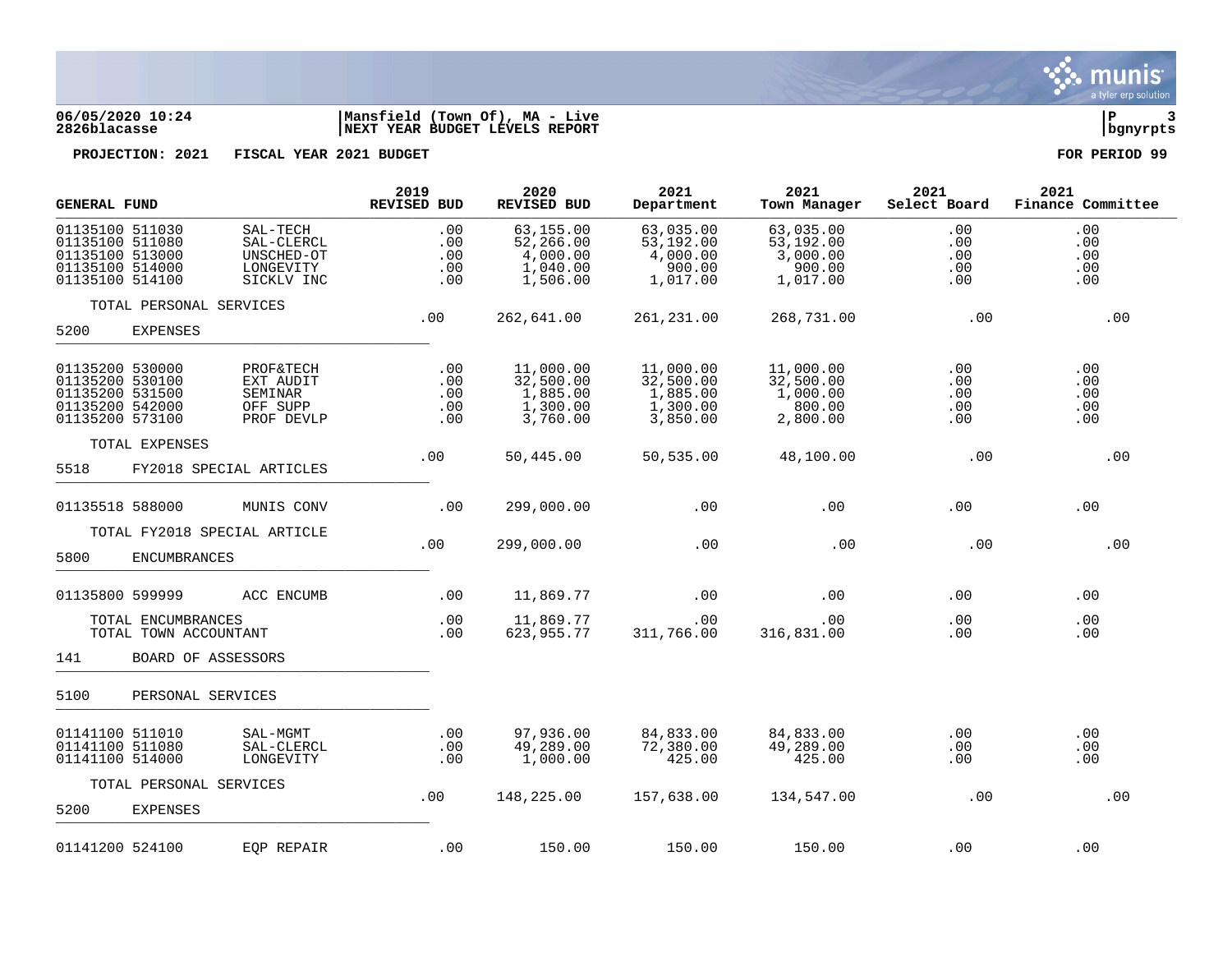

## **06/05/2020 10:24 |Mansfield (Town Of), MA - Live |P 4 2826blacasse |NEXT YEAR BUDGET LEVELS REPORT |bgnyrpts**

|                                                                                             | <b>GENERAL FUND</b>     |                                                                 | 2019<br><b>REVISED BUD</b>      | 2020<br>REVISED BUD                                         | 2021<br>Department                                            | 2021<br>Town Manager                                          | 2021<br>Select Board            | 2021<br>Finance Committee       |
|---------------------------------------------------------------------------------------------|-------------------------|-----------------------------------------------------------------|---------------------------------|-------------------------------------------------------------|---------------------------------------------------------------|---------------------------------------------------------------|---------------------------------|---------------------------------|
| 01141200 530200<br>01141200 530210<br>01141200 531500<br>01141200 542000<br>01141200 573100 |                         | ASSMT SRVC<br>APPRAISAL<br>SEMINAR<br>OFF SUPP<br>PROF DEVLP    | .00<br>.00<br>.00<br>.00<br>.00 | 27,595.00<br>7,500.00<br>800.00<br>560.00<br>800.00         | 28,076.00<br>7,500.00<br>800.00<br>560.00<br>800.00           | 28,076.00<br>7,500.00<br>800.00<br>560.00<br>800.00           | .00<br>.00<br>.00<br>.00<br>.00 | .00<br>.00<br>.00<br>.00<br>.00 |
|                                                                                             | TOTAL EXPENSES          |                                                                 |                                 |                                                             |                                                               |                                                               |                                 |                                 |
| 5500                                                                                        | SPECIAL ARTICLES        |                                                                 | .00                             | 37,405.00                                                   | 37,886.00                                                     | 37,886.00                                                     | .00                             | .00                             |
| 01141500 530200<br>01141500 530220                                                          |                         | REVAL 5YR<br>CYCLC INSP                                         | .00<br>.00                      | 50,000.00<br>80,000.00                                      | .00<br>.00                                                    | .00<br>.00                                                    | .00<br>.00                      | .00<br>.00                      |
|                                                                                             | TOTAL SPECIAL ARTICLES  |                                                                 | .00                             | 130,000.00                                                  | .00                                                           | .00                                                           | .00                             | .00                             |
| 5800                                                                                        | <b>ENCUMBRANCES</b>     |                                                                 |                                 |                                                             |                                                               |                                                               |                                 |                                 |
| 01141800 599999                                                                             |                         | ASSES ENCM                                                      | .00                             | 53.76                                                       | .00                                                           | .00                                                           | .00                             | .00                             |
|                                                                                             | TOTAL ENCUMBRANCES      | TOTAL BOARD OF ASSESSORS                                        | .00<br>.00                      | 53.76<br>315,683.76                                         | .00<br>195,524.00                                             | .00<br>172,433.00                                             | .00<br>.00                      | .00<br>.00                      |
| 145                                                                                         |                         | TREASURER-COLLECTOR                                             |                                 |                                                             |                                                               |                                                               |                                 |                                 |
| 5100                                                                                        | PERSONAL SERVICES       |                                                                 |                                 |                                                             |                                                               |                                                               |                                 |                                 |
| 01145100 511010<br>01145100 511020<br>01145100 511080<br>01145100 514000<br>01145100 514100 |                         | SAL-MGMT<br>SAL-SUPERV<br>SAL-CLERCL<br>LONGEVITY<br>SICKLV INC | .00<br>.00<br>.00<br>.00<br>.00 | 102,162.00<br>70,970.00<br>150,986.00<br>775.00<br>3,475.00 | 104,275.00<br>71,552.00<br>151,717.00<br>1,225.00<br>3,475.00 | 104,275.00<br>71,552.00<br>151,717.00<br>1,225.00<br>3,475.00 | .00<br>.00<br>.00<br>.00<br>.00 | .00<br>.00<br>.00<br>.00<br>.00 |
|                                                                                             | TOTAL PERSONAL SERVICES |                                                                 |                                 |                                                             |                                                               |                                                               |                                 |                                 |
| 5200                                                                                        | <b>EXPENSES</b>         |                                                                 | .00                             | 328,368.00                                                  | 332, 244.00                                                   | 332, 244.00                                                   | .00                             | .00                             |
| 01145200 524100<br>01145200 530000<br>01145200 530500                                       |                         | EOP REPAIR<br>PROF&TECH<br>LEGAL FEES                           | .00<br>.00<br>.00               | 4,000.00<br>72,000.00<br>15,500.00                          | 4,000.00<br>72,000.00<br>15,500.00                            | 4,000.00<br>72,000.00<br>2,500.00                             | .00<br>.00<br>.00               | .00<br>.00<br>.00               |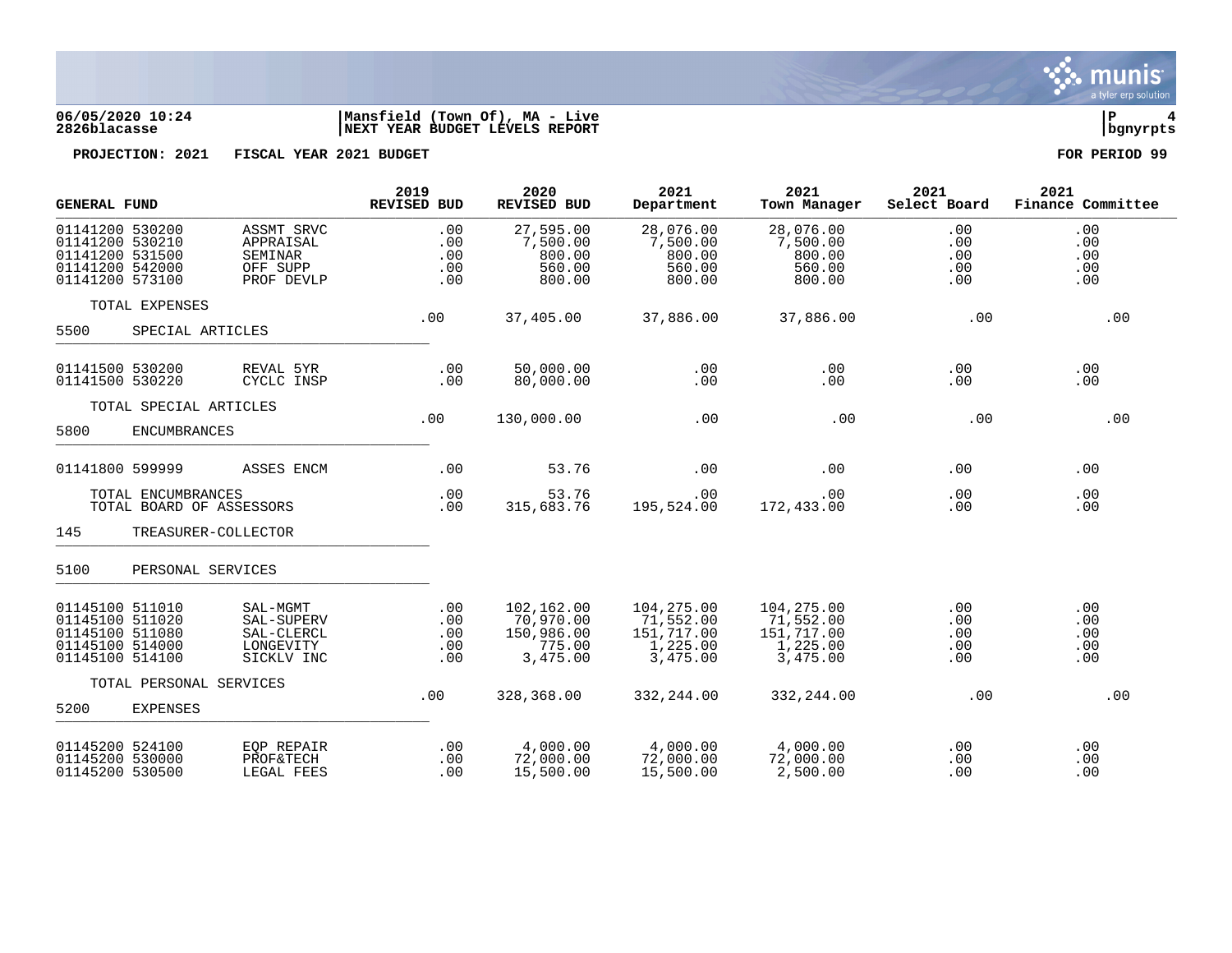|  | muni              |  |  |
|--|-------------------|--|--|
|  | a tyler erp solut |  |  |

 $\mathcal{L}$ 

## **06/05/2020 10:24 |Mansfield (Town Of), MA - Live |P 5 2826blacasse |NEXT YEAR BUDGET LEVELS REPORT |bgnyrpts**



**PROJECTION: 2021 FISCAL YEAR 2021 BUDGET FOR PERIOD 99**

| <b>GENERAL FUND</b>                                                                         |                                                 |                                                            | 2019<br><b>REVISED BUD</b>      | 2020<br><b>REVISED BUD</b>                            | 2021<br>Department                                       | 2021<br>Town Manager                                 | 2021<br>Select Board            | 2021<br>Finance Committee       |
|---------------------------------------------------------------------------------------------|-------------------------------------------------|------------------------------------------------------------|---------------------------------|-------------------------------------------------------|----------------------------------------------------------|------------------------------------------------------|---------------------------------|---------------------------------|
| 01145200 534400<br>01145200 542000<br>01145200 573100                                       |                                                 | <b>ADVERTISE</b><br>OFF SUPP<br>PROF DEVLP                 | .00<br>.00<br>.00               | 3,000.00<br>2,000.00<br>3,500.00                      | 3,000.00<br>2,000.00<br>3,500.00                         | 3,000.00<br>2,000.00<br>3,500.00                     | .00<br>.00<br>.00               | .00<br>.00<br>.00               |
| 5800                                                                                        | TOTAL EXPENSES<br><b>ENCUMBRANCES</b>           |                                                            | $.00 \,$                        | 100,000.00                                            | 100,000.00                                               | 87,000.00                                            | .00                             | .00                             |
| 01145800 599999                                                                             |                                                 | T/C ENCUMB                                                 | .00                             | 2,530.00                                              | .00                                                      | .00                                                  | $.00 \,$                        | .00                             |
|                                                                                             | TOTAL ENCUMBRANCES<br>TOTAL TREASURER-COLLECTOR |                                                            | .00<br>.00                      | 2,530.00<br>430,898.00                                | .00<br>432, 244.00                                       | .00<br>419,244.00                                    | .00<br>$.00 \,$                 | .00<br>.00                      |
| 152                                                                                         | PERSONNEL                                       |                                                            |                                 |                                                       |                                                          |                                                      |                                 |                                 |
| 5100                                                                                        | PERSONAL SERVICES                               |                                                            |                                 |                                                       |                                                          |                                                      |                                 |                                 |
| 01152100 511010<br>01152100 511020<br>01152100 511030                                       |                                                 | SAL-MGMT<br>SAL-SUPV<br>TECH SUPPT                         | .00<br>.00<br>.00               | 30,900.00<br>11,350.00<br>14,000.00                   | .00<br>26,673.00<br>22,570.00                            | .00<br>28,006.65<br>23,698.01                        | .00<br>.00<br>.00               | .00<br>.00<br>.00               |
| 5200                                                                                        | TOTAL PERSONAL SERVICES<br><b>EXPENSES</b>      |                                                            | .00                             | 56,250.00                                             | 49,243.00                                                | 51,704.66                                            | .00                             | .00                             |
| 01152200 530650<br>01152200 531500<br>01152200 542000<br>01152200 573100<br>01152200 573500 |                                                 | TESTING<br>SEMINAR<br>OFF SUPP<br>PROF DEVLP<br>RECRUT-DEV | .00<br>.00<br>.00<br>.00<br>.00 | 6,750.00<br>24,750.00<br>800.00<br>900.00<br>5,000.00 | 3,750.00<br>17,500.00<br>1,200.00<br>900.00<br>15,000.00 | 5,000.00<br>2,500.00<br>800.00<br>900.00<br>5,000.00 | .00<br>.00<br>.00<br>.00<br>.00 | .00<br>.00<br>.00<br>.00<br>.00 |
|                                                                                             | TOTAL EXPENSES                                  |                                                            | .00                             | 38,200.00                                             | 38,350.00                                                | 14,200.00                                            | .00                             | .00                             |
| 5519                                                                                        |                                                 | FY2019 SPECIAL ARTICLES                                    |                                 |                                                       |                                                          |                                                      |                                 |                                 |
| 01152519 573500                                                                             |                                                 | RECRUIT                                                    | .00                             | 26.00                                                 | .00                                                      | .00                                                  | .00                             | .00                             |
|                                                                                             | TOTAL FY2019 SPECIAL ARTICLE<br>TOTAL PERSONNEL |                                                            | .00<br>.00                      | 26.00<br>94,476.00                                    | .00<br>87,593.00                                         | .00<br>65,904.66                                     | .00<br>.00                      | .00<br>.00                      |
| 155                                                                                         | INFORMATION TECHNOLOGY                          |                                                            |                                 |                                                       |                                                          |                                                      |                                 |                                 |

5100 PERSONAL SERVICES \_\_\_\_\_\_\_\_\_\_\_\_\_\_\_\_\_\_\_\_\_\_\_\_\_\_\_\_\_\_\_\_\_\_\_\_\_\_\_\_\_\_\_\_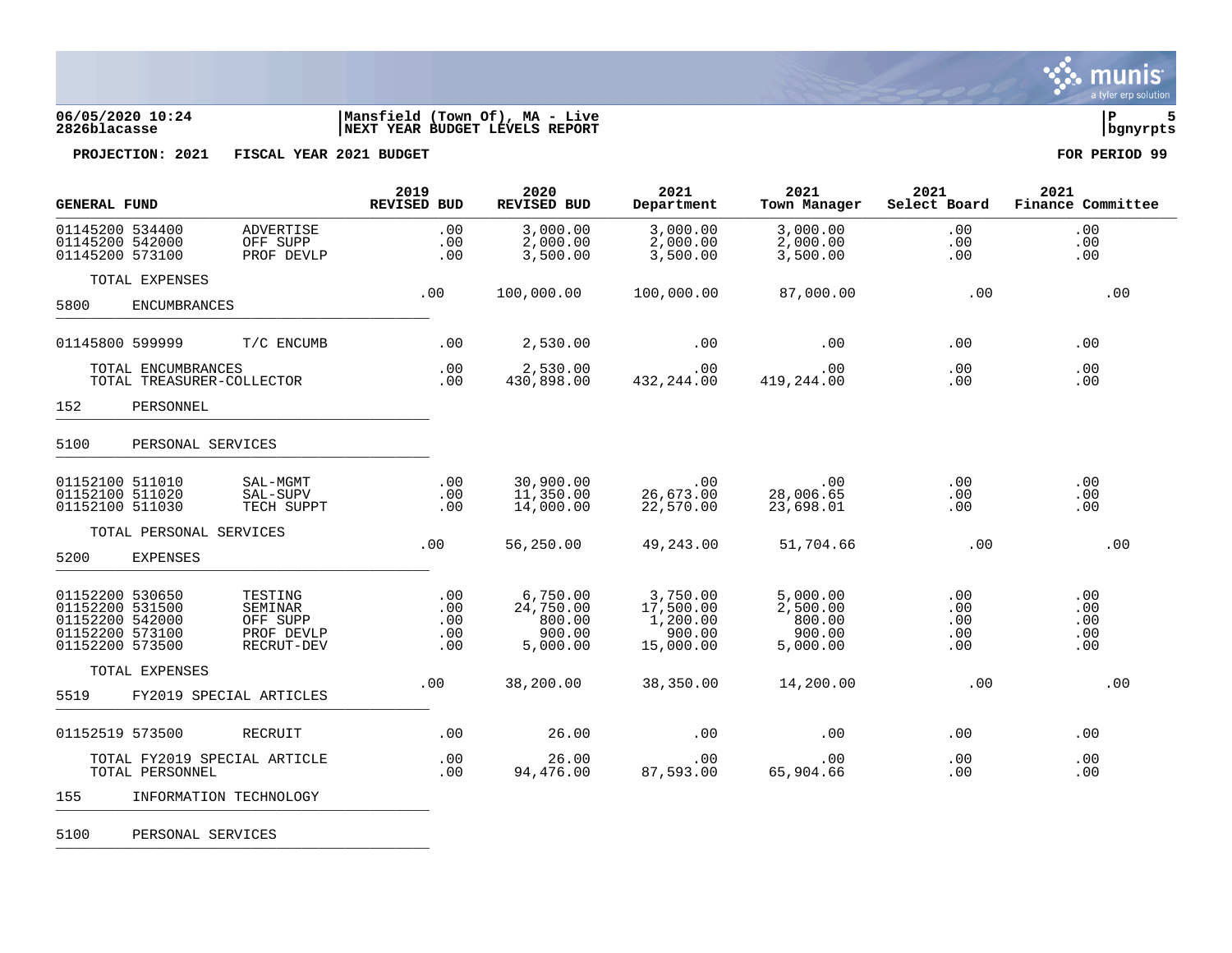

## **06/05/2020 10:24 |Mansfield (Town Of), MA - Live |P 6 2826blacasse |NEXT YEAR BUDGET LEVELS REPORT |bgnyrpts**

| <b>GENERAL FUND</b>                                                                                                                                                                                                                                                    |                         |                                                                                                                                                                                              | 2019<br><b>REVISED BUD</b>                                                                     | 2020<br>REVISED BUD                                                                                                                                                                         | 2021<br>Department                                                                                                                                                           | 2021<br>Town Manager                                                                                                                                                          | 2021<br>Select Board                                                                                     | 2021<br>Finance Committee                                                                      |
|------------------------------------------------------------------------------------------------------------------------------------------------------------------------------------------------------------------------------------------------------------------------|-------------------------|----------------------------------------------------------------------------------------------------------------------------------------------------------------------------------------------|------------------------------------------------------------------------------------------------|---------------------------------------------------------------------------------------------------------------------------------------------------------------------------------------------|------------------------------------------------------------------------------------------------------------------------------------------------------------------------------|-------------------------------------------------------------------------------------------------------------------------------------------------------------------------------|----------------------------------------------------------------------------------------------------------|------------------------------------------------------------------------------------------------|
| 01155100 511010<br>01155100 511020<br>01155100 511030<br>01155100 511055<br>01155100 511080<br>01155100 513000<br>01155100 513500<br>01155100 514000                                                                                                                   |                         | SAL-MGMT<br>GIS MGR<br>TECH SUPPT<br>NETWRK REP<br>SAL-CLERCL<br>UNSCHED-OT<br>SCHED-OT<br>LONGEVITY                                                                                         | .00<br>.00<br>.00<br>.00<br>.00<br>.00<br>.00<br>.00                                           | 82,838.00<br>98,264.00<br>74,865.00<br>25,150.00<br>15,114.00<br>2,500.00<br>$\frac{1}{3}$ ,000.00<br>950.00                                                                                | 84,832.00<br>70,731.00<br>76,937.00<br>30, 125.00<br>15,081.00<br>3,000.00<br>3,000.00<br>425.00                                                                             | 84,832.00<br>70,731.00<br>76,937.00<br>30, 125.00<br>15,081.00<br>3,000.00<br>3,000.00<br>425.00                                                                              | .00<br>.00<br>.00<br>.00<br>.00<br>.00<br>$.00 \,$<br>.00                                                | .00<br>.00<br>.00<br>.00<br>.00<br>.00<br>.00<br>.00                                           |
|                                                                                                                                                                                                                                                                        | TOTAL PERSONAL SERVICES |                                                                                                                                                                                              |                                                                                                |                                                                                                                                                                                             |                                                                                                                                                                              |                                                                                                                                                                               |                                                                                                          |                                                                                                |
| 5200                                                                                                                                                                                                                                                                   | <b>EXPENSES</b>         |                                                                                                                                                                                              | .00                                                                                            | 302,681.00                                                                                                                                                                                  | 284,131.00                                                                                                                                                                   | 284, 131.00                                                                                                                                                                   | .00                                                                                                      | .00                                                                                            |
| 01155200 524500<br>01155200 524510<br>01155200 524520<br>01155200 524530<br>01155200 524550<br>01155200 530000<br>01155200 531500<br>01155200 534010<br>01155200 542000<br>01155200 542510<br>01155200 542520<br>01155200 543000<br>01155200 558000<br>01155200 573100 |                         | EOP REPAIR<br>NETWORK<br>ANNUAL MNT<br>GIS SRVCS<br>SOFTWR LIC<br><b>PROF&amp;TECH</b><br>SEMINAR<br>TELEPHONE<br>OFF SUPP<br>NETWRK SUP<br>GIS SUPPL<br>BLDG SUPP<br>OTH SUPP<br>PROF DEVLP | .00<br>.00<br>.00<br>.00<br>.00<br>.00<br>.00<br>.00<br>.00<br>.00<br>.00<br>.00<br>.00<br>.00 | 8,890.00<br>8,890.00<br>203,426.00<br>15,000.00<br>30,900.00<br>40,864.00<br>14,000.00<br>2,500.00<br>2,400.00<br>6,650.00<br>1,500.00<br>$\frac{5}{12}$ , 300.00<br>12, 700.00<br>9,000.00 | 9,068.00<br>9,068.00<br>481,556.00<br>15,000.00<br>13,720.00<br>54,832.00<br>14,080.00<br>2,500.00<br>2,400.00<br>13,300.00<br>2,000.00<br>5,300.00<br>13,800.00<br>9,000.00 | 8,890.00<br>6,890.00<br>481,556.00<br>15,000.00<br>13,720.00<br>31,864.00<br>3,000.00<br>2,500.00<br>2,400.00<br>11,500.00<br>1,500.00<br>$5,300.00$<br>12,700.00<br>1,300.00 | .00<br>.00<br>.00<br>.00<br>.00<br>.00<br>$.00 \,$<br>.00<br>.00<br>.00<br>.00<br>.00<br>.00<br>$.00 \,$ | .00<br>.00<br>.00<br>.00<br>.00<br>.00<br>.00<br>.00<br>.00<br>.00<br>.00<br>.00<br>.00<br>.00 |
|                                                                                                                                                                                                                                                                        | TOTAL EXPENSES          |                                                                                                                                                                                              | .00                                                                                            | 362,020.00                                                                                                                                                                                  | 645,624.00                                                                                                                                                                   | 598,120.00                                                                                                                                                                    | .00                                                                                                      | .00                                                                                            |
| 5300                                                                                                                                                                                                                                                                   | CAPITAL OUTLAY          |                                                                                                                                                                                              |                                                                                                |                                                                                                                                                                                             |                                                                                                                                                                              |                                                                                                                                                                               |                                                                                                          |                                                                                                |
| 01155300 558500                                                                                                                                                                                                                                                        |                         | OFFICE EQP                                                                                                                                                                                   | .00                                                                                            | 13,000.00                                                                                                                                                                                   | 34,000.00                                                                                                                                                                    | .00                                                                                                                                                                           | .00                                                                                                      | .00                                                                                            |
|                                                                                                                                                                                                                                                                        | TOTAL CAPITAL OUTLAY    |                                                                                                                                                                                              | .00                                                                                            | 13,000.00                                                                                                                                                                                   | 34,000.00                                                                                                                                                                    | .00                                                                                                                                                                           | .00                                                                                                      | .00                                                                                            |
| 5517                                                                                                                                                                                                                                                                   |                         | FY2017 SPECIAL ARTICLES                                                                                                                                                                      |                                                                                                |                                                                                                                                                                                             |                                                                                                                                                                              |                                                                                                                                                                               |                                                                                                          |                                                                                                |
| 01155517 524500                                                                                                                                                                                                                                                        |                         | DIG RECRDS                                                                                                                                                                                   | .00                                                                                            | 160,000.00                                                                                                                                                                                  | .00                                                                                                                                                                          | .00                                                                                                                                                                           | .00                                                                                                      | .00                                                                                            |
|                                                                                                                                                                                                                                                                        |                         | TOTAL FY2017 SPECIAL ARTICLE                                                                                                                                                                 | .00                                                                                            |                                                                                                                                                                                             | .00                                                                                                                                                                          |                                                                                                                                                                               |                                                                                                          | .00                                                                                            |
| 5519                                                                                                                                                                                                                                                                   |                         | FY2019 SPECIAL ARTICLES                                                                                                                                                                      |                                                                                                | 160,000.00                                                                                                                                                                                  |                                                                                                                                                                              | .00                                                                                                                                                                           | .00                                                                                                      |                                                                                                |
| 01155519 524520                                                                                                                                                                                                                                                        |                         | MIS PR YR                                                                                                                                                                                    | .00                                                                                            | 3,056.57                                                                                                                                                                                    | .00                                                                                                                                                                          | .00                                                                                                                                                                           | .00                                                                                                      | .00                                                                                            |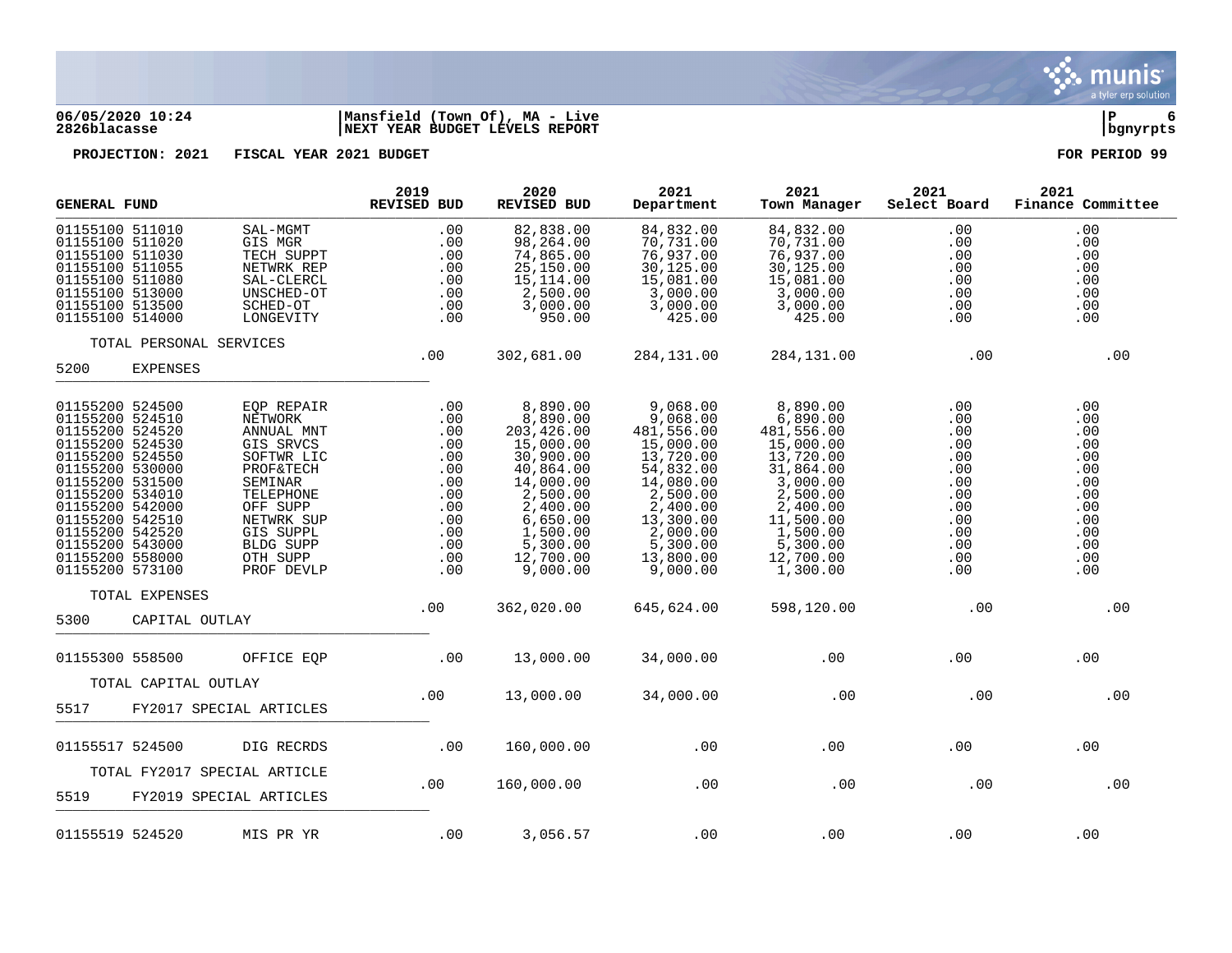|                                                             | <b>GENERAL FUND</b>                                |            | 2019<br>REVISED BUD | 2020<br><b>REVISED BUD</b> | 2021<br>Department | 2021<br>Town Manager | 2021<br>Select Board | 2021<br>Finance Committee |
|-------------------------------------------------------------|----------------------------------------------------|------------|---------------------|----------------------------|--------------------|----------------------|----------------------|---------------------------|
| TOTAL FY2019 SPECIAL ARTICLE<br>5800<br><b>ENCUMBRANCES</b> |                                                    | .00        | 3,056.57            | .00                        | .00                | .00                  | .00                  |                           |
| 01155800 599999                                             |                                                    | MIS ENCUMB | $.00 \,$            | 30,938.75                  | .00                | .00                  | .00                  | .00                       |
|                                                             | TOTAL ENCUMBRANCES<br>TOTAL INFORMATION TECHNOLOGY |            | $.00 \ \rm$<br>.00  | 30,938.75<br>871,696.32    | .00<br>963,755.00  | .00<br>882,251.00    | .00<br>.00           | .00<br>.00                |
| 161                                                         | TOWN CLERK                                         |            |                     |                            |                    |                      |                      |                           |
| 5100                                                        | PERSONAL SERVICES                                  |            |                     |                            |                    |                      |                      |                           |

**06/05/2020 10:24 |Mansfield (Town Of), MA - Live |P 7 2826blacasse |NEXT YEAR BUDGET LEVELS REPORT |bgnyrpts PROJECTION: 2021 FISCAL YEAR 2021 BUDGET FOR PERIOD 99**

 511010 SAL-MGMT .00 84,234.00 84,074.00 84,074.00 .00 .00 511020 SAL-SUPERV .00 61,492.00 61,376.00 61,376.00 .00 .00 511055 CLK-ELECT .00 .00 35,328.00 35,328.00 .00 .00 511080 SAL-CLERCL .00 49,789.00 49,694.00 49,694.00 .00 .00 513000 UNSCHED-OT .00 500.00 6,161.00 6,161.00 .00 .00 514000 LONGEVITY .00 900.00 1,325.00 1,325.00 .00 .00 519600 STIPENDS .00 855.00 872.00 872.00 .00 .00 TOTAL PERSONAL SERVICES  $.00 \qquad \qquad 197,770.00 \qquad \qquad 238,830.00 \qquad \qquad 238,830.00 \qquad \qquad .00$  EXPENSES \_\_\_\_\_\_\_\_\_\_\_\_\_\_\_\_\_\_\_\_\_\_\_\_\_\_\_\_\_\_\_\_\_\_\_\_\_\_\_\_\_\_\_\_ 524100 EQP REPAIR .00 3,000.00 3,300.00 2,300.00 .00 .00 530000 PROF&TECH .00 3,000.00 3,000.00 3,000.00 .00 .00 530230 CENSUS .00 6,800.00 4,000.00 4,000.00 .00 .00 530900 SPEC SRVCS .00 9,500.00 15,025.00 15,025.00 .00 .00 531500 SEMINAR .00 1,500.00 2,500.00 1,000.00 .00 .00 531800 ELECT-REG .00 2,800.00 500.00 500.00 .00 .00 534200 PRINTING .00 5,100.00 9,200.00 9,200.00 .00 .00 542000 OFF SUPP .00 2,000.00 2,000.00 1,500.00 .00 .00 573100 PROF DEVLP .00 300.00 300.00 300.00 .00 .00 TOTAL EXPENSES .00 34,000.00 39,825.00 36,825.00 .00 .00 TOTAL TOWN CLERK .00 231,770.00 278,655.00 275,655.00 .00 .00 171 CONSERVATION COMMISSION PERSONAL SERVICES \_\_\_\_\_\_\_\_\_\_\_\_\_\_\_\_\_\_\_\_\_\_\_\_\_\_\_\_\_\_\_\_\_\_\_\_\_\_\_\_\_\_\_\_ 01171100 511030 TECH SUPPT .00 83,800.00 86,277.00 86,277.00 .00 .00

**munis** a tyler erp solution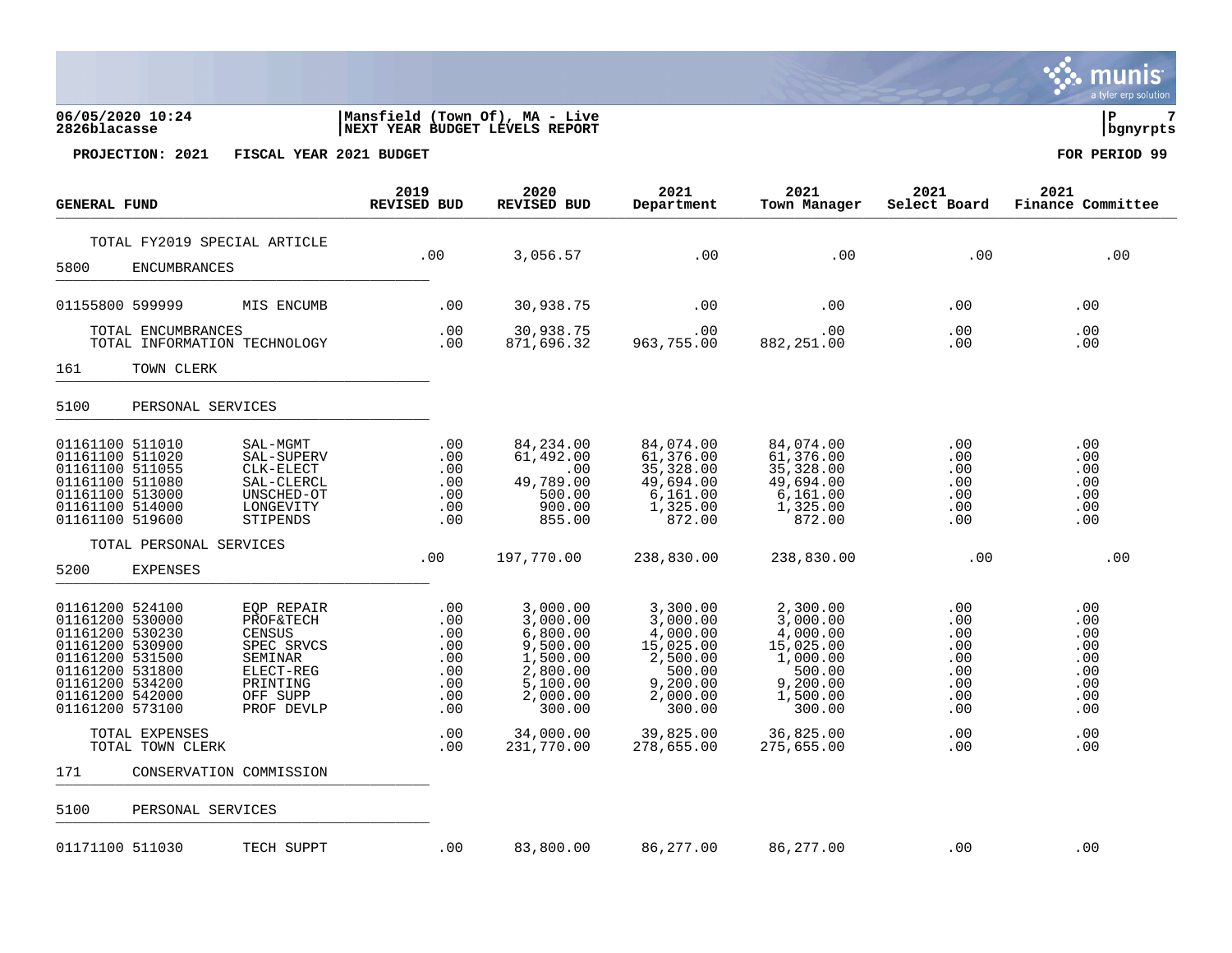## **06/05/2020 10:24 |Mansfield (Town Of), MA - Live |P 8 2826blacasse |NEXT YEAR BUDGET LEVELS REPORT |bgnyrpts**

| <b>GENERAL FUND</b>                                                                                                                                                     |                         |                                                                                                               | 2019<br>REVISED BUD                                         | 2020<br>REVISED BUD                                                                    | 2021<br>Department                                                                     | 2021                                                                                   | 2021<br>Town Manager Select Board                           | 2021<br>Finance Committee                                   |
|-------------------------------------------------------------------------------------------------------------------------------------------------------------------------|-------------------------|---------------------------------------------------------------------------------------------------------------|-------------------------------------------------------------|----------------------------------------------------------------------------------------|----------------------------------------------------------------------------------------|----------------------------------------------------------------------------------------|-------------------------------------------------------------|-------------------------------------------------------------|
| 01171100 514000                                                                                                                                                         |                         | LONGEVITY                                                                                                     | .00                                                         | 425.00                                                                                 | 425.00                                                                                 | 425.00                                                                                 | .00                                                         | .00                                                         |
|                                                                                                                                                                         | TOTAL PERSONAL SERVICES |                                                                                                               |                                                             |                                                                                        |                                                                                        |                                                                                        |                                                             |                                                             |
| 5200                                                                                                                                                                    | <b>EXPENSES</b>         |                                                                                                               | .00                                                         |                                                                                        | 84,225.00 86,702.00                                                                    | 86,702.00                                                                              | .00                                                         | .00                                                         |
| 01171200 531500<br>01171200 534010<br>01171200 534200<br>01171200 534400<br>01171200 542000<br>01171200 551000<br>01171200 557300<br>01171200 571000<br>01171200 573100 |                         | SEMINAR<br>TELEPHONE<br>PRINTING<br>ADVERTISE<br>OFF SUPP<br>BOOKS/REF<br>UNIFORMS<br>TRAVEL IN<br>PROF DEVLP | .00<br>.00<br>.00<br>.00<br>.00<br>.00<br>.00<br>.00<br>.00 | 600.00<br>625.00<br>200.00<br>126.00<br>492.00<br>143.00<br>254.00<br>600.00<br>475.00 | 755.00<br>625.00<br>200.00<br>126.00<br>492.00<br>143.00<br>250.00<br>600.00<br>475.00 | 755.00<br>625.00<br>200.00<br>126.00<br>492.00<br>143.00<br>250.00<br>600.00<br>475.00 | .00<br>.00<br>.00<br>.00<br>.00<br>.00<br>.00<br>.00<br>.00 | .00<br>.00<br>.00<br>.00<br>.00<br>.00<br>.00<br>.00<br>.00 |
|                                                                                                                                                                         | TOTAL EXPENSES          | TOTAL CONSERVATION COMMISSIO                                                                                  | .00<br>.00                                                  |                                                                                        |                                                                                        | 3,515.00    3,666.00    3,666.00<br>87,740.00    90,368.00    90,368.00                | .00<br>.00                                                  | .00<br>.00                                                  |
| 175                                                                                                                                                                     | PLANNING BOARD          |                                                                                                               |                                                             |                                                                                        |                                                                                        |                                                                                        |                                                             |                                                             |
| 5100                                                                                                                                                                    | PERSONAL SERVICES       |                                                                                                               |                                                             |                                                                                        |                                                                                        |                                                                                        |                                                             |                                                             |
| 01175100 511010<br>01175100 511080<br>01175100 512010<br>01175100 514000                                                                                                |                         | SAL-MGMT<br>SAL-CLERCL<br>SECRETARY<br>LONGEVITY                                                              | .00<br>.00<br>.00<br>.00                                    | 119,933.00<br>1.00<br>$\frac{1.00}{725.00}$                                            | 119,704.00<br>1.00<br>1.00<br>725.00                                                   | 119,704.00<br>1.00<br>1.00<br>725.00                                                   | .00<br>.00<br>.00<br>.00                                    | .00<br>.00<br>.00<br>.00                                    |
|                                                                                                                                                                         | TOTAL PERSONAL SERVICES |                                                                                                               | .00                                                         |                                                                                        | 120,660.00    120,431.00    120,431.00                                                 |                                                                                        | 00                                                          | .00                                                         |
| 5200                                                                                                                                                                    | <b>EXPENSES</b>         |                                                                                                               |                                                             |                                                                                        |                                                                                        |                                                                                        |                                                             |                                                             |
| 01175200 530000<br>01175200 534200<br>01175200 534400<br>01175200 542000<br>01175200 551000<br>01175200 557300<br>01175200 571000<br>01175200 573100                    |                         | <b>PROF&amp;TECH</b><br>PRINTING<br>ADVERTISE<br>OFF SUPP<br>BOOKS/REF<br>UNIFORMS<br>TRAVEL IN<br>PROF DEVLP | .00<br>.00<br>.00<br>.00<br>.00<br>.00<br>.00<br>.00        | 250.00<br>100.00<br>100.00<br>300.00<br>50.00<br>400.00<br>50.00<br>300.00             | 250.00<br>100.00<br>100.00<br>399.00<br>50.00<br>400.00<br>50.00<br>300.00             | 250.00<br>100.00<br>100.00<br>300.00<br>50.00<br>400.00<br>50.00<br>300.00             | .00<br>.00<br>.00<br>.00<br>.00<br>.00<br>.00<br>.00.       | .00<br>.00<br>.00<br>.00<br>.00<br>.00<br>.00<br>.00        |

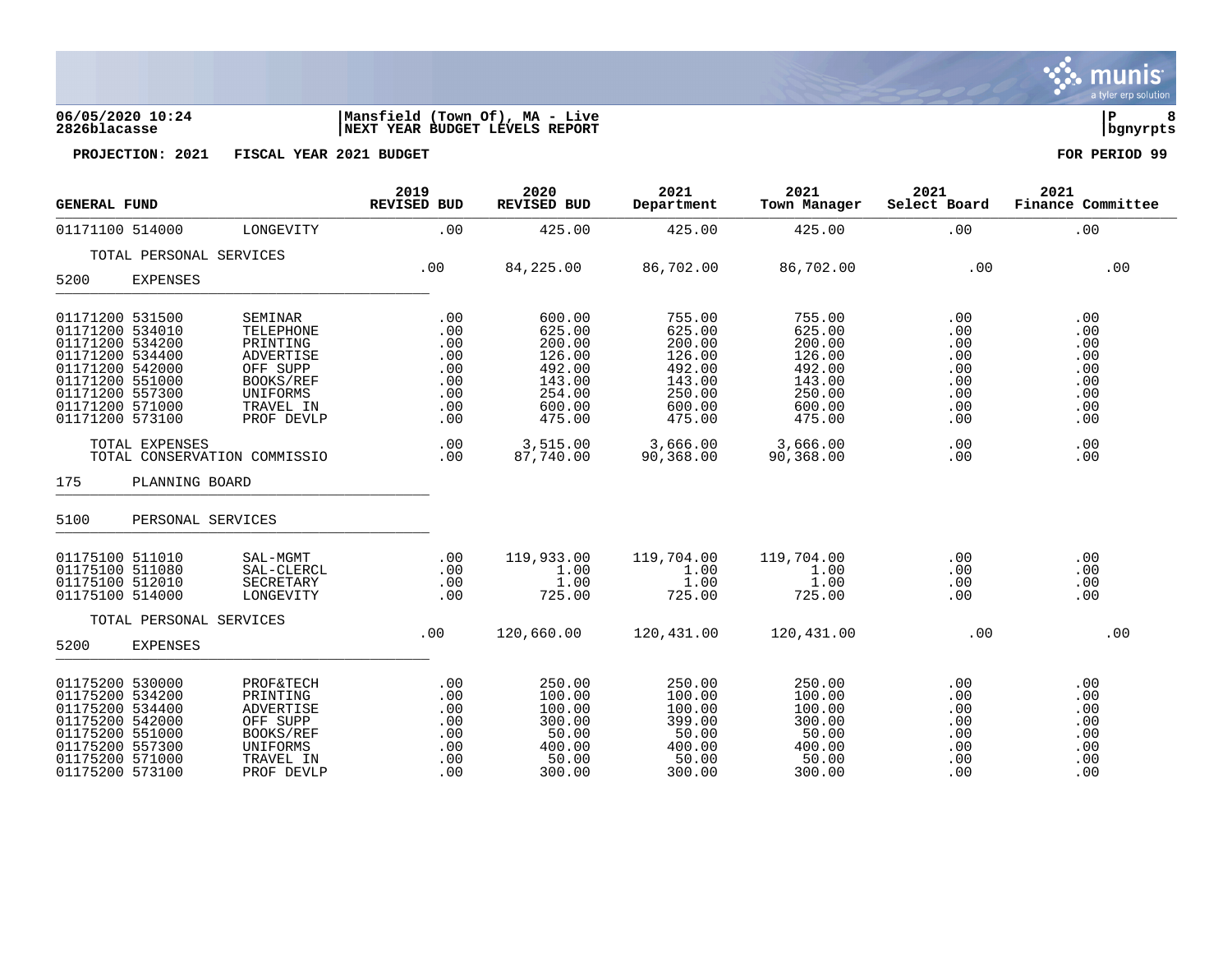|  | 06/05/2020 10:24 |  |  |
|--|------------------|--|--|
|  | 2826blacasse     |  |  |

# **06/05/2020 10:24 |Mansfield (Town Of), MA - Live |P 9 2826blacasse |NEXT YEAR BUDGET LEVELS REPORT |bgnyrpts**

| <b>GENERAL FUND</b>                                                                         |                                            |                                                           | 2019<br><b>REVISED BUD</b>      | 2020<br>REVISED BUD                        | 2021<br>Department                         | 2021<br>Town Manager                       | 2021<br>Select Board                 | 2021<br>Finance Committee            |
|---------------------------------------------------------------------------------------------|--------------------------------------------|-----------------------------------------------------------|---------------------------------|--------------------------------------------|--------------------------------------------|--------------------------------------------|--------------------------------------|--------------------------------------|
|                                                                                             | TOTAL EXPENSES                             |                                                           | .00                             |                                            |                                            |                                            | .00                                  | .00                                  |
| 5518                                                                                        |                                            | FY2018 SPECIAL ARTICLES                                   |                                 | 1,550.00                                   | 1,649.00                                   | 1,550.00                                   |                                      |                                      |
| 01175518 530000                                                                             |                                            | MASTR PLAN                                                | .00                             | 96,500.00                                  | .00                                        | .00                                        | .00                                  | .00                                  |
|                                                                                             |                                            | TOTAL FY2018 SPECIAL ARTICLE                              |                                 |                                            |                                            |                                            |                                      |                                      |
| 5800                                                                                        | <b>ENCUMBRANCES</b>                        |                                                           | .00                             | 96,500.00                                  | .00                                        | .00                                        | .00                                  | .00                                  |
| 01175800 599999                                                                             |                                            | $PLNG - ENC$                                              | .00                             | 596.50                                     | .00                                        | .00                                        | .00                                  | .00                                  |
|                                                                                             | TOTAL ENCUMBRANCES<br>TOTAL PLANNING BOARD |                                                           | .00<br>.00                      | 596.50<br>219,306.50                       | $.00 \,$<br>122,080.00                     | .00<br>121,981.00                          | .00<br>.00                           | .00<br>.00                           |
| 176                                                                                         |                                            | ZONING BOARD OF APPEALS                                   |                                 |                                            |                                            |                                            |                                      |                                      |
| 5100                                                                                        | PERSONAL SERVICES                          |                                                           |                                 |                                            |                                            |                                            |                                      |                                      |
| 01176100 511080                                                                             |                                            | SAL-CLERCL                                                | .00                             | 1.00                                       | 1.00                                       | 1.00                                       | .00                                  | .00                                  |
|                                                                                             | TOTAL PERSONAL SERVICES                    |                                                           |                                 |                                            |                                            |                                            |                                      |                                      |
| 5200                                                                                        | <b>EXPENSES</b>                            |                                                           | .00                             | 1.00                                       | 1.00                                       | 1.00                                       | .00                                  | .00                                  |
| 01176200 531500<br>01176200 534200<br>01176200 534400<br>01176200 542000<br>01176200 551000 |                                            | SEMINAR<br>PRINTING<br>ADVERTISE<br>OFF SUPP<br>BOOKS/REF | .00<br>.00<br>.00<br>.00<br>.00 | 50.00<br>50.00<br>50.00<br>200.00<br>50.00 | 50.00<br>50.00<br>50.00<br>200.00<br>50.00 | 50.00<br>50.00<br>50.00<br>200.00<br>50.00 | .00<br>.00<br>.00<br>$.00 \,$<br>.00 | .00<br>$.00 \,$<br>.00<br>.00<br>.00 |
|                                                                                             | TOTAL EXPENSES                             | TOTAL ZONING BOARD OF APPEAL                              | .00<br>.00                      | 400.00<br>401.00                           | 400.00<br>401.00                           | 400.00<br>401.00                           | .00<br>.00                           | .00<br>.00                           |
| 180                                                                                         | MUNICIPAL COMMITTEES                       |                                                           |                                 |                                            |                                            |                                            |                                      |                                      |
| 5100                                                                                        | PERSONAL SERVICES                          |                                                           |                                 |                                            |                                            |                                            |                                      |                                      |
| 01180100 511080                                                                             |                                            | SAL-CLERCL                                                | .00                             | 4,900.00                                   | 5,200.00                                   | 5,200.00                                   | .00                                  | .00                                  |

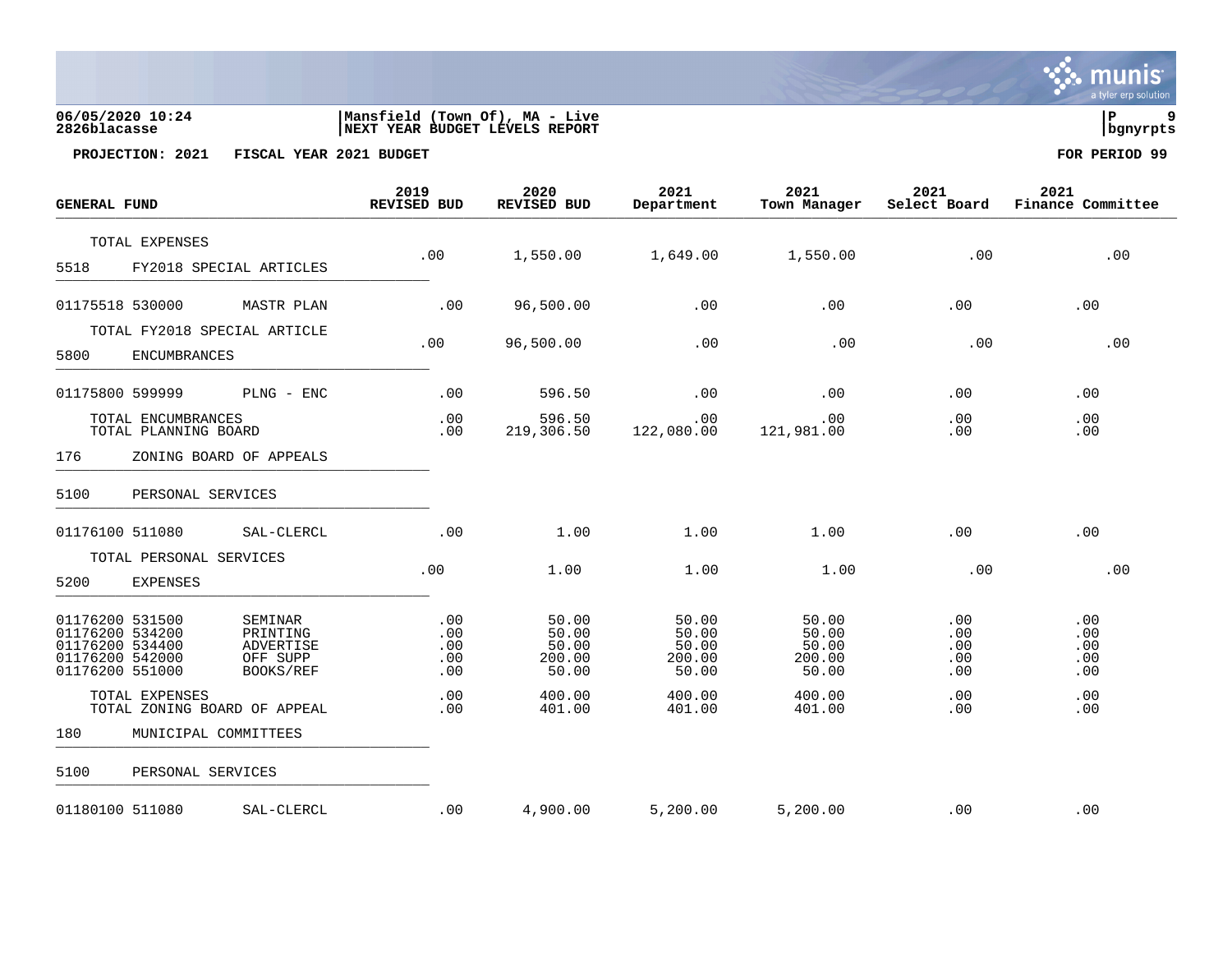## **06/05/2020 10:24 |Mansfield (Town Of), MA - Live |P 10 2826blacasse |NEXT YEAR BUDGET LEVELS REPORT |bgnyrpts**

| <b>GENERAL FUND</b>                                                                                                          | 2019<br>REVISED BUD      | 2020<br>REVISED BUD                     | 2021<br>Department                      | 2021<br>Town Manager                    | 2021<br>Select Board          | 2021<br>Finance Committee |
|------------------------------------------------------------------------------------------------------------------------------|--------------------------|-----------------------------------------|-----------------------------------------|-----------------------------------------|-------------------------------|---------------------------|
| TOTAL PERSONAL SERVICES<br>5200<br><b>EXPENSES</b>                                                                           | .00                      | 4,900.00                                | 5,200.00                                | 5,200.00                                | .00                           | .00                       |
| 01180200 534200<br>PRINTING<br>01180200 542000<br>OFF SUPP<br>01180200 573100<br>PROF DEVLP<br>01180200 578000<br>SCHLRSHP X | .00<br>.00<br>.00<br>.00 | 2,068.02<br>31.98<br>500.00<br>3,000.00 | 2,000.00<br>50.00<br>500.00<br>3,000.00 | 2,000.00<br>50.00<br>500.00<br>3,000.00 | .00<br>.00<br>.00<br>$.00 \,$ | .00<br>.00<br>.00<br>.00  |
| TOTAL EXPENSES<br>TOTAL MUNICIPAL COMMITTEES                                                                                 | .00<br>.00               | 5,600.00<br>10,500.00                   | 5,550.00<br>10,750.00                   | 5,550.00<br>10,750.00                   | .00<br>.00                    | .00<br>.00                |
| 182<br>ECONOMIC DEVELOPMENT                                                                                                  |                          |                                         |                                         |                                         |                               |                           |
| 5200<br><b>EXPENSES</b>                                                                                                      |                          |                                         |                                         |                                         |                               |                           |
| 01182200 530000<br>ECON-PROF                                                                                                 | .00                      | 65,000.00                               | 50,000.00                               | .00                                     | .00                           | .00                       |
| TOTAL EXPENSES<br>TOTAL ECONOMIC DEVELOPMENT                                                                                 | .00<br>.00               | 65,000.00<br>65,000.00                  | 50,000.00<br>50,000.00                  | .00<br>.00                              | .00<br>.00                    | .00<br>.00                |
| 185<br>MUNICIPAL BUILDING COMM                                                                                               |                          |                                         |                                         |                                         |                               |                           |
| 5200<br><b>EXPENSES</b>                                                                                                      |                          |                                         |                                         |                                         |                               |                           |
| 01185200 534200<br>PRINTING<br>01185200 542000<br>OFF SUPP                                                                   | .00<br>.00               | 500.00<br>250.00                        | 500.00<br>250.00                        | 500.00<br>250.00                        | .00<br>.00                    | .00<br>.00                |
| TOTAL EXPENSES<br>TOTAL MUNICIPAL BUILDING COM                                                                               | .00<br>.00               | 750.00<br>750.00                        | 750.00<br>750.00                        | 750.00<br>750.00                        | .00<br>.00                    | .00<br>.00                |
| 190<br>PEG ACCESS & CABLE                                                                                                    |                          |                                         |                                         |                                         |                               |                           |
| 5200<br><b>EXPENSES</b>                                                                                                      |                          |                                         |                                         |                                         |                               |                           |
| 01190200 570000<br>MISC EXP                                                                                                  | .00                      | 210,000.00                              | 200,000.00                              | 200,000.00                              | .00                           | .00                       |

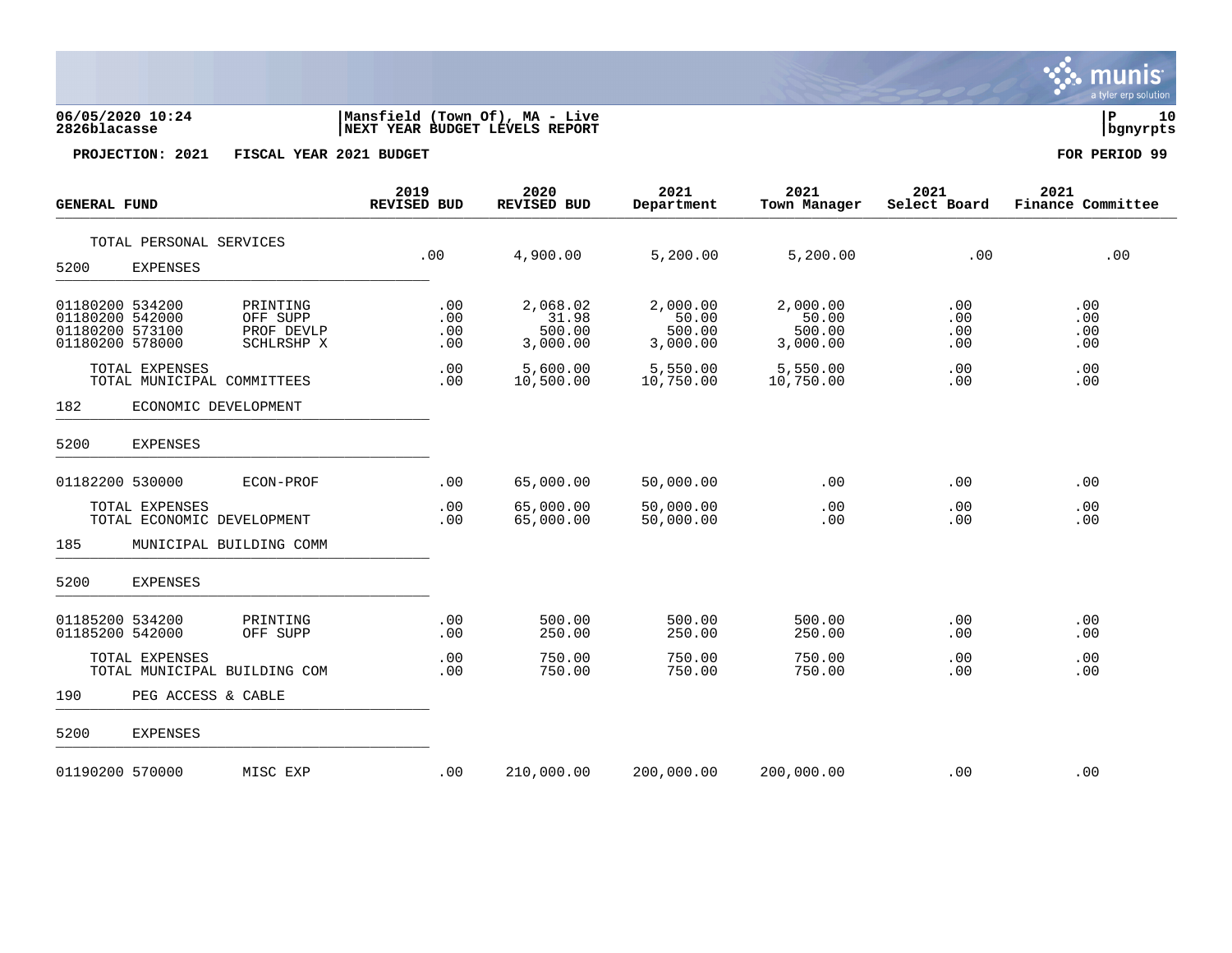|                                                                                                                                                                                                                                                                        | PROJECTION: 2021                           | FISCAL YEAR 2021 BUDGET                                                                                                                                                              |                                                                                                |                                                                                                                                                                          |                                                                                                                                                                             |                                                                                                                                                                         |                                                                                                | FOR PERIOD 99                                                                                  |
|------------------------------------------------------------------------------------------------------------------------------------------------------------------------------------------------------------------------------------------------------------------------|--------------------------------------------|--------------------------------------------------------------------------------------------------------------------------------------------------------------------------------------|------------------------------------------------------------------------------------------------|--------------------------------------------------------------------------------------------------------------------------------------------------------------------------|-----------------------------------------------------------------------------------------------------------------------------------------------------------------------------|-------------------------------------------------------------------------------------------------------------------------------------------------------------------------|------------------------------------------------------------------------------------------------|------------------------------------------------------------------------------------------------|
| <b>GENERAL FUND</b>                                                                                                                                                                                                                                                    |                                            |                                                                                                                                                                                      | 2019<br><b>REVISED BUD</b>                                                                     | 2020<br><b>REVISED BUD</b>                                                                                                                                               | 2021<br>Department                                                                                                                                                          | 2021<br>Town Manager                                                                                                                                                    | 2021<br>Select Board                                                                           | 2021<br>Finance Committee                                                                      |
|                                                                                                                                                                                                                                                                        | TOTAL EXPENSES<br>TOTAL PEG ACCESS & CABLE |                                                                                                                                                                                      | .00<br>.00                                                                                     | 210,000.00<br>210,000.00                                                                                                                                                 | 200,000.00<br>200,000.00                                                                                                                                                    | 200,000.00<br>200,000.00                                                                                                                                                | .00<br>.00                                                                                     | .00<br>.00                                                                                     |
| 192                                                                                                                                                                                                                                                                    |                                            | PUBLIC FACILITIES MAINT                                                                                                                                                              |                                                                                                |                                                                                                                                                                          |                                                                                                                                                                             |                                                                                                                                                                         |                                                                                                |                                                                                                |
| 5100                                                                                                                                                                                                                                                                   | PERSONAL SERVICES                          |                                                                                                                                                                                      |                                                                                                |                                                                                                                                                                          |                                                                                                                                                                             |                                                                                                                                                                         |                                                                                                |                                                                                                |
| 01192100 511010<br>01192100 511030<br>01192100 511050<br>01192100 512010<br>01192100 513000<br>01192100 514000<br>01192100 514100                                                                                                                                      |                                            | MGMT SAL<br>TECH SUPPT<br>STAFF SAL<br>SEASONAL<br>UNSCHED-OT<br>LONGEVITY<br>SICKLV INC                                                                                             | .00<br>.00<br>.00<br>.00<br>.00<br>.00<br>.00                                                  | 93,620.00<br>55,517.00<br>178,831.00<br>1,000.00<br>7,500.00<br>625.00<br>4,800.00                                                                                       | 101,772.00<br>55,925.00<br>179,396.00<br>5,000.00<br>8,820.00<br>675.00<br>5,336.00                                                                                         | 101,772.00<br>54,925.00<br>179,396.00<br>1,000.00<br>8,820.00<br>675.00<br>5,336.00                                                                                     | .00<br>.00<br>.00<br>.00<br>.00.<br>.00<br>.00                                                 | .00<br>.00<br>.00<br>.00<br>.00<br>.00<br>.00                                                  |
|                                                                                                                                                                                                                                                                        | TOTAL PERSONAL SERVICES                    |                                                                                                                                                                                      | .00                                                                                            | 341,893.00                                                                                                                                                               | 356,924.00                                                                                                                                                                  | 351,924.00                                                                                                                                                              | .00                                                                                            | .00                                                                                            |
| 5200                                                                                                                                                                                                                                                                   | <b>EXPENSES</b>                            |                                                                                                                                                                                      |                                                                                                |                                                                                                                                                                          |                                                                                                                                                                             |                                                                                                                                                                         |                                                                                                |                                                                                                |
| 01192200 521010<br>01192200 521050<br>01192200 523000<br>01192200 524000<br>01192200 527000<br>01192200 529500<br>01192200 531000<br>01192200 531500<br>01192200 534010<br>01192200 543500<br>01192200 551000<br>01192200 557300<br>01192200 558000<br>01192200 573100 |                                            | ELECTRICTY<br>HEAT<br>SWR-WTR<br>EQP REPAIR<br><b>RENTALS</b><br>CNTRCT SRV<br>ENGNR/ARCH<br>SEMINAR<br>TELEPHONE<br><b>TOOLS</b><br>BOOKS/REF<br>UNIFORMS<br>OTH SUPP<br>PROF DEVLP | .00<br>.00<br>.00<br>.00<br>.00<br>.00<br>.00<br>.00<br>.00<br>.00<br>.00<br>.00<br>.00<br>.00 | 33,000.00<br>17,000.00<br>3,500.00<br>130,000.00<br>36,687.00<br>65,940.00<br>10,000.00<br>500.00<br>4,000.00<br>3,000.00<br>100.00<br>3,000.00<br>80,000.00<br>1,000.00 | 33,000.00<br>17,000.00<br>3,500.00<br>130,000.00<br>36,687.00<br>86, 346.00<br>10,000.00<br>3,000.00<br>4,000.00<br>3,000.00<br>100.00<br>3,000.00<br>80,000.00<br>1,000.00 | 30,789.00<br>17,000.00<br>3,500.00<br>130,000.00<br>17,687.00<br>77,846.00<br>5,000.00<br>1,000.00<br>4,000.00<br>1,300.00<br>100.00<br>3,000.00<br>70,000.00<br>850.00 | .00<br>.00<br>.00<br>.00<br>.00<br>.00<br>.00<br>.00<br>.00<br>.00<br>.00<br>.00<br>.00<br>.00 | .00<br>.00<br>.00<br>.00<br>.00<br>.00<br>.00<br>.00<br>.00<br>.00<br>.00<br>.00<br>.00<br>.00 |
|                                                                                                                                                                                                                                                                        | TOTAL EXPENSES                             |                                                                                                                                                                                      | .00                                                                                            | 387,727.00                                                                                                                                                               | 410,633.00                                                                                                                                                                  | 362,072.00                                                                                                                                                              | .00                                                                                            | .00                                                                                            |
| 5300                                                                                                                                                                                                                                                                   | CAPITAL OUTLAY                             |                                                                                                                                                                                      |                                                                                                |                                                                                                                                                                          |                                                                                                                                                                             |                                                                                                                                                                         |                                                                                                |                                                                                                |
| 01192300 582000                                                                                                                                                                                                                                                        |                                            | BLDG IMP                                                                                                                                                                             | .00                                                                                            | .00                                                                                                                                                                      | 35,000.00                                                                                                                                                                   | .00                                                                                                                                                                     | .00                                                                                            | .00                                                                                            |

# **06/05/2020 10:24 |Mansfield (Town Of), MA - Live |P 11 2826blacasse |NEXT YEAR BUDGET LEVELS REPORT |bgnyrpts**

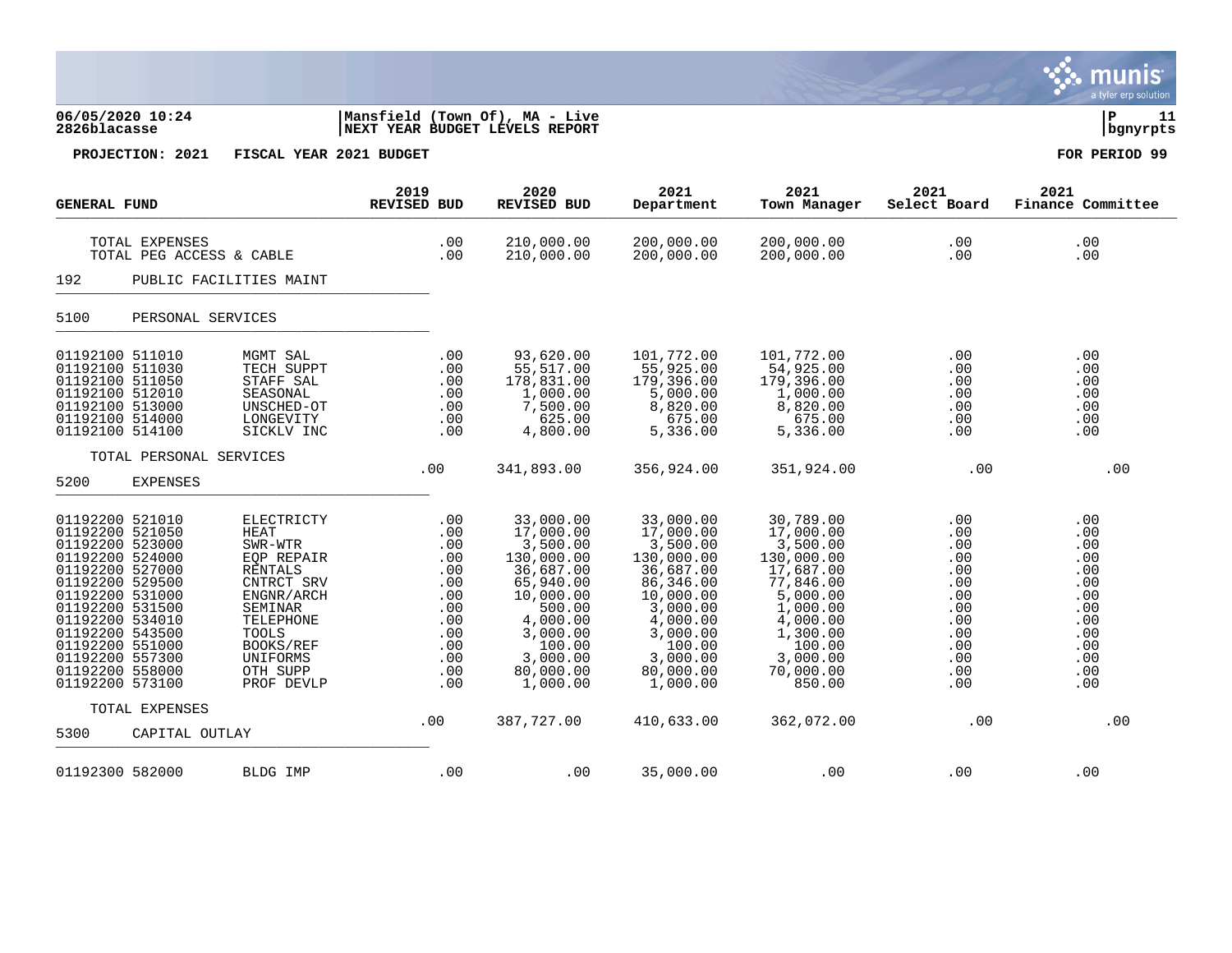| 06/05/2020 10:24 |  |
|------------------|--|
| 2826blacasse     |  |

## **06/05/2020 10:24 |Mansfield (Town Of), MA - Live |P 12 2826blacasse |NEXT YEAR BUDGET LEVELS REPORT |bgnyrpts**

munis<sup>.</sup> a tyler erp solution

| <b>GENERAL FUND</b>                                                                                                              | 2019<br>REVISED BUD      | 2020<br>REVISED BUD                           | 2021<br>Department                             | 2021<br>Town Manager              | 2021<br>Select Board     | 2021<br>Finance Committee |
|----------------------------------------------------------------------------------------------------------------------------------|--------------------------|-----------------------------------------------|------------------------------------------------|-----------------------------------|--------------------------|---------------------------|
| TOTAL CAPITAL OUTLAY                                                                                                             | .00                      | .00                                           | 35,000.00                                      | .00                               | .00                      | .00                       |
| FY2013 SPECIAL ARTICLES<br>5513                                                                                                  |                          |                                               |                                                |                                   |                          |                           |
| 01192513 582010<br>LIBRY IMP<br>01192513 582020<br>TH IMPMTS                                                                     | .00<br>.00               | 6,390.72<br>75,439.05                         | .00<br>.00                                     | .00<br>.00                        | .00<br>.00               | .00<br>.00                |
| TOTAL FY2013 SPECIAL ARTICLE                                                                                                     |                          |                                               |                                                |                                   |                          |                           |
| 5517<br>FY2017 SPECIAL ARTICLES                                                                                                  | .00                      | 81,829.77                                     | .00                                            | .00                               | .00                      | .00                       |
| 01192517 582030<br>PLY FIR RE                                                                                                    | .00                      | 18,816.49                                     | .00                                            | .00                               | .00                      | .00                       |
| TOTAL FY2017 SPECIAL ARTICLE                                                                                                     |                          |                                               |                                                |                                   |                          |                           |
| FY2018 SPECIAL ARTICLES<br>5518                                                                                                  | .00                      | 18,816.49                                     | .00                                            | .00                               | .00                      | .00                       |
| 01192518 582020<br>PLY FIR IM<br>01192518 582030<br>FSHR-RCHSN<br>01192518 586500<br>TH CHILLER<br>01192518 587000<br>PICKUP TRK | .00<br>.00<br>.00<br>.00 | 330,000.00<br>9,965.61<br>31,643.37<br>663.50 | .00<br>.00<br>.00<br>.00                       | .00<br>.00<br>.00<br>.00          | .00<br>.00<br>.00<br>.00 | .00<br>.00<br>.00<br>.00  |
| TOTAL FY2018 SPECIAL ARTICLE                                                                                                     |                          |                                               |                                                |                                   |                          |                           |
| 5519<br>FY2019 SPECIAL ARTICLES                                                                                                  | .00                      | 372, 272.48                                   | .00                                            | .00                               | .00                      | .00                       |
| 01192519 582010<br>MHALL IMP<br>01192519 582030<br>PLY 11/19                                                                     | .00<br>.00               | 64,113.94<br>250,000.00                       | .00<br>.00                                     | .00<br>.00                        | .00<br>.00               | .00<br>.00                |
| TOTAL FY2019 SPECIAL ARTICLE                                                                                                     |                          |                                               |                                                |                                   |                          |                           |
| 5800<br><b>ENCUMBRANCES</b>                                                                                                      | .00                      | 314, 113.94                                   | .00                                            | .00                               | .00                      | .00                       |
| 01192800 599999<br><b>BLDGS ENCU</b>                                                                                             | .00                      | 20,974.43                                     | .00                                            | .00                               | .00                      | .00                       |
| TOTAL ENCUMBRANCES<br>TOTAL PUBLIC FACILITIES MAIN<br>TOTAL GENERAL GOVERNMENT                                                   | .00<br>.00<br>.00        | 20,974.43<br>5,589,567.10                     | .00<br>1,537,627.11 802,557.00<br>4,836,314.00 | .00<br>713,996.00<br>4,397,619.70 | .00<br>.00<br>.00        | .00<br>.00<br>.00         |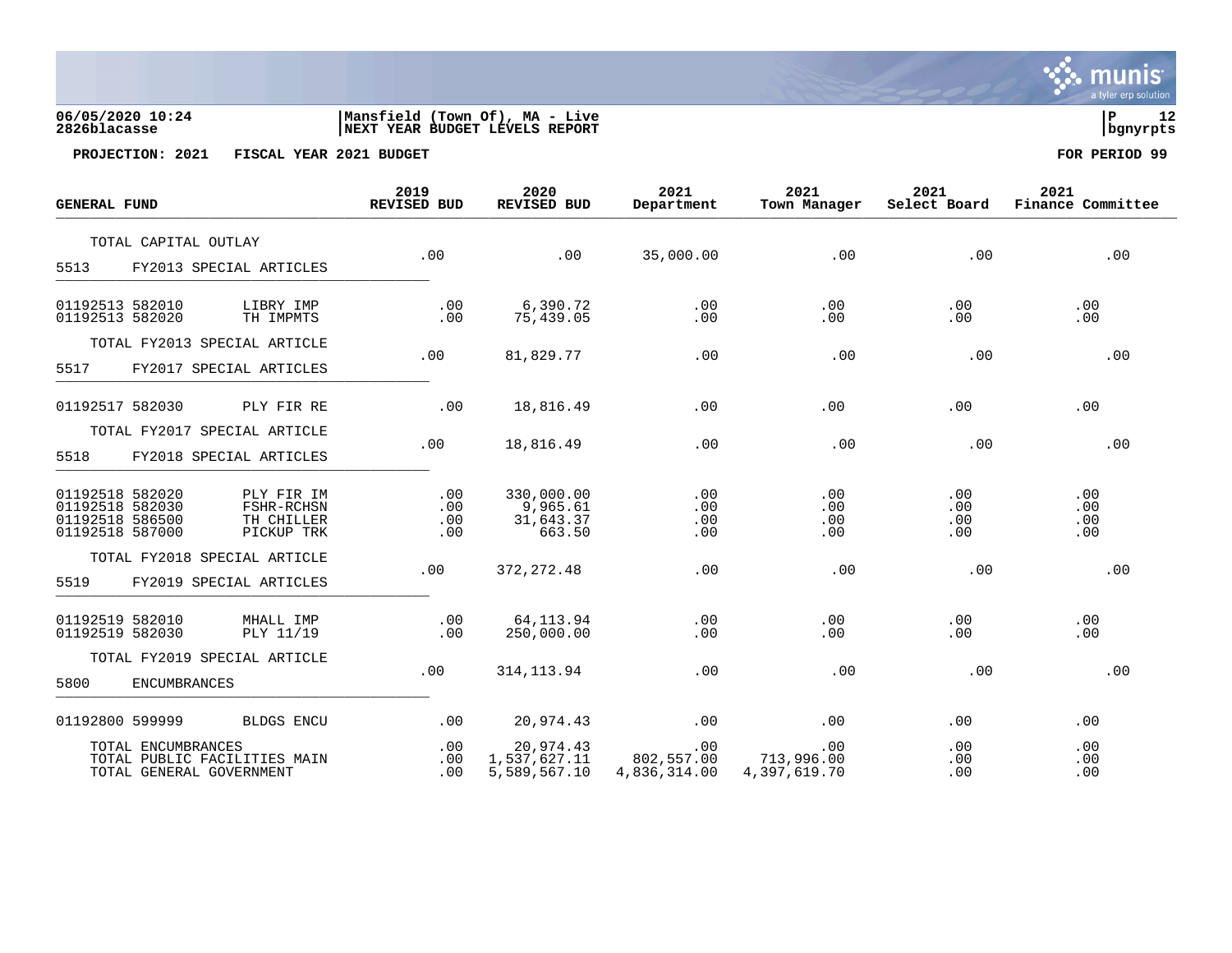|                                                                                                                                                                                                                                                                                                                                                                                                                                                                                                                                                                                                                                                                    |                   |                                                                                                                                                                                                                                                                                                                                                                                                                                                           |                            |                                                                                                                                                                                                                                            |                                                                                                                                                                                                                                                                                                                                                                                                                                                             |                                                                                                                                                                                                                                                                                                                                                                                                                              |                                                                                                                                                                                                                                                                                                                                                                                                                             |                                                                                                                                                                                                                                            | nis<br>mu<br>a tyler erp solution                                                                                                                                                                                                          |
|--------------------------------------------------------------------------------------------------------------------------------------------------------------------------------------------------------------------------------------------------------------------------------------------------------------------------------------------------------------------------------------------------------------------------------------------------------------------------------------------------------------------------------------------------------------------------------------------------------------------------------------------------------------------|-------------------|-----------------------------------------------------------------------------------------------------------------------------------------------------------------------------------------------------------------------------------------------------------------------------------------------------------------------------------------------------------------------------------------------------------------------------------------------------------|----------------------------|--------------------------------------------------------------------------------------------------------------------------------------------------------------------------------------------------------------------------------------------|-------------------------------------------------------------------------------------------------------------------------------------------------------------------------------------------------------------------------------------------------------------------------------------------------------------------------------------------------------------------------------------------------------------------------------------------------------------|------------------------------------------------------------------------------------------------------------------------------------------------------------------------------------------------------------------------------------------------------------------------------------------------------------------------------------------------------------------------------------------------------------------------------|-----------------------------------------------------------------------------------------------------------------------------------------------------------------------------------------------------------------------------------------------------------------------------------------------------------------------------------------------------------------------------------------------------------------------------|--------------------------------------------------------------------------------------------------------------------------------------------------------------------------------------------------------------------------------------------|--------------------------------------------------------------------------------------------------------------------------------------------------------------------------------------------------------------------------------------------|
| 06/05/2020 10:24<br>2826blacasse                                                                                                                                                                                                                                                                                                                                                                                                                                                                                                                                                                                                                                   |                   |                                                                                                                                                                                                                                                                                                                                                                                                                                                           |                            |                                                                                                                                                                                                                                            | Mansfield (Town Of), MA - Live<br>NEXT YEAR BUDGET LEVELS REPORT                                                                                                                                                                                                                                                                                                                                                                                            |                                                                                                                                                                                                                                                                                                                                                                                                                              |                                                                                                                                                                                                                                                                                                                                                                                                                             |                                                                                                                                                                                                                                            | ΙP<br>13<br>bgnyrpts                                                                                                                                                                                                                       |
|                                                                                                                                                                                                                                                                                                                                                                                                                                                                                                                                                                                                                                                                    | PROJECTION: 2021  | FISCAL YEAR 2021 BUDGET                                                                                                                                                                                                                                                                                                                                                                                                                                   |                            |                                                                                                                                                                                                                                            |                                                                                                                                                                                                                                                                                                                                                                                                                                                             |                                                                                                                                                                                                                                                                                                                                                                                                                              |                                                                                                                                                                                                                                                                                                                                                                                                                             |                                                                                                                                                                                                                                            | FOR PERIOD 99                                                                                                                                                                                                                              |
| <b>GENERAL FUND</b>                                                                                                                                                                                                                                                                                                                                                                                                                                                                                                                                                                                                                                                |                   |                                                                                                                                                                                                                                                                                                                                                                                                                                                           | 2019<br><b>REVISED BUD</b> |                                                                                                                                                                                                                                            | 2020<br><b>REVISED BUD</b>                                                                                                                                                                                                                                                                                                                                                                                                                                  | 2021<br>Department                                                                                                                                                                                                                                                                                                                                                                                                           | 2021<br>Town Manager                                                                                                                                                                                                                                                                                                                                                                                                        | 2021<br>Select Board                                                                                                                                                                                                                       | 2021<br>Finance Committee                                                                                                                                                                                                                  |
| 2                                                                                                                                                                                                                                                                                                                                                                                                                                                                                                                                                                                                                                                                  | PUBLIC SAFETY     |                                                                                                                                                                                                                                                                                                                                                                                                                                                           |                            |                                                                                                                                                                                                                                            |                                                                                                                                                                                                                                                                                                                                                                                                                                                             |                                                                                                                                                                                                                                                                                                                                                                                                                              |                                                                                                                                                                                                                                                                                                                                                                                                                             |                                                                                                                                                                                                                                            |                                                                                                                                                                                                                                            |
| 210                                                                                                                                                                                                                                                                                                                                                                                                                                                                                                                                                                                                                                                                | POLICE            |                                                                                                                                                                                                                                                                                                                                                                                                                                                           |                            |                                                                                                                                                                                                                                            |                                                                                                                                                                                                                                                                                                                                                                                                                                                             |                                                                                                                                                                                                                                                                                                                                                                                                                              |                                                                                                                                                                                                                                                                                                                                                                                                                             |                                                                                                                                                                                                                                            |                                                                                                                                                                                                                                            |
| 5100                                                                                                                                                                                                                                                                                                                                                                                                                                                                                                                                                                                                                                                               | PERSONAL SERVICES |                                                                                                                                                                                                                                                                                                                                                                                                                                                           |                            |                                                                                                                                                                                                                                            |                                                                                                                                                                                                                                                                                                                                                                                                                                                             |                                                                                                                                                                                                                                                                                                                                                                                                                              |                                                                                                                                                                                                                                                                                                                                                                                                                             |                                                                                                                                                                                                                                            |                                                                                                                                                                                                                                            |
| 01210100 511010<br>01210100 511020<br>01210100 511030<br>01210100 511050<br>01210100 511080<br>01210100 512010<br>01210100 513000<br>01210100 513005<br>01210100 513010<br>01210100 513020<br>01210100 513025<br>01210100 513030<br>01210100 513035<br>01210100 513040<br>01210100 513045<br>01210100 513050<br>01210100 513055<br>01210100 513060<br>01210100 513065<br>01210100 513070<br>01210100 513500<br>01210100 513505<br>01210100 513510<br>01210100 513520<br>01210100 513525<br>01210100 513535<br>01210100 513550<br>01210100 513555<br>01210100 514000<br>01210100 514100<br>01210100 514200<br>01210100 519100<br>01210100 519500<br>01210100 519600 |                   | SAL-MGMT<br>SAL-SUPERV<br>SAL-TECH<br>SAL-STAFF<br>SAL-CLERCL<br>SAL-TEMP<br>UNSCHED-OT<br>PRSNR TRFR<br>INVEST OT<br>ADMIN OT<br>ANIMAL OT<br>UNS SICK<br>SRO OT<br>HIRISK WAR<br>METRO BARR<br>MISSNG PER<br>POP-OD OT<br>POP-DOM OT<br>POP-CALL R<br>SPEC EVENT<br>SCHED-OT<br>TRAING OT<br>HOLIDY PAY<br>VAC-HD OT<br>COURT OT<br>COMM SRVC<br>INH TRAING<br>DESK COVRG<br>LONGEVITY<br>SICKLV INC<br>OOG PAY<br>TUIT REIMB<br>CLEANG ALW<br>STIPENDS |                            | .00<br>.00<br>.00<br>.00<br>.00<br>.00<br>.00<br>.00<br>.00<br>.00<br>.00<br>.00<br>.00<br>.00<br>.00<br>.00<br>.00<br>.00<br>.00<br>.00<br>.00<br>.00<br>.00<br>.00<br>.00<br>.00<br>.00<br>.00<br>.00<br>.00<br>.00<br>.00<br>.00<br>.00 | 513,753.00<br>692,394.00<br>116,042.00<br>2,054,458.00<br>302,947.00<br>12,688.00<br>13,857.00<br>6,528.00<br>69,476.00<br>30,813.00<br>14,563.00<br>19,645.00<br>22,986.00<br>16,208.00<br>16,208.00<br>16,208.00<br>2,803.00<br>2,803.00<br>22,426.00<br>10,000.00<br>12,000.00<br>69,557.00<br>44,739.00<br>132,332.00<br>41,117.00<br>27,685.00<br>25,500.00<br>36,867.00<br>16,500.00<br>26,865.00<br>10,063.00<br>75,700.00<br>34,700.00<br>10,050.00 | 503,734.00<br>681, 427.00<br>116,307.00<br>2,109,187.00<br>317,463.00<br>13,104.00<br>26,431.00<br>6,691.00<br>78,426.00<br>30,813.00<br>13,618.00<br>25,387.00<br>35,967.00<br>58,315.00<br>.00<br>.00<br>28,325.00<br>.00<br>.00<br>.00<br>.00<br>115,772.00<br>51,716.00<br>161,064.00<br>41,939.00<br>32,487.00<br>33,924.00<br>37,727.00<br>17,700.00<br>30,590.00<br>10,264.00<br>106,500.00<br>33,000.00<br>10,050.00 | 507,190.61<br>681,427.00<br>116,307.00<br>2,031,693.18<br>317,463.00<br>13,104.00<br>25,000.00<br>6,691.00<br>75,549.66<br>25,813.00<br>13,618.00<br>25,387.00<br>35,967.00<br>56,315.00<br>.00<br>.00<br>28,325.00<br>.00<br>.00<br>.00<br>.00<br>99, 213. 26<br>51,716.00<br>159,000.00<br>41,939.00<br>27,000.00<br>33,924.00<br>35,000.00<br>17,700.00<br>30,590.00<br>10,264.00<br>53,250.00<br>33,000.00<br>10,050.00 | .00<br>.00<br>.00<br>.00<br>.00<br>.00<br>.00<br>.00<br>.00<br>.00<br>.00<br>.00<br>.00<br>.00<br>.00<br>.00<br>.00<br>.00<br>.00<br>.00<br>.00<br>.00<br>.00<br>.00<br>.00<br>.00<br>.00<br>.00<br>.00<br>.00<br>.00<br>.00<br>.00<br>.00 | .00<br>.00<br>.00<br>.00<br>.00<br>.00<br>.00<br>.00<br>.00<br>.00<br>.00<br>.00<br>.00<br>.00<br>.00<br>.00<br>.00<br>.00<br>.00<br>.00<br>.00<br>.00<br>.00<br>.00<br>.00<br>.00<br>.00<br>.00<br>.00<br>.00<br>.00<br>.00<br>.00<br>.00 |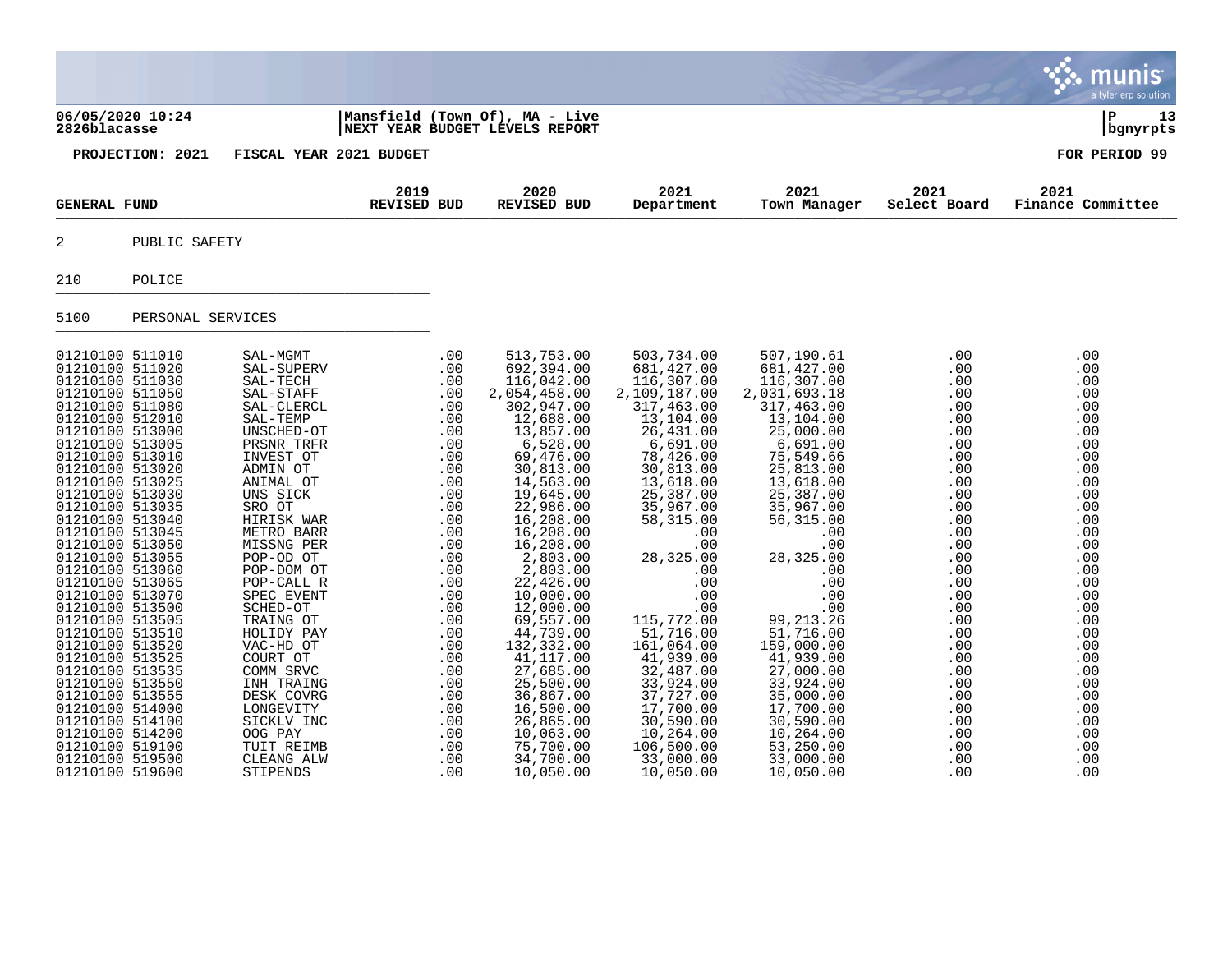## **06/05/2020 10:24 |Mansfield (Town Of), MA - Live |P 14 2826blacasse |NEXT YEAR BUDGET LEVELS REPORT |bgnyrpts**

| <b>GENERAL FUND</b>                                                                                                                                                                                                                                                                                                                                                                                                                                                                                                           |                         |                                                                                                                                                                                                                                                                                                                                                                          | 2019<br>REVISED BUD                                                                                                                                                                       | 2020<br>REVISED BUD                                                                                                                                                                                                                                                                                                                     | 2021<br>Department                                                                                                                                                                                                                                                                                                                                              | 2021<br>Town Manager                                                                                                                                                                                                                                                                                                                             | 2021<br>Select Board                                                                                                                                                                           | 2021<br>Finance Committee                                                                                                                                                                 |
|-------------------------------------------------------------------------------------------------------------------------------------------------------------------------------------------------------------------------------------------------------------------------------------------------------------------------------------------------------------------------------------------------------------------------------------------------------------------------------------------------------------------------------|-------------------------|--------------------------------------------------------------------------------------------------------------------------------------------------------------------------------------------------------------------------------------------------------------------------------------------------------------------------------------------------------------------------|-------------------------------------------------------------------------------------------------------------------------------------------------------------------------------------------|-----------------------------------------------------------------------------------------------------------------------------------------------------------------------------------------------------------------------------------------------------------------------------------------------------------------------------------------|-----------------------------------------------------------------------------------------------------------------------------------------------------------------------------------------------------------------------------------------------------------------------------------------------------------------------------------------------------------------|--------------------------------------------------------------------------------------------------------------------------------------------------------------------------------------------------------------------------------------------------------------------------------------------------------------------------------------------------|------------------------------------------------------------------------------------------------------------------------------------------------------------------------------------------------|-------------------------------------------------------------------------------------------------------------------------------------------------------------------------------------------|
| 01210100 519650                                                                                                                                                                                                                                                                                                                                                                                                                                                                                                               |                         | PF STIPEND                                                                                                                                                                                                                                                                                                                                                               | .00                                                                                                                                                                                       | 39,000.00                                                                                                                                                                                                                                                                                                                               | 38,000.00                                                                                                                                                                                                                                                                                                                                                       | 25,000.00                                                                                                                                                                                                                                                                                                                                        | .00                                                                                                                                                                                            | .00                                                                                                                                                                                       |
|                                                                                                                                                                                                                                                                                                                                                                                                                                                                                                                               | TOTAL PERSONAL SERVICES |                                                                                                                                                                                                                                                                                                                                                                          |                                                                                                                                                                                           |                                                                                                                                                                                                                                                                                                                                         |                                                                                                                                                                                                                                                                                                                                                                 |                                                                                                                                                                                                                                                                                                                                                  |                                                                                                                                                                                                |                                                                                                                                                                                           |
| 5200                                                                                                                                                                                                                                                                                                                                                                                                                                                                                                                          | <b>EXPENSES</b>         |                                                                                                                                                                                                                                                                                                                                                                          | .00                                                                                                                                                                                       | 4,559,481.00                                                                                                                                                                                                                                                                                                                            | 4,765,928.00                                                                                                                                                                                                                                                                                                                                                    | 4,587,496.71                                                                                                                                                                                                                                                                                                                                     | .00                                                                                                                                                                                            | .00                                                                                                                                                                                       |
| 01210200 521010<br>01210200 521015<br>01210200 521050<br>01210200 521055<br>01210200 523000<br>01210200 523010<br>01210200 524000<br>01210200 524100<br>01210200 527000<br>01210200 531500<br>01210200 531800<br>01210200 534010<br>01210200 534020<br>01210200 534200<br>01210200 534400<br>01210200 538000<br>01210200 542000<br>01210200 545000<br>01210200 548500<br>01210200 549000<br>01210200 549200<br>01210200 551000<br>01210200 557100<br>01210200 557300<br>01210200 558000<br>01210200 572000<br>01210200 573100 |                         | ELECTRICTY<br>ELECTRICTY<br><b>HEAT</b><br><b>HEAT</b><br>SWR-WTR<br>SWR-WTR PS<br>ANNUAL MNT<br>EQP REPAIR<br><b>RENTALS</b><br>SEMINAR<br>SEALER W&M<br>TELEPHONE<br>EMERG PHON<br>PRINTING<br>ADVERTISE<br>ANIMAL CTR<br>OFF SUPP<br>CUST SUPPL<br>VEH FUEL<br>FOOD SUPP<br>PRSNR LCKP<br>BOOKS/REF<br>AMMO SUPPL<br>UNIFORMS<br>OTH SUPP<br>TRAVEL OUT<br>PROF DEVLP | .00<br>.00<br>.00<br>.00<br>.00<br>.00<br>.00<br>.00<br>.00<br>.00<br>.00<br>.00<br>.00<br>.00<br>.00<br>.00<br>.00<br>.00<br>.00<br>.00<br>.00<br>.00<br>.00<br>.00<br>.00<br>.00<br>.00 | 30,010.00<br>57,000.00<br>78,000.00<br>15,262.00<br>1,620.00<br>5,000.00<br>58,569.81<br>10,000.00<br>9,700.00<br>68,900.00<br>5,250.00<br>50,538.00<br>.00<br>5,400.00<br>3,000.00<br>20,000.00<br>8,800.00<br>1,500.00<br>$00$<br>2,250.00<br>10,000.00<br>5,500.00<br>42,500.00<br>61,370.00<br>53,850.00<br>13,390.00<br>36, 355.00 | 30,010.00<br>78,000.00<br>60,000.00<br>15,262.00<br>1,620.00<br>19,500.00<br>82,532.00<br>10,000.00<br>9,700.00<br>68,900.00<br>5,250.00<br>50,538.00<br>1,248.00<br>3,235.00<br>3,000.00<br>17,950.00<br>8,800.00<br>1,500.00<br>$\frac{2}{1}$ , 500.00<br>2, 250.00<br>10,000.00<br>5,500.00<br>42,500.00<br>71,680.00<br>53,850.00<br>13,390.00<br>66,355.00 | 28,000.00<br>68,000.00<br>55,000.00<br>10,000.00<br>1,620.00<br>19,500.00<br>72,122.00<br>10,000.00<br>8,000.00<br>68,900.00<br>5,250.00<br>50,538.00<br>1,248.00<br>3,235.00<br>3,000.00<br>17,950.00<br>8,800.00<br>1,500.00<br>2,500.00<br>1,500.00<br>10,000.00<br>5,500.00<br>42,500.00<br>71,680.00<br>53,850.00<br>13,390.00<br>26,405.00 | .00<br>.00<br>.00<br>.00<br>.00<br>.00<br>.00<br>.00<br>.00<br>.00<br>.00<br>.00<br>.00<br>.00<br>.00<br>.00<br>.00<br>.00<br>.00<br>.00<br>.00<br>.00<br>$.00 \,$<br>.00<br>.00<br>.00<br>.00 | .00<br>.00<br>.00<br>.00<br>.00<br>.00<br>.00<br>.00<br>.00<br>.00<br>.00<br>.00<br>.00<br>.00<br>.00<br>.00<br>.00<br>.00<br>.00<br>.00<br>.00<br>.00<br>.00<br>.00<br>.00<br>.00<br>.00 |
|                                                                                                                                                                                                                                                                                                                                                                                                                                                                                                                               | TOTAL EXPENSES          |                                                                                                                                                                                                                                                                                                                                                                          |                                                                                                                                                                                           |                                                                                                                                                                                                                                                                                                                                         |                                                                                                                                                                                                                                                                                                                                                                 |                                                                                                                                                                                                                                                                                                                                                  |                                                                                                                                                                                                |                                                                                                                                                                                           |
| 5300                                                                                                                                                                                                                                                                                                                                                                                                                                                                                                                          | CAPITAL OUTLAY          |                                                                                                                                                                                                                                                                                                                                                                          | .00                                                                                                                                                                                       | 653,764.81                                                                                                                                                                                                                                                                                                                              | 735,070.00                                                                                                                                                                                                                                                                                                                                                      | 659,988.00                                                                                                                                                                                                                                                                                                                                       | .00                                                                                                                                                                                            | .00                                                                                                                                                                                       |
| 01210300 586000<br>01210300 587000                                                                                                                                                                                                                                                                                                                                                                                                                                                                                            |                         | NONVEH EQP<br>VEHICLES                                                                                                                                                                                                                                                                                                                                                   | .00<br>.00                                                                                                                                                                                | 2,000.00<br>136,910.19                                                                                                                                                                                                                                                                                                                  | .00<br>70,663.00                                                                                                                                                                                                                                                                                                                                                | .00<br>.00                                                                                                                                                                                                                                                                                                                                       | .00<br>$.00 \,$                                                                                                                                                                                | .00<br>$.00 \,$                                                                                                                                                                           |
|                                                                                                                                                                                                                                                                                                                                                                                                                                                                                                                               | TOTAL CAPITAL OUTLAY    |                                                                                                                                                                                                                                                                                                                                                                          |                                                                                                                                                                                           |                                                                                                                                                                                                                                                                                                                                         |                                                                                                                                                                                                                                                                                                                                                                 |                                                                                                                                                                                                                                                                                                                                                  |                                                                                                                                                                                                |                                                                                                                                                                                           |
| 5518                                                                                                                                                                                                                                                                                                                                                                                                                                                                                                                          |                         | FY2018 SPECIAL ARTICLES                                                                                                                                                                                                                                                                                                                                                  | .00                                                                                                                                                                                       | 138,910.19                                                                                                                                                                                                                                                                                                                              | 70,663.00                                                                                                                                                                                                                                                                                                                                                       | .00                                                                                                                                                                                                                                                                                                                                              | .00                                                                                                                                                                                            | .00                                                                                                                                                                                       |
| 01210518 584000                                                                                                                                                                                                                                                                                                                                                                                                                                                                                                               |                         | TRNG-RANGE                                                                                                                                                                                                                                                                                                                                                               | .00                                                                                                                                                                                       | 17,302.92                                                                                                                                                                                                                                                                                                                               | .00                                                                                                                                                                                                                                                                                                                                                             | .00                                                                                                                                                                                                                                                                                                                                              | .00                                                                                                                                                                                            | .00                                                                                                                                                                                       |

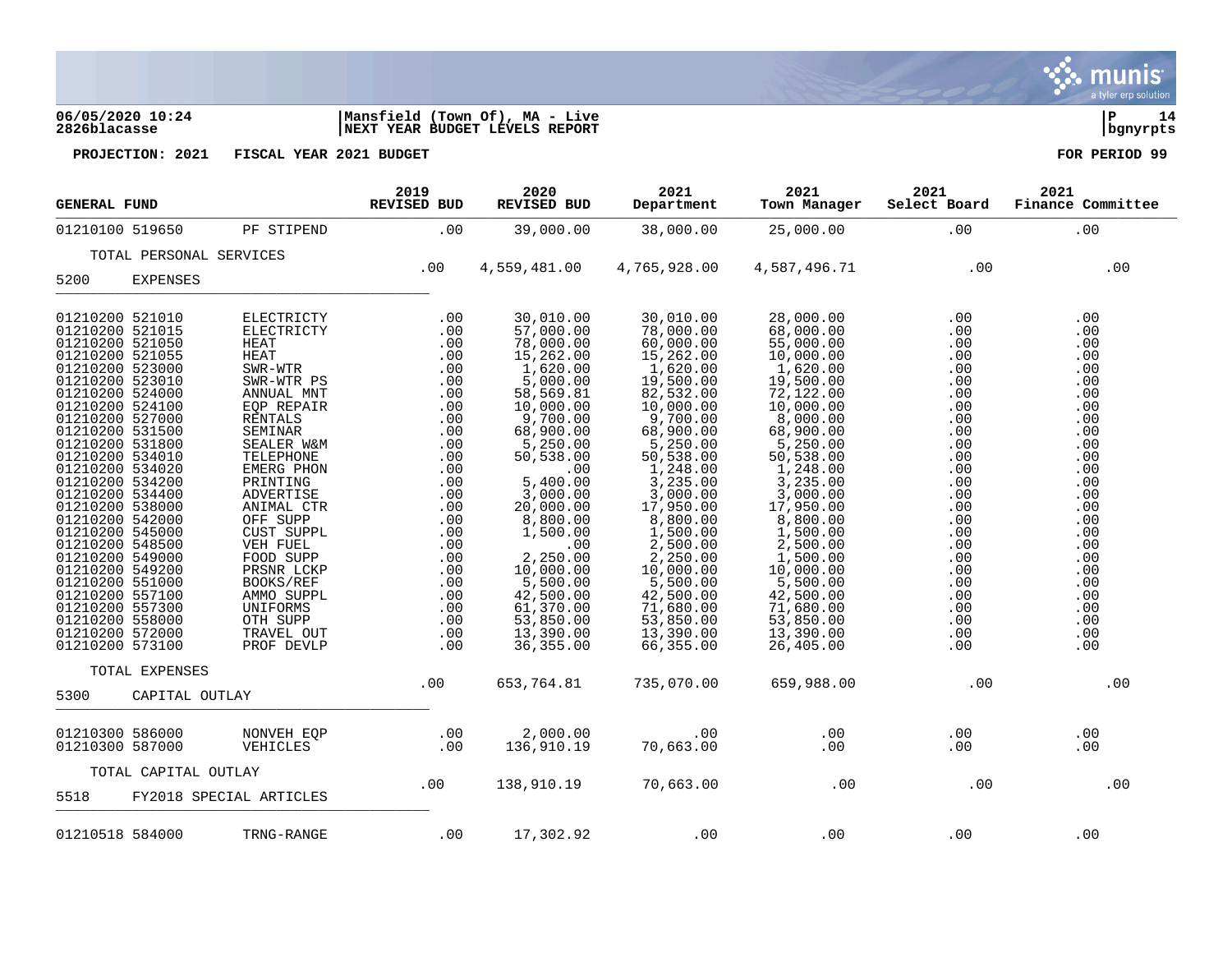## **06/05/2020 10:24 |Mansfield (Town Of), MA - Live |P 15 2826blacasse |NEXT YEAR BUDGET LEVELS REPORT |bgnyrpts**

**PROJECTION: 2021 FISCAL YEAR 2021 BUDGET FOR PERIOD 99**

| <b>GENERAL FUND</b>                                                                                                                                                                                                                                                                       |                                    |                                                                                                                                                                                                     | 2019<br><b>REVISED BUD</b>                                                                            | 2020<br>REVISED BUD                                                                                                                                                                                        | 2021<br>Department                                                                                                                                                                                        | 2021<br>Town Manager                                                                                                                                                                                      | 2021<br>Select Board                                                                                  | 2021<br>Finance Committee                                                                             |
|-------------------------------------------------------------------------------------------------------------------------------------------------------------------------------------------------------------------------------------------------------------------------------------------|------------------------------------|-----------------------------------------------------------------------------------------------------------------------------------------------------------------------------------------------------|-------------------------------------------------------------------------------------------------------|------------------------------------------------------------------------------------------------------------------------------------------------------------------------------------------------------------|-----------------------------------------------------------------------------------------------------------------------------------------------------------------------------------------------------------|-----------------------------------------------------------------------------------------------------------------------------------------------------------------------------------------------------------|-------------------------------------------------------------------------------------------------------|-------------------------------------------------------------------------------------------------------|
| 01210518 586500                                                                                                                                                                                                                                                                           |                                    | RADIO SYS                                                                                                                                                                                           | .00                                                                                                   | 60,000.00                                                                                                                                                                                                  | .00                                                                                                                                                                                                       | .00                                                                                                                                                                                                       | .00                                                                                                   | .00                                                                                                   |
|                                                                                                                                                                                                                                                                                           |                                    | TOTAL FY2018 SPECIAL ARTICLE                                                                                                                                                                        |                                                                                                       |                                                                                                                                                                                                            |                                                                                                                                                                                                           |                                                                                                                                                                                                           |                                                                                                       |                                                                                                       |
| 5519                                                                                                                                                                                                                                                                                      |                                    | FY2019 SPECIAL ARTICLES                                                                                                                                                                             | .00                                                                                                   | 77,302.92                                                                                                                                                                                                  | .00                                                                                                                                                                                                       | .00                                                                                                                                                                                                       | .00                                                                                                   | .00                                                                                                   |
| 01210519 557900<br>01210519 586000<br>01210519 586500<br>01210519 588500                                                                                                                                                                                                                  |                                    | TASERS<br>FIRARM SIM<br>FNGRPT EQP<br>LESSLETHAL                                                                                                                                                    | .00<br>.00<br>.00<br>.00                                                                              | 36,000.00<br>50,500.00<br>18,000.00<br>15,000.00                                                                                                                                                           | .00<br>.00<br>.00<br>.00                                                                                                                                                                                  | .00<br>.00<br>.00<br>.00                                                                                                                                                                                  | $.00 \,$<br>.00<br>.00<br>.00                                                                         | .00<br>.00<br>.00<br>.00                                                                              |
|                                                                                                                                                                                                                                                                                           |                                    | TOTAL FY2019 SPECIAL ARTICLE                                                                                                                                                                        |                                                                                                       |                                                                                                                                                                                                            |                                                                                                                                                                                                           |                                                                                                                                                                                                           |                                                                                                       |                                                                                                       |
| 5800                                                                                                                                                                                                                                                                                      | <b>ENCUMBRANCES</b>                |                                                                                                                                                                                                     | .00                                                                                                   | 119,500.00                                                                                                                                                                                                 | .00                                                                                                                                                                                                       | .00                                                                                                                                                                                                       | .00                                                                                                   | .00                                                                                                   |
| 01210800 599999                                                                                                                                                                                                                                                                           |                                    | POL ENCUMB                                                                                                                                                                                          | .00                                                                                                   | 37,129.92                                                                                                                                                                                                  | .00                                                                                                                                                                                                       | .00                                                                                                                                                                                                       | .00                                                                                                   | .00                                                                                                   |
|                                                                                                                                                                                                                                                                                           | TOTAL ENCUMBRANCES<br>TOTAL POLICE |                                                                                                                                                                                                     | .00<br>.00                                                                                            | 37,129.92<br>5,586,088.84                                                                                                                                                                                  | .00<br>5,571,661.00                                                                                                                                                                                       | .00<br>5, 247, 484. 71                                                                                                                                                                                    | $.00 \,$<br>.00                                                                                       | .00<br>.00                                                                                            |
| 220                                                                                                                                                                                                                                                                                       | FIRE                               |                                                                                                                                                                                                     |                                                                                                       |                                                                                                                                                                                                            |                                                                                                                                                                                                           |                                                                                                                                                                                                           |                                                                                                       |                                                                                                       |
| 5100                                                                                                                                                                                                                                                                                      | PERSONAL SERVICES                  |                                                                                                                                                                                                     |                                                                                                       |                                                                                                                                                                                                            |                                                                                                                                                                                                           |                                                                                                                                                                                                           |                                                                                                       |                                                                                                       |
| 01220100 511010<br>01220100 511020<br>01220100 511050<br>01220100 511080<br>01220100 513000<br>01220100 513005<br>01220100 513010<br>01220100 513015<br>01220100 513020<br>01220100 513050<br>01220100 513500<br>01220100 513505<br>01220100 514000<br>01220100 514100<br>01220100 514200 |                                    | SAL-MGMT<br>SAL-SUPERV<br>SAL-STAFF<br>SAL-CLERCL<br>UNSCHED-OT<br>PERSLV OT<br>INJRYLV OT<br>CALL COVRG<br>UNS-OT GEN<br>SCHED-OT<br>TRAING OT<br>HOLIDY PAY<br>LONGEVITY<br>SICKLV INC<br>OOG PAY | .00<br>.00<br>.00<br>.00<br>.00<br>.00<br>.00<br>.00<br>.00<br>.00<br>.00<br>.00<br>.00<br>.00<br>.00 | 247,048.00<br>1,028,693.00<br>1,713,671.00<br>63,360.00<br>95,224.12<br>139,720.00<br>33, 225.88<br>75,240.00<br>76,890.00<br>281,890.00<br>22,931.00<br>180,590.00<br>18,550.00<br>44,493.00<br>25,000.00 | 246,720.00<br>1,027,799.00<br>1,878,070.00<br>63,360.00<br>62,700.00<br>149,720.00<br>35,750.00<br>75,240.00<br>76,890.00<br>281,891.00<br>22,931.00<br>184,949.00<br>18,850.00<br>74,493.00<br>25,000.00 | 262,898.00<br>1,027,799.00<br>1,838,070.00<br>63,360.00<br>62,700.00<br>149,720.00<br>35,750.00<br>75,240.00<br>76,890.00<br>281,891.00<br>22,931.00<br>184,949.00<br>18,850.00<br>45,000.00<br>25,000.00 | .00<br>.00<br>.00<br>.00<br>.00<br>.00<br>.00<br>.00<br>.00<br>.00<br>.00<br>.00<br>.00<br>.00<br>.00 | .00<br>.00<br>.00<br>.00<br>.00<br>.00<br>.00<br>.00<br>.00<br>.00<br>.00<br>.00<br>.00<br>.00<br>.00 |

519100 TUIT REIMB .00 62,400.00 62,400.00 45,000.00 .00 .00

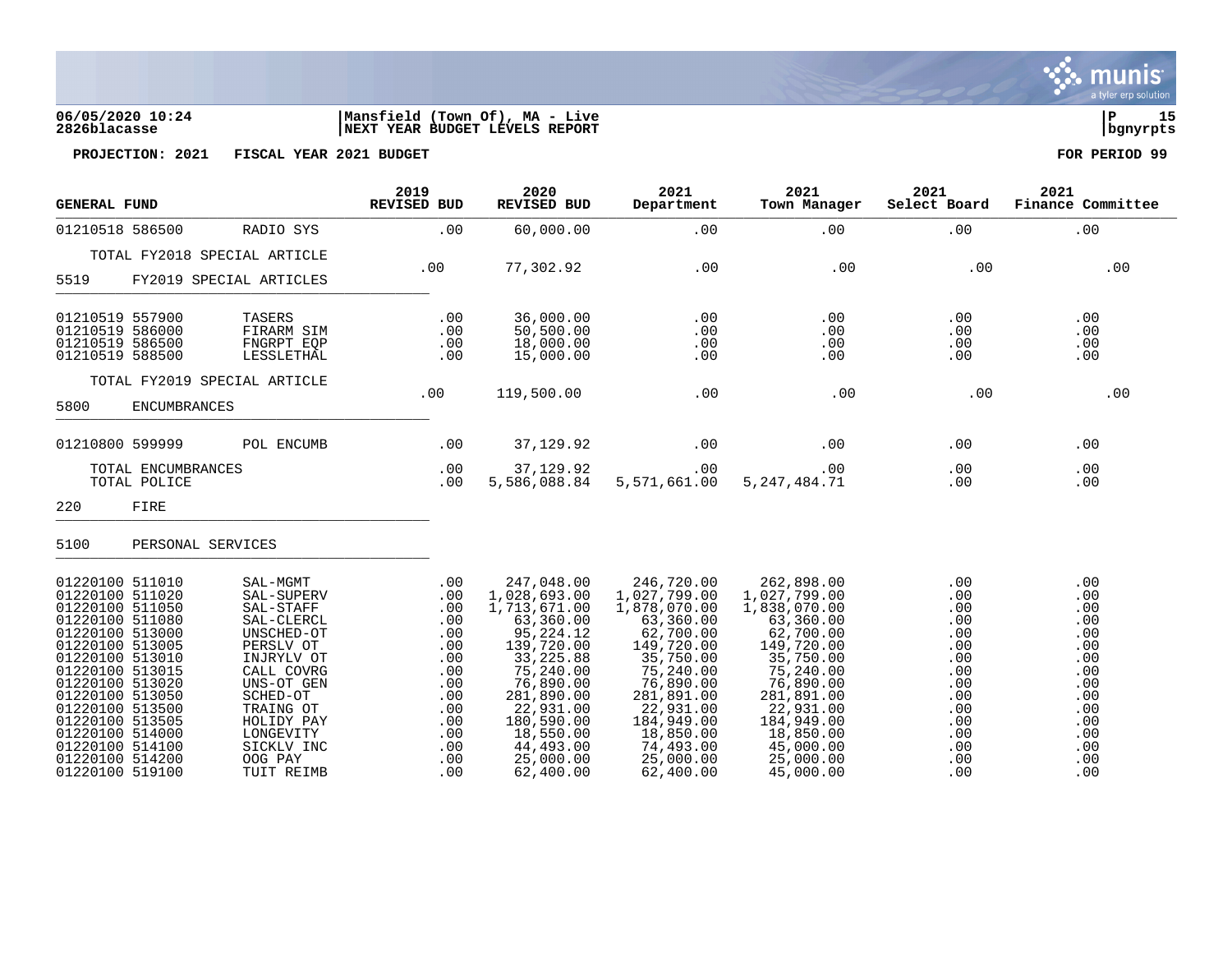

## **06/05/2020 10:24 |Mansfield (Town Of), MA - Live |P 16 2826blacasse |NEXT YEAR BUDGET LEVELS REPORT |bgnyrpts**

| GENERAL FUND                                                                                                                                                                                                                                                                                                                                       |                         |                                                                                                                                                                                                                                                 | 2019<br>REVISED BUD                                                                                                        | 2020<br><b>REVISED BUD</b>                                                                                                                                                                                        | 2021<br>Department                                                                                                                                                                                                  | 2021<br>Town Manager                                                                                                                                                                                              | 2021<br>Select Board                                                                                                       | 2021<br>Finance Committee                                                                                                  |
|----------------------------------------------------------------------------------------------------------------------------------------------------------------------------------------------------------------------------------------------------------------------------------------------------------------------------------------------------|-------------------------|-------------------------------------------------------------------------------------------------------------------------------------------------------------------------------------------------------------------------------------------------|----------------------------------------------------------------------------------------------------------------------------|-------------------------------------------------------------------------------------------------------------------------------------------------------------------------------------------------------------------|---------------------------------------------------------------------------------------------------------------------------------------------------------------------------------------------------------------------|-------------------------------------------------------------------------------------------------------------------------------------------------------------------------------------------------------------------|----------------------------------------------------------------------------------------------------------------------------|----------------------------------------------------------------------------------------------------------------------------|
| 01220100 519200<br>01220100 519300<br>01220100 519500<br>01220100 519600                                                                                                                                                                                                                                                                           |                         | CAREER INC<br>SICKLV BB<br>CLEANG ALW<br>STIPENDS                                                                                                                                                                                               | .00<br>.00<br>.00<br>.00                                                                                                   | 118,000.00<br>42,068.00<br>24,600.00<br>64,500.00                                                                                                                                                                 | 122,000.00<br>42,068.00<br>24,600.00<br>64,500.00                                                                                                                                                                   | 122,000.00<br>42,068.00<br>24,600.00<br>79,500.00                                                                                                                                                                 | .00<br>.00<br>.00<br>.00                                                                                                   | .00<br>.00<br>.00<br>.00                                                                                                   |
|                                                                                                                                                                                                                                                                                                                                                    | TOTAL PERSONAL SERVICES |                                                                                                                                                                                                                                                 |                                                                                                                            |                                                                                                                                                                                                                   |                                                                                                                                                                                                                     |                                                                                                                                                                                                                   |                                                                                                                            |                                                                                                                            |
| 5200                                                                                                                                                                                                                                                                                                                                               | <b>EXPENSES</b>         |                                                                                                                                                                                                                                                 | $.00 \,$                                                                                                                   | 4,358,094.00                                                                                                                                                                                                      | 4,539,931.00                                                                                                                                                                                                        | 4,484,216.00                                                                                                                                                                                                      | .00                                                                                                                        | .00                                                                                                                        |
| 01220200 521010<br>01220200 521050<br>01220200 523000<br>01220200 524000<br>01220200 524010<br>01220200 524100<br>01220200 524550<br>01220200 530900<br>01220200 531500<br>01220200 534010<br>01220200 542000<br>01220200 545000<br>01220200 548000<br>01220200 549000<br>01220200 557300<br>01220200 558000<br>01220200 573100<br>01220200 573500 |                         | ELECTRICTY<br><b>HEAT</b><br>SWR-WTR<br>BLDG MNT<br>ANNUAL MNT<br>EQP REPAIR<br>SOFTWR LIC<br>SPEC SRVCS<br>SEMINAR<br>TELEPHONE<br>OFF SUPP<br><b>CUST SUPPL</b><br>VEH SUPPL<br>FOOD SUPP<br>UNIFORMS<br>OTH SUPP<br>PROF DEVLP<br>STFF RECRT | .00<br>.00<br>.00<br>.00<br>.00<br>.00<br>.00<br>.00<br>.00<br>.00<br>.00<br>.00<br>.00<br>.00<br>.00<br>.00<br>.00<br>.00 | 8,776.00<br>7,949.00<br>1,612.00<br>1,319.00<br>14,830.00<br>5,000.00<br>6,087.00<br>1,000.00<br>3,000.00<br>11,000.00<br>2,000.00<br>500.00<br>3,500.00<br>.00<br>61,300.00<br>5,175.00<br>5,200.00<br>18,385.00 | 7,900.00<br>7,726.00<br>812.00<br>2,119.00<br>14,743.00<br>12,000.00<br>6,087.00<br>1,000.00<br>8,000.00<br>5,000.00<br>2,000.00<br>500.00<br>3,500.00<br>1,000.00<br>61,300.00<br>5,175.00<br>5,200.00<br>3,825.00 | 7,370.70<br>7,726.00<br>812.00<br>2,119.00<br>14,743.00<br>10,000.00<br>6,087.00<br>1,000.00<br>8,000.00<br>5,000.00<br>1,500.00<br>500.00<br>3,500.00<br>200.00<br>61,300.00<br>5,175.00<br>5,200.00<br>3,825.00 | .00<br>.00<br>.00<br>.00<br>.00<br>.00<br>.00<br>.00<br>.00<br>.00<br>.00<br>.00<br>.00<br>.00<br>.00<br>.00<br>.00<br>.00 | .00<br>.00<br>.00<br>.00<br>.00<br>.00<br>.00<br>.00<br>.00<br>.00<br>.00<br>.00<br>.00<br>.00<br>.00<br>.00<br>.00<br>.00 |
|                                                                                                                                                                                                                                                                                                                                                    | TOTAL EXPENSES          |                                                                                                                                                                                                                                                 |                                                                                                                            |                                                                                                                                                                                                                   |                                                                                                                                                                                                                     |                                                                                                                                                                                                                   |                                                                                                                            |                                                                                                                            |
| 5300                                                                                                                                                                                                                                                                                                                                               | CAPITAL OUTLAY          |                                                                                                                                                                                                                                                 | .00                                                                                                                        | 156,633.00                                                                                                                                                                                                        | 147,887.00                                                                                                                                                                                                          | 144,057.70                                                                                                                                                                                                        | .00                                                                                                                        | .00                                                                                                                        |
| 01220300 548000<br>01220300 558500<br>01220300 586000                                                                                                                                                                                                                                                                                              |                         | FIR IMPMTS<br>OFFICE EQP<br>NONVEH EQP                                                                                                                                                                                                          | .00<br>.00<br>.00                                                                                                          | 1,530.00<br>4,880.00<br>.00                                                                                                                                                                                       | 1,530.00<br>4,880.00<br>36,950.00                                                                                                                                                                                   | .00<br>4,880.00<br>36,950.00                                                                                                                                                                                      | .00<br>.00<br>.00                                                                                                          | .00<br>.00<br>.00                                                                                                          |
|                                                                                                                                                                                                                                                                                                                                                    | TOTAL CAPITAL OUTLAY    |                                                                                                                                                                                                                                                 |                                                                                                                            |                                                                                                                                                                                                                   |                                                                                                                                                                                                                     |                                                                                                                                                                                                                   |                                                                                                                            |                                                                                                                            |
| 5518                                                                                                                                                                                                                                                                                                                                               |                         | FY2018 SPECIAL ARTICLES                                                                                                                                                                                                                         | .00                                                                                                                        | 6,410.00                                                                                                                                                                                                          | 43,360.00                                                                                                                                                                                                           | 41,830.00                                                                                                                                                                                                         | .00                                                                                                                        | .00                                                                                                                        |
| 01220518 586000                                                                                                                                                                                                                                                                                                                                    |                         | NONVEH EQP                                                                                                                                                                                                                                      | .00                                                                                                                        | 3,774.41                                                                                                                                                                                                          | .00                                                                                                                                                                                                                 | .00                                                                                                                                                                                                               | .00                                                                                                                        | .00                                                                                                                        |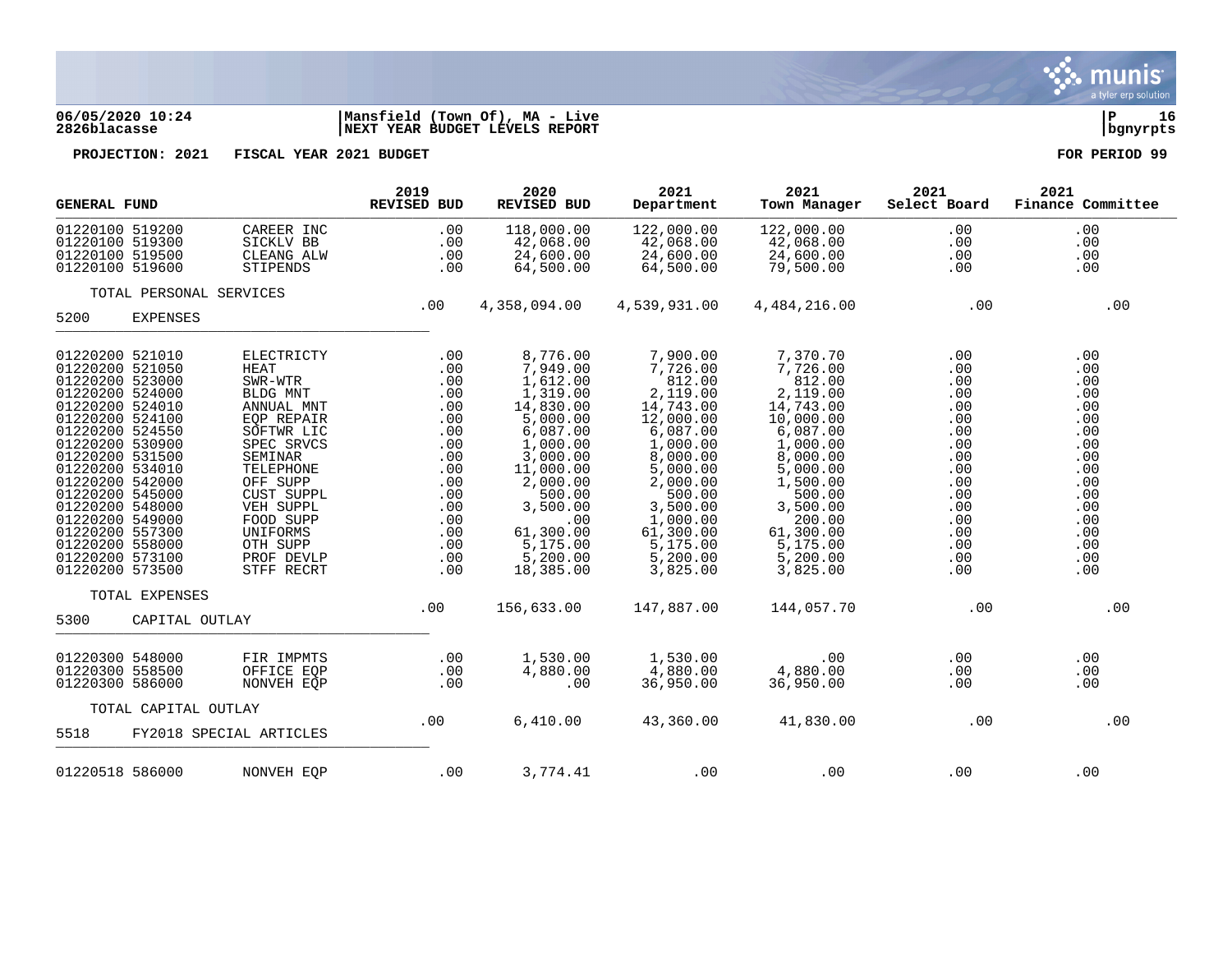## **06/05/2020 10:24 |Mansfield (Town Of), MA - Live |P 17 2826blacasse |NEXT YEAR BUDGET LEVELS REPORT |bgnyrpts**

|                                                                                                                | <b>GENERAL FUND</b>              |                                                                             | 2019<br><b>REVISED BUD</b>             | 2020<br><b>REVISED BUD</b>                                                     | 2021<br>Department                                         | 2021<br>Town Manager                                       | 2021<br>Select Board                        | 2021<br>Finance Committee              |
|----------------------------------------------------------------------------------------------------------------|----------------------------------|-----------------------------------------------------------------------------|----------------------------------------|--------------------------------------------------------------------------------|------------------------------------------------------------|------------------------------------------------------------|---------------------------------------------|----------------------------------------|
| 01220518 587000                                                                                                |                                  | FIR ENGINE                                                                  | .00                                    | 327,747.00                                                                     | .00                                                        | .00                                                        | .00                                         | .00                                    |
|                                                                                                                |                                  | TOTAL FY2018 SPECIAL ARTICLE                                                |                                        |                                                                                |                                                            |                                                            |                                             |                                        |
| 5519                                                                                                           |                                  | FY2019 SPECIAL ARTICLES                                                     | .00                                    | 331,521.41                                                                     | .00                                                        | .00                                                        | .00                                         | .00                                    |
| 01220519 586000<br>01220519 586500<br>01220519 587000<br>01220519 587010<br>01220519 587020<br>01220519 587100 |                                  | NONVEH EOP<br>TURNOUT GR<br>FIR ENGINE<br>A#4 11/19<br>MVEQP-B<br>TWR 1 REP | .00<br>.00<br>.00<br>.00<br>.00<br>.00 | 36,950.00<br>211,000.00<br>536,872.00<br>330,000.00<br>43,045.92<br>200,000.00 | .00<br>.00<br>.00<br>.00<br>.00<br>.00                     | .00<br>.00<br>.00<br>.00<br>.00<br>.00                     | .00<br>.00<br>.00<br>.00<br>$.00 \,$<br>.00 | .00<br>.00<br>.00<br>.00<br>.00<br>.00 |
|                                                                                                                |                                  | TOTAL FY2019 SPECIAL ARTICLE                                                |                                        |                                                                                |                                                            |                                                            |                                             |                                        |
| 5800                                                                                                           | <b>ENCUMBRANCES</b>              |                                                                             | .00                                    | 1,357,867.92                                                                   | .00                                                        | .00                                                        | .00                                         | .00                                    |
| 01220800 599999                                                                                                |                                  | FIRE ENCMB                                                                  | .00                                    | 51,262.00                                                                      | .00                                                        | .00                                                        | .00                                         | .00                                    |
|                                                                                                                | TOTAL ENCUMBRANCES<br>TOTAL FIRE |                                                                             | .00<br>.00                             | 51,262.00<br>6,261,788.33                                                      | .00<br>4,731,178.00                                        | .00<br>4,670,103.70                                        | .00<br>.00                                  | .00<br>.00                             |
| 230                                                                                                            |                                  | EMERGENCY MEDICAL SERVICES                                                  |                                        |                                                                                |                                                            |                                                            |                                             |                                        |
| 5100                                                                                                           | PERSONAL SERVICES                |                                                                             |                                        |                                                                                |                                                            |                                                            |                                             |                                        |
| 01230100 513000<br>01230100 513005<br>01230100 519600                                                          |                                  | UNSCHED-OT<br>TRAING OT<br>STIPENDS                                         | .00<br>.00<br>.00                      | 13,200.00<br>32,583.00<br>248,900.00                                           | 13,200.00<br>38,632.00<br>256,600.00                       | 13,200.00<br>38,632.00<br>256,600.00                       | $.00 \,$<br>.00<br>.00                      | $.00 \,$<br>.00<br>.00                 |
|                                                                                                                | TOTAL PERSONAL SERVICES          |                                                                             |                                        |                                                                                |                                                            |                                                            | .00                                         | .00                                    |
| 5200                                                                                                           | <b>EXPENSES</b>                  |                                                                             | .00                                    | 294,683.00                                                                     | 308,432.00                                                 | 308,432.00                                                 |                                             |                                        |
| 01230200 524010<br>01230200 524100<br>01230200 524500<br>01230200 534010<br>01230200 548000                    |                                  | ANNUAL MNT<br>EQP REPAIR<br>DP SRVCS<br>TELEPHONE<br><b>VEH SUPPL</b>       | .00<br>.00<br>.00<br>.00<br>.00        | 10,700.00<br>4,500.00<br>50,000.00<br>3,200.00<br>3,600.00                     | 11,700.00<br>5,200.00<br>58,000.00<br>5,200.00<br>4,000.00 | 11,700.00<br>4,500.00<br>52,000.00<br>5,200.00<br>3,600.00 | .00<br>.00<br>.00<br>.00<br>.00             | .00<br>.00<br>.00<br>.00<br>.00        |

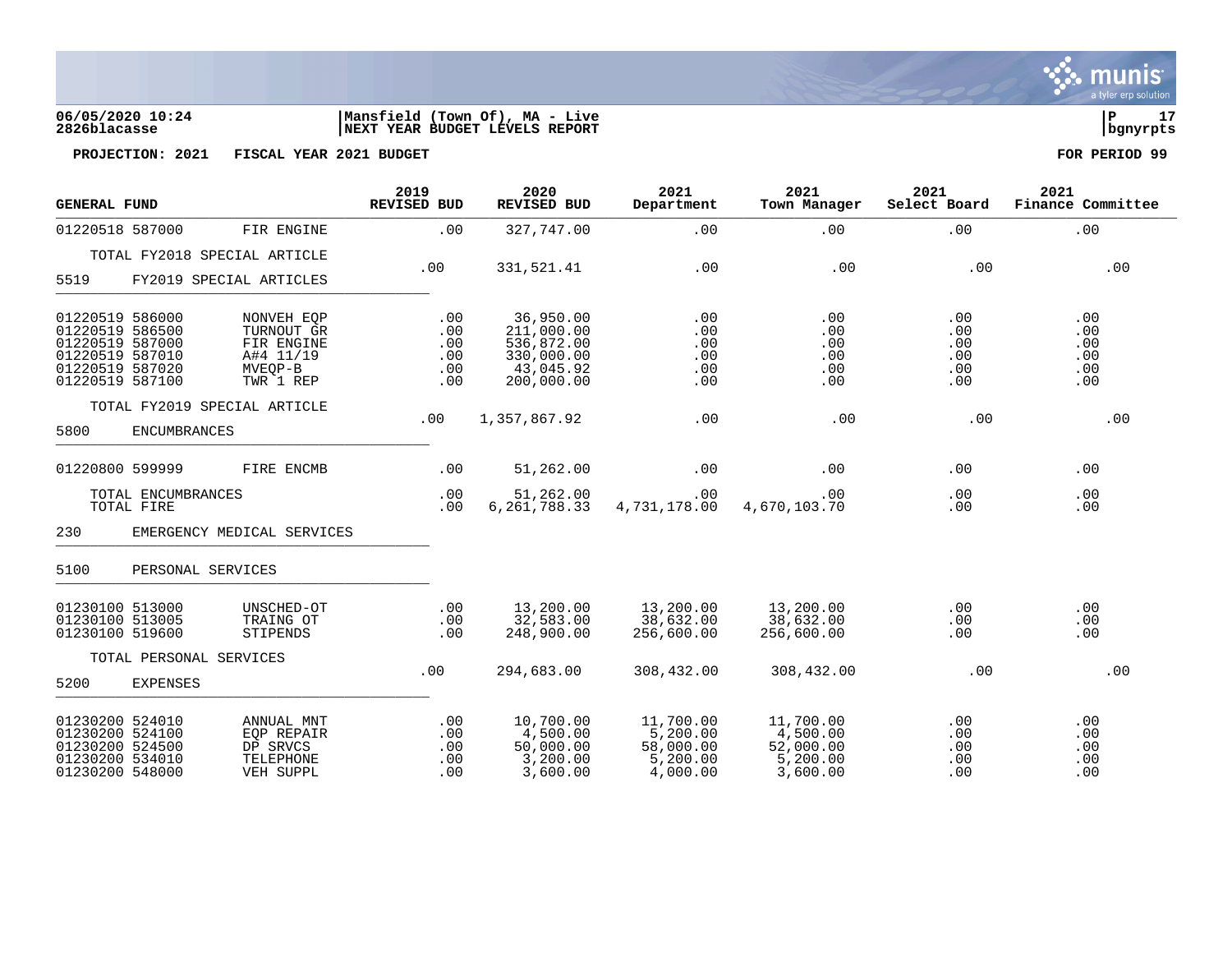

## **06/05/2020 10:24 |Mansfield (Town Of), MA - Live |P 18 2826blacasse |NEXT YEAR BUDGET LEVELS REPORT |bgnyrpts**

| <b>GENERAL FUND</b>                                   |                      |                                                              | 2019<br>REVISED BUD | 2020<br>REVISED BUD              | 2021<br>Department               | 2021<br>Town Manager             | 2021<br>Select Board | 2021<br>Finance Committee |
|-------------------------------------------------------|----------------------|--------------------------------------------------------------|---------------------|----------------------------------|----------------------------------|----------------------------------|----------------------|---------------------------|
| 01230200 551000<br>01230200 558000<br>01230200 573200 |                      | <b>BOOKS/REF</b><br>OTH SUPP<br>LICENSES                     | .00<br>.00<br>.00   | 800.00<br>45,000.00<br>14,000.00 | 800.00<br>55,000.00<br>14,000.00 | 800.00<br>55,000.00<br>14,000.00 | .00<br>.00<br>.00    | .00<br>.00<br>.00         |
|                                                       | TOTAL EXPENSES       |                                                              |                     |                                  |                                  |                                  |                      |                           |
| 5300                                                  | CAPITAL OUTLAY       |                                                              | .00                 | 131,800.00                       | 153,900.00                       | 146,800.00                       | .00                  | .00                       |
| 01230300 586000                                       |                      | NONVEH EOP                                                   | .00                 | 4,500.00                         | 4,500.00                         | 4,500.00                         | .00                  | .00                       |
|                                                       | TOTAL CAPITAL OUTLAY |                                                              |                     |                                  |                                  |                                  |                      |                           |
| 5518                                                  |                      | FY2018 SPECIAL ARTICLES                                      | .00                 | 4,500.00                         | 4,500.00                         | 4,500.00                         | .00                  | .00                       |
| 01230518 587000                                       |                      | AMBULANCE                                                    | .00                 | 100,000.00                       | .00                              | .00                              | .00                  | .00                       |
|                                                       |                      | TOTAL FY2018 SPECIAL ARTICLE                                 |                     |                                  |                                  |                                  |                      |                           |
| 5519                                                  |                      | FY2019 SPECIAL ARTICLES                                      | .00                 | 100,000.00                       | .00                              | .00                              | .00                  | .00                       |
| 01230519 587000                                       |                      | AMB #33                                                      | .00                 | 250,000.00                       | .00                              | .00                              | .00                  | .00                       |
|                                                       |                      | TOTAL FY2019 SPECIAL ARTICLE<br>TOTAL EMERGENCY MEDICAL SERV | .00<br>.00          | 250,000.00<br>780,983.00         | .00<br>466,832.00                | .00<br>459,732.00                | .00<br>$.00 \,$      | .00<br>.00                |
| 235                                                   |                      | PUBLIC SAFETY DISPATCH                                       |                     |                                  |                                  |                                  |                      |                           |
| 5200                                                  | <b>EXPENSES</b>      |                                                              |                     |                                  |                                  |                                  |                      |                           |
| 01235200 578000                                       |                      | SEMREC EXP                                                   | .00                 | 497,553.00                       | 500,000.00                       | 300,000.00                       | .00                  | .00                       |
|                                                       | TOTAL EXPENSES       | TOTAL PUBLIC SAFETY DISPATCH                                 | .00<br>.00          | 497,553.00<br>497,553.00         | 500,000.00<br>500,000.00         | 300,000.00<br>300,000.00         | .00<br>.00           | .00<br>.00                |
| 240                                                   |                      | INSPECTIONAL SERVICES                                        |                     |                                  |                                  |                                  |                      |                           |
| 5100                                                  | PERSONAL SERVICES    |                                                              |                     |                                  |                                  |                                  |                      |                           |
| 01240100 511010                                       |                      | SAL-MGMT                                                     | .00                 | 99,513.00                        | 97,378.00                        | 97,378.00                        | .00                  | .00                       |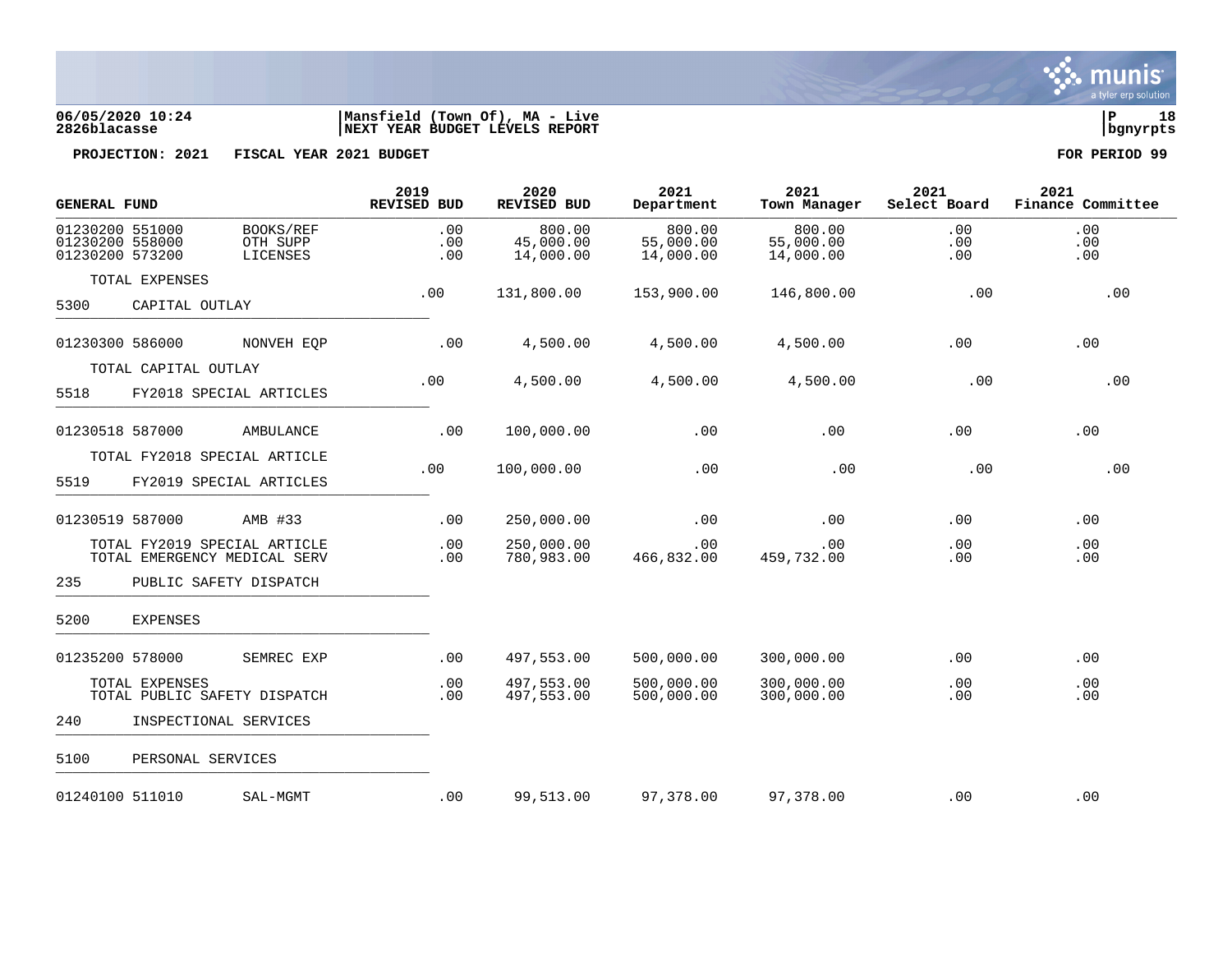

## **06/05/2020 10:24 |Mansfield (Town Of), MA - Live |P 19 2826blacasse |NEXT YEAR BUDGET LEVELS REPORT |bgnyrpts**

| <b>GENERAL FUND</b>                                                                                                                                                                                           |                         |                                                                                                                                                       | 2019<br>REVISED BUD                                                       | 2020<br>REVISED BUD                                                                                                      | 2021<br>Department                                                                                                       | 2021<br>Town Manager                                                                                               | 2021<br>Select Board                                                      | 2021<br>Finance Committee                                                 |
|---------------------------------------------------------------------------------------------------------------------------------------------------------------------------------------------------------------|-------------------------|-------------------------------------------------------------------------------------------------------------------------------------------------------|---------------------------------------------------------------------------|--------------------------------------------------------------------------------------------------------------------------|--------------------------------------------------------------------------------------------------------------------------|--------------------------------------------------------------------------------------------------------------------|---------------------------------------------------------------------------|---------------------------------------------------------------------------|
| 01240100 511030<br>01240100 511080<br>01240100 513000<br>01240100 514000<br>01240100 514100                                                                                                                   |                         | TECH SUPPT<br>SAL-CLERCL<br>UNSCHED-OT<br>LONGEVITY<br>SICKLV INC                                                                                     | .00<br>.00<br>.00<br>.00<br>.00                                           | 70,307.00<br>192,863.00<br>4,000.00<br>2,300.00<br>7,557.00                                                              | 68,797.00<br>192,946.00<br>4,000.00<br>2,300.00<br>7,557.00                                                              | 68,797.00<br>192,946.00<br>4,000.00<br>2,300.00<br>7,557.00                                                        | .00<br>.00<br>.00<br>.00<br>.00                                           | .00<br>.00<br>.00<br>.00<br>.00                                           |
|                                                                                                                                                                                                               | TOTAL PERSONAL SERVICES |                                                                                                                                                       |                                                                           |                                                                                                                          |                                                                                                                          |                                                                                                                    |                                                                           |                                                                           |
| 5200                                                                                                                                                                                                          | <b>EXPENSES</b>         |                                                                                                                                                       | .00                                                                       | 376,540.00                                                                                                               | 372,978.00                                                                                                               | 372,978.00                                                                                                         | .00                                                                       | .00                                                                       |
| 01240200 524100<br>01240200 529500<br>01240200 530000<br>01240200 531500<br>01240200 534010<br>01240200 542000<br>01240200 548000<br>01240200 551000<br>01240200 557300<br>01240200 571000<br>01240200 573100 |                         | EQP REPAIR<br>DEMO MAINT<br><b>PROF&amp;TECH</b><br>SEMINAR<br>TELEPHONE<br>OFF SUPP<br>VEH SUPPL<br>BOOKS/REF<br>UNIFORMS<br>TRAVEL IN<br>PROF DEVLP | .00<br>.00<br>.00<br>.00<br>.00<br>.00<br>.00<br>.00<br>.00<br>.00<br>.00 | 100.00<br>1,000.00<br>750.00<br>3,000.00<br>1,500.00<br>2,000.00<br>1,000.00<br>1,500.00<br>800.00<br>100.00<br>1,000.00 | 100.00<br>1,000.00<br>750.00<br>3,000.00<br>1,500.00<br>2,000.00<br>1,000.00<br>1,500.00<br>800.00<br>100.00<br>1,000.00 | 100.00<br>500.00<br>750.00<br>1,500.00<br>1,500.00<br>1,000.00<br>500.00<br>1,000.00<br>800.00<br>100.00<br>500.00 | .00<br>.00<br>.00<br>.00<br>.00<br>.00<br>.00<br>.00<br>.00<br>.00<br>.00 | .00<br>.00<br>.00<br>.00<br>.00<br>.00<br>.00<br>.00<br>.00<br>.00<br>.00 |
|                                                                                                                                                                                                               | TOTAL EXPENSES          | TOTAL INSPECTIONAL SERVICES                                                                                                                           | .00<br>.00                                                                | 12,750.00<br>389,290.00                                                                                                  | 12,750.00<br>385,728.00                                                                                                  | 8,250.00<br>381,228.00                                                                                             | .00<br>.00                                                                | .00<br>.00                                                                |
| 291                                                                                                                                                                                                           | EMERGENCY MANAGEMENT    |                                                                                                                                                       |                                                                           |                                                                                                                          |                                                                                                                          |                                                                                                                    |                                                                           |                                                                           |
| 5100                                                                                                                                                                                                          | PERSONAL SERVICES       |                                                                                                                                                       |                                                                           |                                                                                                                          |                                                                                                                          |                                                                                                                    |                                                                           |                                                                           |
| 01291100 511010                                                                                                                                                                                               | TOTAL PERSONAL SERVICES | SAL-MGMT                                                                                                                                              | .00                                                                       | 4,498.00                                                                                                                 | 4,498.00                                                                                                                 | 4,498.00                                                                                                           | .00                                                                       | .00                                                                       |
| 5200                                                                                                                                                                                                          | <b>EXPENSES</b>         |                                                                                                                                                       | .00                                                                       | 4,498.00                                                                                                                 | 4,498.00                                                                                                                 | 4,498.00                                                                                                           | .00                                                                       | .00                                                                       |
| 01291200 521010<br>01291200 523000<br>01291200 524100<br>01291200 527000<br>01291200 530900                                                                                                                   |                         | ELECTRICTY<br>SWR-WTR<br>EQP REPAIR<br>RENTALS<br>SPEC SRVCS                                                                                          | .00<br>.00<br>.00<br>.00<br>.00                                           | 4,750.00<br>2,000.00<br>14,500.00<br>900.00<br>200.00                                                                    | 4,750.00<br>2,000.00<br>14,500.00<br>900.00<br>200.00                                                                    | 4,431.75<br>1,000.00<br>14,500.00<br>900.00<br>200.00                                                              | .00<br>.00<br>.00<br>.00<br>.00                                           | .00<br>.00<br>.00<br>.00<br>.00                                           |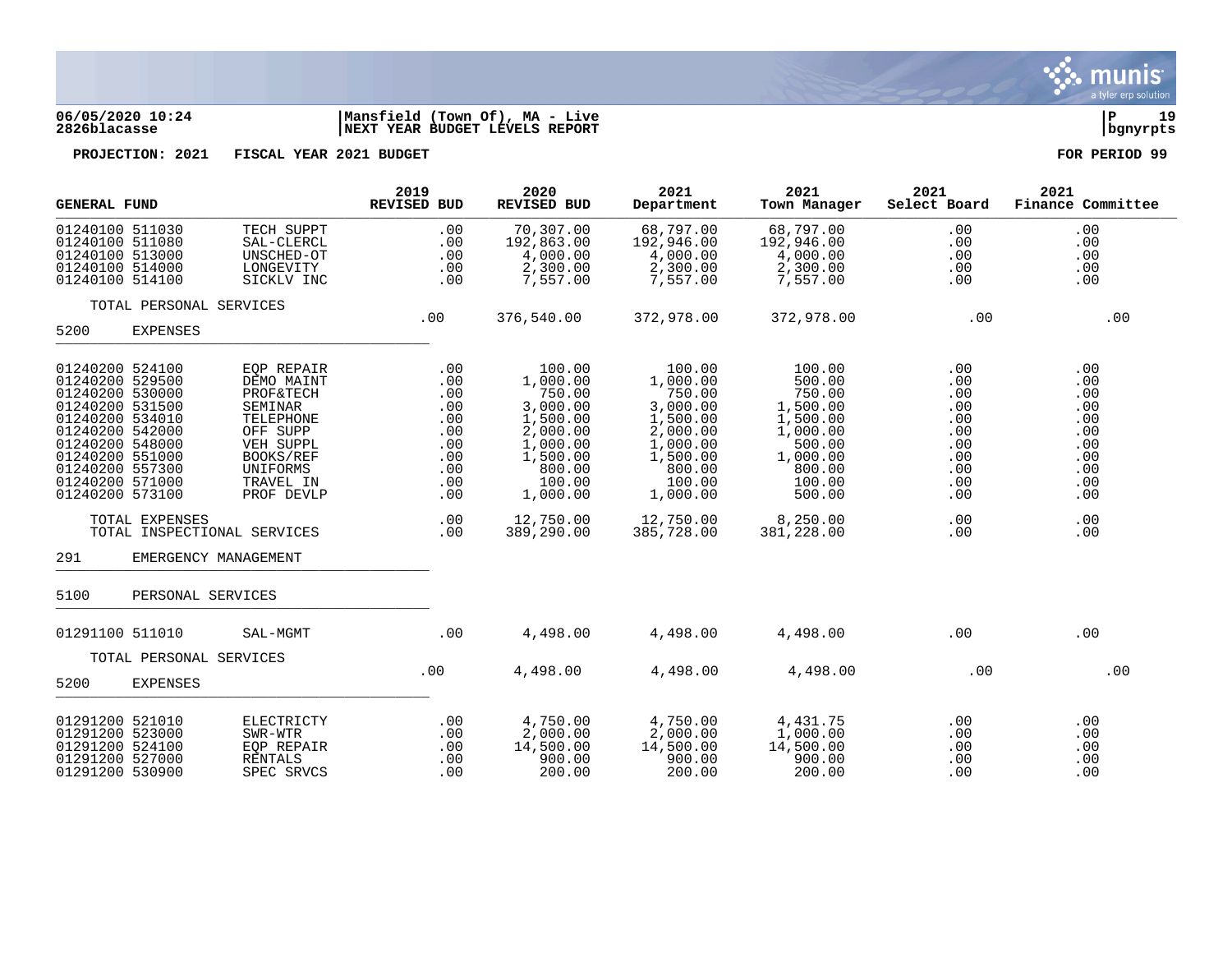

# **06/05/2020 10:24 |Mansfield (Town Of), MA - Live |P 20 2826blacasse |NEXT YEAR BUDGET LEVELS REPORT |bgnyrpts**

| GENERAL FUND               |            | 2019<br><b>REVISED BUD</b> | 2020<br><b>REVISED BUD</b> | 2021<br>Department                        | 2021<br>Town Manager | 2021<br>Select Board | 2021<br>Finance Committee |
|----------------------------|------------|----------------------------|----------------------------|-------------------------------------------|----------------------|----------------------|---------------------------|
| 01291200 531500            | SEMINAR    | .00                        | 1,000.00                   | 1,000.00                                  | 1,000.00             | .00                  | .00                       |
| 01291200 534010            | TELEPHONE  | .00                        | 1,500.00                   | 1,500.00                                  | 1,500.00             | .00                  | .00                       |
| 01291200 534200            | PRINTING   | .00                        | 1,000.00                   | 1,000.00                                  | 1,000.00             | .00                  | .00                       |
| 01291200 534400            | ADVERTISE  | .00                        | 100.00                     | 100.00                                    | 100.00               | .00                  | .00                       |
| 01291200 542000            | OFF SUPP   | .00                        | 1,000.00                   | 1,000.00                                  | 500.00               | .00                  | .00                       |
| 01291200 543000            | BLDG SUPP  | .00                        | 4,000.00                   | 4,000.00                                  | 3,000.00             | .00                  | .00                       |
| 01291200 545000            | CUST SUPPL | .00                        | 200.00                     | 200.00                                    | 200.00               | .00                  | .00                       |
| 01291200 548000            | VEH SUPPL  | .00                        | 3,750.00                   | 3,750.00                                  | 3,750.00             | .00                  | .00                       |
| 01291200 551000            | BOOKS/REF  | .00                        | 100.00                     | 100.00                                    | 100.00               | .00                  | .00                       |
| 01291200 557300            | UNIFORMS   | .00                        | 5,500.00                   | 5,500.00                                  | 5,500.00             | .00                  | .00                       |
| 01291200 557900            | TRAING SUP | .00                        | 2,000.00                   | 2,000.00                                  | 2,000.00             | .00                  | .00                       |
| 01291200 558000            | OTH SUPP   | .00                        | 2,500.00                   | 2,500.00                                  | 2,500.00             | .00                  | .00                       |
| 01291200 573500            | RECRUT-DEV | .00                        | 500.00                     | 500.00                                    | 500.00               | .00                  | .00                       |
| TOTAL EXPENSES             |            | .00                        | 45,500.00                  | 45,500.00                                 | 42,681.75            | .00                  | .00                       |
| 5300<br>CAPITAL OUTLAY     |            |                            |                            |                                           |                      |                      |                           |
| 01291300 586000            | NONVEH EOP | $.00 \ \rm$                | 5,000.00                   | 5,000.00                                  | 3,000.00             | .00                  | .00                       |
| TOTAL CAPITAL OUTLAY       |            | .00                        | 5,000.00                   | 5,000.00                                  | 3,000.00             | .00                  | .00                       |
| TOTAL EMERGENCY MANAGEMENT |            | .00                        | 54,998.00                  | 54,998.00                                 | 50,179.75            | .00                  | .00                       |
| TOTAL PUBLIC SAFETY        |            | $.00 \,$                   |                            | 13,570,701.17 11,710,397.00 11,108,728.16 |                      | .00                  | .00                       |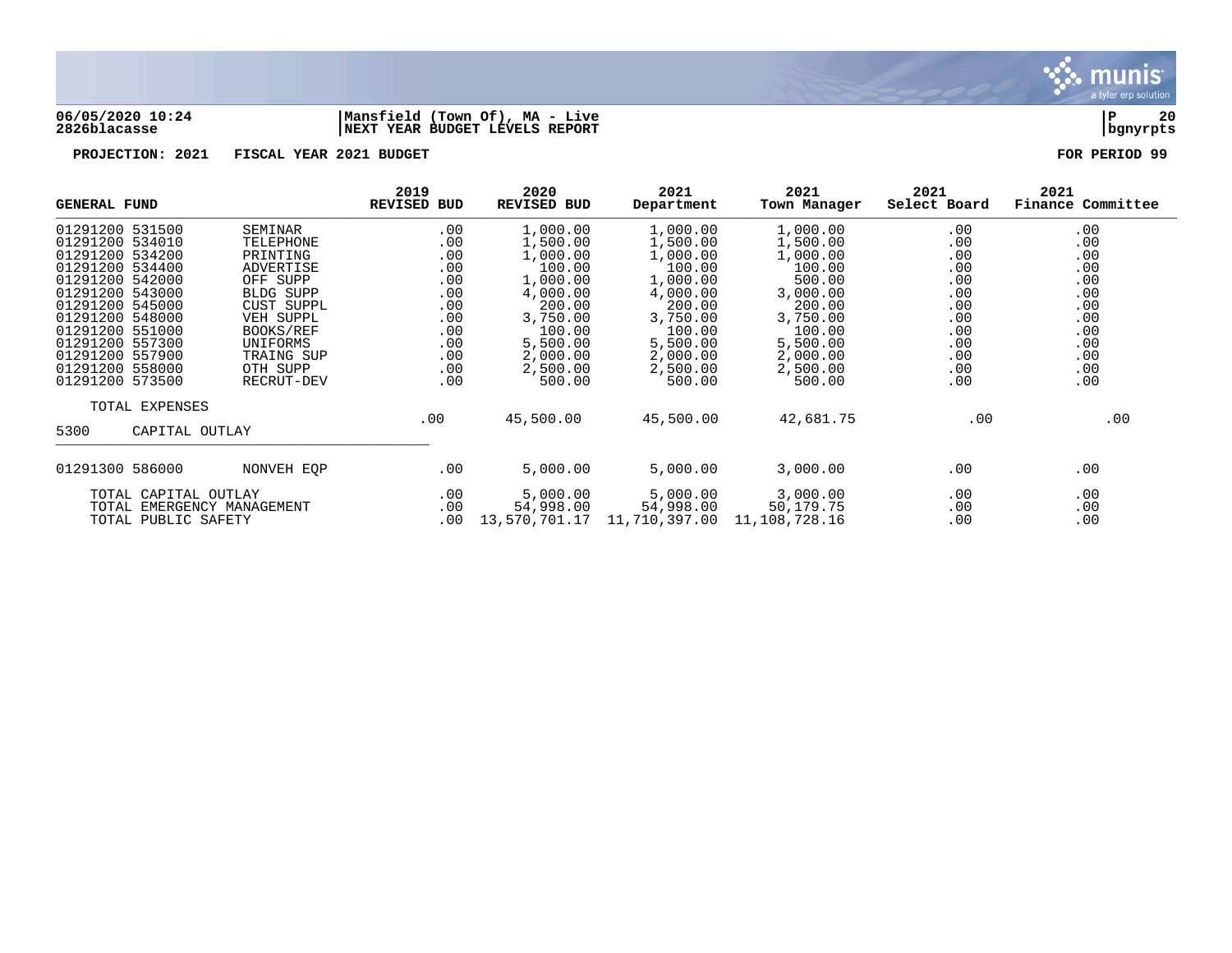|                                                                                                                                                      |                                                                                                           |                            |                                                      |                                                                                                      |                                                      |                                                      |                                                                               | munis<br>a tyler erp solution                        |
|------------------------------------------------------------------------------------------------------------------------------------------------------|-----------------------------------------------------------------------------------------------------------|----------------------------|------------------------------------------------------|------------------------------------------------------------------------------------------------------|------------------------------------------------------|------------------------------------------------------|-------------------------------------------------------------------------------|------------------------------------------------------|
| 06/05/2020 10:24<br>2826blacasse                                                                                                                     |                                                                                                           |                            |                                                      | Mansfield (Town Of), MA - Live<br>NEXT YEAR BUDGET LEVELS REPORT                                     |                                                      |                                                      |                                                                               | 21<br>ΙP<br>  bgnyrpts                               |
|                                                                                                                                                      | PROJECTION: 2021                                                                                          | FISCAL YEAR 2021 BUDGET    |                                                      |                                                                                                      |                                                      |                                                      |                                                                               | FOR PERIOD 99                                        |
| <b>GENERAL FUND</b>                                                                                                                                  |                                                                                                           | 2019<br><b>REVISED BUD</b> |                                                      | 2020<br><b>REVISED BUD</b>                                                                           | 2021<br>Department                                   | 2021<br>Town Manager                                 | 2021<br>Select Board                                                          | 2021<br>Finance Committee                            |
| 3                                                                                                                                                    | <b>EDUCATION</b>                                                                                          |                            |                                                      |                                                                                                      |                                                      |                                                      |                                                                               |                                                      |
| 300                                                                                                                                                  | MANSFIELD PUBLIC SCHOOLS                                                                                  |                            |                                                      |                                                                                                      |                                                      |                                                      |                                                                               |                                                      |
| 5100                                                                                                                                                 | PERSONAL SERVICES                                                                                         |                            |                                                      |                                                                                                      |                                                      |                                                      |                                                                               |                                                      |
| 01300100 510000                                                                                                                                      | SCHOOL SAL<br>TOTAL PERSONAL SERVICES                                                                     |                            |                                                      | $.00 \quad 41,640,959.00 \quad 43,036,538.00 \quad 43,036,538.00$                                    |                                                      |                                                      | .00                                                                           | .00                                                  |
| 5516                                                                                                                                                 | FY2016 SPECIAL ARTICLES                                                                                   |                            | $.00 \,$                                             | 41,640,959.00                                                                                        | 43,036,538.00                                        | 43,036,538.00                                        | .00                                                                           | .00                                                  |
| 01333516 582010<br>01335516 588500                                                                                                                   | JJ WINDOWS<br>MHS SWITCH                                                                                  |                            | .00<br>.00                                           | 88,550.00<br>64,580.82                                                                               | .00<br>.00                                           | $.00 \,$<br>.00                                      | $.00 \,$<br>.00                                                               | .00<br>.00                                           |
| 5517                                                                                                                                                 | TOTAL FY2016 SPECIAL ARTICLE<br>FY2017 SPECIAL ARTICLES                                                   |                            | $.00 \,$                                             | 153,130.82                                                                                           | .00                                                  | .00                                                  | .00                                                                           | .00                                                  |
| 01335517 582010                                                                                                                                      | MHS PANELS                                                                                                |                            | .00                                                  | 187,599.80                                                                                           | .00                                                  | .00                                                  | $.00 \,$                                                                      | .00                                                  |
| 5518                                                                                                                                                 | TOTAL FY2017 SPECIAL ARTICLE<br>FY2018 SPECIAL ARTICLES                                                   |                            | .00                                                  | 187,599.80                                                                                           | .00                                                  | .00                                                  | .00                                                                           | .00                                                  |
| 01333518 582010<br>01334518 586500<br>01335518 582030<br>01339518 531000<br>01339518 582010<br>01339518 582020<br>01339518 582040<br>01339518 584000 | JJ GENERTR<br><b>QMS LIFTS</b><br>P-ADDRESS<br>CONS ARCH<br>DOOR SEC<br>CAMERAS<br>VISITR SYS<br>SEALCOAT |                            | .00<br>.00<br>.00<br>.00<br>.00<br>.00<br>.00<br>.00 | 20,374.96<br>50,000.00<br>8,806.54<br>10,000.00<br>57, 553.87<br>70,000.00<br>32,170.00<br>57,359.78 | .00<br>.00<br>.00<br>.00<br>.00<br>.00<br>.00<br>.00 | .00<br>.00<br>.00<br>.00<br>.00<br>.00<br>.00<br>.00 | .00<br>$.00 \,$<br>$.00 \,$<br>.00<br>$.00 \,$<br>.00<br>$.00 \,$<br>$.00 \,$ | .00<br>.00<br>.00<br>.00<br>.00<br>.00<br>.00<br>.00 |
|                                                                                                                                                      | TOTAL FY2018 SPECIAL ARTICLE                                                                              |                            | .00.                                                 | 306, 265. 15                                                                                         | .00                                                  | .00                                                  | .00                                                                           | .00                                                  |
| 5519<br>01333519 584000                                                                                                                              | FY2019 SPECIAL ARTICLES<br>HVAC CONT                                                                      |                            | .00                                                  | 100,000.00                                                                                           | .00                                                  | .00                                                  | .00                                                                           | .00                                                  |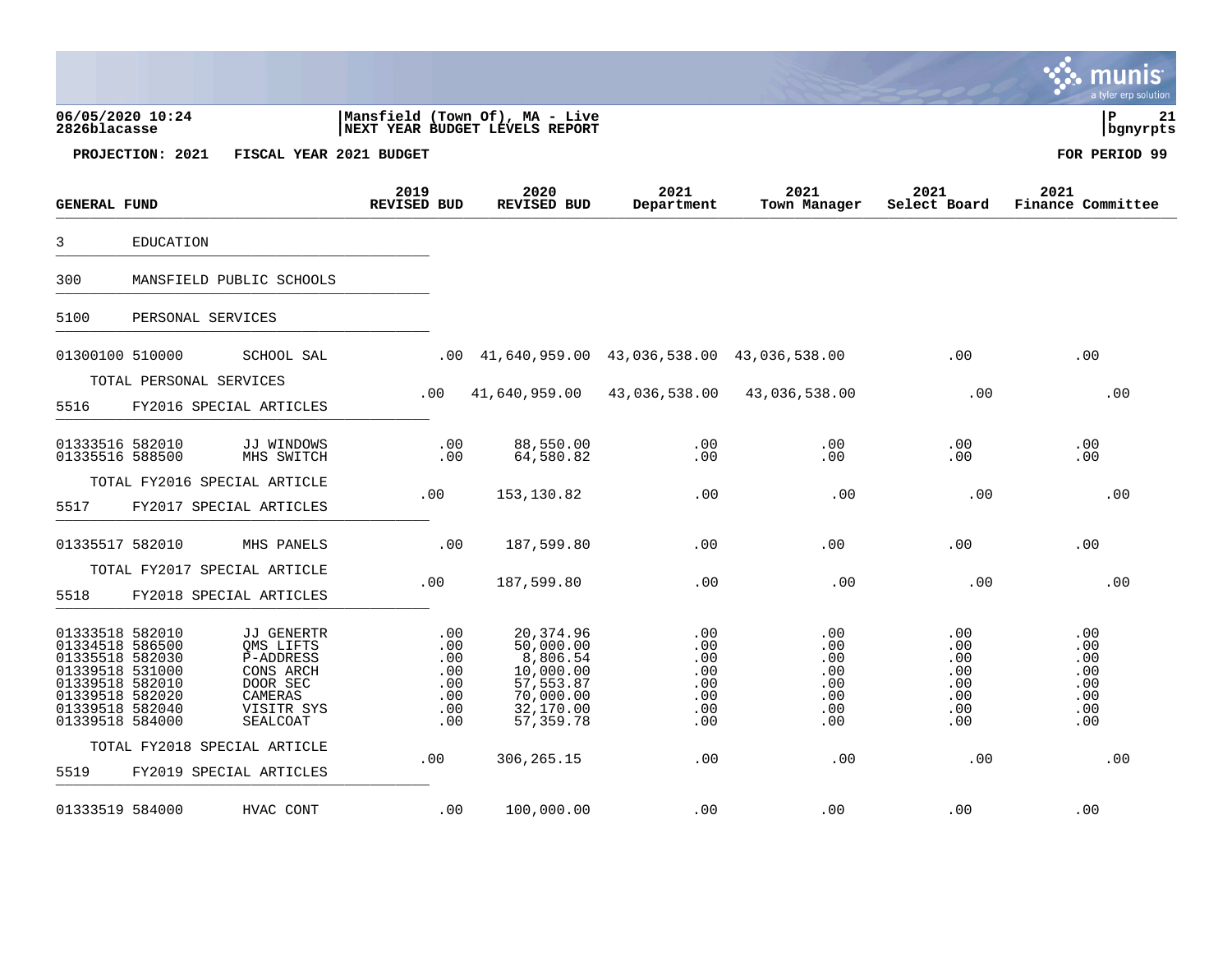

## **06/05/2020 10:24 |Mansfield (Town Of), MA - Live |P 22 2826blacasse |NEXT YEAR BUDGET LEVELS REPORT |bgnyrpts**

| <b>GENERAL FUND</b>                                                                                                               |                                                                                                                                                                                                                                                                                                                                                                                                                                                   |                                                                                                                                                                                                                                                                     | 2019<br>REVISED BUD                                                                                                               | 2020<br>REVISED BUD                                                                                                                                                                                                                  | 2021<br>Department                                                                                                                | 2021<br>Town Manager                                                                                                                   | 2021<br>Select Board                                                                                                                        | 2021<br>Finance Committee                                                                                                         |
|-----------------------------------------------------------------------------------------------------------------------------------|---------------------------------------------------------------------------------------------------------------------------------------------------------------------------------------------------------------------------------------------------------------------------------------------------------------------------------------------------------------------------------------------------------------------------------------------------|---------------------------------------------------------------------------------------------------------------------------------------------------------------------------------------------------------------------------------------------------------------------|-----------------------------------------------------------------------------------------------------------------------------------|--------------------------------------------------------------------------------------------------------------------------------------------------------------------------------------------------------------------------------------|-----------------------------------------------------------------------------------------------------------------------------------|----------------------------------------------------------------------------------------------------------------------------------------|---------------------------------------------------------------------------------------------------------------------------------------------|-----------------------------------------------------------------------------------------------------------------------------------|
| 01335519 584000<br>01339519 582010<br>01339519 584000<br>01339519 584010<br>01339519 587100<br>01339519 588500<br>01339519 588510 |                                                                                                                                                                                                                                                                                                                                                                                                                                                   | JJ-MH PAVE<br><b>BATHROOMS</b><br>PAVING 19<br>HVAC MASTR<br>SPED M-BUS<br>DIST TECH<br>1-1 TECH                                                                                                                                                                    | .00<br>.00<br>.00<br>.00<br>.00<br>.00<br>.00                                                                                     | 219,430.36<br>137,226.81<br>159,335.32<br>100,000.00<br>70,000.00<br>100,000.00<br>55,530.00                                                                                                                                         | .00<br>.00<br>.00<br>.00<br>.00<br>.00<br>.00                                                                                     | .00<br>.00<br>.00<br>.00<br>.00<br>.00<br>.00                                                                                          | .00<br>.00<br>.00<br>.00<br>.00<br>.00<br>.00                                                                                               | .00<br>.00<br>.00<br>.00<br>.00<br>.00<br>.00                                                                                     |
|                                                                                                                                   |                                                                                                                                                                                                                                                                                                                                                                                                                                                   | TOTAL FY2019 SPECIAL ARTICLE                                                                                                                                                                                                                                        | .00                                                                                                                               | 941,522.49                                                                                                                                                                                                                           | .00                                                                                                                               | .00                                                                                                                                    | .00                                                                                                                                         | .00                                                                                                                               |
| 5800                                                                                                                              | <b>ENCUMBRANCES</b>                                                                                                                                                                                                                                                                                                                                                                                                                               |                                                                                                                                                                                                                                                                     |                                                                                                                                   |                                                                                                                                                                                                                                      |                                                                                                                                   |                                                                                                                                        |                                                                                                                                             |                                                                                                                                   |
| 01300800 510100<br>01300800 599999                                                                                                |                                                                                                                                                                                                                                                                                                                                                                                                                                                   | ENC SAL<br><b>ENCUMBER</b>                                                                                                                                                                                                                                          | .00<br>.00                                                                                                                        | 2,916,311.62<br>819,495.20                                                                                                                                                                                                           | .00<br>.00                                                                                                                        | .00<br>.00                                                                                                                             | .00<br>.00                                                                                                                                  | .00<br>.00                                                                                                                        |
|                                                                                                                                   | TOTAL ENCUMBRANCES                                                                                                                                                                                                                                                                                                                                                                                                                                | TOTAL MANSFIELD PUBLIC SCHOO                                                                                                                                                                                                                                        |                                                                                                                                   | $.00 \quad 3,735,806.82$                                                                                                                                                                                                             | .00<br>$.00 \quad 46,965,284.08 \quad 43,036,538.00 \quad 43,036,538.00$                                                          | .00                                                                                                                                    | .00<br>.00                                                                                                                                  | .00<br>.00                                                                                                                        |
| 301                                                                                                                               |                                                                                                                                                                                                                                                                                                                                                                                                                                                   | EDUCATION - REGULAR DAY                                                                                                                                                                                                                                             |                                                                                                                                   |                                                                                                                                                                                                                                      |                                                                                                                                   |                                                                                                                                        |                                                                                                                                             |                                                                                                                                   |
| 5200                                                                                                                              | <b>EXPENSES</b>                                                                                                                                                                                                                                                                                                                                                                                                                                   |                                                                                                                                                                                                                                                                     |                                                                                                                                   |                                                                                                                                                                                                                                      |                                                                                                                                   |                                                                                                                                        |                                                                                                                                             |                                                                                                                                   |
|                                                                                                                                   | 12241012 551300 301<br>12241012 551300 304<br>12241012 551300 307<br>12241012 551300 308<br>12241012 551300 316<br>12241512 530000 360<br>12241512 551000 360<br>12242012 558000 308<br>12242012 558000 310<br>12242012 558500 309<br>12243012 540000 301<br>12243012 540000 302<br>12243012 558000 301<br>12243012 558000 304<br>12243012 558000 306<br>12243012 558000 315<br>12243012 558000 316<br>12243012 558000 325<br>12245112 542500 325 | ROB K-TEXT<br>ROB LANART<br>ROB SS TXT<br>ROB MATH<br>ROB G-TEXT<br>ROB LIB SR<br>ROB LIB BK<br>ROB MTH SU<br>ROB PE SUP<br>ROB MUS EQ<br>ROB K-SUPP<br>ROB ART SU<br>ROB K-TSTG<br>ROB LA SUP<br>ROB SCI SU<br>ROB TESTG<br>ROB G-SUPL<br>ROB TEC SU<br>ROB INSTEC | .00<br>.00<br>.00<br>.00<br>.00<br>.00<br>.00<br>.00<br>.00<br>.00<br>.00<br>.00<br>.00<br>.00<br>.00<br>.00<br>.00<br>.00<br>.00 | 33,065.00<br>69,921.00<br>3,165.00<br>8,500.00<br>15,000.00<br>900.00<br>4,250.00<br>700.00<br>1,900.00<br>1,200.00<br>14,090.00<br>13,100.00<br>1,750.00<br>4,950.00<br>2,565.00<br>10,960.00<br>32,600.00<br>9,300.00<br>16,725.00 | .00<br>.00<br>.00<br>.00<br>.00<br>.00<br>.00<br>.00<br>.00<br>.00<br>.00<br>.00<br>.00<br>.00<br>.00<br>.00<br>.00<br>.00<br>.00 | .00<br>.00<br>.00<br>.00<br>.00<br>.00<br>.00<br>.00<br>.00<br>.00<br>.00<br>.00<br>.00<br>.00<br>.00<br>.00<br>$.00 \,$<br>.00<br>.00 | .00<br>.00<br>.00<br>.00<br>.00<br>.00<br>.00<br>.00<br>.00<br>$.00 \,$<br>.00<br>.00<br>.00<br>.00<br>$.00 \,$<br>.00<br>.00<br>.00<br>.00 | .00<br>.00<br>.00<br>.00<br>.00<br>.00<br>.00<br>.00<br>.00<br>.00<br>.00<br>.00<br>.00<br>.00<br>.00<br>.00<br>.00<br>.00<br>.00 |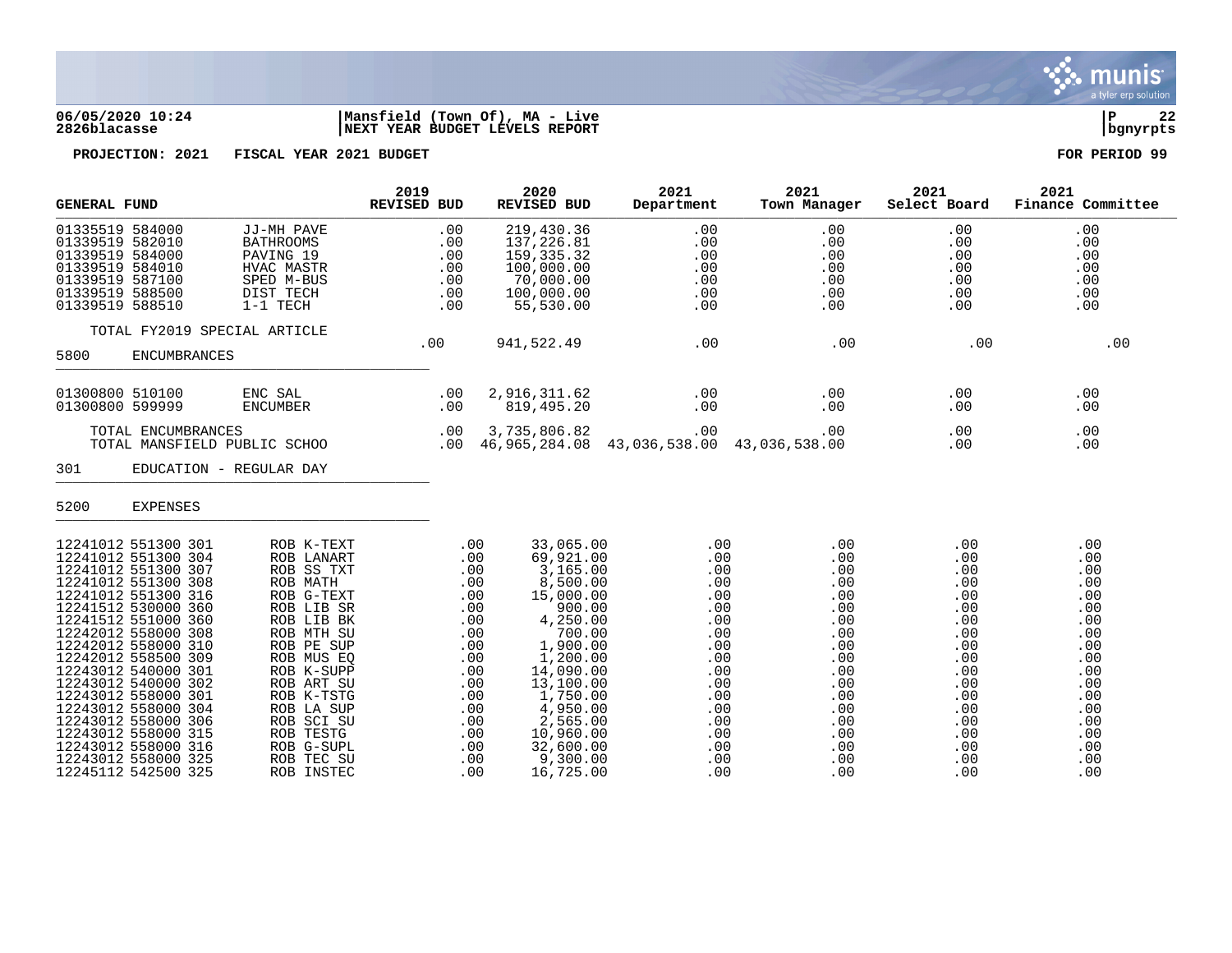

## **06/05/2020 10:24 |Mansfield (Town Of), MA - Live |P 23 2826blacasse |NEXT YEAR BUDGET LEVELS REPORT |bgnyrpts**

| <b>GENERAL FUND</b> |            | 2019<br><b>REVISED BUD</b> | 2020<br><b>REVISED BUD</b> | 2021<br>Department | 2021<br>Town Manager | 2021<br>Select Board | 2021<br>Finance Committee |
|---------------------|------------|----------------------------|----------------------------|--------------------|----------------------|----------------------|---------------------------|
|                     |            |                            |                            |                    |                      |                      |                           |
| 12271012 558000 321 | ROB GUID-S | .00                        | 350.00                     | .00                | .00                  | .00                  | .00                       |
| 13241012 551300 304 | JJ LA TXTS | .00                        | 86,080.00                  | .00                | .00                  | .00                  | .00                       |
| 13241012 551300 306 | JJ SCI TXT | .00                        | 1,525.00                   | .00                | .00                  | .00                  | .00                       |
| 13241012 551300 307 | JJ SS TXTS | .00                        | 5,000.00                   | .00                | .00                  | .00                  | .00                       |
| 13241012 551300 308 | JJ MTH TXT | .00                        | 1,723.00                   | .00                | .00                  | .00                  | .00                       |
| 13241012 551300 316 | JJ GEN TXT | .00                        | 4,750.00                   | .00                | .00                  | .00                  | .00                       |
| 13241512 530000 360 | JJ LIB SRV | .00                        | 2,490.00                   | .00                | .00                  | .00                  | .00                       |
| 13241512 551000 360 | JJ LIB BKS | .00                        | 6,475.00                   | .00                | .00                  | .00                  | .00                       |
| 13243012 558000 302 | JJ ART SUP | .00                        | 14,180.00                  | .00                | .00                  | .00                  | .00                       |
| 13243012 558000 304 | JJ LA SUPP | .00                        | 33,655.00                  | $.00 \,$           | .00                  | .00                  | .00                       |
| 13243012 558000 306 | JJ SCI SUP | .00                        | 10,282.00                  | .00                | .00                  | .00                  | .00                       |
| 13243012 558000 307 | JJ SS SUPP | .00                        | 6,101.00                   | .00                | .00                  | .00                  | .00                       |
| 13243012 558000 308 | JJ MTH SUP | .00                        | 8,685.00                   | .00                | .00                  | .00                  | .00                       |
| 13243012 558000 309 | JJ MUS SUP | .00                        | 6,015.00                   | .00                | .00                  | .00                  | .00                       |
| 13243012 558000 310 | JJ PE SUPP | .00                        | 3,400.00                   | .00                | .00                  | .00                  | .00                       |
| 13243012 558000 314 | JJ HLT SUP | .00                        | 995.00                     | .00                | .00                  | .00                  | .00                       |
| 13243012 558000 316 | JJ GED SUP | .00                        | 50,590.00                  | .00                | .00                  | .00                  | .00                       |
| 13245112 542500 325 | JJ TEC SUP | .00                        | 9,670.00                   | .00                | .00                  | .00                  | .00                       |
| 13271012 558000 321 | JJ GUID SU | .00                        | 2,470.00                   | .00                | .00                  | .00                  | .00                       |
| 14241012 551300 304 | OM LA TXTS | .00                        | 8,300.00                   | .00                | .00                  | .00                  | .00                       |
| 14241012 551300 305 | OM WL TXTS | .00                        | 3,657.00                   | $.00 \,$           | .00                  | .00                  | .00                       |
| 14241012 551300 306 | QM SCI TXT | .00                        | 500.00                     | .00                | .00                  | .00                  | .00                       |
| 14241012 551300 307 | QM SS TXTS | .00                        | 9,900.00                   | .00                | .00                  | .00                  | .00                       |
| 14241012 551300 308 | OM MTH TXT | .00                        | 32,620.00                  | .00                | .00                  | .00                  | .00                       |
| 14241512 530000 360 | QM LIB SRV | .00                        | 4,057.00                   | .00                | .00                  | .00                  | .00                       |
| 14241512 551300 360 | QM LIB SUP | .00                        | 4,500.00                   | .00                | .00                  | .00                  | .00                       |
| 14242012 530000 306 | QM SCI SRV | .00                        | 10,685.00                  | $.00 \,$           | .00                  | .00                  | .00                       |
| 14242012 558000 325 | QM TEC SUP | .00                        | 2,000.00                   | $.00 \,$           | .00                  | .00                  | .00                       |
| 14242012 558500 305 | QM WL EQP  | .00                        | 2,211.00                   | .00                | .00                  | .00                  | .00                       |
| 14242012 558500 308 | QM MTH EQP | .00                        | 1,100.00                   | .00                | .00                  | .00                  | .00                       |
| 14242012 558500 309 | OM MUS EOP | .00                        | 6,151.00                   | .00                | .00                  | .00                  | .00                       |
| 14243012 540000 302 | QM ART SUP | .00                        | 18,000.00                  | .00                | .00                  | .00                  | .00                       |
| 14243012 558000 304 | OM LA SUPP | .00                        | 2,400.00                   | $.00 \,$           | .00                  | .00                  | .00                       |
| 14243012 558000 305 | OM WL SUPP | .00                        | 4,154.00                   | .00                | .00                  | .00                  | .00                       |
| 14243012 558000 306 | OM SCI SUP | .00                        | 11,650.00                  | .00                | .00                  | .00                  | .00                       |
| 14243012 558000 307 | QM SS SUPP | .00                        | 4,860.00                   | .00                | .00                  | .00                  | .00                       |
| 14243012 558000 308 | QM MTH SUP | .00                        | 6,425.00                   | .00                | .00                  | .00                  | .00                       |
| 14243012 558000 309 | OM MUS SUP | .00                        | 6,800.00                   | .00                | .00                  | .00                  | .00                       |
| 14243012 558000 310 | QM PE SUPP | .00                        | 4,000.00                   | .00                | .00                  | .00                  | .00                       |
| 14243012 558000 314 | OM HLT SUP | .00                        | 1,360.00                   | .00                | .00                  | .00                  | .00                       |
| 14243012 558000 316 | OM GEN SUP | .00                        |                            | .00                | .00                  | .00                  | .00                       |
| 14243012 558000 324 |            |                            | 56,400.00                  |                    |                      |                      |                           |
| 14243012 558000 325 | QM LSKILLS | .00                        | 500.00                     | .00                | .00                  | .00                  | .00<br>.00                |
|                     | OM TEC CUP | .00                        | 9,180.00                   | .00                | .00                  | .00                  |                           |
| 14244012 530000 306 | OM SCI SUP | .00                        | 5,000.00                   | .00                | .00                  | .00                  | .00                       |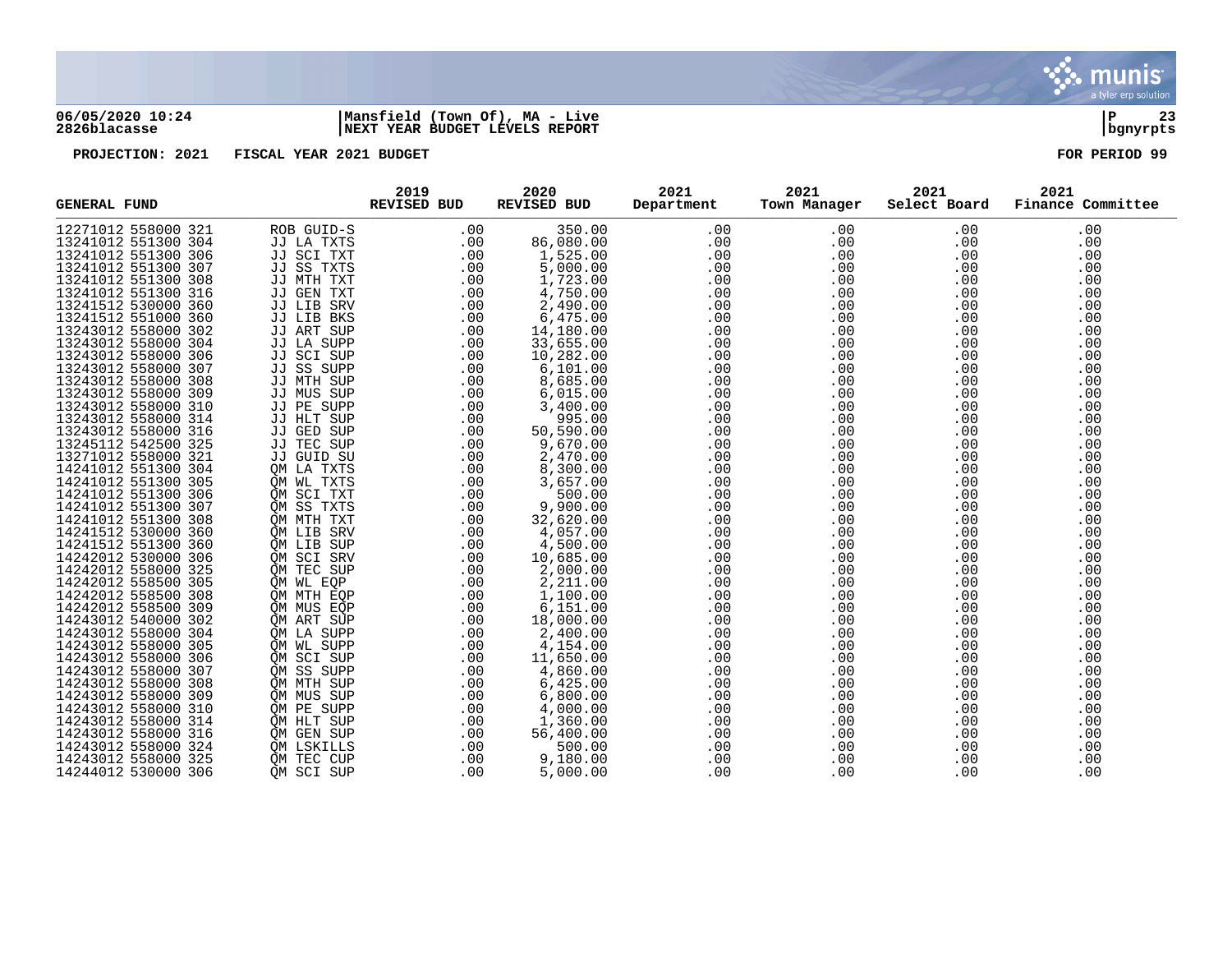

## **06/05/2020 10:24 |Mansfield (Town Of), MA - Live |P 24 2826blacasse |NEXT YEAR BUDGET LEVELS REPORT |bgnyrpts**

| <b>GENERAL FUND</b> |            | 2019<br>REVISED BUD | 2020<br>REVISED BUD | 2021<br>Department | 2021<br>Town Manager | 2021<br>Select Board | 2021<br>Finance Committee |
|---------------------|------------|---------------------|---------------------|--------------------|----------------------|----------------------|---------------------------|
| 14245112 542500 325 | OM I-TEC S | .00                 | 1,800.00            | .00                | .00                  | .00                  | .00                       |
| 14245112 558000 306 | QM SC TEC  | .00                 | 4,000.00            | .00                | .00                  | .00                  | .00                       |
| 14271012 558000 321 | OM GUID SU | .00                 | 2,135.00            | .00                | .00                  | .00                  | .00                       |
| 15234512 530000 323 | HS DISTLRN | .00                 | 10,000.00           | .00                | .00                  | .00                  | .00                       |
| 15241012 551300 302 | HS ART TXT | .00                 | 500.00              | .00                | .00                  | .00                  | .00                       |
| 15241012 551300 303 | HS BUS TXT | .00                 | 9,088.00            | .00                | .00                  | .00                  | .00                       |
| 15241012 551300 304 | HS LA TXTS | .00                 | 20,750.00           | .00                | .00                  | .00                  | .00                       |
| 15241012 551300 305 | HS WL TXTS | .00                 | 918.00              | .00                | .00                  | .00                  | .00                       |
| 15241012 551300 306 | HS SCI TXT | .00                 | 1,800.00            | .00                | .00                  | .00                  | .00                       |
| 15241012 551300 307 | HS SS TXTS | .00                 | 12,400.00           | .00                | .00                  | .00                  | .00                       |
| 15241012 551300 308 | HS MTH TXT | .00                 | 27,530.00           | .00                | .00                  | .00                  | .00                       |
| 15241012 551300 309 | HS MUS TXT | .00                 | 3,500.00            | .00                | .00                  | .00                  | .00                       |
| 15241012 551300 314 | HS HLT TXT | .00                 | 1,000.00            | .00                | .00                  | .00                  | .00                       |
| 15241512 558000 360 | HS LIB SUP | .00                 | 6,000.00            | .00                | .00                  | .00                  | .00                       |
| 15242012 558500 302 | HS ART EQP | .00                 | 11,896.00           | .00                | .00                  | .00                  | .00                       |
| 15242012 558500 305 | HS WL EQP  | .00                 | 3,376.00            | .00                | .00                  | .00                  | .00                       |
| 15242012 558500 306 | HS SCI EQP | .00                 | 16,295.00           | .00                | .00                  | .00                  | .00                       |
| 15242012 558500 307 | HS SS EQP  | .00                 | 250.00              | .00                | .00                  | .00                  | .00                       |
| 15242012 558500 308 | HS MTH EQP | .00                 | 7,500.00            | .00                | .00                  | .00                  | .00                       |
| 15242012 558500 309 | HS MUS EQP | .00                 | 6,500.00            | .00                | .00                  | .00                  | .00                       |
| 15243012 540000 302 | HS ART SUP | .00                 | 14,000.00           | .00                | .00                  | .00                  | .00                       |
| 15243012 558000 303 | HS BUS SUP | .00                 | 2,500.00            | .00                | .00                  | .00                  | .00                       |
| 15243012 558000 304 | HS LA SUPP | .00                 | 2,950.00            | .00                | .00                  | .00                  | .00                       |
| 15243012 558000 305 | HS WL SUPP | .00                 | 7,747.00            | .00                | .00                  | .00                  | .00                       |
| 15243012 558000 306 | HS SCI SUP | .00                 | 20,920.00           | .00                | .00                  | .00                  | .00                       |
| 15243012 558000 307 | HS SS SUPP | .00                 | 1,000.00            | .00                | .00                  | .00                  | .00                       |
| 15243012 558000 308 | HS MTH SUP | .00                 | 5,075.00            | .00                | .00                  | .00                  | .00                       |
| 15243012 558000 309 | HS MUS SUP | .00                 | 6,000.00            | .00                | .00                  | .00                  | .00                       |
| 15243012 558000 310 | HS PE SUPP | .00                 | 4,000.00            | .00                | .00                  | .00                  | .00                       |
| 15243012 558000 314 | HS HLT SUP | .00                 | 1,500.00            | .00                | .00                  | .00                  | .00                       |
| 15243012 558000 316 | HS GEN SUP | .00                 | 32,681.00           | .00                | .00                  | .00                  | .00                       |
| 15245112 542500 303 | HS BUS IT  | .00                 | 1,600.00            | .00                | .00                  | .00                  | .00                       |
| 15245112 542500 304 | HS LA ITEC | .00                 | 7,900.00            | .00                | .00                  | .00                  | .00                       |
| 15245112 542500 307 | HS SS ITEC | .00                 | 800.00              | .00                | .00                  | .00                  | .00                       |
| 15245112 542500 308 | HS MTH IT  | .00                 | 8,150.00            | .00                | .00                  | .00                  | .00                       |
| 15245112 542500 309 | HS MUS TEC | .00                 | 3,290.00            | .00                | .00                  | .00                  | .00                       |
| 15245112 542500 314 | HS HLT IT  | .00                 | 600.00              | .00                | .00                  | .00                  | .00                       |
| 15245112 542500 321 | HS GUID IT | .00                 | 4,355.00            | .00                | .00                  | .00                  | .00                       |
| 15245112 542500 360 | HS LIB IT  | .00                 | 14,150.00           | .00                | .00                  | .00                  | .00                       |
| 15271012 558000 321 | HS GUID SU | .00                 | 12,710.00           | .00                | .00                  | .00                  | .00                       |
| 15271012 570000 321 | HS GUID OT | .00                 | 13,325.00           | .00                | .00                  | .00                  | .00                       |
| 15352012 530000 307 | HS SS SRV  | .00                 | 3,075.00            | .00                | .00                  | .00                  | .00                       |
| 19235612 531500 330 | PD S-COURS | .00                 | 155,000.00          | .00                | .00                  | .00                  | .00                       |
| 19235612 542000 316 | PD STF SUP | .00                 | 1,700.00            | .00                | .00                  | .00                  | .00                       |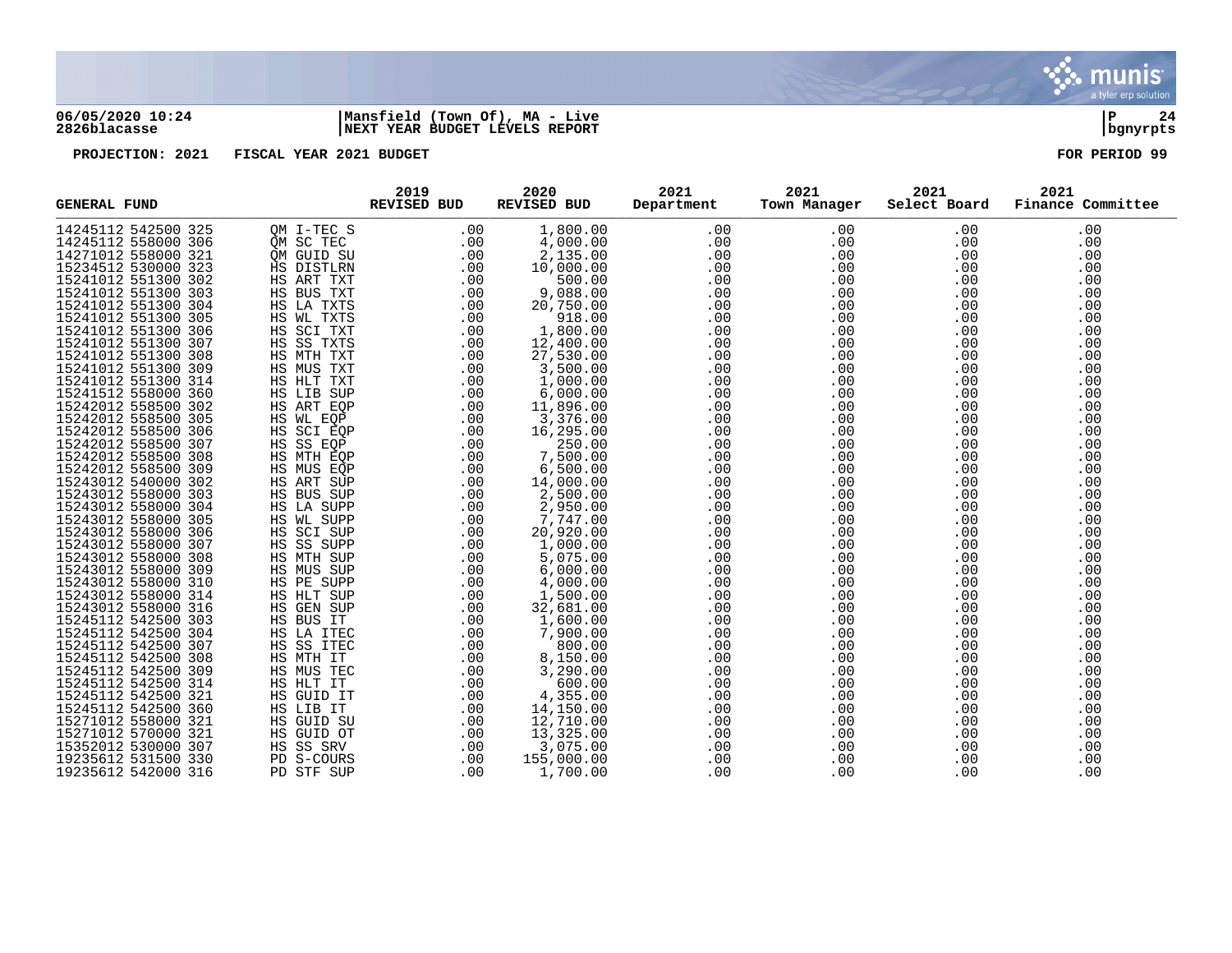

## **06/05/2020 10:24 |Mansfield (Town Of), MA - Live |P 25 2826blacasse |NEXT YEAR BUDGET LEVELS REPORT |bgnyrpts**

| <b>GENERAL FUND</b>                                                                                                                                                                                                                |                                                                                                                                      | 2019<br>REVISED BUD                                                | 2020<br>REVISED BUD                                                                                                          | 2021<br>Department                                                 | 2021<br>Town Manager                                               | 2021<br>Select Board                                               | 2021<br>Finance Committee                                          |
|------------------------------------------------------------------------------------------------------------------------------------------------------------------------------------------------------------------------------------|--------------------------------------------------------------------------------------------------------------------------------------|--------------------------------------------------------------------|------------------------------------------------------------------------------------------------------------------------------|--------------------------------------------------------------------|--------------------------------------------------------------------|--------------------------------------------------------------------|--------------------------------------------------------------------|
| 19235612 578000 316<br>19235612 578000 330<br>19235712 531500 325<br>19235812 530000 316<br>19245112 524500 325<br>19245112 570000 325<br>19310012 578000 318<br>19330012 533000 339<br>19910012 532010 338<br>19940012 532040 329 | PD STF OTH<br>PD A-COURS<br>TECH PD<br>PD OUT SRV<br>I-TEC SRV<br>ED TEC OTH<br>DW EL SUPP<br>TRANSP SRV<br>MA VOC TUI<br>COLLAB TUI | .00<br>.00<br>.00<br>.00<br>.00<br>.00<br>.00<br>.00<br>.00<br>.00 | 49,500.00<br>16,500.00<br>750.00<br>72,000.00<br>51,336.00<br>52,859.00<br>3,500.00<br>1,539,420.00<br>15,451.00<br>9,500.00 | .00<br>.00<br>.00<br>.00<br>.00<br>.00<br>.00<br>.00<br>.00<br>.00 | .00<br>.00<br>.00<br>.00<br>.00<br>.00<br>.00<br>.00<br>.00<br>.00 | .00<br>.00<br>.00<br>.00<br>.00<br>.00<br>.00<br>.00<br>.00<br>.00 | .00<br>.00<br>.00<br>.00<br>.00<br>.00<br>.00<br>.00<br>.00<br>.00 |
| TOTAL EXPENSES<br>TOTAL EDUCATION - REGULAR DA<br>302<br>SPECIAL EDUCATION                                                                                                                                                         |                                                                                                                                      | $.00 \,$<br>.00                                                    | 2,998,569.00<br>2,998,569.00                                                                                                 | $.00 \,$<br>.00                                                    | .00<br>.00                                                         | $.00 \,$<br>.00                                                    | .00<br>.00                                                         |
|                                                                                                                                                                                                                                    |                                                                                                                                      |                                                                    |                                                                                                                              |                                                                    |                                                                    |                                                                    |                                                                    |
| 5200<br><b>EXPENSES</b>                                                                                                                                                                                                            |                                                                                                                                      |                                                                    |                                                                                                                              |                                                                    |                                                                    |                                                                    |                                                                    |
| 11241522 551000 360<br>11242022 558000 317<br>11242022 558000 325<br>11243022 558000 304<br>11243022 558000 310<br>11243022 558000 315<br>$11243022$ 558000 351                                                                    | RG LIB BKS<br>RG SPED IT<br>RG IT SUPP<br>RG LANGART<br>RG PE SUPP<br>RG TESTING<br>PC CDFD CII                                      | .00<br>.00<br>.00<br>.00<br>.00<br>.00<br>$\cap$                   | 100.00<br>1,170.00<br>3,625.00<br>900.00<br>1,000.00<br>900.00<br>6 NNN NN                                                   | .00<br>.00<br>.00<br>.00<br>.00<br>.00<br>$\cap$                   | .00<br>.00<br>.00<br>.00<br>.00<br>.00<br>n n                      | .00<br>.00<br>.00<br>.00<br>.00<br>.00<br>n n                      | .00<br>.00<br>.00<br>.00<br>.00<br>.00<br>$\cap$                   |

|                     |               | $\cdot$ $\circ$ |           | .   | $\cdot$ $\circ$ | .   |     |
|---------------------|---------------|-----------------|-----------|-----|-----------------|-----|-----|
| 11243022 558000 315 | RG TESTING    | .00             | 900.00    | .00 | .00             | .00 | .00 |
| 11243022 558000 351 | RG SPED SU    | .00             | 6,000.00  | .00 | .00             | .00 | .00 |
| 11243022 558000 352 | RG SPED SU    | .00             | 15,000.00 | .00 | .00             | .00 | .00 |
| 12241022 551300 317 | ROB SPED T    | .00             | 6,850.00  | .00 | .00             | .00 | .00 |
| 12242022 558500 317 | SPEDEO<br>ROB | .00             | 2,750.00  | .00 | .00             | .00 | .00 |
| 12243022 558000 317 | ROB SPED-T    | .00             | 7,300.00  | .00 | .00             | .00 | .00 |
| 13241022 551300 317 | JJ SPED TX    | .00             | 2,095.00  | .00 | .00             | .00 | .00 |
| 13243022 558000 317 | JJ SPED SU    | .00             | 11,865.00 | .00 | .00             | .00 | .00 |
| 13243022 558000 318 | JJ ESL SUP    | .00             | 600.00    | .00 | .00             | .00 | .00 |
| 13280022 558000 317 | PSYC SU<br>JJ | .00             | 5,962.00  | .00 | .00             | .00 | .00 |
| 14232522 530700 349 | SPED TU<br>OМ | .00             | 9,500.00  | .00 | .00             | .00 | .00 |
| 14243022 558000 317 | SPED SU<br>OМ | .00             | 12,800.00 | .00 | .00             | .00 | .00 |
| 14245122 542500 317 | SPED IT<br>OМ | .00             | 5,000.00  | .00 | .00             | .00 | .00 |
| 14245122 558000 318 | OM ESL TEC    | .00             | 1,000.00  | .00 | .00             | .00 | .00 |
| 14272022 558000 321 | SPED TE<br>OМ | .00             | 2,500.00  | .00 | .00             | .00 | .00 |
| 15232522 530700 349 | НS<br>SPED TU | .00             | 45,700.00 | .00 | .00             | .00 | .00 |
| 15241022 551300 317 | НS<br>SPED TX | .00             | 3,200.00  | .00 | .00             | .00 | .00 |
| 15242022 558500 317 | HS SPED EO    | .00             | 6,630.00  | .00 | .00             | .00 | .00 |
| 15243022 542500 318 | HS ESL SUP    | .00             | 3,297.00  | .00 | .00             | .00 | .00 |
|                     |               |                 |           |     |                 |     |     |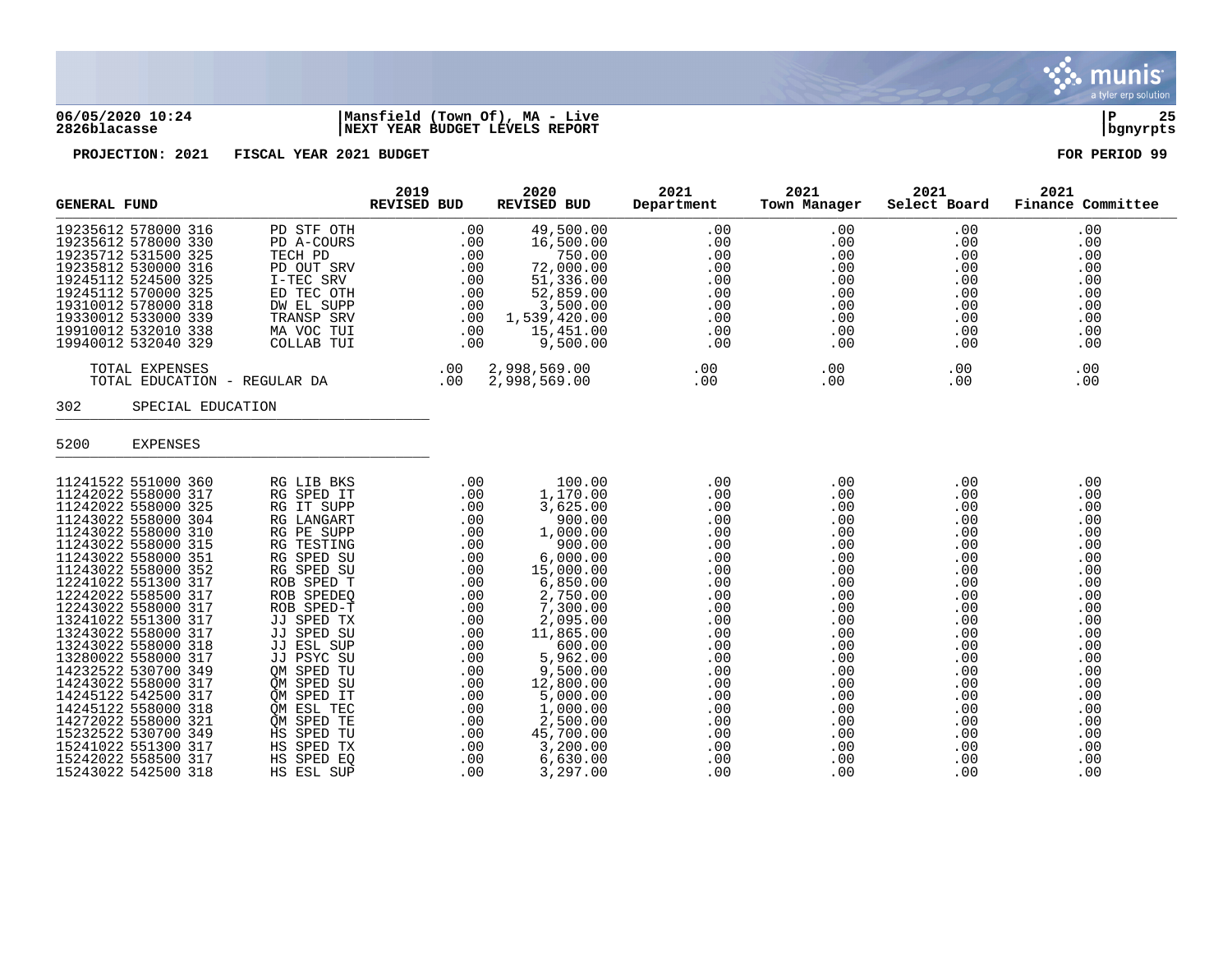

## **06/05/2020 10:24 |Mansfield (Town Of), MA - Live |P 26 2826blacasse |NEXT YEAR BUDGET LEVELS REPORT |bgnyrpts**

| GENERAL FUND                                                                                                                                                                                                                                                                                                                                                                                                               |                                                                                                                                                                                                                                                       | 2019<br>REVISED BUD                                                                                                        | 2020<br>REVISED BUD                                                                                                                                                                                                                                   | 2021<br>Department                                                                                                                   | 2021<br>Town Manager                                                                                                            | 2021<br>Select Board                                                                                                                     | 2021<br>Finance Committee                                                                                                  |
|----------------------------------------------------------------------------------------------------------------------------------------------------------------------------------------------------------------------------------------------------------------------------------------------------------------------------------------------------------------------------------------------------------------------------|-------------------------------------------------------------------------------------------------------------------------------------------------------------------------------------------------------------------------------------------------------|----------------------------------------------------------------------------------------------------------------------------|-------------------------------------------------------------------------------------------------------------------------------------------------------------------------------------------------------------------------------------------------------|--------------------------------------------------------------------------------------------------------------------------------------|---------------------------------------------------------------------------------------------------------------------------------|------------------------------------------------------------------------------------------------------------------------------------------|----------------------------------------------------------------------------------------------------------------------------|
| 15243022 558000 317<br>15245122 542500 317<br>15310022 530000 318<br>19211022 530000 341<br>19211022 530000 343<br>19211022 542000 341<br>19232022 530000 343<br>19235622 531500 341<br>19243022 558000 342<br>19245122 542500 341<br>19280022 530000 341<br>19280022 530800 357<br>19280022 530900 342<br>19330022 533000 340<br>19330022 558000 340<br>19330022 570000 340<br>19930022 532030 347<br>19940022 532040 345 | HS SPED SU<br>HS SPED IT<br>PROF&TECH<br>SPED CONF<br>SPED CNSLT<br>SPED SUPPL<br>SPED THERP<br>SPED PDCNF<br>SPED T-SUP<br>SPED I-TEC<br>SPED CNSLT<br>SPED EVALS<br>PSYCH SRV<br>S-TRNSP SV<br>S-TRNSP SU<br>S-TRNS MNT<br>NONPUB TUI<br>MEMBCOLLAB | .00<br>.00<br>.00<br>.00<br>.00<br>.00<br>.00<br>.00<br>.00<br>.00<br>.00<br>.00<br>.00<br>.00<br>.00<br>.00<br>.00<br>.00 | 11,000.00<br>2,800.00<br>15,000.00<br>5,500.00<br>14,300.00<br>5,500.00<br>9,000.00<br>2,500.00<br>7,300.00<br>9,000.00<br>110,000.00<br>53,750.00<br>3,800.00<br>518,614.00<br>$35,000.00$<br>40.000.00<br>40,000.00<br>1,420,692.00<br>1,118,762.00 | .00<br>.00<br>.00<br>.00<br>.00<br>.00<br>$.00 \,$<br>.00<br>.00<br>.00<br>.00<br>.00<br>$.00 \,$<br>.00<br>.00<br>.00<br>.00<br>.00 | .00<br>.00<br>.00<br>.00<br>.00<br>.00<br>.00<br>.00<br>.00<br>.00<br>.00<br>.00<br>$.00 \,$<br>.00<br>.00<br>.00<br>.00<br>.00 | .00<br>.00<br>.00<br>.00<br>.00<br>.00<br>$.00\,$<br>.00<br>.00<br>.00<br>.00<br>.00<br>.00<br>$.00 \,$<br>.00<br>.00<br>$.00 \,$<br>.00 | .00<br>.00<br>.00<br>.00<br>.00<br>.00<br>.00<br>.00<br>.00<br>.00<br>.00<br>.00<br>.00<br>.00<br>.00<br>.00<br>.00<br>.00 |
| TOTAL EXPENSES                                                                                                                                                                                                                                                                                                                                                                                                             | TOTAL SPECIAL EDUCATION                                                                                                                                                                                                                               |                                                                                                                            | $\begin{array}{r} .00 3,538,262.00 \ .00 3.538.262.00 \end{array}$<br>$.00 \quad 3,538,262.00$                                                                                                                                                        | .00<br>.00                                                                                                                           | .00<br>.00                                                                                                                      | $.00 \,$<br>.00                                                                                                                          | .00<br>.00                                                                                                                 |
| 305                                                                                                                                                                                                                                                                                                                                                                                                                        | EDUCATION - UNDISTRUBUTED                                                                                                                                                                                                                             |                                                                                                                            |                                                                                                                                                                                                                                                       |                                                                                                                                      |                                                                                                                                 |                                                                                                                                          |                                                                                                                            |
| 5100                                                                                                                                                                                                                                                                                                                                                                                                                       | PERSONAL SERVICES                                                                                                                                                                                                                                     |                                                                                                                            |                                                                                                                                                                                                                                                       |                                                                                                                                      |                                                                                                                                 |                                                                                                                                          |                                                                                                                            |
| 19121051 511300 329                                                                                                                                                                                                                                                                                                                                                                                                        | CO SAL                                                                                                                                                                                                                                                | .00                                                                                                                        |                                                                                                                                                                                                                                                       | $.00 \quad 10,215,825.00 \quad 9,633,492.88$                                                                                         |                                                                                                                                 | .00                                                                                                                                      | .00                                                                                                                        |
|                                                                                                                                                                                                                                                                                                                                                                                                                            | TOTAL PERSONAL SERVICES                                                                                                                                                                                                                               |                                                                                                                            |                                                                                                                                                                                                                                                       |                                                                                                                                      |                                                                                                                                 |                                                                                                                                          |                                                                                                                            |
| 5200                                                                                                                                                                                                                                                                                                                                                                                                                       | <b>EXPENSES</b>                                                                                                                                                                                                                                       | .00                                                                                                                        | .00                                                                                                                                                                                                                                                   | 10,215,825.00                                                                                                                        | 9,633,492.88                                                                                                                    | .00                                                                                                                                      | .00                                                                                                                        |
| 11221052 542000 329<br>11310052 530000 318<br>11320052 558000 322<br>11352052 530000 316<br>11530052 530000 316<br>12221052 542000 329<br>12221052 570000 329<br>12310052 530000 318<br>12320052 558000 322                                                                                                                                                                                                                | RG SUPV SU<br>RG LIAISON<br>RG NRS SUP<br>RG ST-PRGM<br>RG ED LEAS<br>ROB PR SUP<br>ROB PR OTH<br>ROB LIAISN<br>ROB NRS SU                                                                                                                            | .00<br>.00<br>.00<br>.00<br>.00<br>.00<br>.00<br>.00<br>.00                                                                | 16,920.00<br>9,000.00<br>3,000.00<br>3,000.00<br>6, 361.00<br>4,700.00<br>11,270.00<br>5,000.00<br>5,330.00                                                                                                                                           | .00<br>.00<br>.00<br>.00<br>.00<br>.00<br>.00<br>.00<br>.00                                                                          | .00<br>.00<br>.00<br>.00<br>.00<br>.00<br>.00<br>.00<br>.00                                                                     | .00<br>.00<br>$.00 \,$<br>.00<br>.00<br>.00<br>.00<br>.00<br>.00                                                                         | .00<br>.00<br>.00<br>.00<br>.00<br>.00<br>.00<br>.00<br>.00                                                                |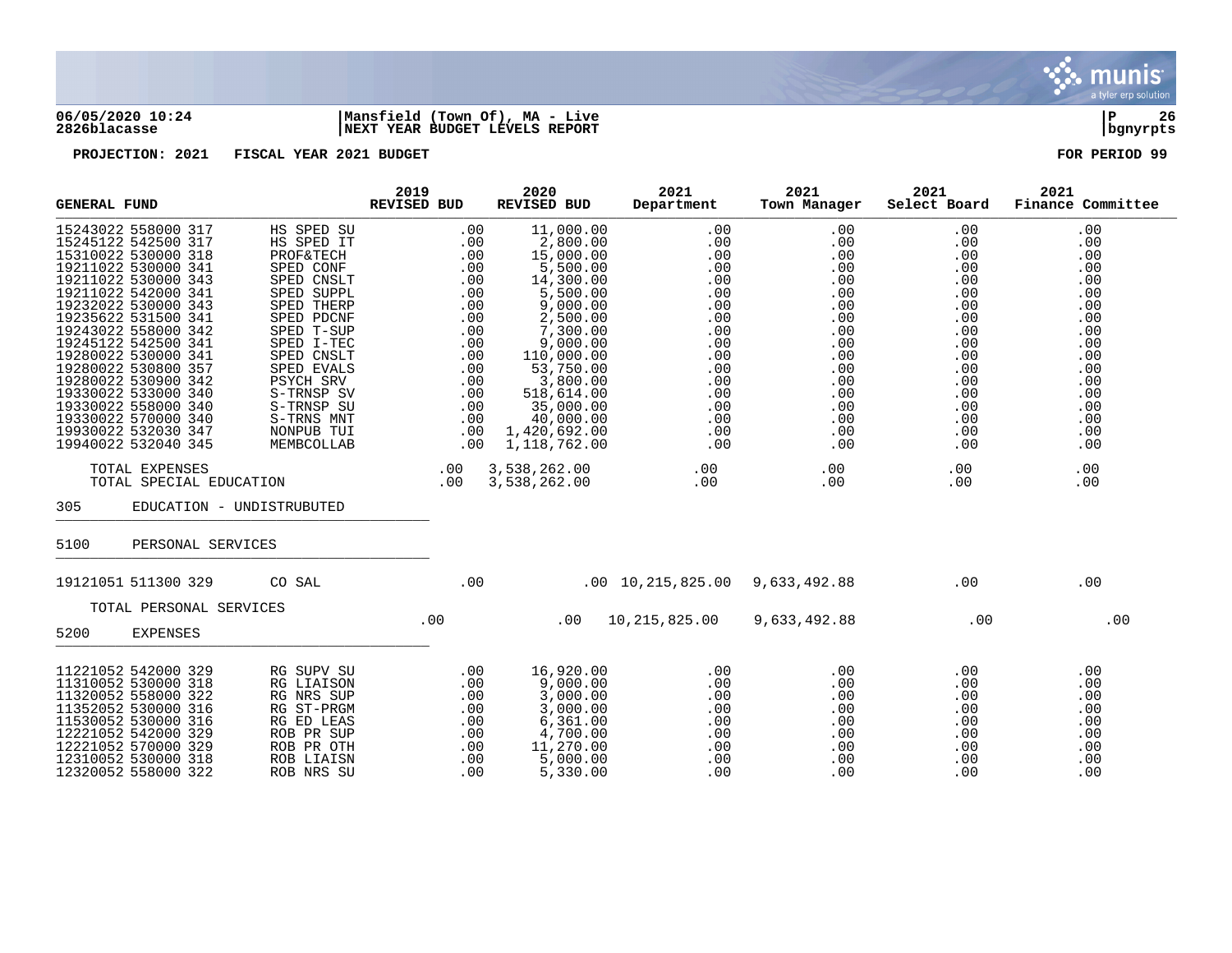

## **06/05/2020 10:24 |Mansfield (Town Of), MA - Live |P 27 2826blacasse |NEXT YEAR BUDGET LEVELS REPORT |bgnyrpts**

| <b>GENERAL FUND</b> |            | 2019<br><b>REVISED BUD</b> | 2020<br>REVISED BUD | 2021<br>Department | 2021<br>Town Manager | 2021<br>Select Board | 2021<br>Finance Committee |
|---------------------|------------|----------------------------|---------------------|--------------------|----------------------|----------------------|---------------------------|
| 12530052 531800 316 | ROB E-LEAS | .00                        | 23,895.00           | .00                | .00                  | .00                  | .00                       |
| 12730052 558500 316 | ROB EQ SUP | .00                        | 7,350.00            | .00                | .00                  | .00                  | .00                       |
| 12740052 558500 316 | ROB EQ REP | .00                        | 18,700.00           | .00                | .00                  | .00                  | .00                       |
| 13221052 542000 316 | JJ SUPPL   | .00                        | 12,810.00           | .00                | .00                  | .00                  | .00                       |
| 13221052 542000 329 | JJ PRIN SU | .00                        | 5,200.00            | .00                | .00                  | .00                  | .00                       |
| 13221052 570000 329 | JJ PRIN OT | .00                        | 7,210.00            | .00                | .00                  | .00                  | .00                       |
| 13225052 524500 329 | JJ BLDGTEC | .00                        | 1,600.00            | .00                | .00                  | .00                  | .00                       |
| 13310052 530000 318 | JJ LIAISON | .00                        | 10,000.00           | .00                | .00                  | .00                  | .00                       |
| 13320052 558000 322 | JJ NRS SUP | .00                        | 6,840.00            | .00                | .00                  | .00                  | .00                       |
| 13320052 570000 322 | JJ NRS OTH | .00                        | 1,815.00            | .00                | .00                  | .00                  | .00                       |
| 13423052 524100 309 | JJ MUS SRV | .00                        | 900.00              | .00                | .00                  | .00                  | .00                       |
| 13423052 524100 316 | JJ GEN SRV | .00                        | 3,120.00            | .00                | .00                  | .00                  | .00                       |
| 13530052 527000 316 | JJ G-LEASE | .00                        | 36,621.00           | .00                | .00                  | .00                  | .00                       |
| 14221052 542000 329 | OM PRIN SU | .00                        | 8,100.00            | .00                | .00                  | .00                  | .00                       |
| 14221052 570000 329 | OM PRIN OT | .00                        | 9,200.00            | .00                | .00                  | .00                  | .00                       |
| 14310052 530000 318 | OM LIAISON | .00                        | 10,000.00           | .00                | .00                  | .00                  | .00                       |
| 14320052 558000 322 | QM NRS SUP | .00                        | 4,500.00            | .00                | .00                  | .00                  | .00                       |
| 14352052 530000 309 | QM MUS SRV | .00                        | 3,600.00            | .00                | .00                  | .00                  | .00                       |
| 14352052 558000 309 | OM MUS SUP | .00                        | 3,500.00            | .00                | .00                  | .00                  | .00                       |
| 14352052 570000 316 | OM STU ACT | .00                        | 6,800.00            | .00                | .00                  | .00                  | .00                       |
| 14423052 530000 309 | OM ARTS EO | .00                        | 3,300.00            | .00                | .00                  | .00                  | .00                       |
| 14423052 530000 360 |            | .00                        | 300.00              |                    |                      |                      | .00                       |
| 14530052 527000 316 | QM LIB MNT | .00                        |                     | .00                | .00                  | .00<br>.00           | .00                       |
|                     | QM EQ-LEAS |                            | 28,000.00           | .00                | .00                  |                      |                           |
| 14730052 570000 316 | OM NEW EOP | .00                        | 4,600.00            | .00                | .00                  | .00                  | .00                       |
| 14740052 558500 316 | QM N-I EQP | .00                        | 27,200.00           | .00                | .00                  | .00                  | .00                       |
| 15221052 530000 329 | HS PRIN SV | .00                        | 10,240.00           | .00                | .00                  | .00                  | .00                       |
| 15221052 542000 329 | HS PRIN SU | .00                        | 28,600.00           | .00                | .00                  | .00                  | .00                       |
| 15221052 570000 329 | HS PRIN OT | .00                        | 10,120.00           | .00                | .00                  | .00                  | .00                       |
| 15320052 558000 322 | HS NRS SUP | .00                        | 6, 250.00           | .00                | .00                  | .00                  | .00                       |
| 15320052 570000 322 | HS NRS OTH | .00                        | 2,000.00            | .00                | .00                  | .00                  | .00                       |
| 15351052 530000 319 | HS ATH SRV | .00                        | 179,929.00          | .00                | .00                  | .00                  | .00                       |
| 15351052 558000 319 | HS ATH SUP | .00                        | 106,100.00          | .00                | .00                  | .00                  | .00                       |
| 15351052 570000 319 | HS ATH OTH | .00                        | 97,939.00           | .00                | .00                  | .00                  | .00                       |
| 15352052 530000 309 | HS MUS SRV | .00                        | 23,200.00           | .00                | .00                  | .00                  | .00                       |
| 15352052 530000 323 | HS ORCHSTR | .00                        | 4,050.00            | .00                | .00                  | .00                  | .00                       |
| 15352052 530000 363 | HS CHORUS  | .00                        | 12,250.00           | .00                | .00                  | .00                  | .00                       |
| 15352052 558000 309 | HS MUS SUP | .00                        | 4,000.00            | .00                | .00                  | .00                  | .00                       |
| 15352052 570000 305 | HS WL OTH  | .00                        | 3,684.00            | .00                | .00                  | .00                  | .00                       |
| 15352052 570000 308 | HS MTH OTH | .00                        | 3,000.00            | .00                | .00                  | .00                  | .00                       |
| 15352052 570000 309 | HS MUS OTH | .00                        | 2,900.00            | .00                | .00                  | .00                  | .00                       |
| 15423052 530000 302 | HS ART SRV | .00                        | 2,700.00            | .00                | .00                  | .00                  | .00                       |
| 15423052 530000 303 | HS BUS SRV | .00                        | 2,100.00            | .00                | .00                  | .00                  | .00                       |
| 15423052 530000 305 | HS WL SRV  | .00                        | 2,500.00            | .00                | .00                  | .00                  | .00                       |
| 15423052 530000 306 | HS SCI SRV | .00                        | 1,900.00            | .00                | .00                  | .00                  | .00                       |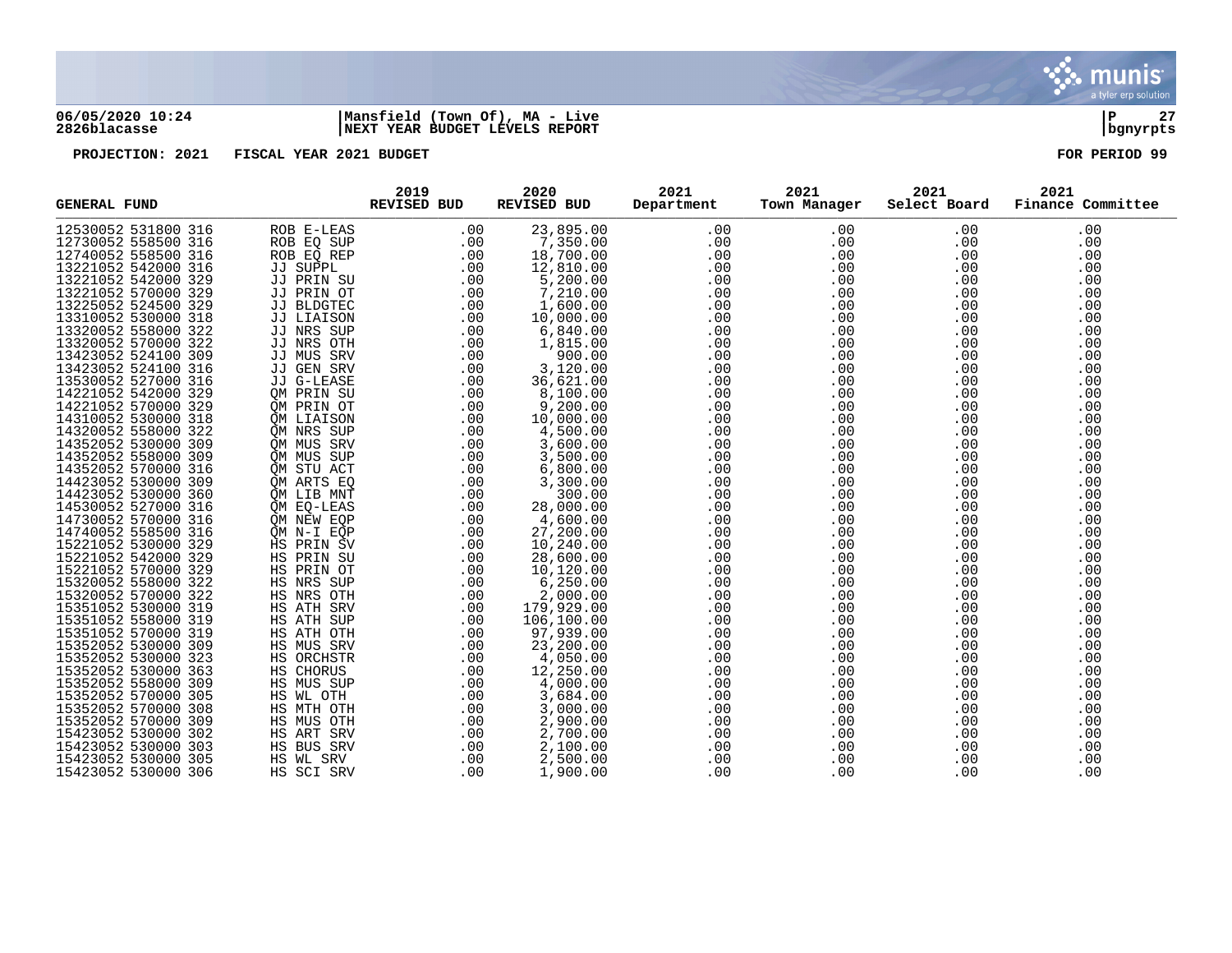

## **06/05/2020 10:24 |Mansfield (Town Of), MA - Live |P 28 2826blacasse |NEXT YEAR BUDGET LEVELS REPORT |bgnyrpts**

| <b>GENERAL FUND</b> |                 | 2019<br>REVISED BUD | 2020<br>REVISED BUD | 2021<br>Department | 2021<br>Town Manager | 2021<br>Select Board | 2021<br>Finance Committee |
|---------------------|-----------------|---------------------|---------------------|--------------------|----------------------|----------------------|---------------------------|
|                     |                 |                     |                     |                    |                      |                      |                           |
| 15423052 530000 309 | HS MUS SRV      | .00                 | 3,500.00            | .00                | .00                  | .00                  | .00                       |
| 15423052 530000 314 | HS HLT SRV      | .00                 | 2,100.00            | .00                | .00                  | .00                  | .00                       |
| 15423052 530000 321 | HS GUID SV      | .00                 | 550.00              | .00                | .00                  | .00                  | .00                       |
| 15423052 530000 360 | HS LIB SRV      | .00                 | 6,325.00            | .00                | .00                  | .00                  | .00                       |
| 15530052 527000 316 | HS EQ-LEAS      | .00                 | 29,586.00           | $.00 \,$           | .00                  | .00                  | .00                       |
| 15730052 570000 316 | HS NEW EQP      | .00                 | 2,745.00            | .00                | .00                  | .00                  | .00                       |
| 15740052 558500 316 | HS REPL EQ      | .00                 | 3,545.00            | .00                | .00                  | .00                  | .00                       |
| 19111052 530000 329 | SC SRVCS        | .00                 | 2,800.00            | .00                | .00                  | .00                  | .00                       |
| 19111052 558000 329 | SC SUPPL        | .00                 | 1,000.00            | .00                | .00                  | .00                  | .00                       |
| 19111052 570000 329 | SC DUES         | .00                 | 6,725.00            | $.00 \,$           | .00                  | .00                  | .00                       |
| 19121052 530000 329 | SUPT SRVCS      | .00                 | 39,485.00           | .00                | .00                  | .00                  | .00                       |
| 19121052 542000 329 | SUPT SUPPL      | .00                 | 11,307.00           | .00                | .00                  | .00                  | .00                       |
| 19121052 571000 329 | SUPT TRAVL      | .00                 | 12,760.00           | .00                | .00                  | .00                  | .00                       |
| 19122052 530000 329 | ASUPT SRV       | .00                 | 3,000.00            | .00                | .00                  | .00                  | .00                       |
| 19122052 542000 329 | ASUPT SUPP      | .00                 | 5,625.00            | .00                | .00                  | .00                  | .00                       |
| 19122052 570000 329 | ASUPT OTH       | .00                 | 1,295.00            | $.00 \,$           | .00                  | .00                  | .00                       |
| 19141052 530000 329 | SS CONTRCT      | .00                 | 7,000.00            | .00                | .00                  | .00                  | .00                       |
| 19141052 542000 329 | SS SUPPL        | .00                 | 8,772.00            | .00                | .00                  | .00                  | .00                       |
| 19141052 570000 329 | SS OTHER        | .00                 | 3,840.00            | .00                | .00                  | .00                  | .00                       |
| 19142052 530000 329 | HR SRVCS        | .00                 | 3,750.00            | .00                | .00                  | .00                  | .00                       |
| 19142052 542000 329 | HR SUPPL        | .00                 | 8,000.00            | $.00 \,$           | .00                  | .00                  | .00                       |
| 19143052 530500 329 | LEGAL GEN       | .00                 | 116,500.00          | $.00 \ \,$         | .00                  | .00                  | .00                       |
| 19145052 524500 325 | ADMTEC SRV      | .00                 | 144,377.00          | .00                | .00                  | .00                  | .00                       |
| 19145052 524500 329 | ADMTEC CON      | .00                 | 1,000.00            | .00                | .00                  | .00                  | .00                       |
| 19145052 542500 328 | ADMTEC SUP      | .00                 | 7,000.00            | .00                | .00                  | .00                  | .00                       |
| 19145052 570000 328 | ADMTEC OTH      | .00                 | 7,500.00            | .00                | .00                  | .00                  | .00                       |
| 19225052 524500 325 | SI MGR SYS      | .00                 | 1,000.00            | $.00 \,$           | .00                  | .00                  | .00                       |
| 19360052 558000 328 | SECURTY SU      | .00                 | 1,000.00            | .00                | .00                  | .00                  | .00                       |
| 19411052 529500 331 | CUST CNTRC      | .00                 | 6,300.00            | .00                | .00                  | .00                  | .00                       |
| 19411052 545000 331 | CUST SUPPL      | .00                 | 125,000.00          | .00                | .00                  | .00                  | .00                       |
| 19411052 570000 331 | CUST OTH        | .00                 | 30,525.00           | .00                | .00                  | .00                  | .00                       |
| 19412052 558000 332 | HEATNG SUP      | .00                 | 315,000.00          | .00                | .00                  | .00                  | .00                       |
| 19413052 521010 335 | <b>ELECTRIC</b> | .00                 | 415,000.00          | $.00 \,$           | .00                  | .00                  | .00                       |
| 19413052 521055 336 | GASNONHEAT      | .00                 | 7,500.00            | .00                | .00                  | .00                  | .00                       |
| 19413052 523000 334 | WTR-SWR         | .00                 | 102,800.00          | .00                | .00                  | .00                  | .00                       |
| 19413052 534010 333 | TELDATA SV      | .00                 | 49,500.00           | $.00 \,$           | .00                  | .00                  | .00                       |
| 19421052 524200 331 | GRNDS CNTR      | .00                 | 157,500.00          | .00                | .00                  | .00                  | .00                       |
| 19421052 546000 331 | GRNDS SUPP      | .00                 | 28,200.00           | .00                | .00                  | .00                  | .00                       |
| 19422052 524000 331 | BLDG SRV        | .00                 | 533,150.00          | .00                | .00                  | .00                  | .00                       |
| 19422052 543000 331 | BLDG SUP        | .00                 | 88,100.00           | .00                | .00                  | .00                  | .00                       |
| 19422052 570000 331 | BLDG OTH        | .00                 | 12,275.00           | .00                | .00                  | .00                  | .00                       |
| 19423052 524100 331 | EQP MNT SV      | .00                 | 21,580.00           | $.00 \,$           | .00                  | .00                  | .00                       |
| 19423052 543000 331 | EOP MNT SU      | .00                 | 11,000.00           | .00                | .00                  | .00                  | .00                       |
| 19423052 570000 331 | HVAC MAINT      | .00                 | 200,100.00          | .00                | .00                  | .00                  | .00                       |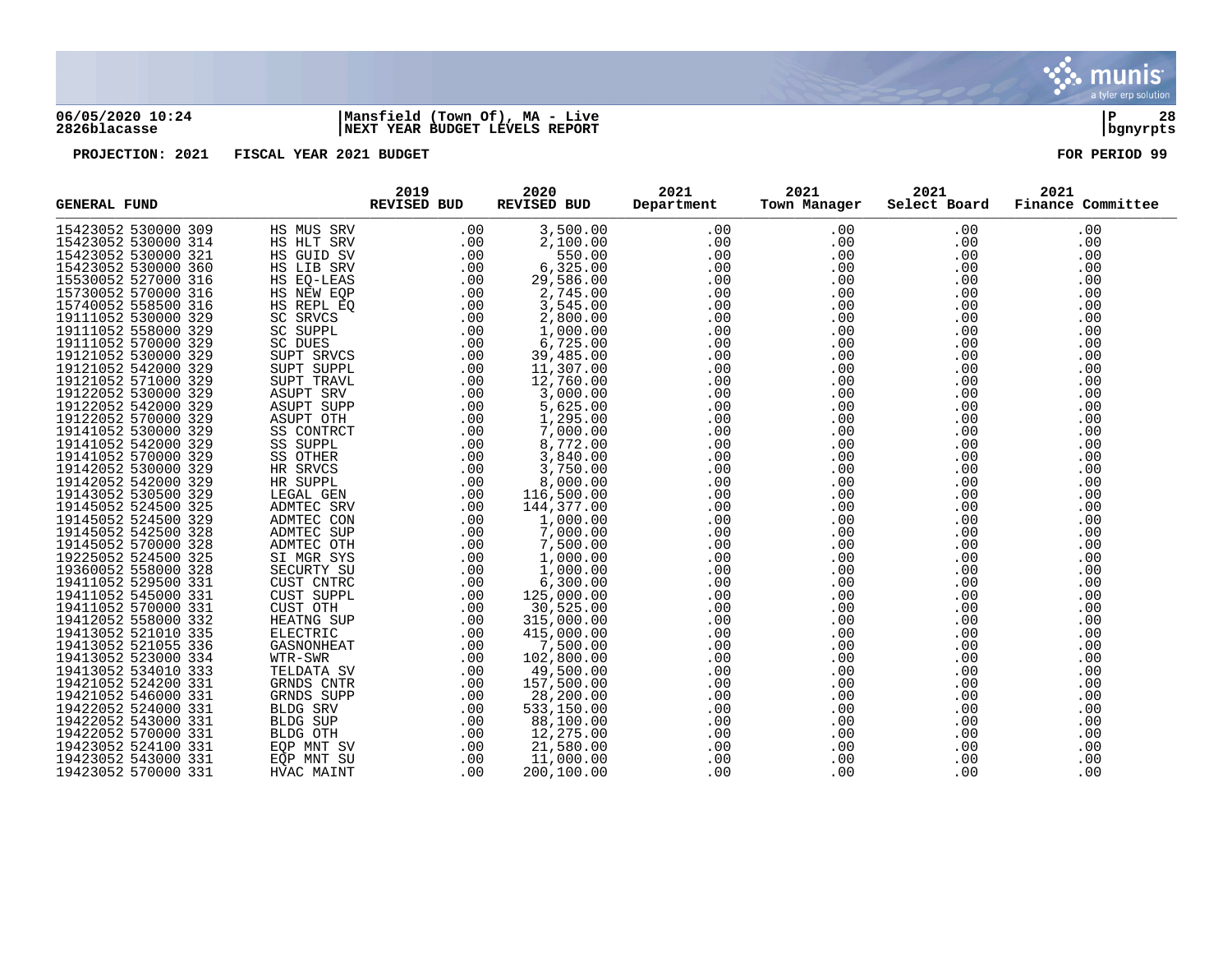

# **06/05/2020 10:24 |Mansfield (Town Of), MA - Live |P 29 2826blacasse |NEXT YEAR BUDGET LEVELS REPORT |bgnyrpts**

| <b>GENERAL FUND</b>                                                                                                                                                                                                                                                                                                                                                                                                                                    | 2019<br><b>REVISED BUD</b>                                                       | 2020<br><b>REVISED BUD</b>                                                                                                          | 2021<br>Department                                                                    | 2021<br>Town Manager                                                             | 2021<br>Select Board                                                                  | 2021<br>Finance Committee                                                        |
|--------------------------------------------------------------------------------------------------------------------------------------------------------------------------------------------------------------------------------------------------------------------------------------------------------------------------------------------------------------------------------------------------------------------------------------------------------|----------------------------------------------------------------------------------|-------------------------------------------------------------------------------------------------------------------------------------|---------------------------------------------------------------------------------------|----------------------------------------------------------------------------------|---------------------------------------------------------------------------------------|----------------------------------------------------------------------------------|
| 19423252 530000 329<br>ROB ADM SV<br>19423752 524100 329<br>SUPT MNT-E<br>19423852 524100 329<br>EQP MAINT<br>19423952 570000 341<br>SPED EOMNT<br>19445052 524500 325<br>T-INFRA SV<br>19445052 524510 328<br>NETWRK SRV<br>19445052 542500 328<br>NETWRK SUP<br>19445052 570000 328<br>NETWRK OTH<br>19530052 570000 332<br>HEATG LEAS<br>19530752 527000 329<br>SUPT LEASE<br>19530852 527000 329<br>EQP LEASE<br>19530952 527000 341<br>SPEDCOPIER | .00<br>.00<br>.00<br>.00<br>.00<br>.00<br>.00<br>.00<br>.00<br>.00<br>.00<br>.00 | 600.00<br>300.00<br>200.00<br>400.00<br>500.00<br>24,930.00<br>15,000.00<br>42,400.00<br>500.00<br>7,400.00<br>3,000.00<br>3,153.00 | .00<br>.00<br>.00<br>.00<br>.00<br>.00<br>.00<br>$.00 \,$<br>.00<br>.00<br>.00<br>.00 | .00<br>.00<br>.00<br>.00<br>.00<br>.00<br>.00<br>.00<br>.00<br>.00<br>.00<br>.00 | .00<br>.00<br>.00<br>.00<br>.00<br>.00<br>.00<br>$.00 \,$<br>.00<br>.00<br>.00<br>.00 | .00<br>.00<br>.00<br>.00<br>.00<br>.00<br>.00<br>.00<br>.00<br>.00<br>.00<br>.00 |
| TOTAL EXPENSES<br>TOTAL EDUCATION - UNDISTRUBU                                                                                                                                                                                                                                                                                                                                                                                                         | .00<br>.00                                                                       | 3,457,204.00                                                                                                                        | $.00 \,$<br>3,457,204.00 10,215,825.00                                                | $.00 \,$<br>9,633,492.88                                                         | $.00 \,$<br>.00                                                                       | .00<br>.00                                                                       |
| 380<br>REGIONAL VOCATIONAL SCHOOL                                                                                                                                                                                                                                                                                                                                                                                                                      |                                                                                  |                                                                                                                                     |                                                                                       |                                                                                  |                                                                                       |                                                                                  |
| 5200<br><b>EXPENSES</b>                                                                                                                                                                                                                                                                                                                                                                                                                                |                                                                                  |                                                                                                                                     |                                                                                       |                                                                                  |                                                                                       |                                                                                  |
| 01380200 532000<br>SE REG SCH                                                                                                                                                                                                                                                                                                                                                                                                                          | .00                                                                              | 1,070,491.00                                                                                                                        | 1,124,016.00                                                                          | 1,330,017.00                                                                     | .00                                                                                   | .00                                                                              |
| TOTAL EXPENSES<br>TOTAL REGIONAL VOCATIONAL SC                                                                                                                                                                                                                                                                                                                                                                                                         | .00<br>.00                                                                       | 1,070,491.00<br>1,070,491.00                                                                                                        | 1,124,016.00<br>1,124,016.00                                                          | 1,330,017.00<br>1,330,017.00                                                     | .00<br>.00                                                                            | .00<br>.00                                                                       |
| 390<br>TOWN EXP FOR EDUCATION                                                                                                                                                                                                                                                                                                                                                                                                                          |                                                                                  |                                                                                                                                     |                                                                                       |                                                                                  |                                                                                       |                                                                                  |
| 5100<br>PERSONAL SERVICES                                                                                                                                                                                                                                                                                                                                                                                                                              |                                                                                  |                                                                                                                                     |                                                                                       |                                                                                  |                                                                                       |                                                                                  |
| 01390100 511030<br>TOWN ED EX                                                                                                                                                                                                                                                                                                                                                                                                                          | .00                                                                              | 56,228.00                                                                                                                           | 57,634.00                                                                             | 57,634.00                                                                        | .00                                                                                   | .00                                                                              |
| TOTAL PERSONAL SERVICES<br>TOTAL TOWN EXP FOR EDUCATION<br>TOTAL EDUCATION                                                                                                                                                                                                                                                                                                                                                                             | .00<br>.00<br>.00                                                                | 56,228.00<br>56,228.00<br>58,086,038.08                                                                                             | 57,634.00<br>57,634.00<br>54,434,013.00                                               | 57,634.00<br>57,634.00<br>54,057,681.88                                          | .00<br>.00<br>.00                                                                     | .00<br>.00<br>.00                                                                |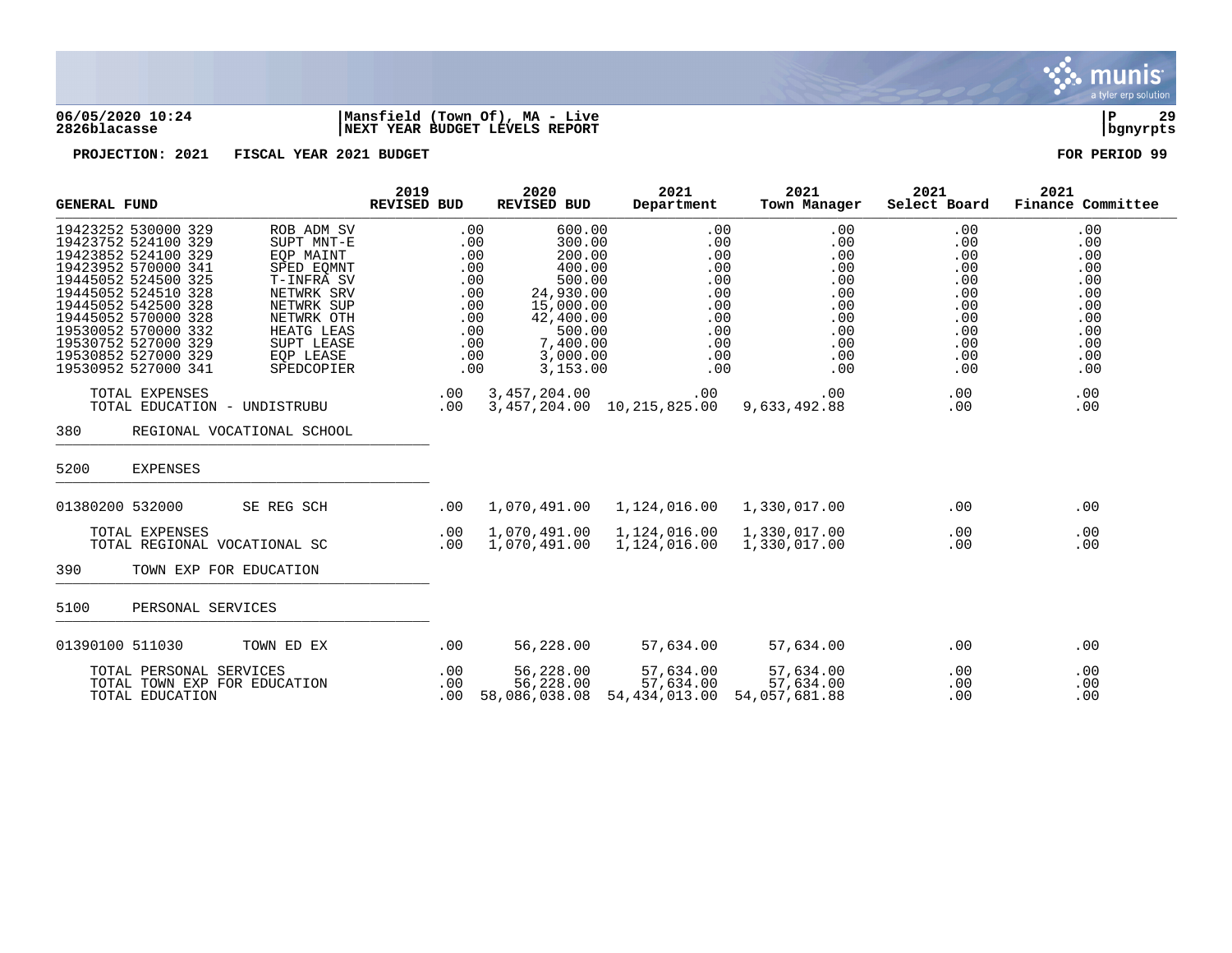|                                                                                                                                                                                                                                                                                                              |                         |                                                                                                                                                                                                             |                            |                                                                                                                |                                                                                                                                                                                             |                                                                                                                                                                                               |                                                                                                                                                                                               |                                                                                                                                                        | munis<br>a tyler erp solution                                                                                |
|--------------------------------------------------------------------------------------------------------------------------------------------------------------------------------------------------------------------------------------------------------------------------------------------------------------|-------------------------|-------------------------------------------------------------------------------------------------------------------------------------------------------------------------------------------------------------|----------------------------|----------------------------------------------------------------------------------------------------------------|---------------------------------------------------------------------------------------------------------------------------------------------------------------------------------------------|-----------------------------------------------------------------------------------------------------------------------------------------------------------------------------------------------|-----------------------------------------------------------------------------------------------------------------------------------------------------------------------------------------------|--------------------------------------------------------------------------------------------------------------------------------------------------------|--------------------------------------------------------------------------------------------------------------|
| 06/05/2020 10:24<br>2826blacasse                                                                                                                                                                                                                                                                             |                         |                                                                                                                                                                                                             |                            |                                                                                                                | Mansfield (Town Of), MA - Live<br><b>NEXT YEAR BUDGET LEVELS REPORT</b>                                                                                                                     |                                                                                                                                                                                               |                                                                                                                                                                                               |                                                                                                                                                        | ∣ P<br>30<br>  bgnyrpts                                                                                      |
|                                                                                                                                                                                                                                                                                                              | PROJECTION: 2021        | FISCAL YEAR 2021 BUDGET                                                                                                                                                                                     |                            |                                                                                                                |                                                                                                                                                                                             |                                                                                                                                                                                               |                                                                                                                                                                                               |                                                                                                                                                        | FOR PERIOD 99                                                                                                |
| <b>GENERAL FUND</b>                                                                                                                                                                                                                                                                                          |                         |                                                                                                                                                                                                             | 2019<br><b>REVISED BUD</b> |                                                                                                                | 2020<br><b>REVISED BUD</b>                                                                                                                                                                  | 2021<br>Department                                                                                                                                                                            | 2021<br>Town Manager                                                                                                                                                                          | 2021<br>Select Board                                                                                                                                   | 2021<br>Finance Committee                                                                                    |
| 4                                                                                                                                                                                                                                                                                                            | PUBLIC WORKS            |                                                                                                                                                                                                             |                            |                                                                                                                |                                                                                                                                                                                             |                                                                                                                                                                                               |                                                                                                                                                                                               |                                                                                                                                                        |                                                                                                              |
| 420                                                                                                                                                                                                                                                                                                          | DPW ADMINISTRATION      |                                                                                                                                                                                                             |                            |                                                                                                                |                                                                                                                                                                                             |                                                                                                                                                                                               |                                                                                                                                                                                               |                                                                                                                                                        |                                                                                                              |
| 5100                                                                                                                                                                                                                                                                                                         | PERSONAL SERVICES       |                                                                                                                                                                                                             |                            |                                                                                                                |                                                                                                                                                                                             |                                                                                                                                                                                               |                                                                                                                                                                                               |                                                                                                                                                        |                                                                                                              |
| 01420100 511010<br>01420100 511020<br>01420100 511030<br>01420100 511080<br>01420100 512010<br>01420100 513000<br>01420100 514000<br>01420100 514100                                                                                                                                                         |                         | SAL-MGMT<br>SAL-SUPERV<br>SAL-TECH<br>SAL-CLERCL<br>SEASONAL<br>UNSCHED OT<br>LONGEVITY<br>SICKLV INC                                                                                                       |                            | .00<br>.00<br>.00<br>.00<br>.00<br>.00<br>.00<br>.00                                                           | 139,850.00<br>39,216.00<br>37,775.00<br>34,755.00<br>5,000.00<br>1,000.00<br>2,125.00<br>2,740.00                                                                                           | 139,265.00<br>39,146.00<br>38,096.00<br>35,960.00<br>5,000.00<br>250.00<br>2,275.00<br>3,350.00                                                                                               | 142,375.00<br>39,146.00<br>38,096.00<br>35,960.00<br>5,000.00<br>250.00<br>2,275.00<br>3,350.00                                                                                               | .00.<br>$.00 \,$<br>.00.<br>$.00 \,$<br>.00<br>.00<br>.00.<br>.00                                                                                      | .00<br>.00<br>.00<br>.00<br>.00<br>.00<br>.00<br>.00                                                         |
|                                                                                                                                                                                                                                                                                                              | TOTAL PERSONAL SERVICES |                                                                                                                                                                                                             | .00                        |                                                                                                                |                                                                                                                                                                                             |                                                                                                                                                                                               |                                                                                                                                                                                               | .00                                                                                                                                                    | .00                                                                                                          |
| 5200                                                                                                                                                                                                                                                                                                         | <b>EXPENSES</b>         |                                                                                                                                                                                                             |                            |                                                                                                                | 262,461.00                                                                                                                                                                                  | 263,342.00                                                                                                                                                                                    | 266,452.00                                                                                                                                                                                    |                                                                                                                                                        |                                                                                                              |
| 01420200 524100<br>01420200 529050<br>01420200 529060<br>01420200 529070<br>01420200 530900<br>01420200 531000<br>01420200 531500<br>01420200 534010<br>01420200 534200<br>01420200 534400<br>01420200 534500<br>01420200 542000<br>01420200 551000<br>01420200 557300<br>01420200 571000<br>01420200 573100 |                         | EQP REPAIR<br>SW DISPOSL<br>SW COLLECT<br>RECYCLING<br>SPEC SRVCS<br>ENGNR/ARCH<br>SEMINAR<br>TELEPHONE<br>PRINTING<br>ADVERTISE<br>POSTAGE<br>OFF SUPP<br>BOOKS/REF<br>UNIFORMS<br>TRAVEL IN<br>PROF DEVLP |                            | .00<br>.00<br>.00<br>.00<br>.00<br>.00<br>.00<br>.00<br>$.00$<br>.00<br>.00<br>.00<br>.00<br>.00<br>.00<br>.00 | 3,000.00<br>372,220.00<br>839,281.00<br>835,730.00<br>500.00<br>60,000.00<br>500.00<br>20,000.00<br>2,500.00<br>6,000.00<br>55,000.00<br>7,700.00<br>300.00<br>570.00<br>150.00<br>1,000.00 | 3,000.00<br>381,441.00<br>856,110.00<br>878,230.00<br>500.00<br>60,000.00<br>1,500.00<br>20,000.00<br>2,500.00<br>6,000.00<br>59,200.00<br>7,700.00<br>300.00<br>820.00<br>150.00<br>2,000.00 | 3,000.00<br>373,756.00<br>845,975.90<br>860,295.01<br>500.00<br>55,000.00<br>1,500.00<br>20,000.00<br>2,500.00<br>6,000.00<br>59,200.00<br>5,000.00<br>300.00<br>820.00<br>150.00<br>1,000.00 | $.00 \,$<br>.00<br>$.00 \,$<br>.00<br>.00<br>$.00 \,$<br>.00<br>$.00 \,$<br>.00.<br>$.00 \,$<br>$.00 \,$<br>.00<br>$.00 \,$<br>.00<br>$.00 \,$<br>.00. | .00<br>.00<br>.00<br>.00<br>.00<br>.00<br>.00<br>.00<br>.00<br>.00<br>.00<br>.00<br>.00<br>.00<br>.00<br>.00 |
|                                                                                                                                                                                                                                                                                                              | TOTAL EXPENSES          |                                                                                                                                                                                                             | .00                        |                                                                                                                | 2, 204, 451.00                                                                                                                                                                              | 2, 279, 451.00                                                                                                                                                                                | 2, 234, 996.91                                                                                                                                                                                | .00                                                                                                                                                    | .00                                                                                                          |
| 5517                                                                                                                                                                                                                                                                                                         |                         | FY2017 SPECIAL ARTICLES                                                                                                                                                                                     |                            |                                                                                                                |                                                                                                                                                                                             |                                                                                                                                                                                               |                                                                                                                                                                                               |                                                                                                                                                        |                                                                                                              |
| 01420517 531000                                                                                                                                                                                                                                                                                              |                         | STRMWTR P                                                                                                                                                                                                   |                            | .00                                                                                                            | 67,544.21                                                                                                                                                                                   | .00                                                                                                                                                                                           | .00                                                                                                                                                                                           | .00                                                                                                                                                    | .00                                                                                                          |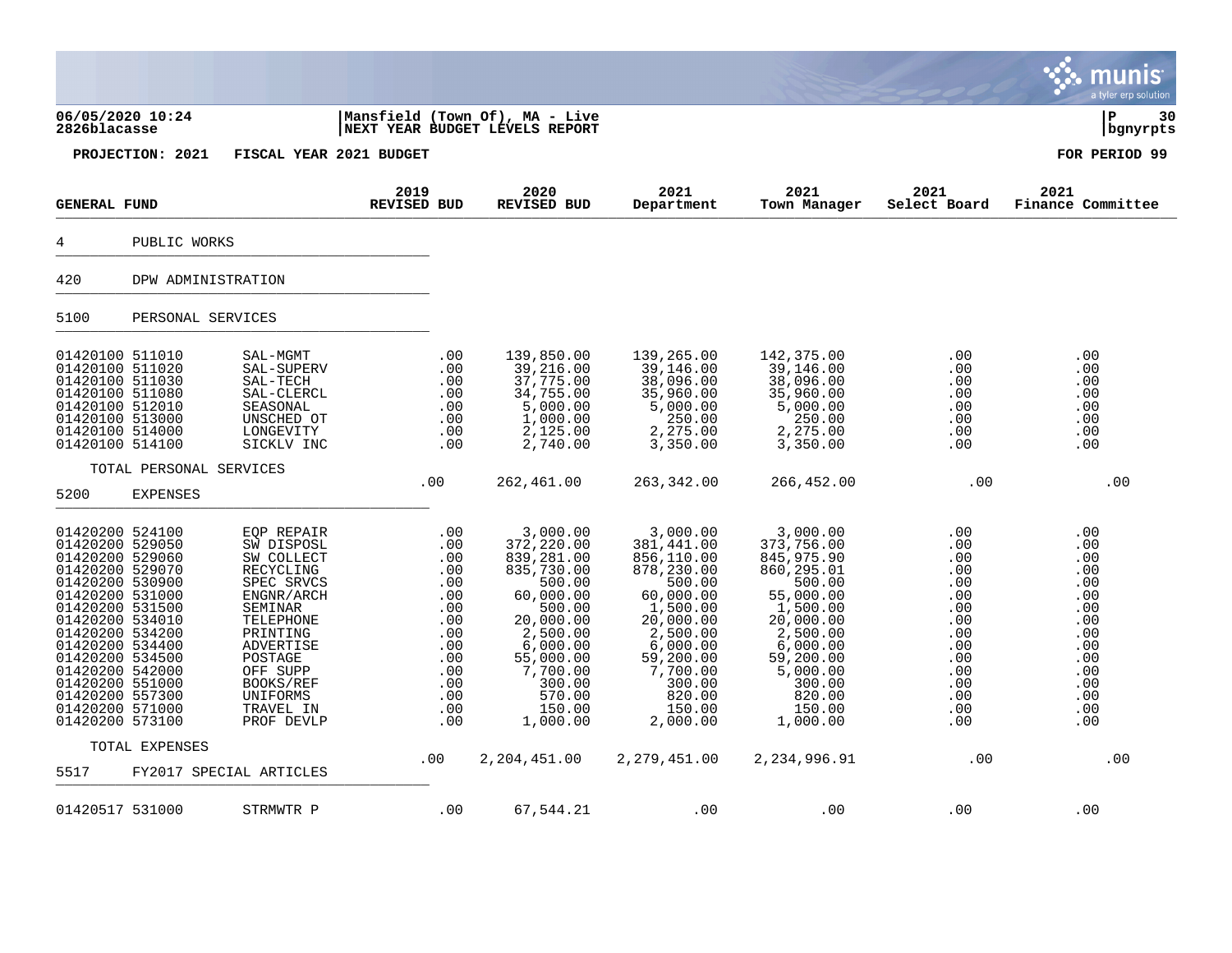| 06/05/2020 10:24 |  |
|------------------|--|
| 2826blacasse     |  |

# **06/05/2020 10:24 |Mansfield (Town Of), MA - Live |P 31 2826blacasse |NEXT YEAR BUDGET LEVELS REPORT |bgnyrpts**

, munis<sup>.</sup> a tyler erp solution

| <b>GENERAL FUND</b>                                                                                                                                                     |                                                                                                                   | 2019<br><b>REVISED BUD</b>                                  | 2020<br><b>REVISED BUD</b>                                                                                       | 2021<br>Department                                                                                               | 2021<br>Town Manager                                                                                             | 2021<br>Select Board                                             | 2021<br>Finance Committee                                   |
|-------------------------------------------------------------------------------------------------------------------------------------------------------------------------|-------------------------------------------------------------------------------------------------------------------|-------------------------------------------------------------|------------------------------------------------------------------------------------------------------------------|------------------------------------------------------------------------------------------------------------------|------------------------------------------------------------------------------------------------------------------|------------------------------------------------------------------|-------------------------------------------------------------|
| TOTAL FY2017 SPECIAL ARTICLE                                                                                                                                            |                                                                                                                   |                                                             |                                                                                                                  |                                                                                                                  |                                                                                                                  |                                                                  |                                                             |
| 5519<br>FY2019 SPECIAL ARTICLES                                                                                                                                         |                                                                                                                   | .00                                                         | 67,544.21                                                                                                        | .00                                                                                                              | .00                                                                                                              | .00                                                              | .00                                                         |
| 01420519 531000<br>01420519 584000<br>01420519 584010                                                                                                                   | STORMWTR P<br>RAIL TRAIL<br>MULTI PATH                                                                            | .00<br>.00<br>.00                                           | 90,000.00<br>13,200.00<br>70,000.00                                                                              | .00<br>.00<br>.00                                                                                                | .00<br>.00<br>.00                                                                                                | .00<br>.00<br>.00                                                | .00<br>.00<br>.00                                           |
| TOTAL FY2019 SPECIAL ARTICLE<br>5800<br><b>ENCUMBRANCES</b>                                                                                                             |                                                                                                                   | .00                                                         | 173,200.00                                                                                                       | .00                                                                                                              | .00                                                                                                              | .00                                                              | .00                                                         |
| 01420800 599999                                                                                                                                                         | DPW ENCUMB                                                                                                        | .00                                                         | 31,914.81                                                                                                        | .00                                                                                                              | .00                                                                                                              | .00                                                              | .00                                                         |
| TOTAL ENCUMBRANCES<br>TOTAL DPW ADMINISTRATION                                                                                                                          |                                                                                                                   | .00<br>.00                                                  | 31,914.81<br>2,739,571.02                                                                                        | .00<br>2,542,793.00                                                                                              | .00<br>2,501,448.91                                                                                              | .00<br>.00                                                       | .00<br>.00                                                  |
| 421<br>HIGHWAY GENERAL                                                                                                                                                  |                                                                                                                   |                                                             |                                                                                                                  |                                                                                                                  |                                                                                                                  |                                                                  |                                                             |
| 5100<br>PERSONAL SERVICES                                                                                                                                               |                                                                                                                   |                                                             |                                                                                                                  |                                                                                                                  |                                                                                                                  |                                                                  |                                                             |
| 01421100 511010<br>01421100 511020<br>01421100 511050<br>01421100 511080<br>01421100 512010<br>01421100 513000<br>01421100 514000<br>01421100 514100<br>01421100 514200 | SAL-MGMT<br>SAL-SUPERV<br>HWY STAFF<br>SAL-CLERCL<br>SEASONAL<br>UNSCHED-OT<br>LONGEVITY<br>SICKLV INC<br>OOG PAY | .00<br>.00<br>.00<br>.00<br>.00<br>.00<br>.00<br>.00<br>.00 | 102,162.00<br>78,133.00<br>531,138.00<br>56,275.00<br>22,030.00<br>40,000.00<br>1,150.00<br>7,500.00<br>3,000.00 | 101,775.00<br>80,681.00<br>545,690.00<br>58,055.00<br>35,600.00<br>40,000.00<br>1,150.00<br>8,700.00<br>3,000.00 | 101,775.00<br>80,681.00<br>545,690.00<br>58,055.00<br>22,030.00<br>30,000.00<br>1,150.00<br>8,700.00<br>3,000.00 | $.00 \,$<br>.00<br>.00<br>.00<br>.00<br>.00<br>.00<br>.00<br>.00 | .00<br>.00<br>.00<br>.00<br>.00<br>.00<br>.00<br>.00<br>.00 |
| TOTAL PERSONAL SERVICES                                                                                                                                                 |                                                                                                                   | .00                                                         | 841,388.00                                                                                                       | 874,651.00                                                                                                       | 851,081.00                                                                                                       | .00                                                              | .00                                                         |
| 5200<br><b>EXPENSES</b>                                                                                                                                                 |                                                                                                                   |                                                             |                                                                                                                  |                                                                                                                  |                                                                                                                  |                                                                  |                                                             |
| 01421200 521010<br>01421200 521020<br>01421200 521030                                                                                                                   | ELECTRICTY<br>ST LIGHTS<br>TRFFC SGNL                                                                             | .00<br>.00<br>.00                                           | 22,000.00<br>90,000.00<br>4,000.00                                                                               | 30,000.00<br>87,000.00<br>4,000.00                                                                               | 30,000.00<br>87,000.00<br>4,000.00                                                                               | .00<br>.00<br>.00.                                               | .00<br>.00<br>.00                                           |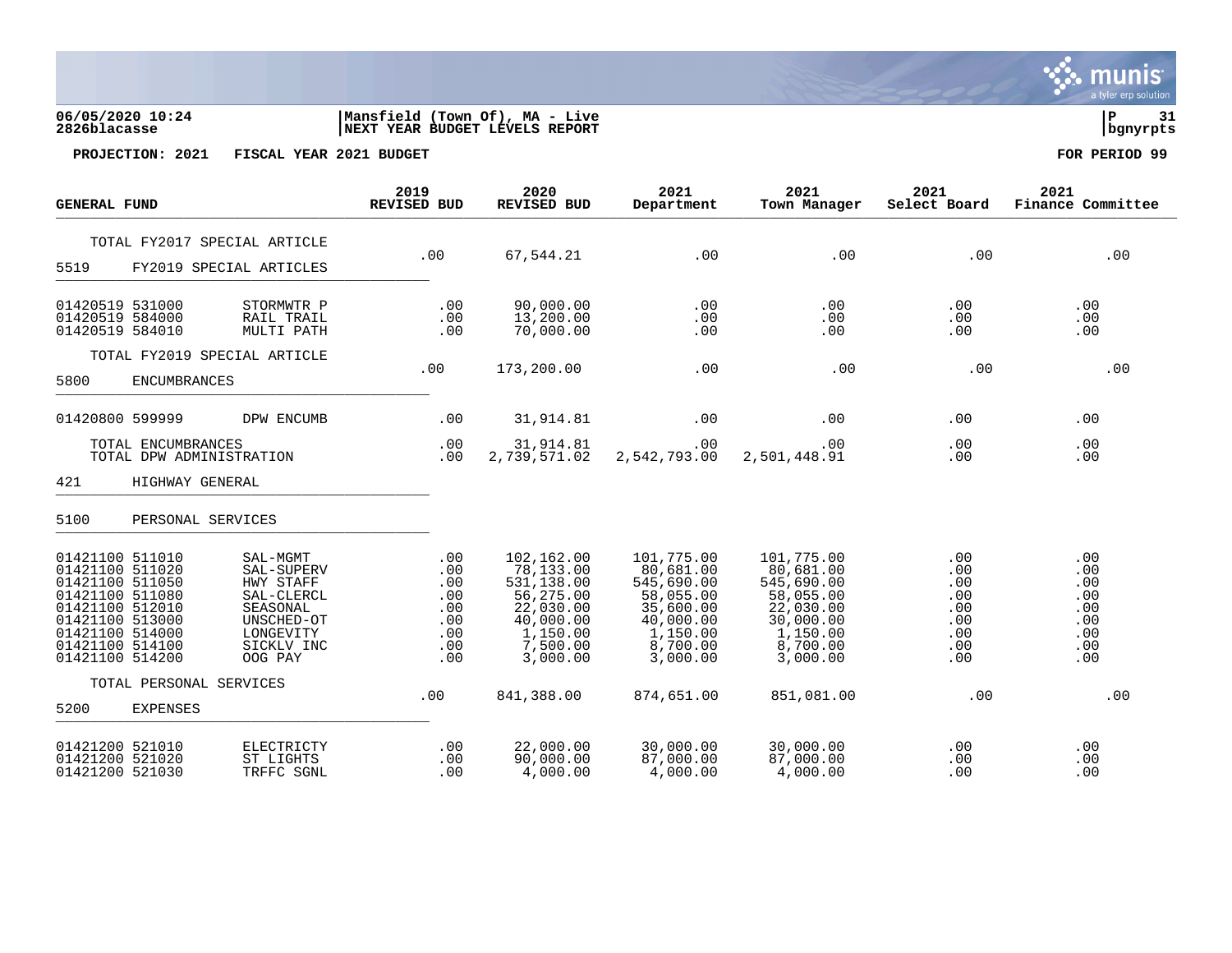

## **06/05/2020 10:24 |Mansfield (Town Of), MA - Live |P 32 2826blacasse |NEXT YEAR BUDGET LEVELS REPORT |bgnyrpts**

| <b>GENERAL FUND</b>                                                                                                                                                                                                                                                                                                                                                   |                      |                                                                                                                                                                                                                                                                        | 2019<br><b>REVISED BUD</b>                                                                                                        | 2020<br><b>REVISED BUD</b>                                                                                                                                                                                                               | 2021<br>Department                                                                                                                                                                                                                        | 2021<br>Town Manager                                                                                                                                                                                                                     | 2021<br>Select Board                                                                                                                             | 2021<br>Finance Committee                                                                                                         |
|-----------------------------------------------------------------------------------------------------------------------------------------------------------------------------------------------------------------------------------------------------------------------------------------------------------------------------------------------------------------------|----------------------|------------------------------------------------------------------------------------------------------------------------------------------------------------------------------------------------------------------------------------------------------------------------|-----------------------------------------------------------------------------------------------------------------------------------|------------------------------------------------------------------------------------------------------------------------------------------------------------------------------------------------------------------------------------------|-------------------------------------------------------------------------------------------------------------------------------------------------------------------------------------------------------------------------------------------|------------------------------------------------------------------------------------------------------------------------------------------------------------------------------------------------------------------------------------------|--------------------------------------------------------------------------------------------------------------------------------------------------|-----------------------------------------------------------------------------------------------------------------------------------|
| 01421200 521050<br>01421200 523000<br>01421200 524000<br>01421200 524010<br>01421200 524100<br>01421200 527000<br>01421200 529500<br>01421200 530000<br>01421200 531000<br>01421200 531500<br>01421200 534010<br>01421200 543500<br>01421200 546000<br>01421200 551000<br>01421200 553000<br>01421200 553100<br>01421200 557300<br>01421200 558000<br>01421200 573100 |                      | <b>HEAT</b><br>SWR-WTR<br>BLDG MNT<br>ANNUAL MNT<br>EQP REPAIR<br><b>RENTALS</b><br>CTRCT SRVC<br><b>PROF&amp;TECH</b><br>ENGNR/ARCH<br>SEMINAR<br>TELEPHONE<br>HWY TOOLS<br>GRNDS SUPP<br>BOOKS/REF<br>CONSTR MAT<br>TRFFC SUPP<br>UNIFORMS<br>OTH SUPP<br>PROF DEVLP | .00<br>.00<br>.00<br>.00<br>.00<br>.00<br>.00<br>.00<br>.00<br>.00<br>.00<br>.00<br>.00<br>.00<br>.00<br>.00<br>.00<br>.00<br>.00 | 23,000.00<br>10,000.00<br>25,000.00<br>2,000.00<br>15,000.00<br>10,000.00<br>176,844.00<br>20,000.00<br>2,000.00<br>3,000.00<br>3,240.00<br>5,000.00<br>35,000.00<br>100.00<br>64,900.00<br>39,500.00<br>12,350.00<br>7,000.00<br>250.00 | 23,000.00<br>10,000.00<br>25,000.00<br>7,000.00<br>15,000.00<br>10,000.00<br>176,844.00<br>20,000.00<br>4,000.00<br>30,000.00<br>8,000.00<br>5,000.00<br>35,000.00<br>100.00<br>64,900.00<br>39,500.00<br>12,350.00<br>7,000.00<br>250.00 | 23,000.00<br>10,000.00<br>20,000.00<br>7,000.00<br>15,000.00<br>10,000.00<br>158,844.00<br>15,000.00<br>4,000.00<br>3,000.00<br>8,000.00<br>5,000.00<br>30,000.00<br>100.00<br>64,900.00<br>34,500.00<br>12,350.00<br>7,000.00<br>250.00 | .00<br>.00<br>.00<br>.00<br>.00<br>.00<br>$.00 \,$<br>.00<br>.00<br>$.00 \,$<br>.00<br>.00<br>.00<br>.00<br>.00<br>.00<br>$.00 \,$<br>.00<br>.00 | .00<br>.00<br>.00<br>.00<br>.00<br>.00<br>.00<br>.00<br>.00<br>.00<br>.00<br>.00<br>.00<br>.00<br>.00<br>.00<br>.00<br>.00<br>.00 |
|                                                                                                                                                                                                                                                                                                                                                                       | TOTAL EXPENSES       |                                                                                                                                                                                                                                                                        | .00                                                                                                                               | 570,184.00                                                                                                                                                                                                                               | 613,944.00                                                                                                                                                                                                                                | 548,944.00                                                                                                                                                                                                                               | .00                                                                                                                                              | .00                                                                                                                               |
| 5300                                                                                                                                                                                                                                                                                                                                                                  | CAPITAL OUTLAY       |                                                                                                                                                                                                                                                                        |                                                                                                                                   |                                                                                                                                                                                                                                          |                                                                                                                                                                                                                                           |                                                                                                                                                                                                                                          |                                                                                                                                                  |                                                                                                                                   |
| 01421300 586000                                                                                                                                                                                                                                                                                                                                                       |                      | NONVEH EQP                                                                                                                                                                                                                                                             | .00                                                                                                                               | 87,369.00                                                                                                                                                                                                                                | 179,119.00                                                                                                                                                                                                                                | 179,119.00                                                                                                                                                                                                                               | .00                                                                                                                                              | .00                                                                                                                               |
|                                                                                                                                                                                                                                                                                                                                                                       | TOTAL CAPITAL OUTLAY |                                                                                                                                                                                                                                                                        |                                                                                                                                   |                                                                                                                                                                                                                                          |                                                                                                                                                                                                                                           |                                                                                                                                                                                                                                          |                                                                                                                                                  |                                                                                                                                   |
| 5516                                                                                                                                                                                                                                                                                                                                                                  |                      | FY2016 SPECIAL ARTICLES                                                                                                                                                                                                                                                | .00                                                                                                                               | 87,369.00                                                                                                                                                                                                                                | 179,119.00                                                                                                                                                                                                                                | 179,119.00                                                                                                                                                                                                                               | .00                                                                                                                                              | .00                                                                                                                               |
| 01421516 587000                                                                                                                                                                                                                                                                                                                                                       |                      | PICKUP TRK                                                                                                                                                                                                                                                             | .00                                                                                                                               | 1,870.75                                                                                                                                                                                                                                 | .00                                                                                                                                                                                                                                       | .00                                                                                                                                                                                                                                      | .00                                                                                                                                              | .00                                                                                                                               |
|                                                                                                                                                                                                                                                                                                                                                                       |                      | TOTAL FY2016 SPECIAL ARTICLE                                                                                                                                                                                                                                           |                                                                                                                                   |                                                                                                                                                                                                                                          |                                                                                                                                                                                                                                           |                                                                                                                                                                                                                                          |                                                                                                                                                  |                                                                                                                                   |
| 5518                                                                                                                                                                                                                                                                                                                                                                  |                      | FY2018 SPECIAL ARTICLES                                                                                                                                                                                                                                                | .00                                                                                                                               | 1,870.75                                                                                                                                                                                                                                 | .00                                                                                                                                                                                                                                       | .00                                                                                                                                                                                                                                      | .00                                                                                                                                              | .00                                                                                                                               |
| 01421518 531000<br>01421518 584000<br>01421518 587000<br>01421518 587010                                                                                                                                                                                                                                                                                              |                      | 106 DESIGN<br>SALT SHED<br>DUMP TRUCK<br>VACTOR TR                                                                                                                                                                                                                     | .00<br>.00<br>.00<br>.00                                                                                                          | 86,712.55<br>26,500.00<br>15,089.00<br>21,250.00                                                                                                                                                                                         | .00<br>.00<br>.00<br>.00                                                                                                                                                                                                                  | .00<br>.00<br>.00<br>$.00 \,$                                                                                                                                                                                                            | .00<br>.00<br>.00<br>$.00 \,$                                                                                                                    | .00<br>.00<br>.00<br>.00                                                                                                          |
| 5519                                                                                                                                                                                                                                                                                                                                                                  |                      | TOTAL FY2018 SPECIAL ARTICLE<br>FY2019 SPECIAL ARTICLES                                                                                                                                                                                                                | .00                                                                                                                               | 149,551.55                                                                                                                                                                                                                               | .00                                                                                                                                                                                                                                       | .00                                                                                                                                                                                                                                      | .00                                                                                                                                              | .00                                                                                                                               |
| 01421519 524100                                                                                                                                                                                                                                                                                                                                                       |                      | EQP REPAIR                                                                                                                                                                                                                                                             | .00                                                                                                                               | 105.00                                                                                                                                                                                                                                   | .00                                                                                                                                                                                                                                       | .00                                                                                                                                                                                                                                      | .00                                                                                                                                              | .00                                                                                                                               |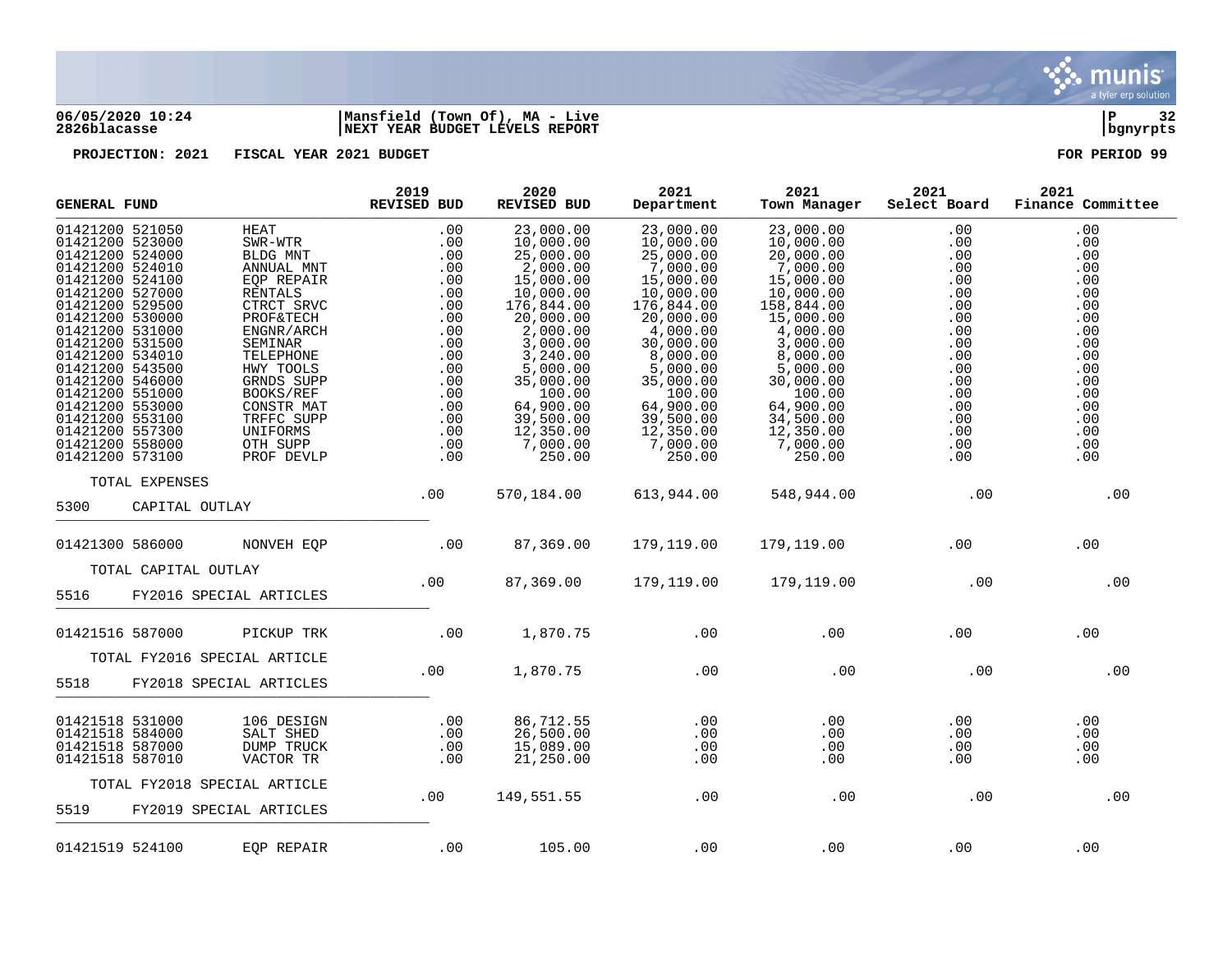|  |  |  |  |              |  | 06/05/2020 10:24 |  |
|--|--|--|--|--------------|--|------------------|--|
|  |  |  |  | 2826blacasse |  |                  |  |

# **06/05/2020 10:24 |Mansfield (Town Of), MA - Live |P 33 2826blacasse |NEXT YEAR BUDGET LEVELS REPORT |bgnyrpts**

**PROJECTION: 2021 FISCAL YEAR 2021 BUDGET FOR PERIOD 99**

| <b>GENERAL FUND</b>                                                                                                                                                                                                                                 |                                            |                                                                                                                                                                             | 2019<br>REVISED BUD                                                                     | 2020<br><b>REVISED BUD</b>                                                                                                                        | 2021<br>Department                                                                                                                                | 2021<br>Town Manager                                                                                                                              | 2021<br>Select Board                                                                    | 2021<br>Finance Committee                                                               |
|-----------------------------------------------------------------------------------------------------------------------------------------------------------------------------------------------------------------------------------------------------|--------------------------------------------|-----------------------------------------------------------------------------------------------------------------------------------------------------------------------------|-----------------------------------------------------------------------------------------|---------------------------------------------------------------------------------------------------------------------------------------------------|---------------------------------------------------------------------------------------------------------------------------------------------------|---------------------------------------------------------------------------------------------------------------------------------------------------|-----------------------------------------------------------------------------------------|-----------------------------------------------------------------------------------------|
| 01421519 570000<br>01421519 585000<br>01421519 586000                                                                                                                                                                                               |                                            | UBER \$<br>CONSTR MAT<br>SNBLWR 19                                                                                                                                          | .00<br>.00<br>.00                                                                       | 5,039.40<br>103,520.00<br>155,000.00                                                                                                              | .00<br>.00<br>.00                                                                                                                                 | .00<br>.00<br>.00                                                                                                                                 | .00<br>.00<br>.00                                                                       | .00<br>.00<br>.00                                                                       |
|                                                                                                                                                                                                                                                     | TOTAL HIGHWAY GENERAL                      | TOTAL FY2019 SPECIAL ARTICLE                                                                                                                                                | .00<br>.00                                                                              | 263,664.40<br>1,914,027.70                                                                                                                        | .00<br>1,667,714.00                                                                                                                               | .00<br>1,579,144.00                                                                                                                               | .00<br>.00                                                                              | .00<br>.00                                                                              |
| 423                                                                                                                                                                                                                                                 | SNOW & ICE REMOVAL                         |                                                                                                                                                                             |                                                                                         |                                                                                                                                                   |                                                                                                                                                   |                                                                                                                                                   |                                                                                         |                                                                                         |
| 5100                                                                                                                                                                                                                                                | PERSONAL SERVICES                          |                                                                                                                                                                             |                                                                                         |                                                                                                                                                   |                                                                                                                                                   |                                                                                                                                                   |                                                                                         |                                                                                         |
| 01423100 513000                                                                                                                                                                                                                                     |                                            | UNSCHED-OT                                                                                                                                                                  | .00                                                                                     | 141,600.00                                                                                                                                        | 141,600.00                                                                                                                                        | 141,600.00                                                                                                                                        | .00                                                                                     | .00                                                                                     |
|                                                                                                                                                                                                                                                     | TOTAL PERSONAL SERVICES                    |                                                                                                                                                                             | .00                                                                                     | 141,600.00                                                                                                                                        | 141,600.00                                                                                                                                        | 141,600.00                                                                                                                                        | .00                                                                                     | .00                                                                                     |
| 5200                                                                                                                                                                                                                                                | <b>EXPENSES</b>                            |                                                                                                                                                                             |                                                                                         |                                                                                                                                                   |                                                                                                                                                   |                                                                                                                                                   |                                                                                         |                                                                                         |
| 01423200 521010<br>01423200 524010<br>01423200 524100<br>01423200 529100<br>01423200 530000<br>01423200 548000<br>01423200 548500<br>01423200 549000<br>01423200 553500<br>01423200 553600<br>01423200 558000<br>01423200 586000<br>01423200 587000 |                                            | ELECTRICTY<br>ANNUAL MNT<br>EOP REPAIR<br>CNTRCT SRV<br>PROF&TECH<br>VEH SUPPL<br>VEH FUEL<br>FOOD SUPP<br>SAND-GRAVL<br>SALT-CALCM<br>SUPPL-MATL<br>NONVEH EQP<br>VEHICLES | .00<br>.00<br>.00<br>.00<br>.00<br>.00<br>.00<br>.00<br>.00<br>.00<br>.00<br>.00<br>.00 | 1,000.00<br>1,700.00<br>7,500.00<br>99,187.00<br>5,000.00<br>20,000.00<br>10,000.00<br>1,500.00<br>1.00<br>100,000.00<br>1,950.00<br>1.00<br>1.00 | 1,000.00<br>1,700.00<br>7,500.00<br>99,187.00<br>5,000.00<br>20,000.00<br>10,000.00<br>1,500.00<br>1.00<br>100,000.00<br>1,950.00<br>1.00<br>1.00 | 1,000.00<br>1,700.00<br>7,500.00<br>99,187.00<br>5,000.00<br>20,000.00<br>10,000.00<br>1,500.00<br>1.00<br>100,000.00<br>1,950.00<br>1.00<br>1.00 | .00<br>.00<br>.00<br>.00<br>.00<br>.00<br>.00<br>.00<br>.00<br>.00<br>.00<br>.00<br>.00 | .00<br>.00<br>.00<br>.00<br>.00<br>.00<br>.00<br>.00<br>.00<br>.00<br>.00<br>.00<br>.00 |
|                                                                                                                                                                                                                                                     | TOTAL EXPENSES<br>TOTAL SNOW & ICE REMOVAL |                                                                                                                                                                             | .00<br>.00                                                                              | 247,840.00<br>389,440.00                                                                                                                          | 247,840.00<br>389,440.00                                                                                                                          | 247,840.00<br>389,440.00                                                                                                                          | .00<br>.00                                                                              | .00<br>.00                                                                              |
| 425                                                                                                                                                                                                                                                 | VEHICLE MAINTENANCE                        |                                                                                                                                                                             |                                                                                         |                                                                                                                                                   |                                                                                                                                                   |                                                                                                                                                   |                                                                                         |                                                                                         |
| 5100                                                                                                                                                                                                                                                | PERSONAL SERVICES                          |                                                                                                                                                                             |                                                                                         |                                                                                                                                                   |                                                                                                                                                   |                                                                                                                                                   |                                                                                         |                                                                                         |
| 01425100 511020                                                                                                                                                                                                                                     |                                            | SAL-SUPERV                                                                                                                                                                  | .00                                                                                     | 82,051.00                                                                                                                                         | 83,145.00                                                                                                                                         | 83,145.00                                                                                                                                         | .00                                                                                     | .00                                                                                     |

munis a tyler erp solution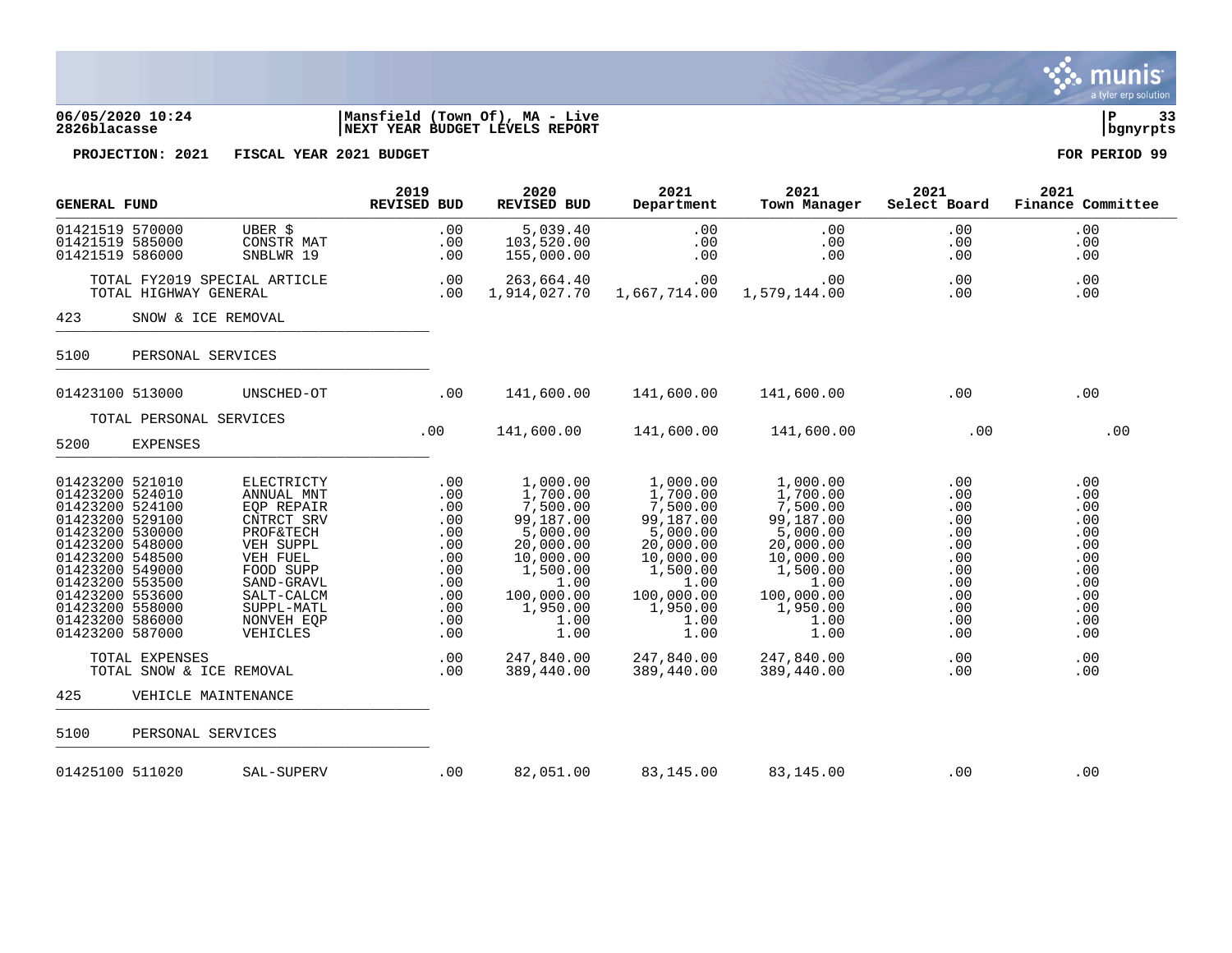

## **06/05/2020 10:24 |Mansfield (Town Of), MA - Live |P 34 2826blacasse |NEXT YEAR BUDGET LEVELS REPORT |bgnyrpts**

**PROJECTION: 2021 FISCAL YEAR 2021 BUDGET FOR PERIOD 99**

| <b>GENERAL FUND</b>                                                                                                                                                                        |                                                                                                                                                                                                                                                                                                                                                                              |                                                                                                                                                                                                                                                                                                                                                                                     | 2019<br>REVISED BUD                                                                                                                                                                                                                                                                  | 2020<br><b>REVISED BUD</b>                                                                                                                                                                                                                                                                                                                                                          | 2021<br>Department                                                                                                                                                                                                                                                                     | 2021<br>Town Manager                                                                                                                                                                                                                                                                                                             | 2021<br>Select Board                                                                                                                                                               | 2021<br>Finance Committee                                                                                                                                                          |
|--------------------------------------------------------------------------------------------------------------------------------------------------------------------------------------------|------------------------------------------------------------------------------------------------------------------------------------------------------------------------------------------------------------------------------------------------------------------------------------------------------------------------------------------------------------------------------|-------------------------------------------------------------------------------------------------------------------------------------------------------------------------------------------------------------------------------------------------------------------------------------------------------------------------------------------------------------------------------------|--------------------------------------------------------------------------------------------------------------------------------------------------------------------------------------------------------------------------------------------------------------------------------------|-------------------------------------------------------------------------------------------------------------------------------------------------------------------------------------------------------------------------------------------------------------------------------------------------------------------------------------------------------------------------------------|----------------------------------------------------------------------------------------------------------------------------------------------------------------------------------------------------------------------------------------------------------------------------------------|----------------------------------------------------------------------------------------------------------------------------------------------------------------------------------------------------------------------------------------------------------------------------------------------------------------------------------|------------------------------------------------------------------------------------------------------------------------------------------------------------------------------------|------------------------------------------------------------------------------------------------------------------------------------------------------------------------------------|
| 01425100 511050<br>01425100 512010<br>01425100 513000<br>01425100 514200                                                                                                                   |                                                                                                                                                                                                                                                                                                                                                                              | STAFF SAL<br>SEASONAL<br>UNSCHED-OT<br>OOG PAY                                                                                                                                                                                                                                                                                                                                      | .00<br>.00<br>.00<br>.00                                                                                                                                                                                                                                                             | 148,428.00<br>22,973.00<br>7,500.00<br>1,000.00                                                                                                                                                                                                                                                                                                                                     | 190,180.00<br>22,975.00<br>10,000.00<br>1,000.00                                                                                                                                                                                                                                       | 132,990.00<br>.00<br>10,000.00<br>1,000.00                                                                                                                                                                                                                                                                                       | .00<br>.00<br>.00<br>.00                                                                                                                                                           | .00<br>.00<br>.00<br>.00                                                                                                                                                           |
|                                                                                                                                                                                            | TOTAL PERSONAL SERVICES                                                                                                                                                                                                                                                                                                                                                      |                                                                                                                                                                                                                                                                                                                                                                                     |                                                                                                                                                                                                                                                                                      |                                                                                                                                                                                                                                                                                                                                                                                     |                                                                                                                                                                                                                                                                                        |                                                                                                                                                                                                                                                                                                                                  |                                                                                                                                                                                    |                                                                                                                                                                                    |
| 5200                                                                                                                                                                                       | <b>EXPENSES</b>                                                                                                                                                                                                                                                                                                                                                              |                                                                                                                                                                                                                                                                                                                                                                                     | .00                                                                                                                                                                                                                                                                                  | 261,952.00                                                                                                                                                                                                                                                                                                                                                                          | 307,300.00                                                                                                                                                                                                                                                                             | 227,135.00                                                                                                                                                                                                                                                                                                                       | .00                                                                                                                                                                                | .00                                                                                                                                                                                |
| 01425200 524010<br>01425200 524050<br>01425200 527000<br>01425200 531500<br>01425200 543550<br>01425200 548000<br>01425200 551000<br>01425200 557300<br>01425200 558000<br>01425200 573100 | 01425200 524100 192<br>01425200 524100 210<br>01425200 524100 220<br>01425200 524100 230<br>01425200 524100 240<br>01425200 524100 291<br>01425200 524100 420<br>01425200 524100 421<br>01425200 548000 192<br>01425200 548000 210<br>01425200 548000 220<br>01425200 548000 230<br>01425200 548000 240<br>01425200 548000 291<br>01425200 548000 420<br>01425200 548000 421 | ANNUAL MNT<br>FUEL DEPOT<br>EQ REP BLD<br>EQ REP POL<br>EQ REP FIR<br>EQ REP AMB<br>EQ REP INS<br>EQ REP EMA<br>EQ REP EMA<br>EQ REP DPW<br>EQ REP HWY<br><b>RENTALS</b><br>SEMINAR<br>MECH TOOLS<br>V-SUPP OPS<br>V-PRTS BLD<br>V-SUPP POL<br>V-SUPP FIR<br>V-SUPP EMS<br>V-PRTS INS<br>V-PRTS EMA<br>V-PRTS DPW<br>V-SUPP HWY<br>BOOKS/REF<br>UNIFORMS<br>OPS SUPPL<br>PROF DEVLP | .00<br>.00<br>.00<br>.00<br>.00<br>$.00$<br>.00<br>.00<br>.00<br>.00<br>.00<br>.00<br>.00<br>.00<br>.00<br>.00<br>$00.00$<br>00.00<br>$\begin{array}{cccc} & & & & 00\ 0.0000 & & & & & \ 0.000 & & & & \ 0.000 & & & & \ 0.000 & & & & \ 0.00 & & & & \ 0.00 & & & & \ \end{array}$ | 3,500.00<br>1,000.00<br>.00<br>7,700.00<br>28,000.00<br>10,000.00<br>500.00<br>300.00<br>500.00<br>55,000.00<br>6,000.00<br>18,000.00<br>$\begin{array}{cc} 8,000.00 & 8,000.00 \ 10,000.00 & 13,000.00 \ 2,000.00 & 3,000.00 \end{array}$<br>23,044.00<br>19,000.00<br>$2,000.00$<br>2,000.00<br>2,000.00<br>$1,000.00$<br>69,000.00<br>500.00<br>$6,000.00$<br>3,000.00<br>900.00 | 4,000.00<br>.00<br>1,000.00<br>7,700.00<br>28,000.00<br>10,000.00<br>500.00<br>300.00<br>$500.00$<br>55,000.00<br>6,000.00<br>18,000.00<br>3,000.00<br>23,044.00<br>19,000.00<br>4,000.00<br>1,000.00<br>700.00<br>1,000.00<br>75,000.00<br>2,000.00<br>6,000.00<br>3,000.00<br>900.00 | 4,000.00<br>.00<br>1,000.00<br>7,700.00<br>28,000.00<br>10,000.00<br>500.00<br>300.00<br>500.00<br>10,000.00<br>8,000.00<br>10,000.00<br>2,000.00<br>23,044.00<br>19,000.00<br>2,000.00<br>1,000.00<br>700.00<br>1,000.00<br>$700.00$<br>$\leq 9,000.00$<br>$2,000.00$<br>$\leq 000.00$<br>$\leq 000.00$<br>$\leq 000$<br>900.00 | .00<br>.00<br>.00<br>.00<br>.00<br>.00<br>.00<br>.00<br>.00<br>.00<br>.00<br>.00<br>.00<br>.00<br>.00<br>.00<br>.00<br>.00<br>.00<br>.00<br>.00<br>.00<br>.00<br>.00<br>.00<br>.00 | .00<br>.00<br>.00<br>.00<br>.00<br>.00<br>.00<br>.00<br>.00<br>.00<br>.00<br>.00<br>.00<br>.00<br>.00<br>.00<br>.00<br>.00<br>.00<br>.00<br>.00<br>.00<br>.00<br>.00<br>.00<br>.00 |
|                                                                                                                                                                                            | TOTAL EXPENSES                                                                                                                                                                                                                                                                                                                                                               |                                                                                                                                                                                                                                                                                                                                                                                     | .00                                                                                                                                                                                                                                                                                  | 277,644.00                                                                                                                                                                                                                                                                                                                                                                          |                                                                                                                                                                                                                                                                                        | 270,644.00                                                                                                                                                                                                                                                                                                                       | .00                                                                                                                                                                                | .00                                                                                                                                                                                |
| 5800                                                                                                                                                                                       | <b>ENCUMBRANCES</b>                                                                                                                                                                                                                                                                                                                                                          |                                                                                                                                                                                                                                                                                                                                                                                     |                                                                                                                                                                                                                                                                                      |                                                                                                                                                                                                                                                                                                                                                                                     | 290,644.00                                                                                                                                                                                                                                                                             |                                                                                                                                                                                                                                                                                                                                  |                                                                                                                                                                                    |                                                                                                                                                                                    |
| 01425800 599999                                                                                                                                                                            |                                                                                                                                                                                                                                                                                                                                                                              | <b>VMAINT ENC</b>                                                                                                                                                                                                                                                                                                                                                                   | .00                                                                                                                                                                                                                                                                                  | 2,650.00                                                                                                                                                                                                                                                                                                                                                                            | .00                                                                                                                                                                                                                                                                                    | .00                                                                                                                                                                                                                                                                                                                              | .00                                                                                                                                                                                | .00                                                                                                                                                                                |
|                                                                                                                                                                                            | TOTAL ENCUMBRANCES<br>TOTAL VEHICLE MAINTENANCE                                                                                                                                                                                                                                                                                                                              |                                                                                                                                                                                                                                                                                                                                                                                     | .00<br>.00                                                                                                                                                                                                                                                                           | 2,650.00<br>542,246.00                                                                                                                                                                                                                                                                                                                                                              | .00<br>597,944.00                                                                                                                                                                                                                                                                      | .00<br>497,779.00                                                                                                                                                                                                                                                                                                                | .00<br>.00                                                                                                                                                                         | .00<br>.00                                                                                                                                                                         |

 TOWN FUEL \_\_\_\_\_\_\_\_\_\_\_\_\_\_\_\_\_\_\_\_\_\_\_\_\_\_\_\_\_\_\_\_\_\_\_\_\_\_\_\_\_\_\_\_

EXPENSES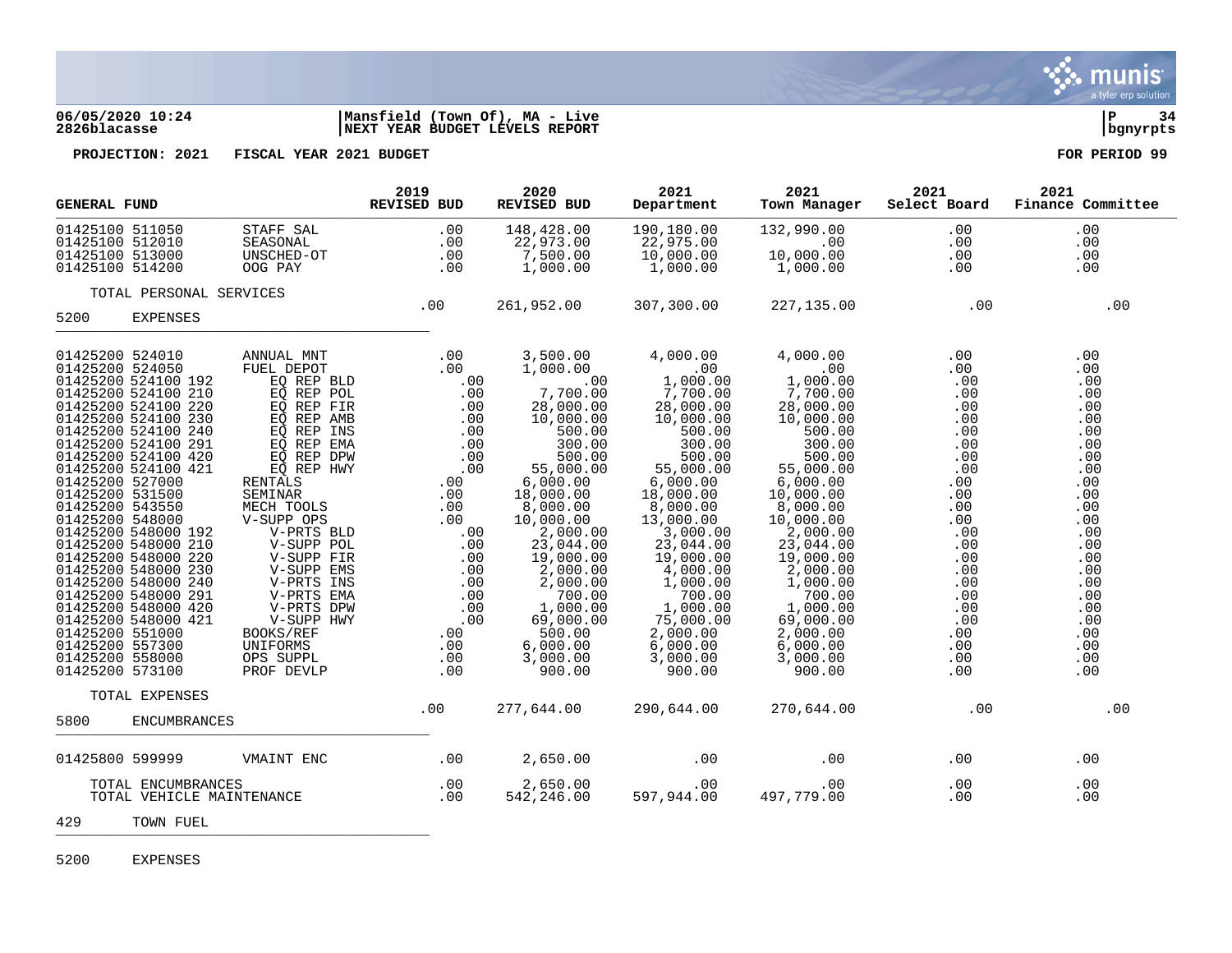

# **06/05/2020 10:24 |Mansfield (Town Of), MA - Live |P 35 2826blacasse |NEXT YEAR BUDGET LEVELS REPORT |bgnyrpts**

| <b>GENERAL FUND</b> |            | 2019<br><b>REVISED BUD</b> | 2020<br><b>REVISED BUD</b> | 2021<br>Department | 2021<br>Town Manager | 2021<br>Select Board | 2021<br>Finance Committee |
|---------------------|------------|----------------------------|----------------------------|--------------------|----------------------|----------------------|---------------------------|
|                     |            |                            |                            |                    |                      |                      |                           |
| 01429200 524050     | FUEL DEPOT | .00                        | 1,000.00                   | 1,000.00           | 1,000.00             | .00                  | .00                       |
| 01429200 548500 192 | V-FUEL BLD | .00                        | 3,790.00                   | 4,640.00           | 3,790.00             | .00                  | .00                       |
| 01429200 548500 210 | V-FUEL POL | .00                        | 59,350.00                  | 59,350.00          | 59,350.00            | .00                  | .00                       |
| 01429200 548500 220 | V-FUEL FIR | .00                        | 17,434.00                  | 17,434.00          | 17,434.00            | .00                  | .00                       |
| 01429200 548500 230 | V-FUEL EMS | .00                        | 11,164.00                  | 11,164.00          | 11,164.00            | .00                  | .00                       |
| 01429200 548500 240 | V-FUEL INS | .00                        | 872.00                     | 872.00             | 872.00               | .00                  | .00                       |
| 01429200 548500 291 | V-FUEL EMA | .00                        | 875.00                     | 875.00             | 875.00               | .00                  | .00                       |
| 01429200 548500 420 | V-FUEL DPW | .00                        | 480.00                     | 480.00             | 480.00               | .00                  | .00                       |
| 01429200 548500 421 | V-FUEL HWY | .00                        | 40,902.00                  | 40,902.00          | 40,902.00            | .00                  | .00                       |
| TOTAL EXPENSES      |            | .00                        | 135,867.00                 | 136,717.00         | 135,867.00           | .00                  | .00                       |
| TOTAL TOWN FUEL     |            | .00                        | 135,867.00                 | 136,717.00         | 135,867.00           | .00                  | .00                       |
| TOTAL PUBLIC WORKS  |            | .00                        | 5,721,151.72               | 5,334,608.00       | 5,103,678.91         | .00                  | .00                       |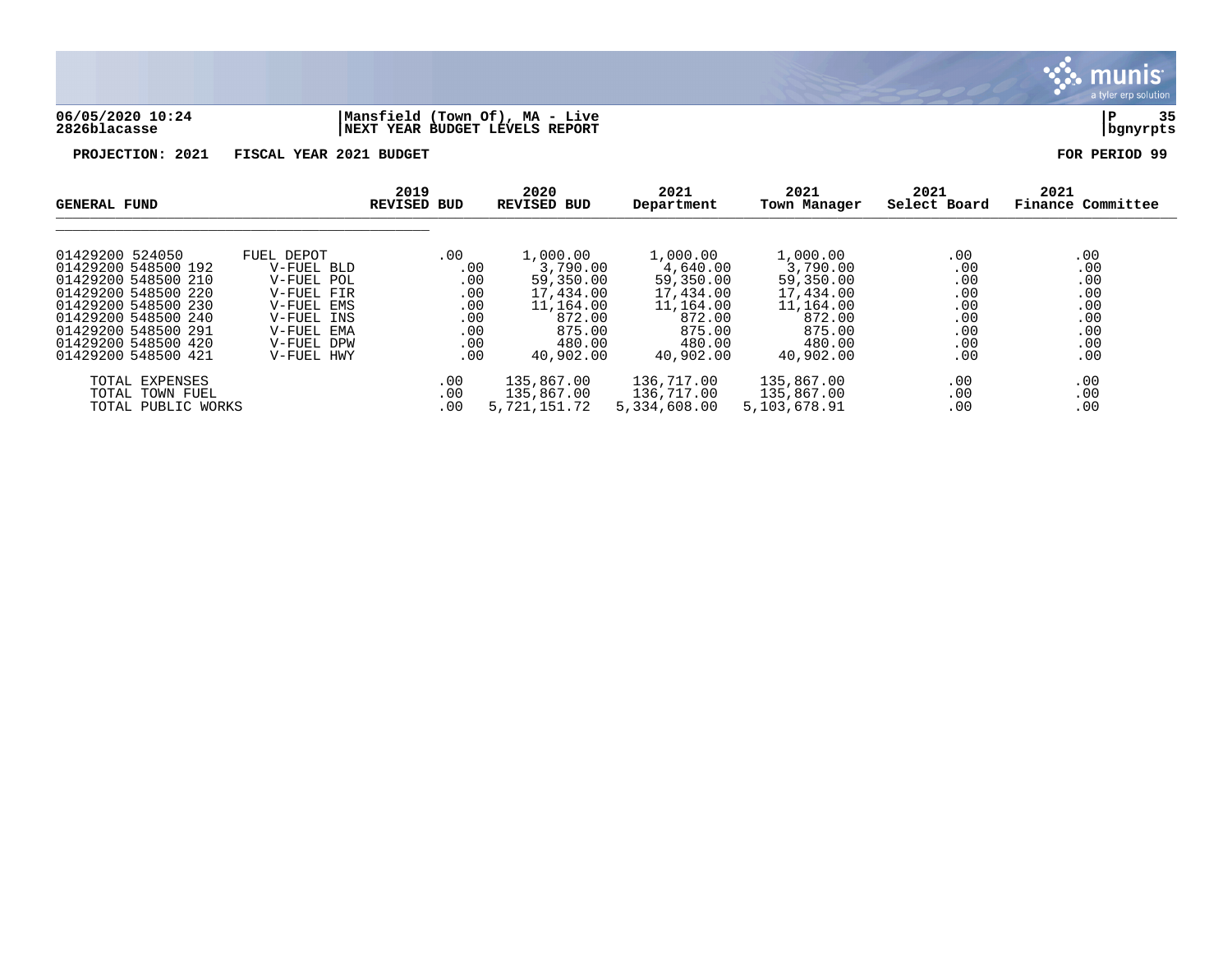|                                                                                                                                                                                                               |                                         |                                                                                                                                                  |                            |                                                                           |                                                                                                                         |                                                                                                                         |                                                                                                                         |                                                                                | munis<br>a tyler erp solution                                             |
|---------------------------------------------------------------------------------------------------------------------------------------------------------------------------------------------------------------|-----------------------------------------|--------------------------------------------------------------------------------------------------------------------------------------------------|----------------------------|---------------------------------------------------------------------------|-------------------------------------------------------------------------------------------------------------------------|-------------------------------------------------------------------------------------------------------------------------|-------------------------------------------------------------------------------------------------------------------------|--------------------------------------------------------------------------------|---------------------------------------------------------------------------|
| 06/05/2020 10:24<br>2826blacasse                                                                                                                                                                              |                                         |                                                                                                                                                  |                            |                                                                           | Mansfield (Town Of), MA - Live<br>NEXT YEAR BUDGET LEVELS REPORT                                                        |                                                                                                                         |                                                                                                                         |                                                                                | ΙP<br>36<br>  bgnyrpts                                                    |
|                                                                                                                                                                                                               | PROJECTION: 2021                        | FISCAL YEAR 2021 BUDGET                                                                                                                          |                            |                                                                           |                                                                                                                         |                                                                                                                         |                                                                                                                         |                                                                                | FOR PERIOD 99                                                             |
| <b>GENERAL FUND</b>                                                                                                                                                                                           |                                         |                                                                                                                                                  | 2019<br><b>REVISED BUD</b> |                                                                           | 2020<br><b>REVISED BUD</b>                                                                                              | 2021<br>Department                                                                                                      | 2021<br>Town Manager                                                                                                    | 2021<br>Select Board                                                           | 2021<br>Finance Committee                                                 |
| 5                                                                                                                                                                                                             | HUMAN SERVICES                          |                                                                                                                                                  |                            |                                                                           |                                                                                                                         |                                                                                                                         |                                                                                                                         |                                                                                |                                                                           |
| 512                                                                                                                                                                                                           | BOARD OF HEALTH                         |                                                                                                                                                  |                            |                                                                           |                                                                                                                         |                                                                                                                         |                                                                                                                         |                                                                                |                                                                           |
| 5100                                                                                                                                                                                                          | PERSONAL SERVICES                       |                                                                                                                                                  |                            |                                                                           |                                                                                                                         |                                                                                                                         |                                                                                                                         |                                                                                |                                                                           |
| 01512100 511010<br>01512100 511080                                                                                                                                                                            |                                         | SAL-MGMT<br>SAL-CLERCL                                                                                                                           |                            | .00<br>.00                                                                | 88,368.00<br>25,000.00                                                                                                  | 88,368.00<br>25,000.00                                                                                                  | 88,368.00<br>25,000.00                                                                                                  | $.00 \,$<br>.00                                                                | .00<br>.00                                                                |
| 5200                                                                                                                                                                                                          | TOTAL PERSONAL SERVICES<br>EXPENSES     |                                                                                                                                                  |                            | .00                                                                       | 113,368.00                                                                                                              | 113,368.00                                                                                                              | 113,368.00                                                                                                              | .00                                                                            | .00                                                                       |
| 01512200 529090<br>01512200 530000<br>01512200 530600<br>01512200 531500<br>01512200 534010<br>01512200 534200<br>01512200 534400<br>01512200 542000<br>01512200 557300<br>01512200 558000<br>01512200 571000 |                                         | HAZ WASTE<br><b>PROF&amp;TECH</b><br>COMM HLTH<br>SEMINAR<br>TELEPHONE<br>PRINTING<br>ADVERTISE<br>OFF SUPP<br>UNIFORMS<br>OTH SUPP<br>TRAVEL IN |                            | .00<br>.00<br>.00<br>.00<br>.00<br>.00<br>.00<br>.00<br>.00<br>.00<br>.00 | 20,000.00<br>20,000.00<br>11,347.55<br>1,200.00<br>250.00<br>150.00<br>200.00<br>150.00<br>450.00<br>150.00<br>1,300.00 | 20,000.00<br>20,000.00<br>27,766.00<br>1,500.00<br>250.00<br>250.00<br>100.00<br>150.00<br>450.00<br>150.00<br>1,000.00 | 15,000.00<br>20,000.00<br>27,766.00<br>1,500.00<br>250.00<br>250.00<br>100.00<br>150.00<br>450.00<br>150.00<br>1,000.00 | .00<br>.00<br>.00<br>$.00 \,$<br>.00<br>.00<br>.00<br>.00<br>.00<br>.00<br>.00 | .00<br>.00<br>.00<br>.00<br>.00<br>.00<br>.00<br>.00<br>.00<br>.00<br>.00 |
|                                                                                                                                                                                                               | TOTAL EXPENSES<br>TOTAL BOARD OF HEALTH |                                                                                                                                                  |                            | .00<br>.00                                                                | 55, 197.55<br>168,565.55                                                                                                | 71,616.00<br>184,984.00                                                                                                 | 66,616.00<br>179,984.00                                                                                                 | .00<br>.00                                                                     | .00<br>.00                                                                |
| 541                                                                                                                                                                                                           | COUNCIL ON AGING                        |                                                                                                                                                  |                            |                                                                           |                                                                                                                         |                                                                                                                         |                                                                                                                         |                                                                                |                                                                           |
| 5100                                                                                                                                                                                                          | PERSONAL SERVICES                       |                                                                                                                                                  |                            |                                                                           |                                                                                                                         |                                                                                                                         |                                                                                                                         |                                                                                |                                                                           |
| 01541100 511010<br>01541100 511020<br>01541100 511030<br>01541100 511080<br>01541100 512010                                                                                                                   |                                         | SAL-MGMT<br>SAL-SUPERV<br>SAL-TECH<br>SAL-CLERCL<br>SAL-TEMP                                                                                     |                            | .00<br>.00<br>.00<br>.00<br>.00                                           | 68,634.00<br>58,333.00<br>110,426.00<br>28,614.00<br>42,351.00                                                          | 68,369.00<br>58,947.00<br>101,117.00<br>29,363.00<br>48,971.00                                                          | 68,369.00<br>58,947.00<br>52,223.00<br>29,363.00<br>48,971.00                                                           | $.00 \,$<br>.00<br>.00<br>.00<br>.00                                           | .00<br>.00<br>.00<br>.00<br>.00                                           |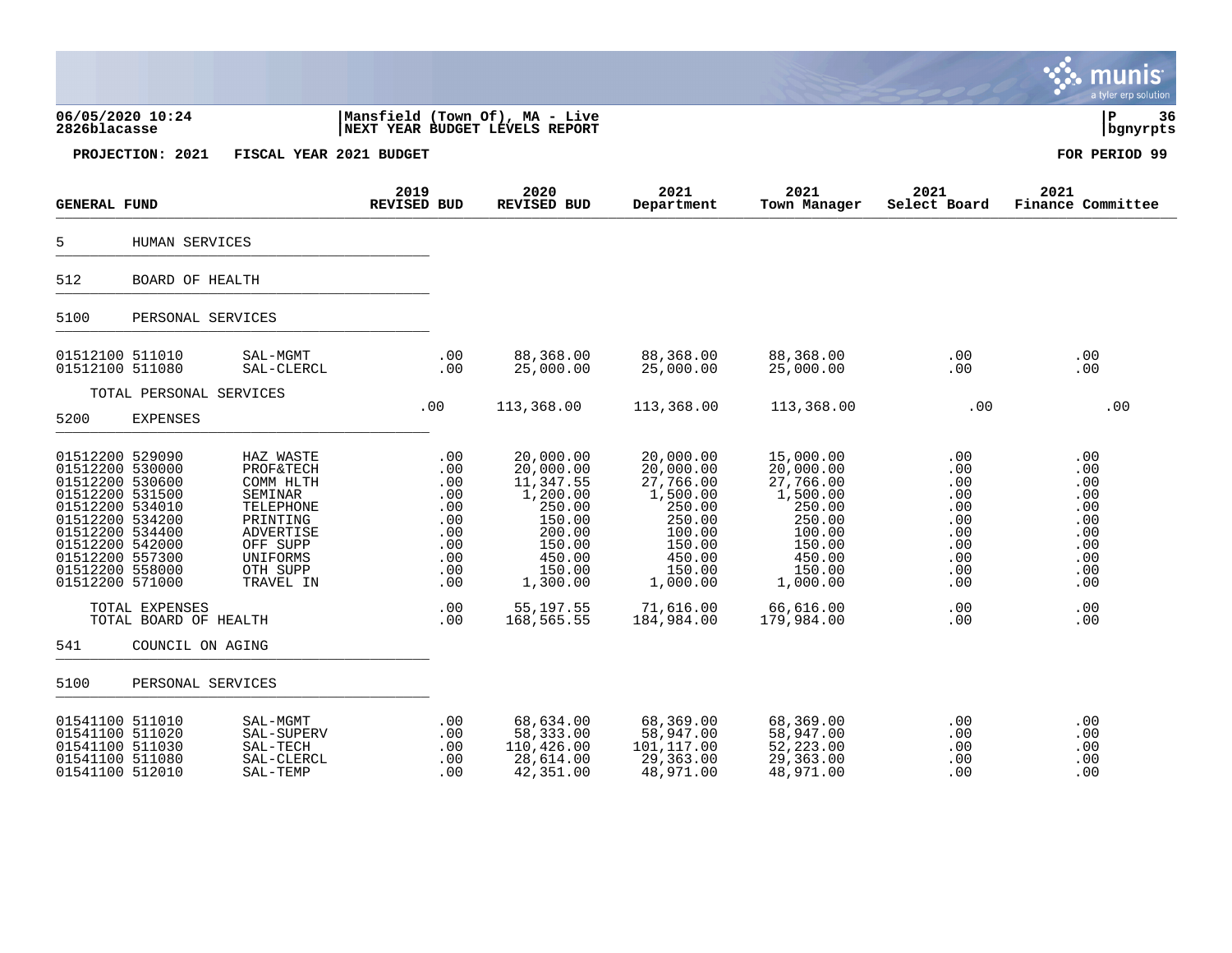## **06/05/2020 10:24 |Mansfield (Town Of), MA - Live |P 37 2826blacasse |NEXT YEAR BUDGET LEVELS REPORT |bgnyrpts**

| <b>GENERAL FUND</b>                                                                                                                                                                                           |                                          |                                                                                                                                            | 2019<br>REVISED BUD                                                       | 2020<br>REVISED BUD                                                                                                            | 2021<br>Department                                                                                                               | 2021<br>Town Manager                                                                                                           | 2021<br>Select Board                                                      | 2021<br>Finance Committee                                                 |
|---------------------------------------------------------------------------------------------------------------------------------------------------------------------------------------------------------------|------------------------------------------|--------------------------------------------------------------------------------------------------------------------------------------------|---------------------------------------------------------------------------|--------------------------------------------------------------------------------------------------------------------------------|----------------------------------------------------------------------------------------------------------------------------------|--------------------------------------------------------------------------------------------------------------------------------|---------------------------------------------------------------------------|---------------------------------------------------------------------------|
| 01541100 514000<br>01541100 514100                                                                                                                                                                            |                                          | LONGEVITY<br>SICKLV INC                                                                                                                    | .00<br>.00                                                                | 1,592.00<br>4,000.00                                                                                                           | 1,205.00<br>3,016.00                                                                                                             | 1,205.00<br>3,016.00                                                                                                           | .00<br>.00                                                                | .00<br>.00                                                                |
|                                                                                                                                                                                                               | TOTAL PERSONAL SERVICES                  |                                                                                                                                            |                                                                           |                                                                                                                                |                                                                                                                                  |                                                                                                                                |                                                                           |                                                                           |
| 5200                                                                                                                                                                                                          | <b>EXPENSES</b>                          |                                                                                                                                            | .00                                                                       | 313,950.00                                                                                                                     | 310,988.00                                                                                                                       | 262,094.00                                                                                                                     | .00                                                                       | .00                                                                       |
| 01541200 521010<br>01541200 521050<br>01541200 523000<br>01541200 527000<br>01541200 530900<br>01541200 534500<br>01541200 542000<br>01541200 549000<br>01541200 571000<br>01541200 573100<br>01541200 578000 |                                          | ELECTRICTY<br><b>HEAT</b><br>SWR-WTR<br>RENTALS<br>SPEC SRVCS<br>POSTAGE<br>OFF SUPP<br>FOOD SUPP<br>TRAVEL IN<br>PROF DEVLP<br>GATRA PASS | .00<br>.00<br>.00<br>.00<br>.00<br>.00<br>.00<br>.00<br>.00<br>.00<br>.00 | 12,115.00<br>4,200.00<br>2,205.00<br>4,488.00<br>25,240.00<br>576.00<br>4,000.00<br>2,900.00<br>3,000.00<br>900.00<br>9,000.00 | 12, 115.00<br>4,200.00<br>2,260.00<br>4,488.00<br>25, 240.00<br>576.00<br>4,000.00<br>2,900.00<br>3,000.00<br>900.00<br>9,000.00 | 10,115.00<br>4,200.00<br>2,205.00<br>4,488.00<br>25,240.00<br>576.00<br>4,000.00<br>2,900.00<br>3,000.00<br>900.00<br>9,000.00 | .00<br>.00<br>.00<br>.00<br>.00<br>.00<br>.00<br>.00<br>.00<br>.00<br>.00 | .00<br>.00<br>.00<br>.00<br>.00<br>.00<br>.00<br>.00<br>.00<br>.00<br>.00 |
|                                                                                                                                                                                                               | TOTAL EXPENSES<br>TOTAL COUNCIL ON AGING |                                                                                                                                            | .00<br>.00                                                                | 68,624.00<br>382,574.00                                                                                                        | 68,679.00<br>379,667.00                                                                                                          | 66,624.00<br>328,718.00                                                                                                        | .00<br>.00                                                                | .00<br>.00                                                                |
| 543                                                                                                                                                                                                           | VETERANS SERVICES                        |                                                                                                                                            |                                                                           |                                                                                                                                |                                                                                                                                  |                                                                                                                                |                                                                           |                                                                           |
| 5100                                                                                                                                                                                                          | PERSONAL SERVICES                        |                                                                                                                                            |                                                                           |                                                                                                                                |                                                                                                                                  |                                                                                                                                |                                                                           |                                                                           |
| 01543100 511010<br>01543100 511030                                                                                                                                                                            |                                          | SAL-MGMT<br>SAL-TECH                                                                                                                       | .00<br>.00                                                                | 66,436.00<br>1,320.00                                                                                                          | 66,819.00<br>1,440.00                                                                                                            | 66,819.00<br>1,440.00                                                                                                          | .00<br>.00                                                                | .00<br>.00                                                                |
|                                                                                                                                                                                                               | TOTAL PERSONAL SERVICES                  |                                                                                                                                            | .00                                                                       | 67,756.00                                                                                                                      | 68,259.00                                                                                                                        | 68,259.00                                                                                                                      | .00                                                                       | .00                                                                       |
| 5200                                                                                                                                                                                                          | <b>EXPENSES</b>                          |                                                                                                                                            |                                                                           |                                                                                                                                |                                                                                                                                  |                                                                                                                                |                                                                           |                                                                           |
| 01543200 531500<br>01543200 534200<br>01543200 542000<br>01543200 551000<br>01543200 570000<br>01543200 573100<br>01543200 577000                                                                             |                                          | SEMINARS<br>PRINTING<br>OFF SUPP<br>BOOKS/REF<br>MISC EXP<br>PROF DEVLP<br>VETS BNFTS                                                      | .00<br>.00<br>.00<br>.00<br>.00<br>.00<br>.00                             | 2,175.00<br>200.00<br>300.00<br>500.00<br>750.00<br>1,825.00<br>140,000.00                                                     | 2,100.00<br>200.00<br>300.00<br>450.00<br>900.00<br>1,800.00<br>140,000.00                                                       | 1,300.00<br>200.00<br>300.00<br>450.00<br>750.00<br>1,000.00<br>140,000.00                                                     | .00<br>.00<br>.00<br>.00<br>.00<br>.00<br>.00.                            | .00<br>.00<br>.00<br>.00<br>.00<br>.00<br>.00                             |

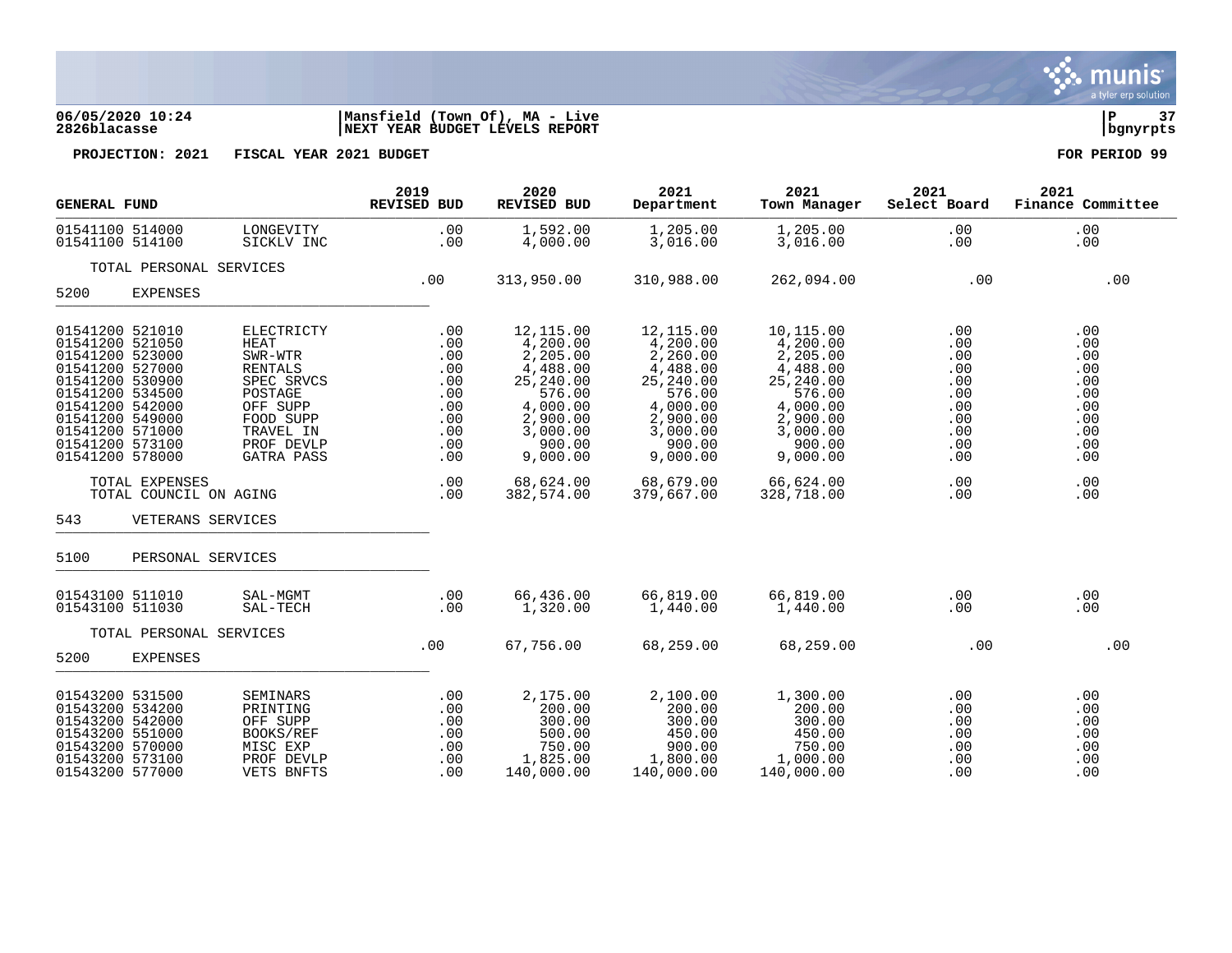| 06/05/2020 10:24 |  |
|------------------|--|
| 2826blacasse     |  |

# **06/05/2020 10:24 |Mansfield (Town Of), MA - Live |P 38 2826blacasse |NEXT YEAR BUDGET LEVELS REPORT |bgnyrpts**



munis

| <b>GENERAL FUND</b>                                                      |                                                                 |                                                  | 2019<br><b>REVISED BUD</b> | 2020<br><b>REVISED BUD</b>                   | 2021<br>Department                           | 2021<br>Town Manager                         | 2021<br>Select Board                     | 2021<br>Finance Committee |
|--------------------------------------------------------------------------|-----------------------------------------------------------------|--------------------------------------------------|----------------------------|----------------------------------------------|----------------------------------------------|----------------------------------------------|------------------------------------------|---------------------------|
| 01543200 578010<br>01543200 578020                                       |                                                                 | SOLDRS GRV<br>PATRIOTIC                          | .00<br>.00                 | 3,000.00<br>3,000.00                         | 3,500.00<br>3,250.00                         | 3,500.00<br>3,250.00                         | .00<br>.00                               | .00<br>.00                |
| 5800                                                                     | TOTAL EXPENSES<br><b>ENCUMBRANCES</b>                           |                                                  | .00                        | 151,750.00                                   | 152,500.00                                   | 150,750.00                                   | .00                                      | .00                       |
| 01543800 599999                                                          |                                                                 | VET ENCUMB                                       | .00                        | 8,628.00                                     | .00                                          | .00                                          | .00                                      | .00                       |
|                                                                          | TOTAL ENCUMBRANCES<br>TOTAL VETERANS SERVICES                   |                                                  | .00<br>.00                 | 8,628.00<br>228,134.00                       | .00<br>220,759.00                            | .00<br>219,009.00                            | $.00 \,$<br>.00                          | .00<br>.00                |
| 549                                                                      | SOCIAL SERVICES                                                 |                                                  |                            |                                              |                                              |                                              |                                          |                           |
| 5100                                                                     | PERSONAL SERVICES                                               |                                                  |                            |                                              |                                              |                                              |                                          |                           |
| 01549100 511020<br>01549100 512010<br>01549100 514100<br>01549100 519600 |                                                                 | SAL-SUPERV<br>SAL-TEMP<br>SICKLV INC<br>STIPENDS | .00<br>.00<br>.00<br>.00   | 53,646.00<br>11,000.00<br>100.00<br>4,000.00 | 58,940.00<br>11,445.00<br>100.00<br>4,000.00 | 58,940.00<br>11,445.00<br>100.00<br>4,000.00 | .00<br>.00<br>.00<br>.00                 | .00<br>.00<br>.00<br>.00  |
|                                                                          | TOTAL PERSONAL SERVICES                                         |                                                  | .00                        | 68,746.00                                    | 74,485.00                                    | 74,485.00                                    | .00                                      | .00                       |
| 5200                                                                     | <b>EXPENSES</b>                                                 |                                                  |                            |                                              |                                              |                                              |                                          |                           |
| 01549200 530900<br>01549200 531500<br>01549200 542000<br>01549200 573100 |                                                                 | SPEC SRVCS<br>SEMINAR<br>OFF SUPP<br>PROF DEVLP  | .00<br>.00<br>.00<br>.00   | 200.00<br>135.00<br>500.00<br>100.00         | 200.00<br>135.00<br>500.00<br>50.00          | 200.00<br>135.00<br>500.00<br>50.00          | $.00 \ \rm$<br>.00<br>.00<br>$.00 \ \rm$ | .00<br>.00<br>.00<br>.00  |
|                                                                          | TOTAL EXPENSES<br>TOTAL SOCIAL SERVICES<br>TOTAL HUMAN SERVICES |                                                  | .00<br>.00<br>.00          | 935.00<br>69,681.00<br>848,954.55            | 885.00<br>75,370.00<br>860,780.00            | 885.00<br>75,370.00<br>803,081.00            | .00<br>.00<br>.00                        | .00<br>.00<br>.00         |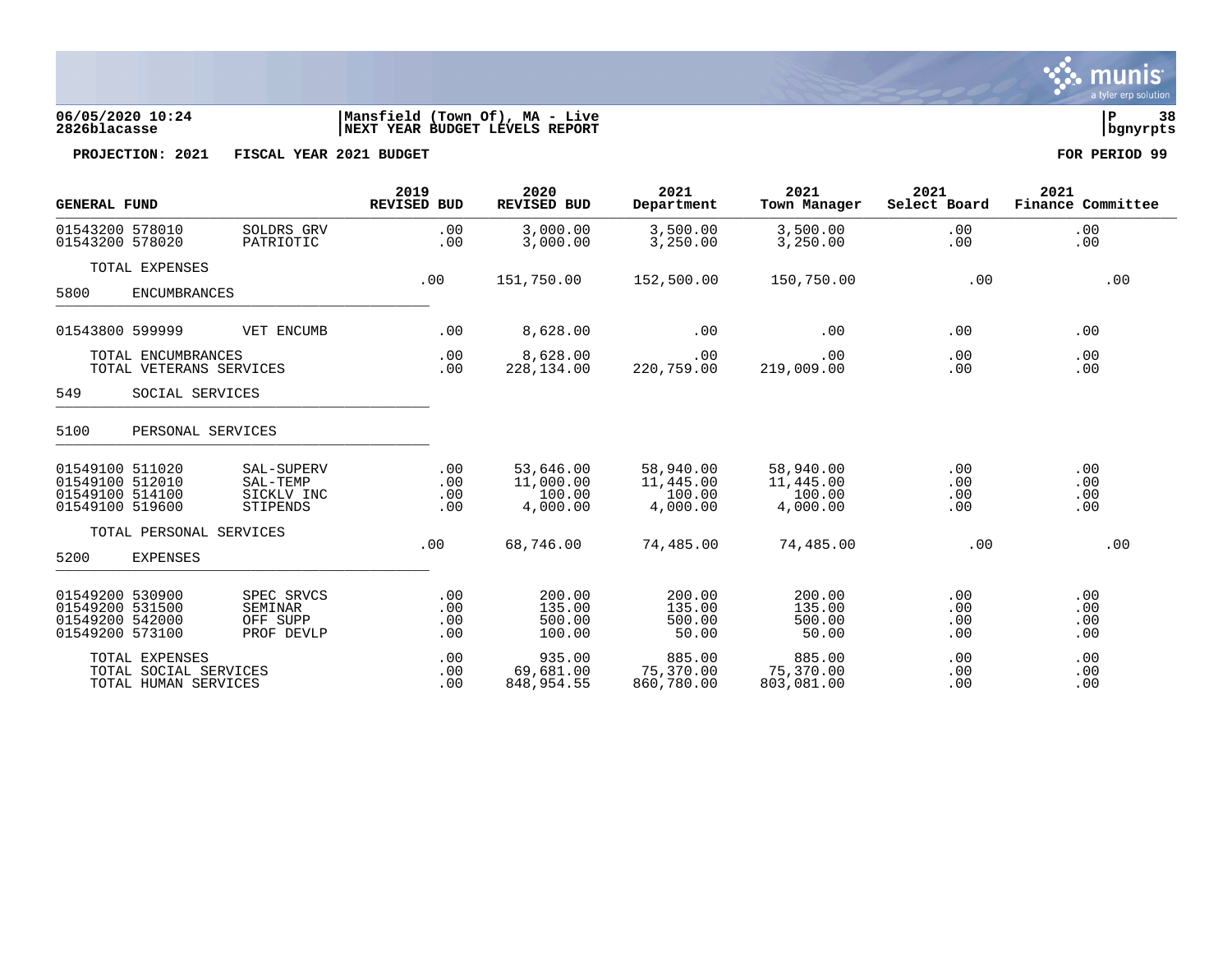|                                                                                                                                                                                            |                                        |                                                                                                                               |                            |                                                                    |                                                                                                                            |                                                                                                                            |                                                                                                                           |                                                                     | munis<br>a tyler erp solution                                      |
|--------------------------------------------------------------------------------------------------------------------------------------------------------------------------------------------|----------------------------------------|-------------------------------------------------------------------------------------------------------------------------------|----------------------------|--------------------------------------------------------------------|----------------------------------------------------------------------------------------------------------------------------|----------------------------------------------------------------------------------------------------------------------------|---------------------------------------------------------------------------------------------------------------------------|---------------------------------------------------------------------|--------------------------------------------------------------------|
| 2826blacasse                                                                                                                                                                               | 06/05/2020 10:24                       |                                                                                                                               |                            |                                                                    | Mansfield (Town Of), MA - Live<br>NEXT YEAR BUDGET LEVELS REPORT                                                           |                                                                                                                            |                                                                                                                           |                                                                     | lР<br>39<br>  bgnyrpts                                             |
|                                                                                                                                                                                            | PROJECTION: 2021                       | FISCAL YEAR 2021 BUDGET                                                                                                       |                            |                                                                    |                                                                                                                            |                                                                                                                            |                                                                                                                           |                                                                     | FOR PERIOD 99                                                      |
| <b>GENERAL FUND</b>                                                                                                                                                                        |                                        |                                                                                                                               | 2019<br><b>REVISED BUD</b> |                                                                    | 2020<br><b>REVISED BUD</b>                                                                                                 | 2021<br>Department                                                                                                         | 2021<br>Town Manager                                                                                                      | 2021<br>Select Board                                                | 2021<br>Finance Committee                                          |
| 6                                                                                                                                                                                          | CULTURE & RECREATION                   |                                                                                                                               |                            |                                                                    |                                                                                                                            |                                                                                                                            |                                                                                                                           |                                                                     |                                                                    |
| 610                                                                                                                                                                                        | PUBLIC LIBRARY                         |                                                                                                                               |                            |                                                                    |                                                                                                                            |                                                                                                                            |                                                                                                                           |                                                                     |                                                                    |
| 5100                                                                                                                                                                                       | PERSONAL SERVICES                      |                                                                                                                               |                            |                                                                    |                                                                                                                            |                                                                                                                            |                                                                                                                           |                                                                     |                                                                    |
| 01610100 511010<br>01610100 511020<br>01610100 511030<br>01610100 514000                                                                                                                   |                                        | SAL-MGMT<br>SAL-SUPERV<br>SAL-TECH<br>LONGEVITY                                                                               |                            | .00<br>.00<br>.00<br>.00                                           | 87,152.00<br>101,837.00<br>316,016.00<br>1,325.00                                                                          | 87,152.00<br>104,477.00<br>324,534.00<br>1,325.00                                                                          | 87,152.00<br>104,477.00<br>324,534.00<br>1,325.00                                                                         | .00<br>$.00 \,$<br>.00<br>.00                                       | .00<br>.00<br>.00<br>.00                                           |
|                                                                                                                                                                                            | TOTAL PERSONAL SERVICES                |                                                                                                                               |                            | .00                                                                | 506,330.00                                                                                                                 | 517,488.00                                                                                                                 | 517,488.00                                                                                                                | .00                                                                 | .00                                                                |
| 5150                                                                                                                                                                                       | EMPLOYEE BENEFITS                      |                                                                                                                               |                            |                                                                    |                                                                                                                            |                                                                                                                            |                                                                                                                           |                                                                     |                                                                    |
| 01610150 517000                                                                                                                                                                            |                                        | EMP BENFTS                                                                                                                    |                            | .00                                                                | 148,338.00                                                                                                                 | 123,473.00                                                                                                                 | 122, 419.47                                                                                                               | .00                                                                 | .00                                                                |
|                                                                                                                                                                                            | TOTAL EMPLOYEE BENEFITS                |                                                                                                                               |                            | .00                                                                | 148,338.00                                                                                                                 | 123,473.00                                                                                                                 | 122,419.47                                                                                                                | .00                                                                 | .00                                                                |
| 5200                                                                                                                                                                                       | <b>EXPENSES</b>                        |                                                                                                                               |                            |                                                                    |                                                                                                                            |                                                                                                                            |                                                                                                                           |                                                                     |                                                                    |
| 01610200 521010<br>01610200 521050<br>01610200 523000<br>01610200 524100<br>01610200 524500<br>01610200 530000<br>01610200 534500<br>01610200 542000<br>01610200 551000<br>01610200 573100 |                                        | ELECTRICTY<br><b>HEAT</b><br>SWR-WTR<br>EQP REPAIR<br>DP SRVCS<br>PROF&TECH<br>POSTAGE<br>OFF SUPP<br>BOOKS/REF<br>PROF DEVLP |                            | .00<br>.00<br>.00<br>.00<br>.00<br>.00<br>.00<br>.00<br>.00<br>.00 | 21,000.00<br>10,000.00<br>2,000.00<br>10,000.00<br>30,781.00<br>35,000.00<br>800.00<br>14,000.00<br>180,000.00<br>1,500.00 | 21,000.00<br>10,000.00<br>2,000.00<br>12,000.00<br>31,397.00<br>37,000.00<br>800.00<br>16,000.00<br>195,000.00<br>1,600.00 | 18,000.00<br>8,000.00<br>2,000.00<br>10,000.00<br>31,397.00<br>37,000.00<br>800.00<br>14,000.00<br>180,000.00<br>1,000.00 | .00<br>.00<br>.00<br>.00<br>.00<br>.00<br>.00.<br>.00<br>.00<br>.00 | .00<br>.00<br>.00<br>.00<br>.00<br>.00<br>.00<br>.00<br>.00<br>.00 |
|                                                                                                                                                                                            | TOTAL EXPENSES<br>TOTAL PUBLIC LIBRARY |                                                                                                                               |                            | .00<br>.00                                                         | 305,081.00<br>959,749.00                                                                                                   | 326,797.00<br>967,758.00                                                                                                   | 302,197.00<br>942,104.47                                                                                                  | .00<br>.00                                                          | .00<br>.00                                                         |
| 630                                                                                                                                                                                        | PARKS & RECREATION                     |                                                                                                                               |                            |                                                                    |                                                                                                                            |                                                                                                                            |                                                                                                                           |                                                                     |                                                                    |
| 5100                                                                                                                                                                                       | PERSONAL SERVICES                      |                                                                                                                               |                            |                                                                    |                                                                                                                            |                                                                                                                            |                                                                                                                           |                                                                     |                                                                    |
| 01630100 511010                                                                                                                                                                            |                                        | SAL-MGMT                                                                                                                      |                            | .00                                                                | 48,033.00                                                                                                                  | 48,900.00                                                                                                                  | 48,900.00                                                                                                                 | .00                                                                 | .00                                                                |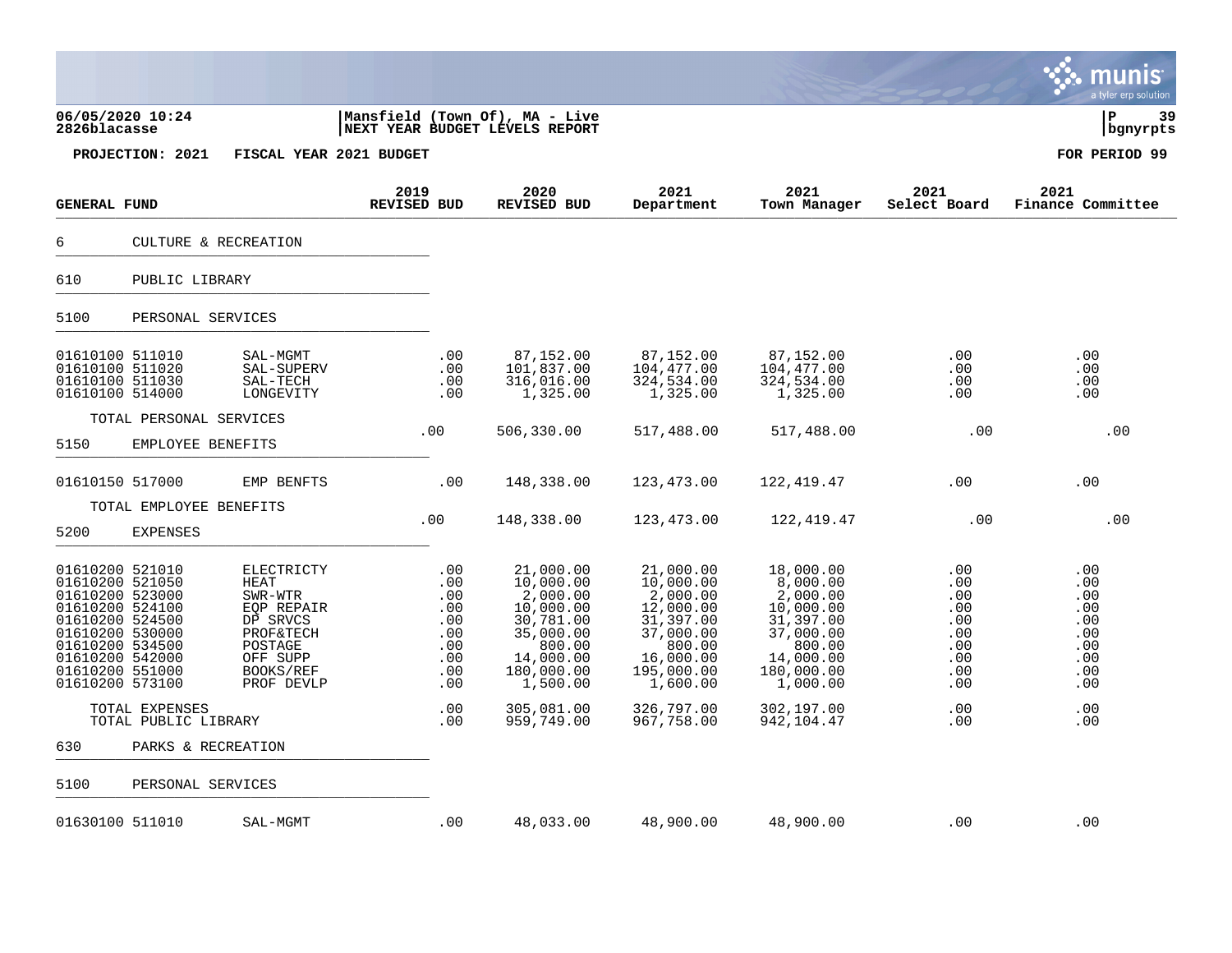

# **06/05/2020 10:24 |Mansfield (Town Of), MA - Live |P 40 2826blacasse |NEXT YEAR BUDGET LEVELS REPORT |bgnyrpts**

| <b>GENERAL FUND</b>                                                                                                                                                     |                                                                                                                | 2019<br>REVISED BUD                                         | 2020<br><b>REVISED BUD</b>                                                                       | 2021<br>Department                                                                               | 2021<br>Town Manager                                                                             | 2021<br>Select Board                                                  | 2021<br>Finance Committee                                   |
|-------------------------------------------------------------------------------------------------------------------------------------------------------------------------|----------------------------------------------------------------------------------------------------------------|-------------------------------------------------------------|--------------------------------------------------------------------------------------------------|--------------------------------------------------------------------------------------------------|--------------------------------------------------------------------------------------------------|-----------------------------------------------------------------------|-------------------------------------------------------------|
| 01630100 511030<br>01630100 512010<br>01630100 514000                                                                                                                   | SAL-TECH<br>SEASONAL<br>LONGEVITY                                                                              | .00<br>.00<br>.00                                           | 31,252.00<br>12,500.00<br>1,250.00                                                               | 41,734.00<br>12,500.00<br>1,250.00                                                               | 41,734.00<br>6, 250.00<br>1,250.00                                                               | .00<br>.00<br>.00                                                     | .00<br>.00<br>.00                                           |
|                                                                                                                                                                         | TOTAL PERSONAL SERVICES                                                                                        |                                                             |                                                                                                  |                                                                                                  |                                                                                                  |                                                                       |                                                             |
| 5200                                                                                                                                                                    | <b>EXPENSES</b>                                                                                                | .00                                                         | 93,035.00                                                                                        | 104,384.00                                                                                       | 98,134.00                                                                                        | .00                                                                   | .00                                                         |
| 01630200 524010<br>01630200 530900<br>01630200 534200<br>01630200 534400<br>01630200 534500<br>01630200 542000<br>01630200 557300<br>01630200 558000<br>01630200 573100 | ANNUAL MNT<br>CULTRL SPT<br>PRINTING<br>ADVERTISE<br>POSTAGE<br>OFF SUPP<br>UNIFORMS<br>OTH SUPP<br>PROF DEVLP | .00<br>.00<br>.00<br>.00<br>.00<br>.00<br>.00<br>.00<br>.00 | 1,700.00<br>9,500.00<br>4,250.00<br>3,500.00<br>300.00<br>750.00<br>700.00<br>1,000.00<br>500.00 | 1,700.00<br>9,500.00<br>4,250.00<br>4,000.00<br>300.00<br>750.00<br>700.00<br>1,000.00<br>500.00 | 1,700.00<br>3,230.00<br>4,250.00<br>4,000.00<br>300.00<br>750.00<br>700.00<br>1,000.00<br>500.00 | .00<br>.00<br>$.00 \,$<br>.00<br>.00<br>.00<br>$.00 \,$<br>.00<br>.00 | .00<br>.00<br>.00<br>.00<br>.00<br>.00<br>.00<br>.00<br>.00 |
| TOTAL EXPENSES                                                                                                                                                          |                                                                                                                | .00                                                         | 22,200.00                                                                                        | 22,700.00                                                                                        | 16,430.00                                                                                        | .00                                                                   | .00                                                         |
| 5517                                                                                                                                                                    | FY2017 SPECIAL ARTICLES                                                                                        |                                                             |                                                                                                  |                                                                                                  |                                                                                                  |                                                                       |                                                             |
| 01630517 584000                                                                                                                                                         | PLYGRD EQP                                                                                                     | .00                                                         | 75,000.00                                                                                        | .00                                                                                              | .00                                                                                              | .00                                                                   | .00                                                         |
|                                                                                                                                                                         | TOTAL FY2017 SPECIAL ARTICLE<br>TOTAL PARKS & RECREATION                                                       | .00<br>.00                                                  | 75,000.00<br>190,235.00                                                                          | .00<br>127,084.00                                                                                | .00<br>114,564.00                                                                                | .00<br>$.00 \,$                                                       | .00<br>.00                                                  |
| 691                                                                                                                                                                     | HISTORICAL COMMISSION                                                                                          |                                                             |                                                                                                  |                                                                                                  |                                                                                                  |                                                                       |                                                             |
| 5200                                                                                                                                                                    | <b>EXPENSES</b>                                                                                                |                                                             |                                                                                                  |                                                                                                  |                                                                                                  |                                                                       |                                                             |
| 01691200 524000<br>01691200 543000                                                                                                                                      | BLDG MNT<br>BLDG SUPP                                                                                          | .00<br>.00                                                  | 859.00<br>441.00                                                                                 | 859.00<br>441.00                                                                                 | 859.00<br>441.00                                                                                 | .00<br>.00                                                            | .00<br>.00                                                  |
| TOTAL EXPENSES                                                                                                                                                          | TOTAL HISTORICAL COMMISSION                                                                                    | .00<br>.00                                                  | 1,300.00<br>1,300.00                                                                             | 1,300.00<br>1,300.00                                                                             | 1,300.00<br>1,300.00                                                                             | .00<br>$.00 \,$                                                       | .00<br>.00                                                  |
| 692                                                                                                                                                                     | TOWN CELEBRATIONS                                                                                              |                                                             |                                                                                                  |                                                                                                  |                                                                                                  |                                                                       |                                                             |
| 5200                                                                                                                                                                    | <b>EXPENSES</b>                                                                                                |                                                             |                                                                                                  |                                                                                                  |                                                                                                  |                                                                       |                                                             |
| 01692200 530000                                                                                                                                                         | PROF&TECH                                                                                                      | .00                                                         | 14,974.36                                                                                        | 18,500.00                                                                                        | .00                                                                                              | .00                                                                   | .00                                                         |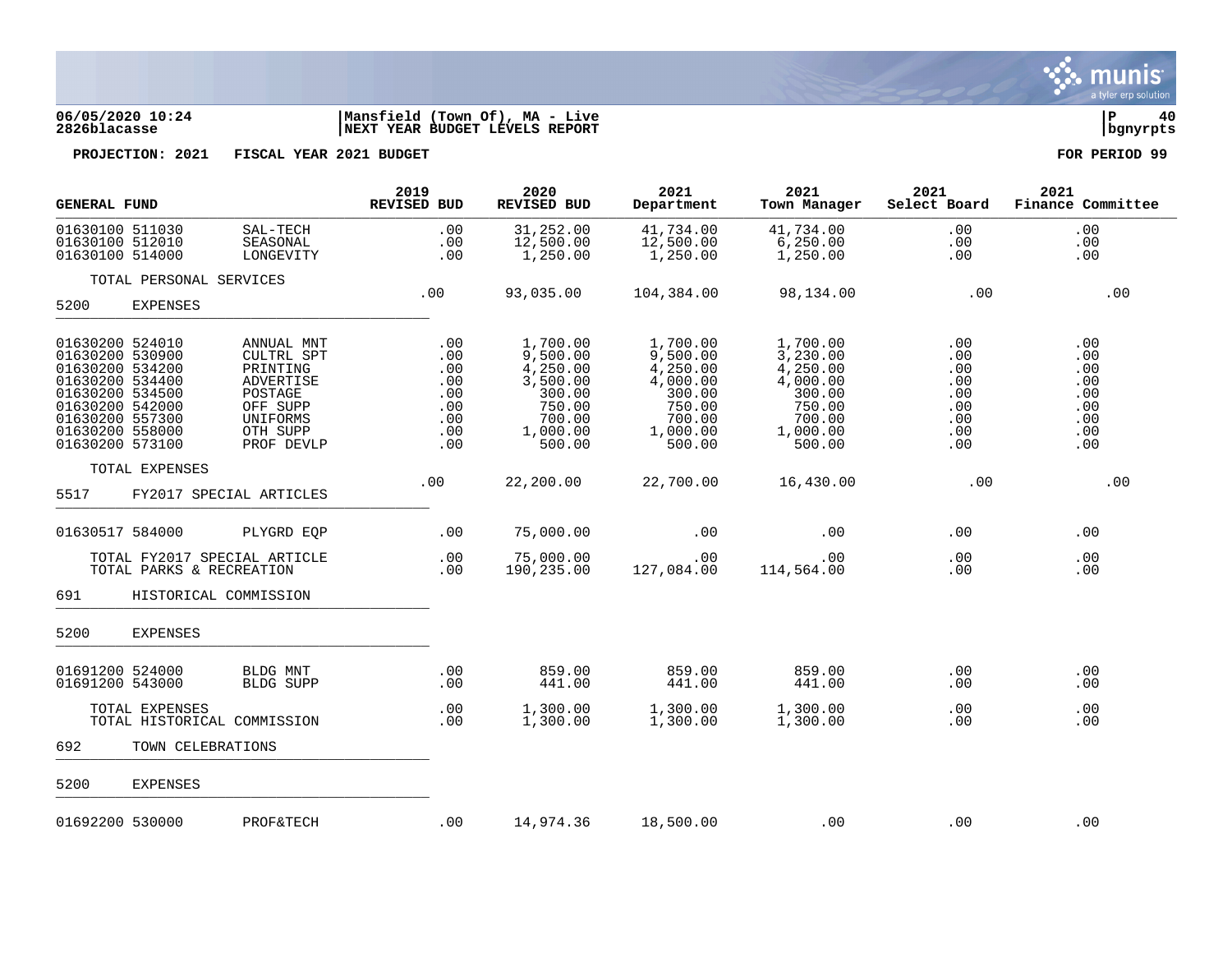| 06/05/2020 10:24 | Mansfield (Town Of), MA - Live | 41            |
|------------------|--------------------------------|---------------|
| 2826blacasse     | NEXT YEAR BUDGET LEVELS REPORT | bgnyrpts      |
| PROJECTION: 2021 | FISCAL YEAR 2021 BUDGET        | FOR PERIOD 99 |

| <b>GENERAL FUND</b>                                                |           | 2019<br>REVISED BUD | 2020<br><b>REVISED BUD</b>           | 2021<br>Department                   | 2021<br>Town Manager                 | 2021<br>Select Board | 2021<br>Finance Committee |  |
|--------------------------------------------------------------------|-----------|---------------------|--------------------------------------|--------------------------------------|--------------------------------------|----------------------|---------------------------|--|
| 01692200 570000                                                    | MISC EXP  | .00                 | 1,150.00                             | 1,500.00                             | .00                                  | .00                  | .00                       |  |
| TOTAL EXPENSES<br>TOTAL TOWN CELEBRATIONS                          |           | .00<br>.00          | 16,124.36<br>16,124.36               | 20,000.00<br>20,000.00               | .00<br>.00                           | .00<br>.00           | .00<br>.00                |  |
| 695<br>ARTS COUNCIL                                                |           |                     |                                      |                                      |                                      |                      |                           |  |
| 5200<br>EXPENSES                                                   |           |                     |                                      |                                      |                                      |                      |                           |  |
| 01695200 578000                                                    | ARTS CNCL | .00                 | 6,400.00                             | 6,500.00                             | 6,500.00                             | .00                  | .00                       |  |
| TOTAL EXPENSES<br>TOTAL ARTS COUNCIL<br>TOTAL CULTURE & RECREATION |           | .00<br>.00<br>.00   | 6,400.00<br>6,400.00<br>1,173,808.36 | 6,500.00<br>6,500.00<br>1,122,642.00 | 6,500.00<br>6,500.00<br>1,064,468.47 | .00<br>.00<br>.00    | .00<br>.00<br>.00         |  |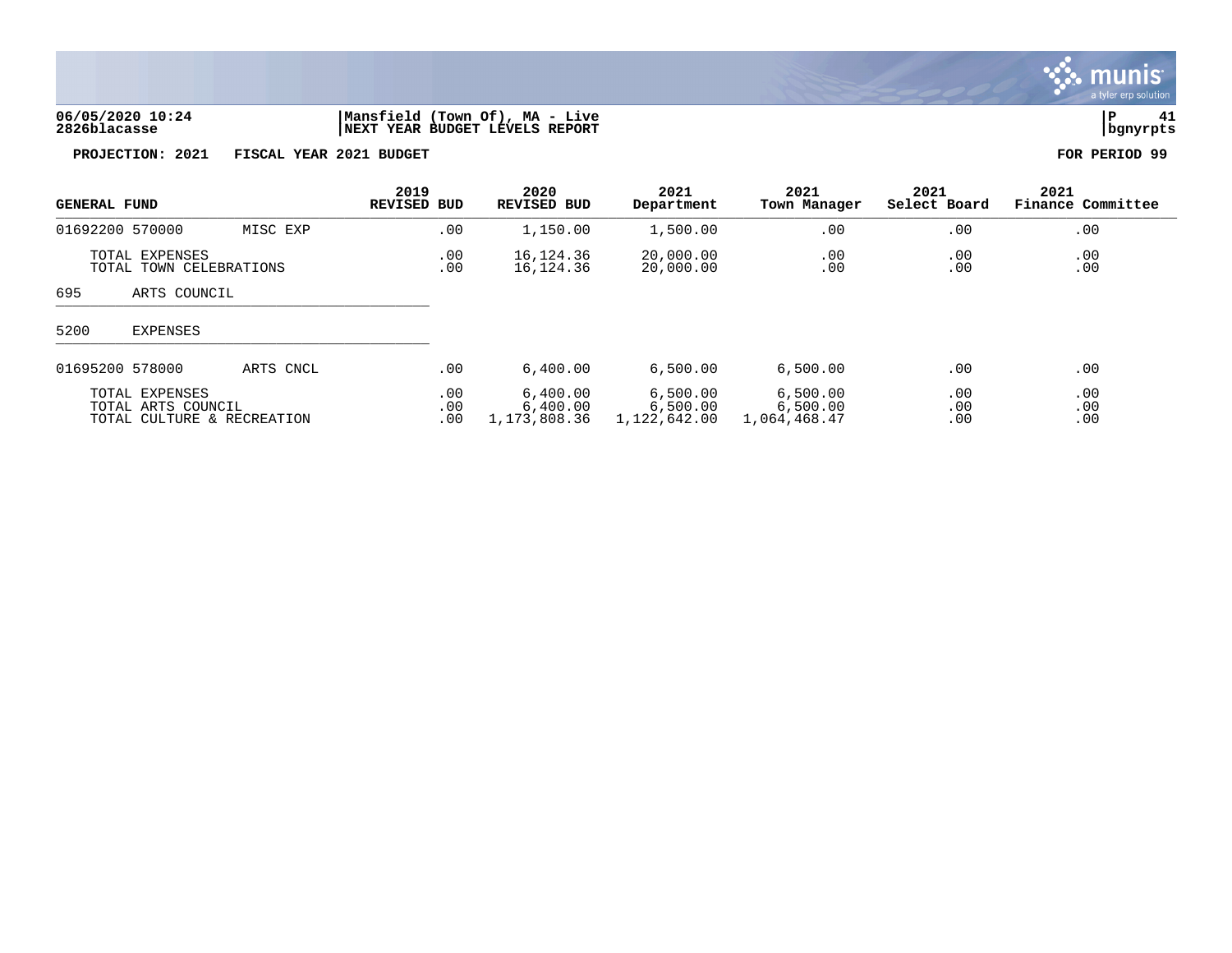|                     |                                                                                                                                                                                                                                                                                                                                                                                                                                                                                                                                                                                                                       |                                                                                                              |                                                                                                                                                                                                              |                                                                                                                                                                                                                     |                                                                                                                                                                                                               |                                                                                                                         | nıs<br>a tyler erp solution                                                                                  |
|---------------------|-----------------------------------------------------------------------------------------------------------------------------------------------------------------------------------------------------------------------------------------------------------------------------------------------------------------------------------------------------------------------------------------------------------------------------------------------------------------------------------------------------------------------------------------------------------------------------------------------------------------------|--------------------------------------------------------------------------------------------------------------|--------------------------------------------------------------------------------------------------------------------------------------------------------------------------------------------------------------|---------------------------------------------------------------------------------------------------------------------------------------------------------------------------------------------------------------------|---------------------------------------------------------------------------------------------------------------------------------------------------------------------------------------------------------------|-------------------------------------------------------------------------------------------------------------------------|--------------------------------------------------------------------------------------------------------------|
| 2826blacasse        | 06/05/2020 10:24                                                                                                                                                                                                                                                                                                                                                                                                                                                                                                                                                                                                      |                                                                                                              | Mansfield (Town Of), MA - Live<br>NEXT YEAR BUDGET LEVELS REPORT                                                                                                                                             |                                                                                                                                                                                                                     |                                                                                                                                                                                                               |                                                                                                                         | ∣P<br>42<br>bgnyrpts                                                                                         |
|                     | FISCAL YEAR 2021 BUDGET<br>PROJECTION: 2021                                                                                                                                                                                                                                                                                                                                                                                                                                                                                                                                                                           |                                                                                                              |                                                                                                                                                                                                              |                                                                                                                                                                                                                     |                                                                                                                                                                                                               |                                                                                                                         | FOR PERIOD 99                                                                                                |
| <b>GENERAL FUND</b> | 2019<br><b>REVISED BUD</b>                                                                                                                                                                                                                                                                                                                                                                                                                                                                                                                                                                                            |                                                                                                              | 2020<br><b>REVISED BUD</b>                                                                                                                                                                                   | 2021<br>Department                                                                                                                                                                                                  | 2021<br>Town Manager                                                                                                                                                                                          | 2021<br>Select Board                                                                                                    | 2021<br>Finance Committee                                                                                    |
| 7                   | DEBT SERVICE                                                                                                                                                                                                                                                                                                                                                                                                                                                                                                                                                                                                          |                                                                                                              |                                                                                                                                                                                                              |                                                                                                                                                                                                                     |                                                                                                                                                                                                               |                                                                                                                         |                                                                                                              |
| 710                 | LONG-TERM DEBT PRINCIPAL                                                                                                                                                                                                                                                                                                                                                                                                                                                                                                                                                                                              |                                                                                                              |                                                                                                                                                                                                              |                                                                                                                                                                                                                     |                                                                                                                                                                                                               |                                                                                                                         |                                                                                                              |
| 5200                | <b>EXPENSES</b>                                                                                                                                                                                                                                                                                                                                                                                                                                                                                                                                                                                                       |                                                                                                              |                                                                                                                                                                                                              |                                                                                                                                                                                                                     |                                                                                                                                                                                                               |                                                                                                                         |                                                                                                              |
|                     | 01710200 591000 1109A<br>P-ROADS<br>01710200 591000 1110A<br>P-TRACK<br>01710200 591000 1110B<br>P-ROB WNDW<br>01710200 591000 1211A<br>P-ROAD IMP<br>01710200 591000 1212A<br>P-GYM WALL<br>01710200 591000 1316A<br>P-ROB WNDW<br>01710200 591000 1316B<br>P-RD MAIN<br>01710200 591000 1412A<br>P-RD BR SW<br>01710200 591000 1512A<br>P-RD BR SW<br>01710200 591000 1611A<br>P-RD BR SW<br>01710200 591000 1711B MHS WINDOW<br>01710200 591000 1713A PRIN-BONDS<br>01710200 591000 1809B RD/BRIDGE<br>01710200 591000 1904A RD 11/19<br>01710200 591000 CW132<br>P-STORMWTR<br>01710200 591050 1503A<br>P-EAST ST | .00<br>.00<br>.00<br>.00<br>.00<br>.00<br>.00<br>.00<br>.00<br>.00<br>.00<br>.00<br>.00<br>.00<br>.00<br>.00 | 45,000.00<br>20,000.00<br>20,000.00<br>35,000.00<br>35,000.00<br>75,000.00<br>65,000.00<br>200,000.00<br>200,000.00<br>140,000.00<br>95,000.00<br>200,000.00<br>200,000.00<br>.00<br>39,077.00<br>848,000.00 | 45,000.00<br>20,000.00<br>20,000.00<br>35,000.00<br>35,000.00<br>75,000.00<br>65,000.00<br>200,000.00<br>200,000.00<br>140,000.00<br>45,000.00<br>135,000.00<br>205,000.00<br>287,500.00<br>43,732.00<br>990,000.00 | 45,000.00<br>20,000.00<br>20,000.00<br>35,000.00<br>35,000.00<br>75,000.00<br>65,000.00<br>200,000.00<br>200,000.00<br>140,000.00<br>.00<br>135,000.00<br>205,000.00<br>195,000.00<br>43,732.00<br>990,000.00 | .00<br>.00<br>.00<br>.00<br>.00<br>.00<br>.00<br>.00<br>.00<br>.00<br>$.00 \,$<br>.00.<br>$.00 \,$<br>.00<br>.00<br>.00 | .00<br>.00<br>.00<br>.00<br>.00<br>.00<br>.00<br>.00<br>.00<br>.00<br>.00<br>.00<br>.00<br>.00<br>.00<br>.00 |
|                     | TOTAL EXPENSES<br>TOTAL LONG-TERM DEBT PRINCIP                                                                                                                                                                                                                                                                                                                                                                                                                                                                                                                                                                        | .00<br>.00                                                                                                   | 2, 217, 077.00<br>2, 217, 077.00                                                                                                                                                                             | 2,541,232.00<br>2,541,232.00                                                                                                                                                                                        | 2,403,732.00<br>2,403,732.00                                                                                                                                                                                  | .00<br>$.00 \,$                                                                                                         | .00<br>.00                                                                                                   |
| 751                 | LONG TERM DEBT INTEREST                                                                                                                                                                                                                                                                                                                                                                                                                                                                                                                                                                                               |                                                                                                              |                                                                                                                                                                                                              |                                                                                                                                                                                                                     |                                                                                                                                                                                                               |                                                                                                                         |                                                                                                              |
| 5200                | <b>EXPENSES</b>                                                                                                                                                                                                                                                                                                                                                                                                                                                                                                                                                                                                       |                                                                                                              |                                                                                                                                                                                                              |                                                                                                                                                                                                                     |                                                                                                                                                                                                               |                                                                                                                         |                                                                                                              |
|                     | 01751200 591500 1109A<br>I-ROADS<br>01751200 591500 1110A<br>I-TRACK<br>01751200 591500 1110B<br>I-ROB WNDW<br>01751200 591500 1211A<br>I-ROAD IMP<br>01751200 591500 1212A<br>I-GYM WALL<br>01751200 591500 1316A<br>I-ROB WNDW<br>01751200 591500 1316B<br>I-RD MAIN<br>01751200 591500 1412A<br>I-RD BR SW                                                                                                                                                                                                                                                                                                         | .00<br>.00<br>.00<br>.00<br>.00<br>.00<br>.00<br>.00                                                         | 6,045.00<br>2,193.00<br>3,410.00<br>5,440.00<br>5,440.00<br>14,250.00<br>12,350.00<br>38,000.00                                                                                                              | 5,145.00<br>1,793.00<br>3,010.00<br>4,740.00<br>4,740.00<br>11,250.00<br>9,750.00<br>30,000.00                                                                                                                      | 5,145.00<br>1,793.00<br>3,010.00<br>4,740.00<br>4,740.00<br>11,250.00<br>9,750.00<br>30,000.00                                                                                                                | .00<br>.00<br>.00<br>.00<br>.00<br>.00<br>.00<br>.00                                                                    | .00<br>.00<br>.00<br>.00<br>.00<br>.00<br>.00<br>.00                                                         |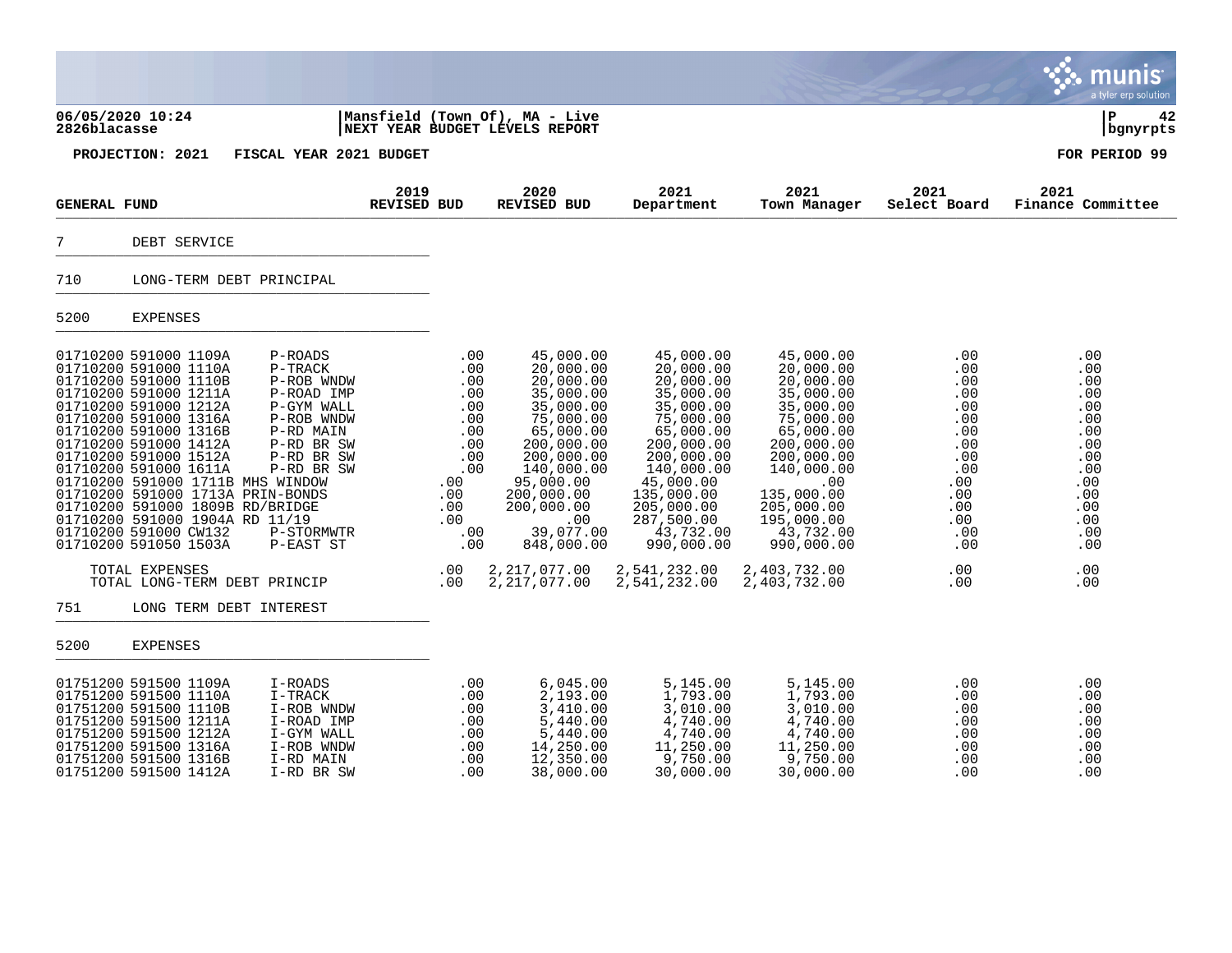

## **06/05/2020 10:24 |Mansfield (Town Of), MA - Live |P 43 2826blacasse |NEXT YEAR BUDGET LEVELS REPORT |bgnyrpts**

| <b>GENERAL FUND</b>                                                                                                                                                                                                                                                                                     | 2019<br><b>REVISED BUD</b>                           | 2020<br>REVISED BUD                                                                                   | 2021<br>Department                                                                                       | 2021<br>Town Manager                                                                               | 2021<br>Select Board                                 | 2021<br>Finance Committee                            |
|---------------------------------------------------------------------------------------------------------------------------------------------------------------------------------------------------------------------------------------------------------------------------------------------------------|------------------------------------------------------|-------------------------------------------------------------------------------------------------------|----------------------------------------------------------------------------------------------------------|----------------------------------------------------------------------------------------------------|------------------------------------------------------|------------------------------------------------------|
| 01751200 591500 1512A<br>I-RD BR SW<br>01751200 591500 1611A<br>I-RD BR SW<br>01751200 591500 1711B INT-MHS WD<br>01751200 591500 1713A INT-BONDS<br>01751200 591500 1809B<br>INT-ROADS<br>01751200 591500 CW132<br>I-STORMWTR<br>01751200 591550 1503A<br>I-EAST ST<br>01751200 591550 1904A RDS 11/19 | .00<br>.00<br>.00<br>.00<br>.00<br>.00<br>.00<br>.00 | 52,000.00<br>54,450.00<br>61,225.00<br>91,000.00<br>91,000.00<br>2,467.00<br>1,170,635.00<br>$.00 \,$ | 42,000.00<br>49,250.00<br>36,000.00<br>74,500.00<br>124,000.00<br>1,633.00<br>1,084,881.00<br>105,000.00 | 42,000.00<br>49,250.00<br>.00<br>74,500.00<br>124,000.00<br>1,633.00<br>1,084,881.00<br>114,546.67 | .00<br>.00<br>.00<br>.00<br>.00<br>.00<br>.00<br>.00 | .00<br>.00<br>.00<br>.00<br>.00<br>.00<br>.00<br>.00 |
| TOTAL EXPENSES<br>TOTAL LONG TERM DEBT INTERES                                                                                                                                                                                                                                                          | .00<br>.00                                           | 1,609,905.00<br>1,609,905.00                                                                          | 1,587,692.00<br>1,587,692.00                                                                             | 1,561,238.67<br>1,561,238.67                                                                       | .00<br>.00                                           | .00<br>.00                                           |
| 752<br>SHORT TERM DEBT INTEREST                                                                                                                                                                                                                                                                         |                                                      |                                                                                                       |                                                                                                          |                                                                                                    |                                                      |                                                      |
| 5200<br><b>EXPENSES</b>                                                                                                                                                                                                                                                                                 |                                                      |                                                                                                       |                                                                                                          |                                                                                                    |                                                      |                                                      |
| 01752200 592500<br>S-T INT<br>01752200 594000<br><b>BORROW FEE</b>                                                                                                                                                                                                                                      | .00<br>.00                                           | 75,000.00<br>25,000.00                                                                                | 75,000.00<br>25,000.00                                                                                   | 32,000.00<br>.00                                                                                   | .00<br>.00                                           | .00<br>.00                                           |
| TOTAL EXPENSES<br>TOTAL SHORT TERM DEBT INTERE<br>TOTAL DEBT SERVICE                                                                                                                                                                                                                                    | .00<br>.00<br>.00                                    | 100,000.00<br>100,000.00<br>3,926,982.00                                                              | 100,000.00<br>100,000.00<br>4,228,924.00                                                                 | 32,000.00<br>32,000.00<br>3,996,970.67                                                             | .00<br>.00<br>.00                                    | .00<br>.00<br>.00                                    |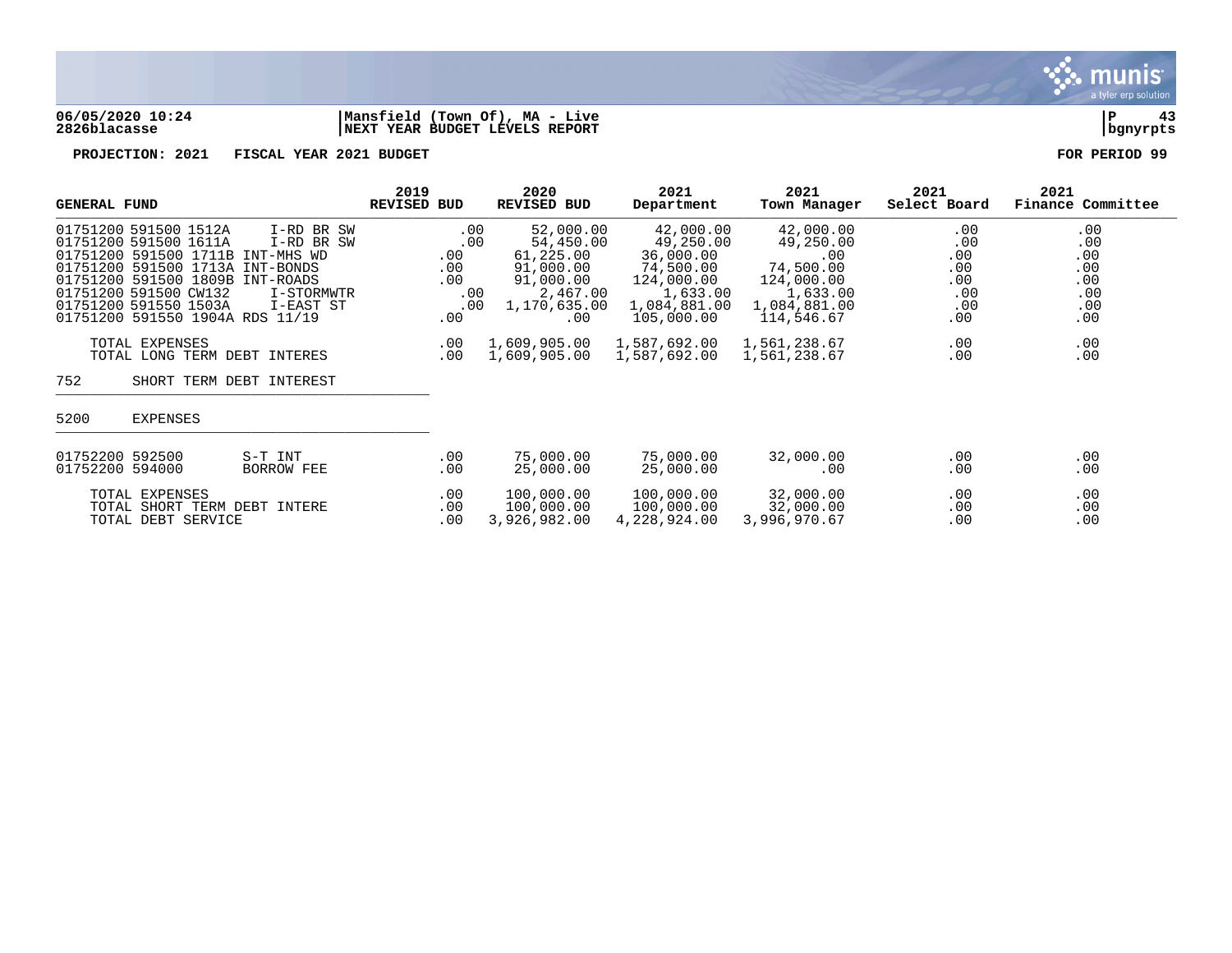|                                                                                                                                   |                                                                       |                                                                                                     |                            |                                               |                                                                                            |                                                                                            |                                                                                             |                                               | munis<br>a tyler erp solution                 |
|-----------------------------------------------------------------------------------------------------------------------------------|-----------------------------------------------------------------------|-----------------------------------------------------------------------------------------------------|----------------------------|-----------------------------------------------|--------------------------------------------------------------------------------------------|--------------------------------------------------------------------------------------------|---------------------------------------------------------------------------------------------|-----------------------------------------------|-----------------------------------------------|
| 06/05/2020 10:24<br>2826blacasse                                                                                                  |                                                                       |                                                                                                     |                            |                                               | Mansfield (Town Of), MA - Live<br><b> NEXT YEAR BUDGET LEVELS REPORT</b>                   |                                                                                            |                                                                                             |                                               | lР<br>44<br>  bgnyrpts                        |
|                                                                                                                                   | PROJECTION: 2021                                                      | FISCAL YEAR 2021 BUDGET                                                                             |                            |                                               |                                                                                            |                                                                                            |                                                                                             |                                               | FOR PERIOD 99                                 |
| <b>GENERAL FUND</b>                                                                                                               |                                                                       |                                                                                                     | 2019<br><b>REVISED BUD</b> |                                               | 2020<br><b>REVISED BUD</b>                                                                 | 2021<br>Department                                                                         | 2021<br>Town Manager                                                                        | 2021<br>Select Board                          | 2021<br>Finance Committee                     |
| 8                                                                                                                                 | INTERGOVERNMENTAL                                                     |                                                                                                     |                            |                                               |                                                                                            |                                                                                            |                                                                                             |                                               |                                               |
| 820                                                                                                                               | STATE                                                                 |                                                                                                     |                            |                                               |                                                                                            |                                                                                            |                                                                                             |                                               |                                               |
| 5200                                                                                                                              | <b>EXPENSES</b>                                                       |                                                                                                     |                            |                                               |                                                                                            |                                                                                            |                                                                                             |                                               |                                               |
| 01820200 563100<br>01820200 563200<br>01820200 563300<br>01820200 563900<br>01820200 564000<br>01820200 564600<br>01820200 566300 |                                                                       | SPED CHRGS<br>CHARTR SCH<br><b>SCH CHOICE</b><br>MOSQUITO<br>AIR POLLUT<br>RMV NONREN<br>REG TRANST |                            | .00<br>.00<br>.00<br>.00<br>.00<br>.00<br>.00 | 4,210.00<br>1,336,333.00<br>136,287.00<br>78,091.00<br>7,712.00<br>29,760.00<br>175,756.00 | 4,210.00<br>1,336,333.00<br>136,287.00<br>78,091.00<br>7,712.00<br>29,760.00<br>175,756.00 | 39,008.00<br>1,243,560.00<br>141,764.00<br>83,663.00<br>7,905.00<br>25,500.00<br>180,150.00 | .00<br>.00<br>.00<br>.00<br>.00<br>.00<br>.00 | .00<br>.00<br>.00<br>.00<br>.00<br>.00<br>.00 |
|                                                                                                                                   | TOTAL EXPENSES<br>TOTAL STATE                                         |                                                                                                     |                            | .00<br>.00                                    | 1,768,149.00<br>1,768,149.00                                                               | 1,768,149.00<br>1,768,149.00                                                               | 1,721,550.00<br>1,721,550.00                                                                | .00<br>.00                                    | .00<br>.00                                    |
| 830                                                                                                                               | COUNTY                                                                |                                                                                                     |                            |                                               |                                                                                            |                                                                                            |                                                                                             |                                               |                                               |
| 5200                                                                                                                              | <b>EXPENSES</b>                                                       |                                                                                                     |                            |                                               |                                                                                            |                                                                                            |                                                                                             |                                               |                                               |
| 01830200 562100                                                                                                                   |                                                                       | COUNTY TAX                                                                                          |                            | .00                                           | 407,606.00                                                                                 | 407,606.00                                                                                 | 417,796.00                                                                                  | .00                                           | .00                                           |
|                                                                                                                                   | TOTAL EXPENSES<br>TOTAL COUNTY                                        |                                                                                                     |                            | .00<br>.00                                    | 407,606.00<br>407,606.00                                                                   | 407,606.00<br>407,606.00                                                                   | 417,796.00<br>417,796.00                                                                    | .00<br>.00                                    | .00<br>.00                                    |
| 840                                                                                                                               | OTHER GOVERNMENTAL                                                    |                                                                                                     |                            |                                               |                                                                                            |                                                                                            |                                                                                             |                                               |                                               |
| 5200                                                                                                                              | EXPENSES                                                              |                                                                                                     |                            |                                               |                                                                                            |                                                                                            |                                                                                             |                                               |                                               |
| 01840200 560000                                                                                                                   |                                                                       | SRPEDD                                                                                              |                            | .00                                           | 4,343.00                                                                                   | 4,474.00                                                                                   | 4,474.00                                                                                    | .00                                           | .00                                           |
|                                                                                                                                   | TOTAL EXPENSES<br>TOTAL OTHER GOVERNMENTAL<br>TOTAL INTERGOVERNMENTAL |                                                                                                     |                            | .00<br>.00<br>.00                             | 4,343.00<br>4,343.00<br>2,180,098.00                                                       | 4,474.00<br>4,474.00<br>2,180,229.00                                                       | 4,474.00<br>4,474.00<br>2,143,820.00                                                        | .00<br>.00<br>.00                             | .00<br>.00<br>.00                             |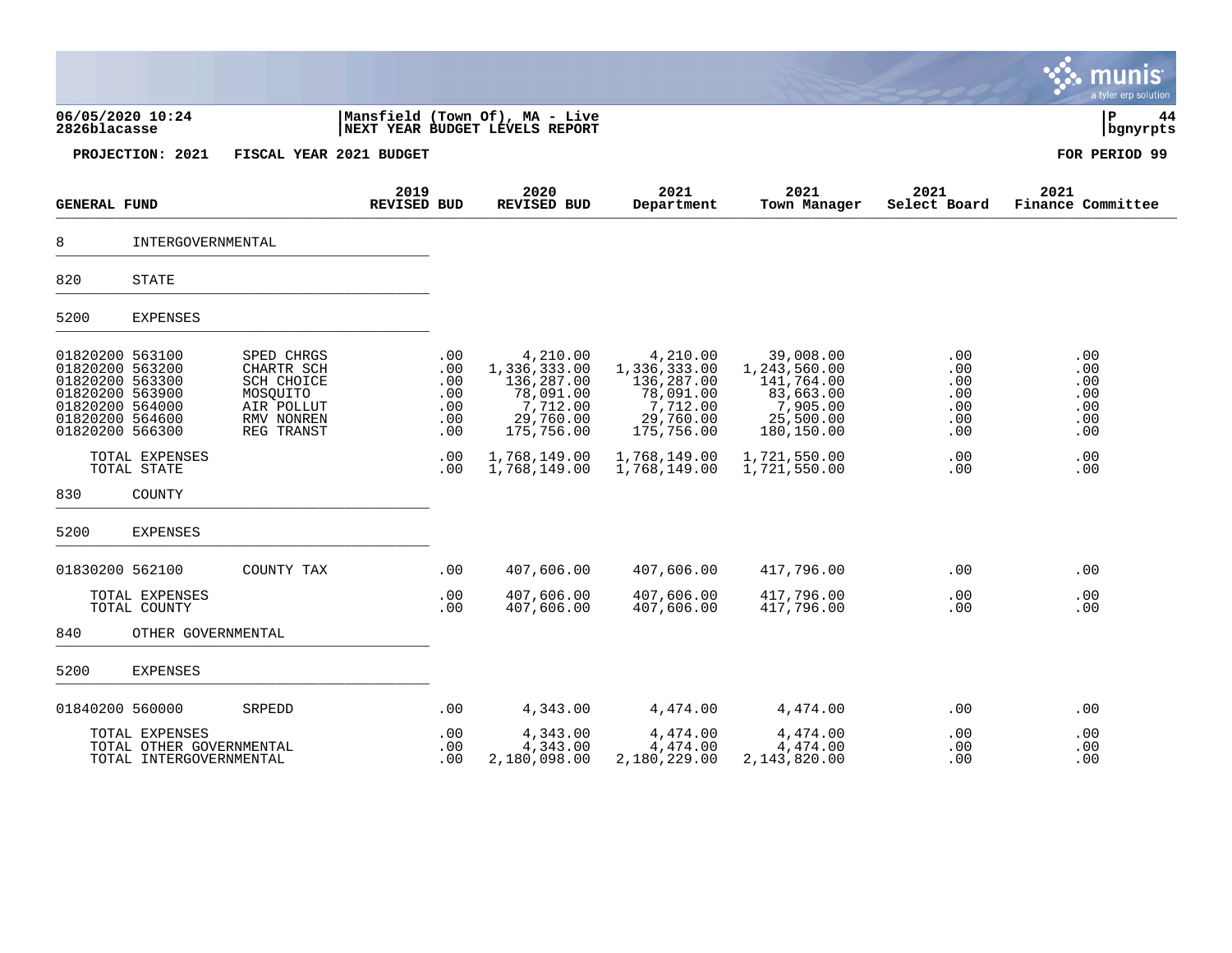|                                                                                                                                                                                                               |                         |                                                                                                                                                    |                            |                                                                           |                                                                                                                                                     |                                                                                                                                                     |                                                                                                                                                     |                                                                            | nıs<br>a tyler erp solution                                               |
|---------------------------------------------------------------------------------------------------------------------------------------------------------------------------------------------------------------|-------------------------|----------------------------------------------------------------------------------------------------------------------------------------------------|----------------------------|---------------------------------------------------------------------------|-----------------------------------------------------------------------------------------------------------------------------------------------------|-----------------------------------------------------------------------------------------------------------------------------------------------------|-----------------------------------------------------------------------------------------------------------------------------------------------------|----------------------------------------------------------------------------|---------------------------------------------------------------------------|
| 06/05/2020 10:24<br>2826blacasse                                                                                                                                                                              |                         |                                                                                                                                                    |                            |                                                                           | Mansfield (Town Of), MA - Live<br><b>NEXT YEAR BUDGET LEVELS REPORT</b>                                                                             |                                                                                                                                                     |                                                                                                                                                     |                                                                            | ΙP<br>45<br>bgnyrpts                                                      |
|                                                                                                                                                                                                               | PROJECTION: 2021        | FISCAL YEAR 2021 BUDGET                                                                                                                            |                            |                                                                           |                                                                                                                                                     |                                                                                                                                                     |                                                                                                                                                     |                                                                            | FOR PERIOD 99                                                             |
| <b>GENERAL FUND</b>                                                                                                                                                                                           |                         |                                                                                                                                                    | 2019<br><b>REVISED BUD</b> |                                                                           | 2020<br><b>REVISED BUD</b>                                                                                                                          | 2021<br>Department                                                                                                                                  | 2021<br>Town Manager                                                                                                                                | 2021<br>Select Board                                                       | 2021<br>Finance Committee                                                 |
| 9                                                                                                                                                                                                             |                         | EMPLOYEE BENEFITS & OTHER                                                                                                                          |                            |                                                                           |                                                                                                                                                     |                                                                                                                                                     |                                                                                                                                                     |                                                                            |                                                                           |
| 910                                                                                                                                                                                                           |                         | TOWN EMPLOYEE BENEFITS                                                                                                                             |                            |                                                                           |                                                                                                                                                     |                                                                                                                                                     |                                                                                                                                                     |                                                                            |                                                                           |
| 5150                                                                                                                                                                                                          | EMPLOYEE BENEFITS       |                                                                                                                                                    |                            |                                                                           |                                                                                                                                                     |                                                                                                                                                     |                                                                                                                                                     |                                                                            |                                                                           |
| 01910150 517010<br>01910150 517015<br>01910150 517019<br>01910150 517020<br>01910150 517040<br>01910150 517050<br>01910150 517055<br>01910150 517100<br>01910150 517500<br>01910150 518000<br>01910150 518600 |                         | HLTH INS<br>T-HLTH RET<br>T-HLTH MIT<br>T-MEDICARE<br>T-LIFE INS<br>T-DENT EMP<br>T-DENT RET<br>MED ADMIN<br>T-OTH BNFT<br>T-PENSION<br>T-UNEMPLOY |                            | .00<br>.00<br>.00<br>.00<br>.00<br>.00<br>.00<br>.00<br>.00<br>.00<br>.00 | 1,740,183.00<br>744,947.00<br>87,000.00<br>207,071.00<br>3,523.00<br>58,746.00<br>24,931.00<br>30,000.00<br>132,998.00<br>2,408,838.00<br>22,994.00 | 1,865,017.00<br>694,166.00<br>87,000.00<br>217,937.00<br>3,585.00<br>63,796.00<br>27,931.00<br>31,200.00<br>128,912.00<br>2,567,260.00<br>45,000.00 | 1,586,618.92<br>648,519.86<br>87,000.00<br>217,937.00<br>3,585.00<br>62,876.00<br>27,528.00<br>23,000.00<br>128,912.00<br>2,567,260.00<br>45,000.00 | .00<br>.00<br>.00<br>.00<br>.00<br>.00<br>.00.<br>.00<br>.00<br>.00<br>.00 | .00<br>.00<br>.00<br>.00<br>.00<br>.00<br>.00<br>.00<br>.00<br>.00<br>.00 |
|                                                                                                                                                                                                               | TOTAL EMPLOYEE BENEFITS |                                                                                                                                                    |                            | .00                                                                       | 5,461,231.00                                                                                                                                        | 5,731,804.00                                                                                                                                        | 5,398,236.78                                                                                                                                        | .00                                                                        | .00                                                                       |
| 5800<br>01910800 517019<br>01910800 517100                                                                                                                                                                    | <b>ENCUMBRANCES</b>     | MITIGATION<br>MED ADMIN                                                                                                                            |                            | .00<br>.00.                                                               | 35,000.00<br>11,361.67                                                                                                                              | .00<br>.00                                                                                                                                          | .00<br>.00                                                                                                                                          | .00<br>.00                                                                 | .00<br>.00                                                                |
|                                                                                                                                                                                                               | TOTAL ENCUMBRANCES      | TOTAL TOWN EMPLOYEE BENEFITS                                                                                                                       |                            | .00<br>.00                                                                | 46,361.67<br>5,507,592.67                                                                                                                           | .00<br>5,731,804.00                                                                                                                                 | .00<br>5,398,236.78                                                                                                                                 | .00<br>.00                                                                 | .00<br>.00                                                                |
| 912                                                                                                                                                                                                           | WORKERS COMPENSATION    |                                                                                                                                                    |                            |                                                                           |                                                                                                                                                     |                                                                                                                                                     |                                                                                                                                                     |                                                                            |                                                                           |
| 5200                                                                                                                                                                                                          | EXPENSES                |                                                                                                                                                    |                            |                                                                           |                                                                                                                                                     |                                                                                                                                                     |                                                                                                                                                     |                                                                            |                                                                           |
| 01912200 518510<br>01912200 518520<br>01912200 518530<br>01912200 518560<br>01912200 518570                                                                                                                   |                         | WC-COOK<br>WC-LEGAL<br>WC-GOWRIE<br>WC-CLAIMS<br>SCH CLAIMS                                                                                        |                            | .00<br>.00<br>.00<br>.00<br>.00                                           | 124,161.00<br>5,000.00<br>81,423.00<br>176,037.00<br>15,000.00                                                                                      | 125,000.00<br>5,000.00<br>73,000.00<br>175,000.00<br>25,000.00                                                                                      | 125,000.00<br>5,000.00<br>73,000.00<br>175,000.00<br>25,000.00                                                                                      | .00<br>.00<br>.00<br>.00<br>.00                                            | .00<br>.00<br>.00<br>.00<br>.00                                           |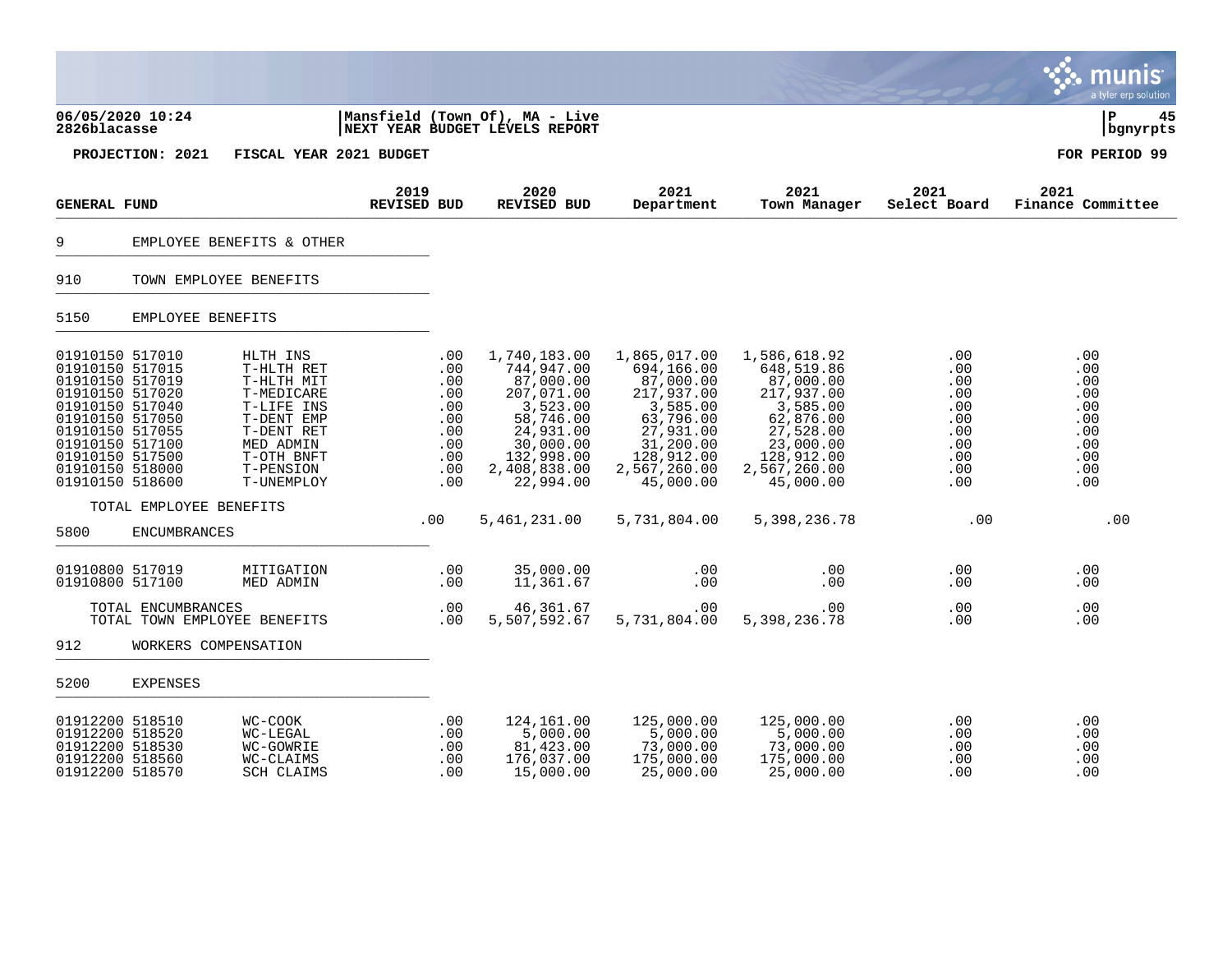| 06/05/2020 10:24<br>2826blacasse | Mansfield (Town Of), MA - Live<br>INEXT YEAR BUDGET LEVELS REPORT | bgnyrpts      |
|----------------------------------|-------------------------------------------------------------------|---------------|
| PROJECTION: 2021                 | FISCAL YEAR 2021 BUDGET                                           | FOR PERIOD 99 |

 **2020 2021 2021 2021 2021 GENERAL FUND REVISED BUD REVISED BUD Department Town Manager Select Board Finance Committee** ARVISED BOD REVISED BOD DEPARTMENT TOWN MANAGEL SELECT BOALD FINANCE COMMITTEE 574400 CYBER INS .00 13,795.00 20,000.00 20,000.00 .00 .00 TOTAL EXPENSES .00 415,416.00 423,000.00 423,000.00 .00 .00 TOTAL WORKERS COMPENSATION .00 415,416.00 423,000.00 423,000.00 .00 .00 .00 SCHOOL EMPLOYEE BENEFITS \_\_\_\_\_\_\_\_\_\_\_\_\_\_\_\_\_\_\_\_\_\_\_\_\_\_\_\_\_\_\_\_\_\_\_\_\_\_\_\_\_\_\_\_ 5150 EMPLOYEE BENEFITS \_\_\_\_\_\_\_\_\_\_\_\_\_\_\_\_\_\_\_\_\_\_\_\_\_\_\_\_\_\_\_\_\_\_\_\_\_\_\_\_\_\_\_\_ 517010 S-HLTH EMP .00 6,258,526.00 6,484,425.00 6,453,250.00 .00 .00 517015 S-HLTH RET .00 1,999,519.00 2,188,080.00 2,182,520.00 .00 .00 517019 S-HLTH MIT .00 121,000.00 80,000.00 80,000.00 .00 .00 517025 S-MEDICARE .00 776,181.00 596,892.00 596,892.00 .00 .00 517040 S-LIFE INS .00 9,614.00 9,727.00 9,727.00 .00 .00 517050 S-DENT EMP .00 190,157.00 225,197.00 221,949.00 .00 .00 517055 S-DENT RET .00 84,589.00 98,215.00 96,798.00 .00 .00 518000 S-PENSION .00 1,551,747.00 1,636,252.00 1,636,252.00 .00 .00 518600 S-UNEMPLOY .00 67,000.00 61,500.00 61,500.00 .00 .00 TOTAL EMPLOYEE BENEFITS .00 11,058,333.00 11,380,288.00 11,338,888.00 .00 .00 TOTAL SCHOOL EMPLOYEE BENEFI .00 11,058,333.00 11,380,288.00 11,338,888.00 .00 .00 PROPERTY-LIABILITY INSURANCE \_\_\_\_\_\_\_\_\_\_\_\_\_\_\_\_\_\_\_\_\_\_\_\_\_\_\_\_\_\_\_\_\_\_\_\_\_\_\_\_\_\_\_\_ EXPENSES \_\_\_\_\_\_\_\_\_\_\_\_\_\_\_\_\_\_\_\_\_\_\_\_\_\_\_\_\_\_\_\_\_\_\_\_\_\_\_\_\_\_\_\_ 574000 T-PROP INS .00 483,134.00 492,796.00 480,372.15 .00 .00 574100 SURETY INS .00 2,730.00 2,730.00 2,730.00 .00 .00 TOTAL EXPENSES .00 485,864.00 495,526.00 483,102.15 .00 .00 00. 00 183,102.15 TOTAL PROPERTY-LIABILITY INS .00 485,864.00 495,526.00 483,102.15 INTERFUND TRANSFERS \_\_\_\_\_\_\_\_\_\_\_\_\_\_\_\_\_\_\_\_\_\_\_\_\_\_\_\_\_\_\_\_\_\_\_\_\_\_\_\_\_\_\_\_ EXPENSES \_\_\_\_\_\_\_\_\_\_\_\_\_\_\_\_\_\_\_\_\_\_\_\_\_\_\_\_\_\_\_\_\_\_\_\_\_\_\_\_\_\_\_\_ 596200 TRSFR-SRF .00 5,569.08 .00 .00 .00 .00 596800 TRSFR-TRST .00 400,000.00 400,000.00 120,000.00 .00 .00

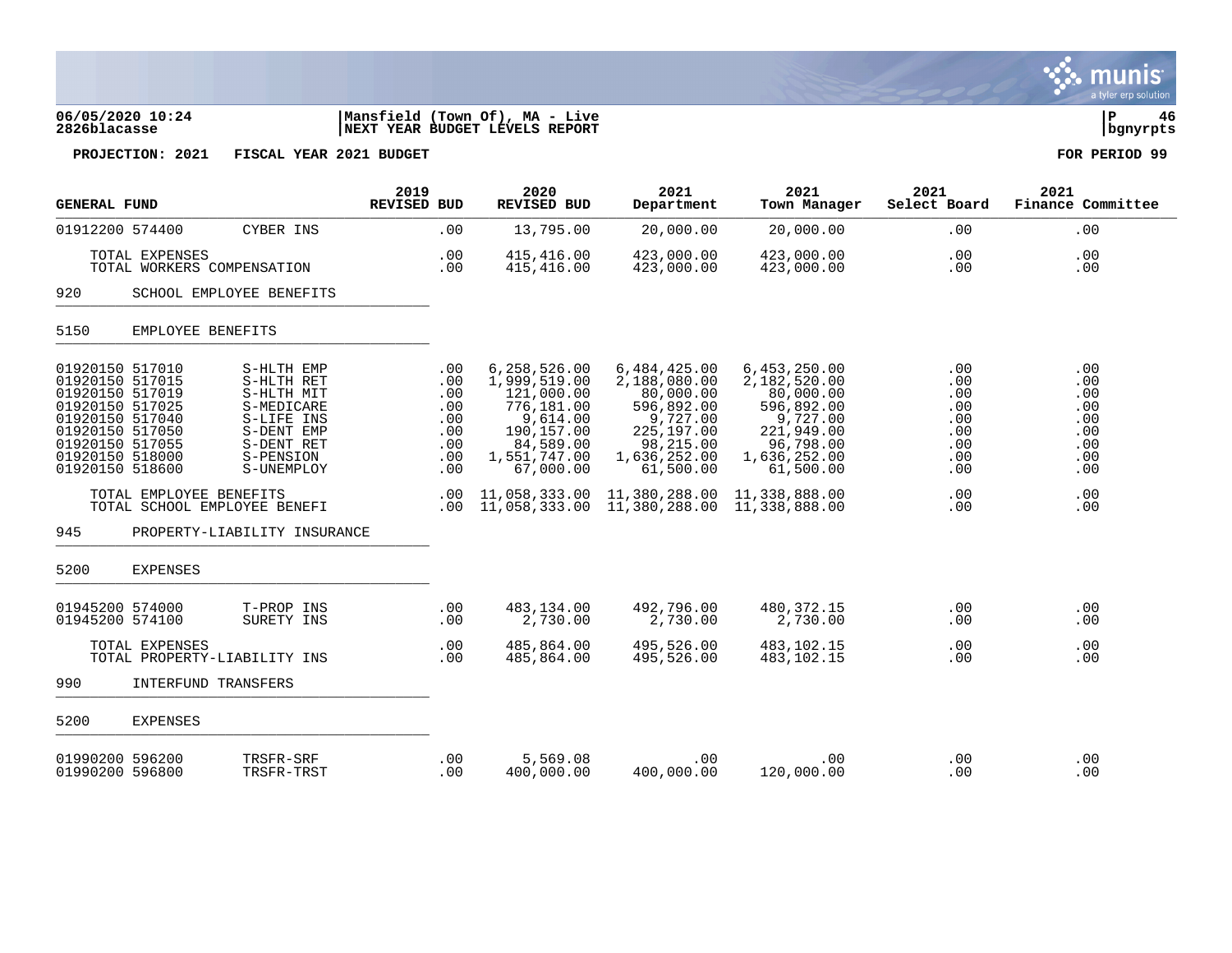

## **06/05/2020 10:24 |Mansfield (Town Of), MA - Live |P 47 2826blacasse |NEXT YEAR BUDGET LEVELS REPORT |bgnyrpts**

|           | 47 |
|-----------|----|
| hanvrnt s |    |

| <b>GENERAL FUND</b>                                                                               |                                | 2019<br><b>REVISED BUD</b> | 2020<br>REVISED BUD                                                                                  | 2021<br>Department | 2021<br>Town Manager                      | 2021<br>Select Board     | 2021<br>Finance Committee |
|---------------------------------------------------------------------------------------------------|--------------------------------|----------------------------|------------------------------------------------------------------------------------------------------|--------------------|-------------------------------------------|--------------------------|---------------------------|
| 01990200 596890                                                                                   | TRSF-AGENC                     | .00                        | 329.99                                                                                               | .00                | .00                                       | .00                      | .00                       |
| TOTAL EXPENSES<br>TOTAL INTERFUND TRANSFERS<br>TOTAL EMPLOYEE BENEFITS & OT<br>TOTAL GENERAL FUND |                                | .00<br>.00<br>.00          | 405,899.07<br>405,899.07<br>17,873,104.74<br>.00 108,970,405.72 103,138,525.00 100,439,275.72        | 400,000.00         | 120,000.00<br>18,430,618.00 17,763,226.93 | .00<br>.00<br>.00<br>.00 | .00<br>.00<br>.00<br>.00  |
|                                                                                                   | TOTAL REVENUE<br>TOTAL EXPENSE | $.00 \,$                   | $.00 \,$<br>.00 108,970,405.72 103,138,525.00 100,439,275.72                                         | .00                | .00                                       | .00<br>.00               | .00<br>.00                |
|                                                                                                   | GRAND TOTAL                    |                            | .00 108,970,405.72 103,138,525.00 100,439,275.72<br>** END OF REPORT - Generated by Barry LaCasse ** |                    |                                           | .00                      | .00                       |